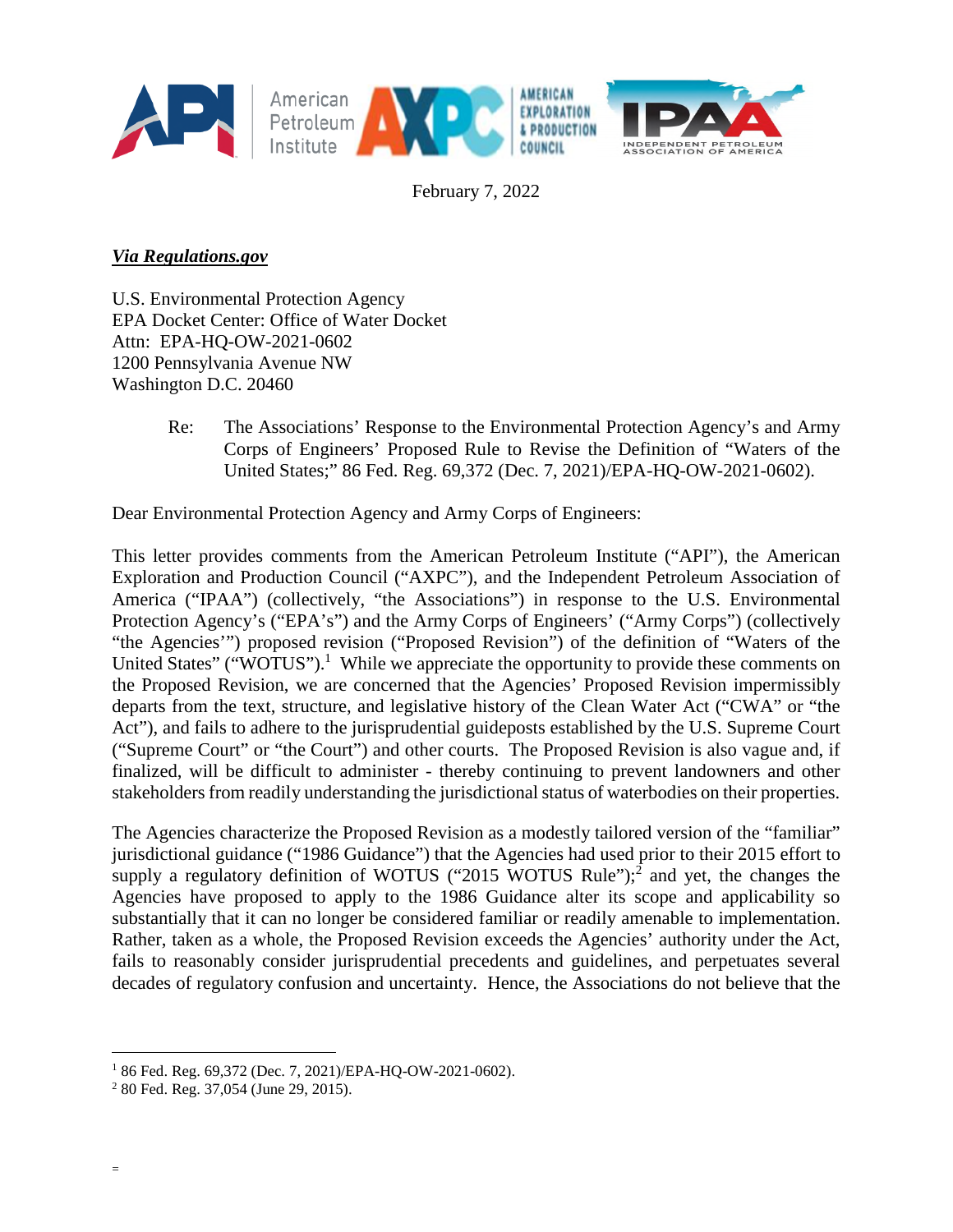Agencies can succeed in promulgating a longstanding and durable definition of WOTUS based on the Proposed Revision or the interpretative analysis the Agencies employed in developing it.

Moreover, given the Supreme Court's January 24, 2022 decision to address the jurisdictional reach of the CWA at issue in this Proposed Revision,<sup>3</sup> we believe the Agencies should refrain from finalizing the Proposed Revision until after the Supreme Court issues a decision in that case. The ruling in that case is certain to be highly relevant to the Agencies' effort to define WOTUS and therefore will likely need to be incorporated into an updated proposal that will require an entirely new round of review and notice-and-comment procedures.

Nonetheless, as the Agencies have yet to indicate whether they will suspend this rulemaking while the Supreme Court considers the same central question at issue in *Sackett II*, the Associations simply note that the durable rule that the Agencies seek to promulgate can only be achieved by interpreting the CWA consistent with congressional intent and consistent with the guidelines the Supreme Court has established in multiple decisions spanning five decades, and will likely further delineate in *Sackett II*. Accordingly, these comments discuss those statutory limits and existing jurisprudential guidelines in detail before applying them to the specific elements of the Proposed Revision.

<sup>3</sup> *Sackett v. Environmental Protection Agency ("Sackett II")*, 19-35469 (Certiorari granted January 24, 2022).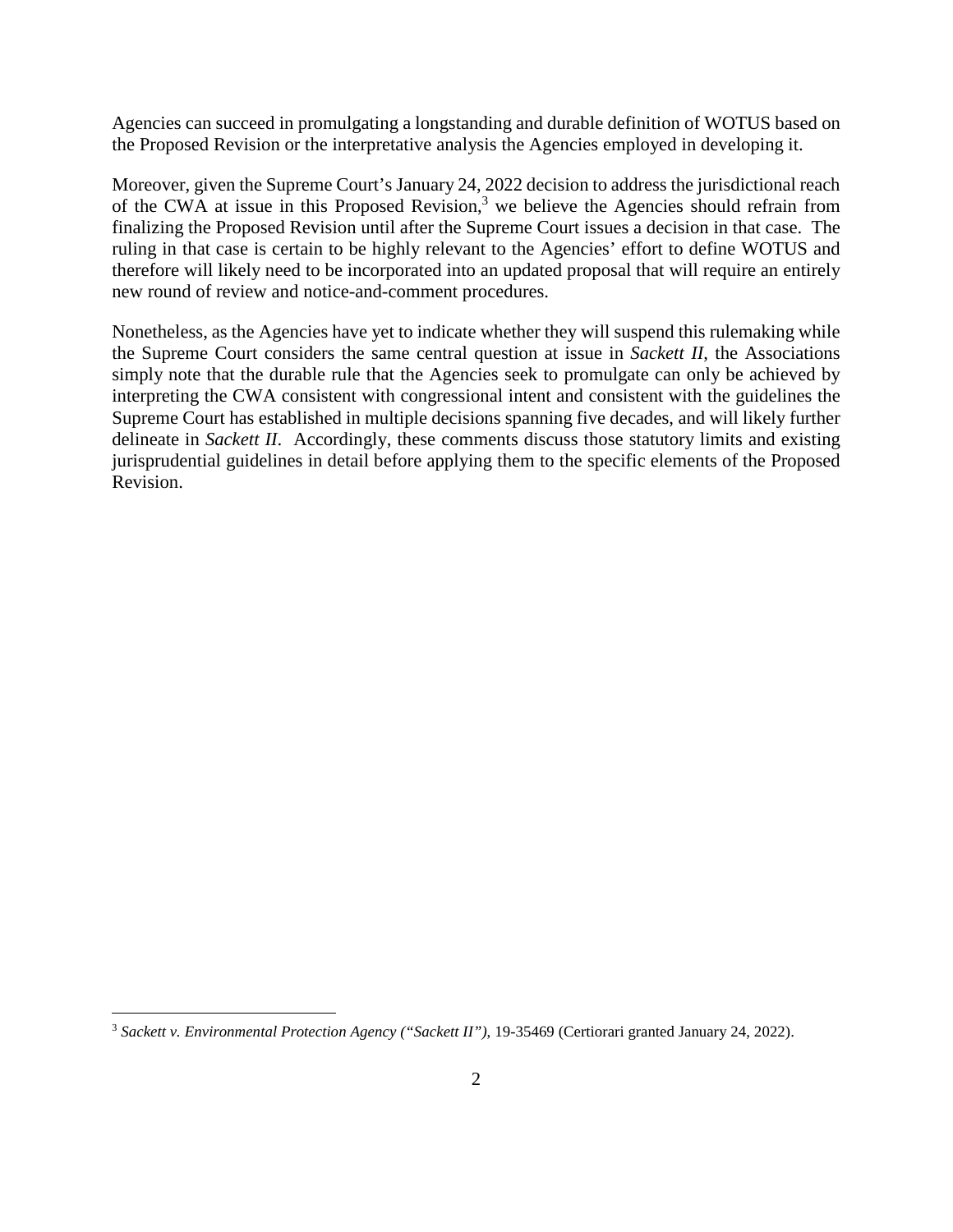# **TABLE OF CONTENTS**

| I.   |                |                                                                                                                                                                                                                                                                          |
|------|----------------|--------------------------------------------------------------------------------------------------------------------------------------------------------------------------------------------------------------------------------------------------------------------------|
| II.  |                |                                                                                                                                                                                                                                                                          |
| III. |                | BACKGROUND ON CWA AND RELEVANT JUDICIAL INTERPRETATIONS 16                                                                                                                                                                                                               |
|      | a.             |                                                                                                                                                                                                                                                                          |
|      | b.             | Solid Waste Agency of Northern Cook County v. U.S. Army Corps of Engineers18                                                                                                                                                                                             |
|      | c.             |                                                                                                                                                                                                                                                                          |
|      | d.             |                                                                                                                                                                                                                                                                          |
| IV.  |                | ISSUES WITH PROPOSED REVISION'S INTERPRETATION OF ACT AND                                                                                                                                                                                                                |
|      | a.             | The Agencies cannot invoke the CWA's objectives as a means to justify ignoring the                                                                                                                                                                                       |
|      |                | 1. Preserving state and tribal jurisdiction over water resources does not adversely                                                                                                                                                                                      |
|      | b.             | The Proposed Revision misconstrues the Rapanos plurality opinion and its "relatively                                                                                                                                                                                     |
|      | $\mathbf{c}$ . | The Proposed Revision misinterprets Justice Kennedy's "significant nexus" test for                                                                                                                                                                                       |
|      | d.             | The Proposed Revision misinterprets Rapanos to allow federal jurisdiction to be<br>established using either the plurality's test or the test in Justice Kennedy's concurrence                                                                                            |
|      | e.             | The Agencies' interpretation of WOTUS would likely violate the void-for-vagueness                                                                                                                                                                                        |
| V.   |                |                                                                                                                                                                                                                                                                          |
|      | a.             | The Associations recommend that the Agencies combine traditionally navigable waters<br>and the territorial seas provisions but not all interstate waters under a single category of<br>waters and we recommend certain clarifications to the definition of traditionally |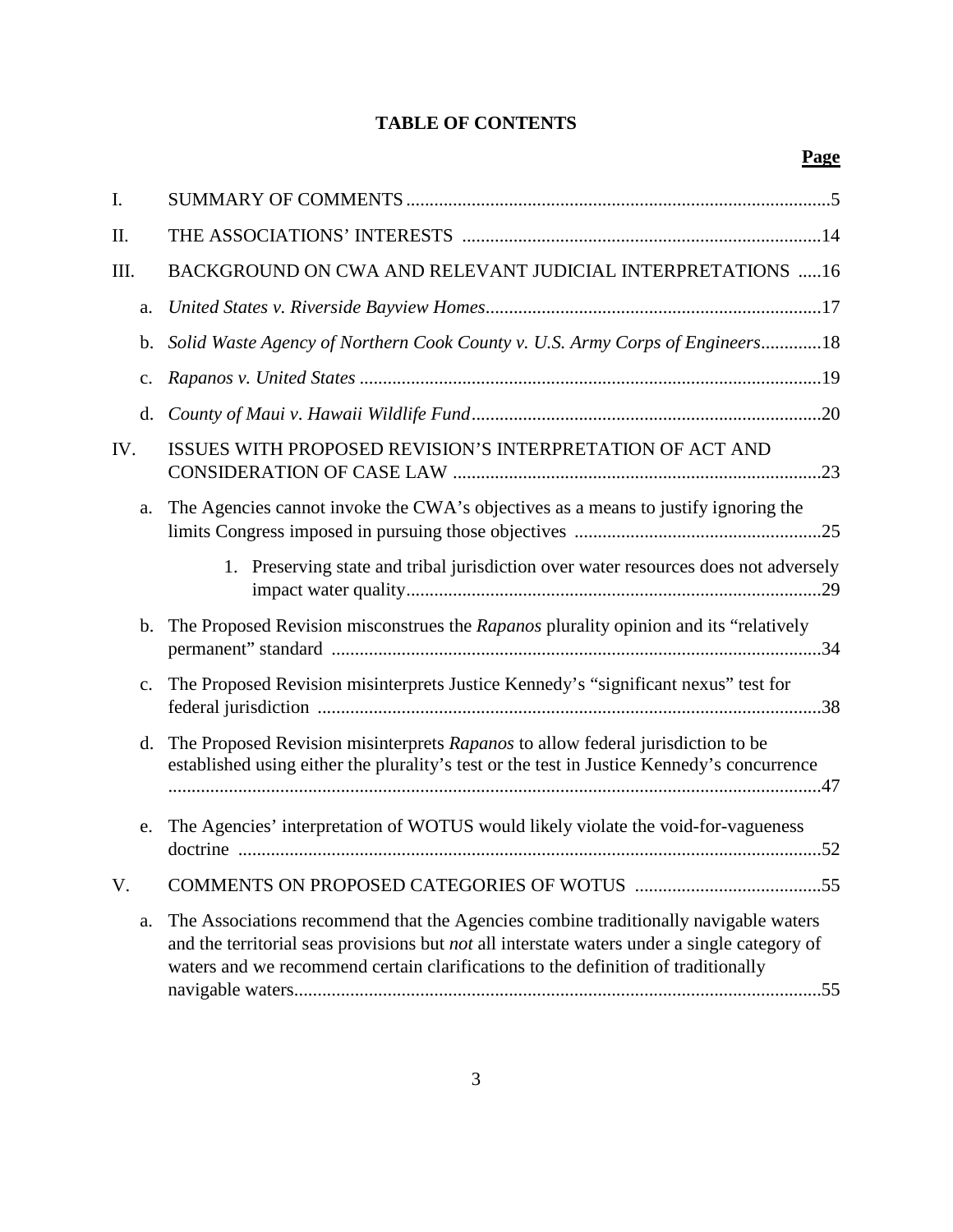|                | b. The Associations urge the Agencies to refrain from including interstate waters as an                                                                                                                                                                                                                                                                                                                                                          |
|----------------|--------------------------------------------------------------------------------------------------------------------------------------------------------------------------------------------------------------------------------------------------------------------------------------------------------------------------------------------------------------------------------------------------------------------------------------------------|
| $\mathbf{c}$ . | The Associations find the other waters category to be vague, not in keeping with the more<br>constrained approach set out in the 1986 regulations, and legally indefensible65                                                                                                                                                                                                                                                                    |
| d.             | The Associations broadly support the Proposed Revision's inclusion of impoundments as<br>a stand-alone category of WOTUS, but we recommend that the Agencies clarify and limit                                                                                                                                                                                                                                                                   |
| e.             | The Associations find that the proposed "either/or" approach for determining a tributary<br>is flawed and the proposed analysis of tributaries' "reach" is inconsistent, unworkable,<br>and impermissibly expansive; and we recommend the Agencies reconsider its current<br>proposed approach with a definition of a tributary in keeping with Supreme Court                                                                                    |
| f.             | The Associations recommend that, in order to categorically assert federal jurisdiction<br>over wetlands adjacent to navigable waters, the Agencies must interpret "adjacent" to<br>mean adjoining or abutting. The Associations recommend discarding the "either/or"<br>approach to asserting jurisdiction over wetlands adjacent to impoundments and<br>tributaries, as the approach is impermissibly expansive and substantively unworkable 74 |
| VI.            |                                                                                                                                                                                                                                                                                                                                                                                                                                                  |
| a.             | The Associations appreciate the continued inclusion of the longstanding waste treatment<br>systems and prior converted cropland exclusions and we request these two exclusions to<br>be retained for the important clarity and regulatory certainty they provide.                                                                                                                                                                                |
| b.             | The Associations support the specific 1986 preamble exclusions that the Proposed<br>Revision discusses, and we request that per the "return to the familiar and longstanding<br>regulations," these listed exclusions in the preamble be explicitly codified in the final                                                                                                                                                                        |
| $\mathbf{c}$ . | Where referenced in the preamble or rule language, the Associations also recommend<br>replacing the term "dry land" with the consistent term "upland" followed by a clear                                                                                                                                                                                                                                                                        |
| d.             | The Associations recommend codifying the exclusions for groundwater and                                                                                                                                                                                                                                                                                                                                                                          |
|                | swales/erosional features as discussed in the preamble to the Proposed Revision as                                                                                                                                                                                                                                                                                                                                                               |
| e.             | The Associations recommend codifying the longstanding exclusions related to storm                                                                                                                                                                                                                                                                                                                                                                |
|                |                                                                                                                                                                                                                                                                                                                                                                                                                                                  |
| VII.           | .92                                                                                                                                                                                                                                                                                                                                                                                                                                              |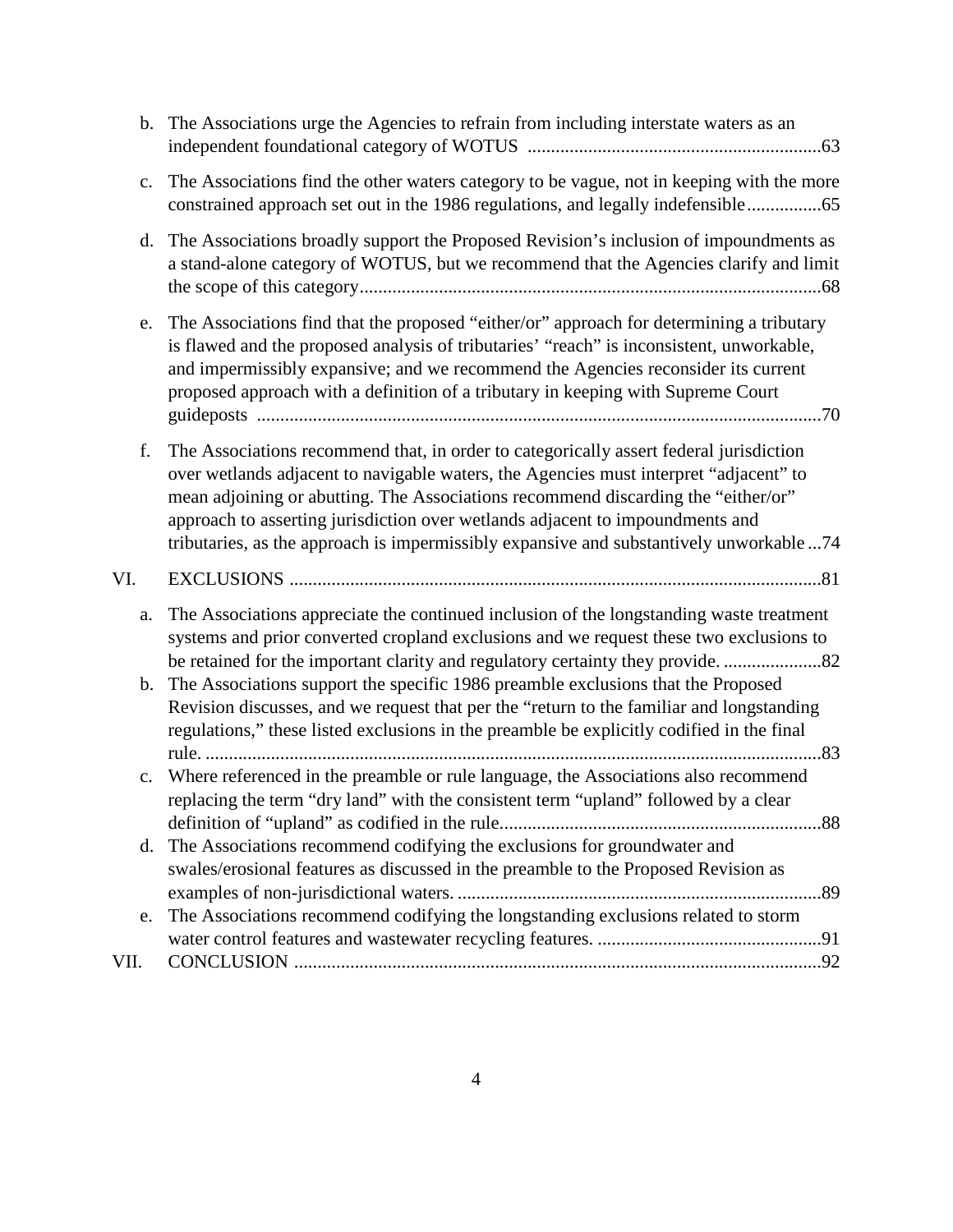#### **I. SUMMARY OF COMMENTS<sup>4</sup>**

The Associations encourage the Agencies to await further guidance from the Supreme Court; or in the alternative, we ask the Agencies to rescind and propose a rule that properly implements the overall objective of the CWA to restore and maintain the integrity of nation's waters that Congress has determined to be regulated as federal waters under its Commerce Clause powers and as tethered by Congress's directive to preserve states' primary authority over land and water resources, and by guideposts provided by the Supreme Court.

The key principles a WOTUS Rule should follow is that it must be protective of the nation's federal waters while providing federal and state regulators a rule that can readily identify the waters they are tasked with protecting; provide the predictability state, tribal, and federal regulators need to ensure that robust programs are in place to specifically protect the various categories of waters; and with significant civil and penalties that can attach for CWA violations, give landowners and others regulatory certainty and due process protections on the requirements for applicability and compliance.

Should the Agencies proceed with rulemaking, we provide detailed comments on guideposts that would aid the Agencies in crafting a legally defensible rule as well as specific recommendations for consideration relating to important longstanding exclusions that provide regulatory certainty and important clarity.

Our key comments are summarized below and discussed more fully in the comment letter.

**By giving undue attention to CWA Section 101(a) and viewing CWA Section 101(b) as "subordinate," the Agencies' Proposed Revision fails to appropriately consider Congress' clear intent to preserve and protect states' primary responsibilities and rights over its land**  and water sources. We understand and share the Agencies' commitment to protecting water resources; however, proper weight and deference must be given to the CWA's objective in Section 101(b) reflecting Congress' clear intention to preserve and protect states' primary responsibilities and rights over protecting its land and water sources.

This framework of "cooperative federalism" provides the basis for drawing clear lines on where federal waters end and state and tribal waters begin, thereby allowing each governing entity to do its part in protecting the nation's waters. As such, any definition of WOTUS must also correspond to the relevant Supreme Court case law and accord with the many jurisprudential guidelines provided by the Court. Thus, science can certainly inform the rule but cannot dictate the basis for establishing legally defensible jurisdictional boundaries.

**We have a shared interest in developing a WOTUS Rule that is clear, fair, durable, and implementable; and we therefore encourage the Agencies to reconsider its current approach** 

<sup>&</sup>lt;sup>4</sup> Supporting citations are omitted here and provided in the body of the document.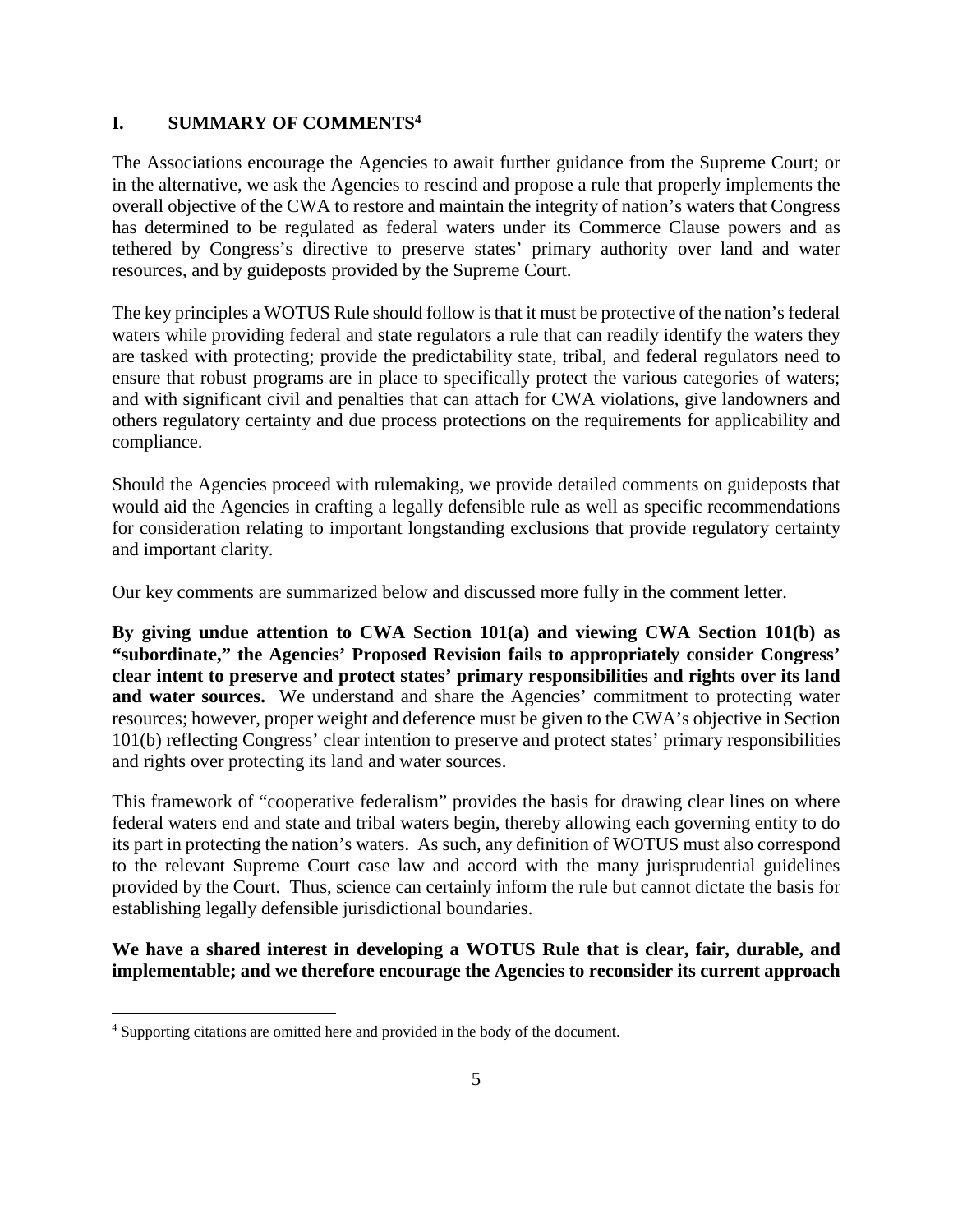**and propose a rule that is focused more on jurisdictional clarity.** Here, we find that the Proposed Revision's case-by-case approach, with subjective and ill-defined standards, fails to deliver jurisdictional certainty for the regulated community. With most of the prior exclusions proposed to be removed from the Proposed Revision, and faced with implementing new tests, states and tribal governments will be burdened with demands on their resources as more case-bycase evaluations are required.

The Agencies represent that these approaches in the Proposed Revision are familiar and simply reflect the pre-2015 regulatory regimes but our analysis find this is not the case. The categories of waters include substantive changes in rule language with two proposed new jurisdictional standards that are overly expansive and not rooted in Supreme Court precedent. The proposed "relatively permanent" and "significant nexus" tests that are the basis of the Agencies' approaches for determining jurisdictional waters for key categories such as tributaries, other waters, and adjacent wetlands include vague requirements and terms that are left undefined, or where a term such as "significantly affect" is defined, it is overly broad with new factors such as climatological variables. Both the tests would extend federal jurisdiction over and beyond the waterbodies considered by the plurality and concurrence in *Rapanos v. United States ("Rapanos").* 

The "relatively permanent" standard would include any relatively permanent, standing or continuously flowing "other water" that has a continuous surface connection to a relatively permanent, non-navigable tributary. Yet, the *Rapanos* plurality clearly requires that a relatively permanent body of water be connected only to a traditional navigable water ("TNW").

The proposed "significant nexus" standard is remarkable in its unprecedented breadth and scope in that it aggregates functional impacts of to-be-determined "similarly situated waters" "in a region" which would be subject to case-by-case analyses that would undoubtedly require consideration of biological, chemical, or physical connectivity to distant navigable waters. Without any reasonably bounds to the proposed analytical requirements, including no explicit codified exclusions related to ditches or erosional features, the breadth and potential reach of waters potentially subject to federal jurisdiction under the "significant nexus" test is likely to be extensive. With only a handful of limited examples provided in the preamble, regulators and regulated entities will be hard-pressed to readily identify WOTUS, and given the Proposed Revision's subjective standards, there will likely be myriad of inconsistent and conflicting interpretations amongst the regulators to wade through.

For similar reasons, the Agencies' proposed interpretation of WOTUS would also likely violate the void-for-vagueness doctrine. This doctrine holds that a law carrying criminal sanctions must be readily understandable by the average person without legal advice. A statute that is unduly vague and so indefinite that the average person can only guess as its meaning undermines the constitutional right to due process. Here, CWA is a strict liability statute and noncompliance with the CWA includes steep criminal penalties. And if the Proposed Revision were finalized, parties would be unable to reliably discern the scope of federal jurisdiction. Moreover, the analyses necessary to access jurisdiction would become extremely challenging and unduly burdensome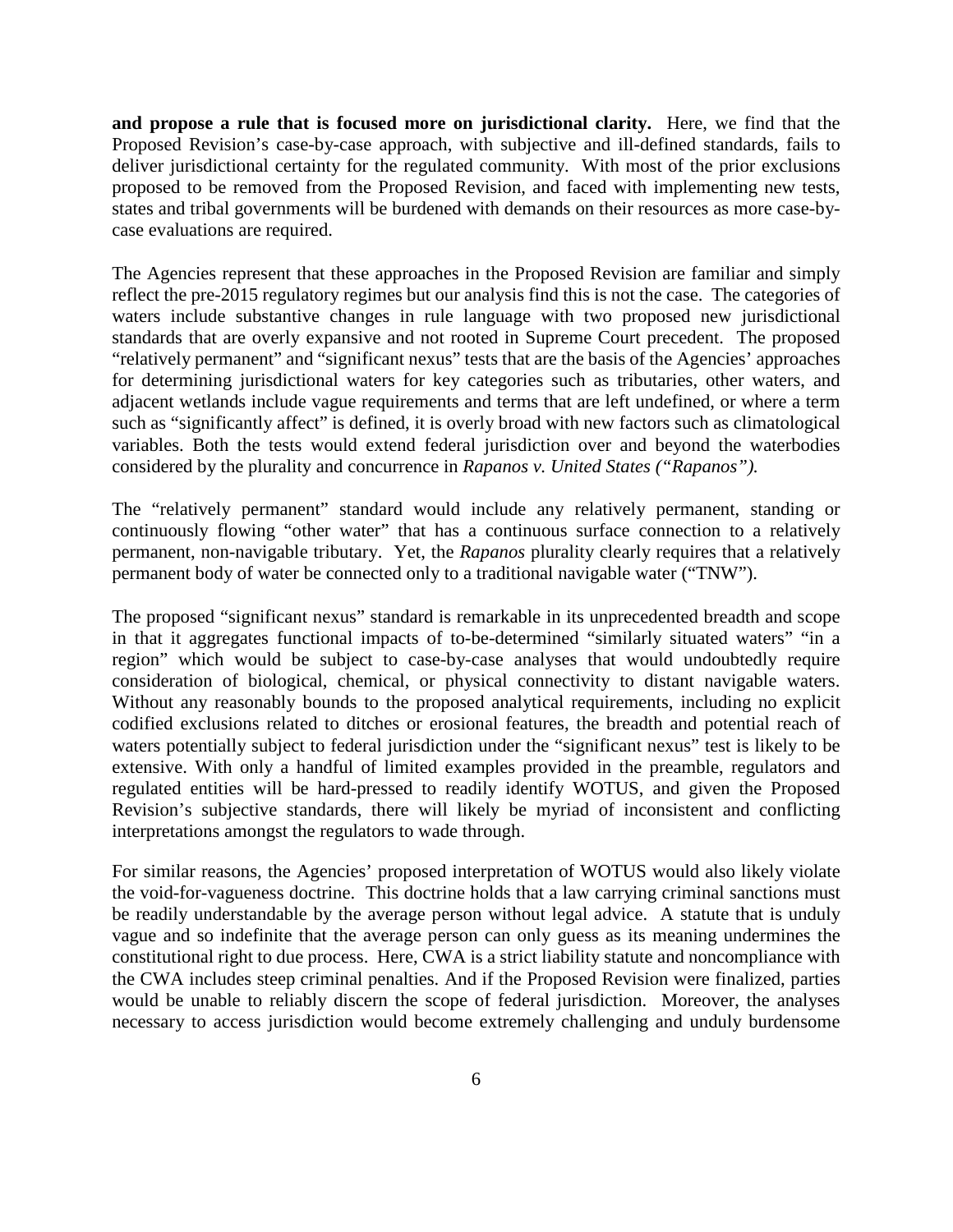given that jurisdiction will be determined based on poorly defined tests, including the aggregation and assessment of multiple "similarly situated" waterbodies throughout an indeterminate but potentially vast geographic area.

In sum, this Proposed Revision promises to expand federal jurisdictional on an unprecedented scale, and in doing so, would sacrifice clear, consistent, and readily observable jurisdictional criteria for uncertain and subjective case-specific analyses. This approach will prove to be untenable from both a legal and practical perspective. We therefore ask the Agencies to reconsider this Proposed Revision, and instead propose a rule that is based on clearly defined categories and terms, and rooted in CWA and past Supreme Court precedent.

**As a fundamental error, the Proposed Revision misinterprets** *Rapanos* **to allow federal jurisdiction to be established using either the plurality's test OR the test in Justice Kennedy's concurrence. Should the Agencies proceed with this rulemaking, we instead recommend that the Agencies propose a definition of WOTUS based on points of commonalities between the plurality and the concurrence.** In the Proposed Revision, the Agencies announce their intent to assert jurisdiction over non-"foundational waters" that meet either the *Rapanos* plurality's "relatively permanent" standard or "significant nexus" standard articulated in Justice Kennedy's concurrence. The Associations strongly disagree with this "either/or" approach to applying the *Rapanos* decision. To begin, this approach overlooks that both the plurality opinion and Justice Kennedy's concurrence articulated *limits* to the scope of federal jurisdiction under the CWA. By allowing jurisdiction to be asserted under *either* test, the Proposed Revision pays short shrift to *both* tests because the "either/or" approach will produce results that are significantly *broader* than either the plurality or Justice Kennedy's concurrence would have contemplated had their tests been applied alone. While the Associations believe that the Agencies can propose an approach that reasonably considers Justice Kennedy's concurrence, we do not believe that the Agencies can do so in a way that unduly elevates the precedential value of a single justice's views. Instead, like the Supreme Court in *County of Maui v. Hawaii Wildlife Fund*, we believe that the Agencies must primarily rely on the jurisdictional test articulated by the four-justice plurality.

Given our legal assessment that *Marks* precludes the Agencies' proposed "either/or" approach, our position is that the Agencies may exercise *reasonable* discretion to interpret the CWA in a way that embodies points of common ground between the plurality opinion and Justice Kennedy's concurrence. To that end, we observe the following points of agreement shared by the five justices who concurred in the judgment:

 The opinions share a common understanding of TNWs as waters that were subject to regulation under the Rivers and Harbors Act ("RHA") prior to the passage of the CWA. On this interpretation, TNWs are limited to waters that (i) are navigable-in-fact (or are reasonably susceptible to being made so), and (ii) are capable of being used for the transport of goods in interstate commerce, together with other waters.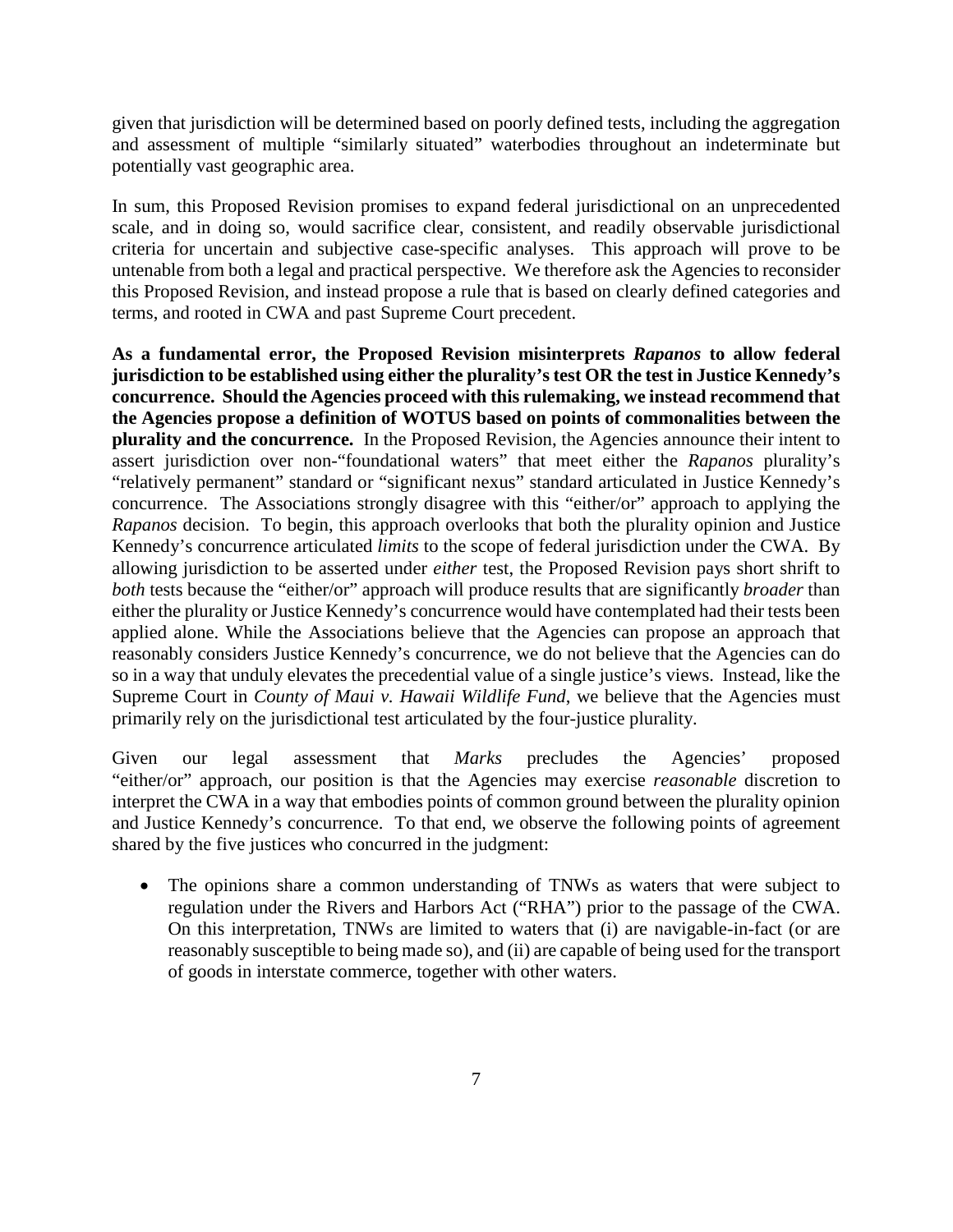- Both opinions agree that the word "navigable" in the CWA must be given some effect. Thus, to the extent that WOTUS includes some waters and wetlands that are not navigablein-fact, those waters must bear a substantial connection to navigable waters.
- Both opinions look to certain intrinsic characteristics, like volume and flow, to determine if non-navigable tributaries are jurisdictional based on linkages to TNWs.
- Both opinions agree that wetlands abutting TNWs may be jurisdictional as long as they possess *both* a regular physical *and* functional connection.
- Both opinions agree that environmental concerns cannot override the statutory text.
- And both opinions agree that WOTUS cannot include drains, ditches, streams remote from navigable-in-fact water and carrying only a small volume water toward navigable-in-fact water, highly ephemeral waters, or waters or wetlands that are alongside a drain or ditch.

#### **Our comments on specific categories of waters as proposed are as follows:**

**TNWs.** In response to the Agencies' request for comment on whether to combine this category with other foundational waters, the Associations recommend combining TNWs and the territorial seas provisions but *not* all interstate waters under a single category of waters. This non-substantive change should help to streamline and simplify the Proposed Revision.

The Associations also recommend that the Agencies amend the definition of TNWs to reflect that: (i) historical use alone is insufficient to demonstrate navigability; and (ii) recreational uses alone do not constitute transport in interstate or foreign commerce.

**Interstate Waters/Interstate Wetlands.** The Associations urge the Agencies to refrain from including interstate waters as an independent foundational category of WOTUS irrespective of navigability. Such in interpretation impermissibly reads any notion of navigability out of the CWA. Federal jurisdiction under the CWA springs from Congress' enumerated power to regulate the channels of interstate commerce. Isolated waters and wetlands that bridge state borders are not channels of commerce, and automatically including interstate waters in the definition of WOTUS is inconsistent with the concept of navigability that "Congress had in mind as its authority for enacting the CWA." Therefore, The Associations believe that interstate, but otherwise isolated and unconnected, waters and wetlands are properly regulated by states and tribes.

**Impoundments.** The Associations broadly support the Proposed Revision's inclusion of impoundments as a stand-alone category of WOTUS, but we recommend that the Agencies clarify and limit the scope of this category. The Associations believe that clarifications are necessary because, absent a sufficiently clear definition, many different types of structures and features are susceptible to being improperly construed as "impoundments" subject to federal jurisdiction. Therefore, the Associations recommend that the Agencies define "impoundments" as jurisdictional waters whose movement has been impeded either in whole or in part by a man-made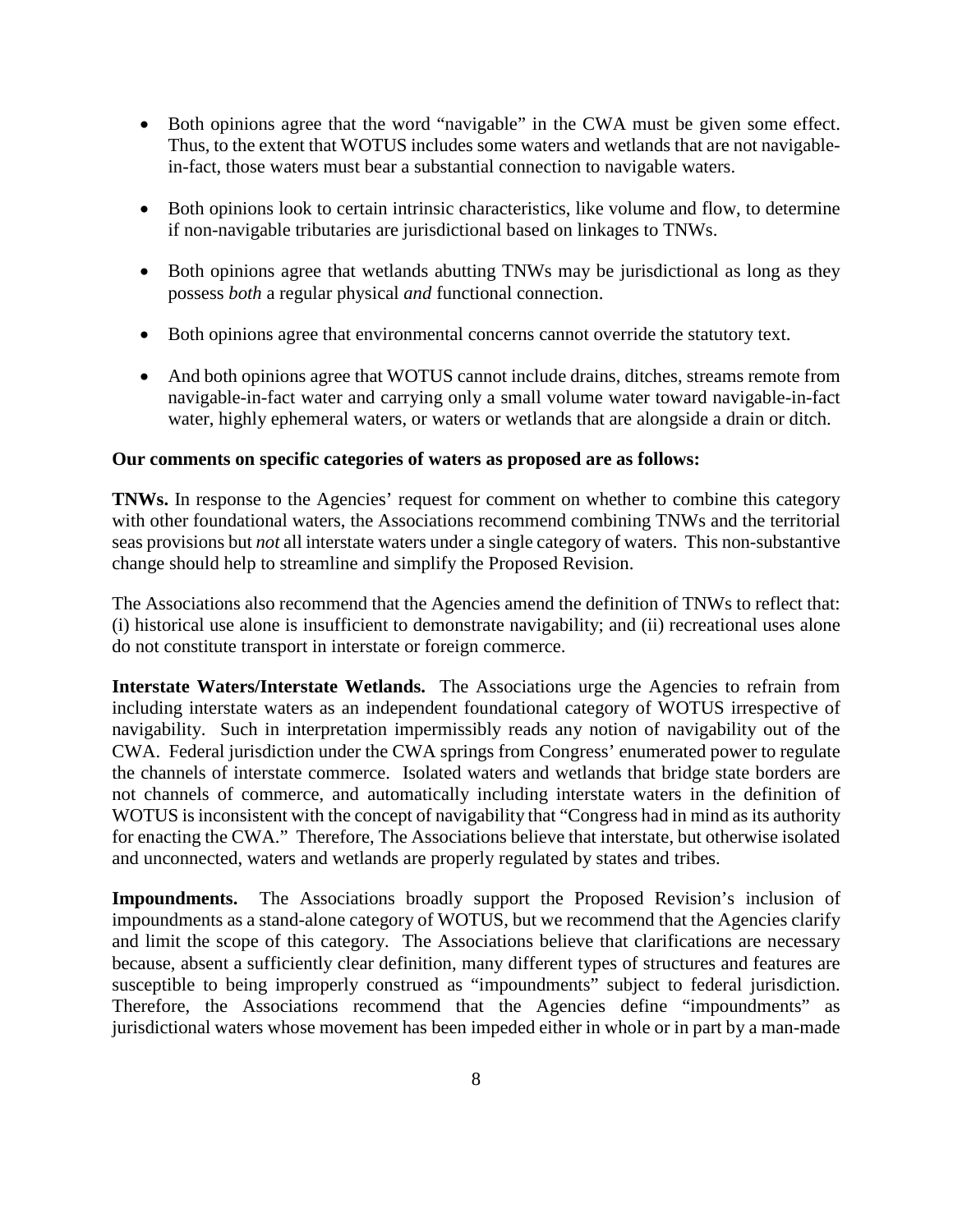structure, such as a berm, dam, dike, or other earthwork, not subject to the waste treatment exclusion (or other exclusion which might be written into the rule, such as for artificial lagoons and ponds).

**Tributaries.** The "either/or" approach for defining and assessing jurisdiction over a tributary is flawed. Additionally, the proposed analyses of tributaries' "reach" are internally inconsistent, unworkable and impermissibly vague. We also believe that the Agencies must supply a definition of "tributary" that is clear, legally defensible, and one reasonably bounded. While we recognize that defining the term "tributary" is challenging, we believe that it is attainable using the areas of consensus between the *Rapanos* plurality and Justice Kennedy's concurrence as highlighted above. Of most importance, any definition should exclude ephemeral flows in keeping with the *Rapanos*  plurality's interpretation of the CWA to exclude from federal jurisdiction those "ordinarily dry channels through which water occasionally or intermittently flows."

**Adjacent Wetlands.** The Associations agree that wetlands directly abutting TNWs and the territorial seas are within federal jurisdiction. Beyond that, the Agencies rely on the 1986 definition of "adjacent wetlands" without taking into account the subsequent Supreme Court decisions finding that adjoining wetlands are jurisdictional only when "inseparably bound up" with "navigable waters." Thus, in order to categorically assert federal jurisdiction over wetlands adjacent to navigable waters, the Agencies must interpret "adjacent" to mean "adjoining" or "abutting." Further, even if the Agencies could reasonably "adjacent wetlands" to include neighboring or physically separated wetlands, they would need to establish a sufficient connection between those wetlands and navigable waters through a process that is far more definitive and robust than that described in the Proposed Revision.

The Proposed Revision's manner of establishing jurisdiction over wetlands adjacent to tributaries and impoundments is also deeply flawed. Under the "relatively permanent" standard, we find it problematic that the Agencies ignore the *Rapanos* plurality's "continuous surface connection" requirement for adjacent wetlands because by doing so, the Proposed Revision asserts CWA jurisdiction over far more lands and waters than the plurality opinion would have supported. Similarly, the "significant nexus" standard that the Agencies propose be used to assert jurisdiction over wetlands "adjacent" to impoundments and tributaries bear little resemblance to the assessment Justice Kennedy described in his concurrence or the context in which he urged its use. Indeed, if utilized by the Agencies in the manner described in the Proposed Revision, the resulting jurisdictional determinations would be precisely the type that Justice Kennedy rejected in his concurrence, and four other justices rejected for entirely different reasons. That is, rather than establishing jurisdiction based on the significance of the connection between the jurisdictional water and the wetland under review, the Agencies propose to establish jurisdiction over individual wetlands using the aggregate significance of all wetlands and other waterbodies within some broad but indeterminate area. There is no outer limit or process for determining distance, number of "similarly situated" waters, or scattered distribution of waters, beyond which a waterbody could reasonably be considered outside of federal jurisdiction.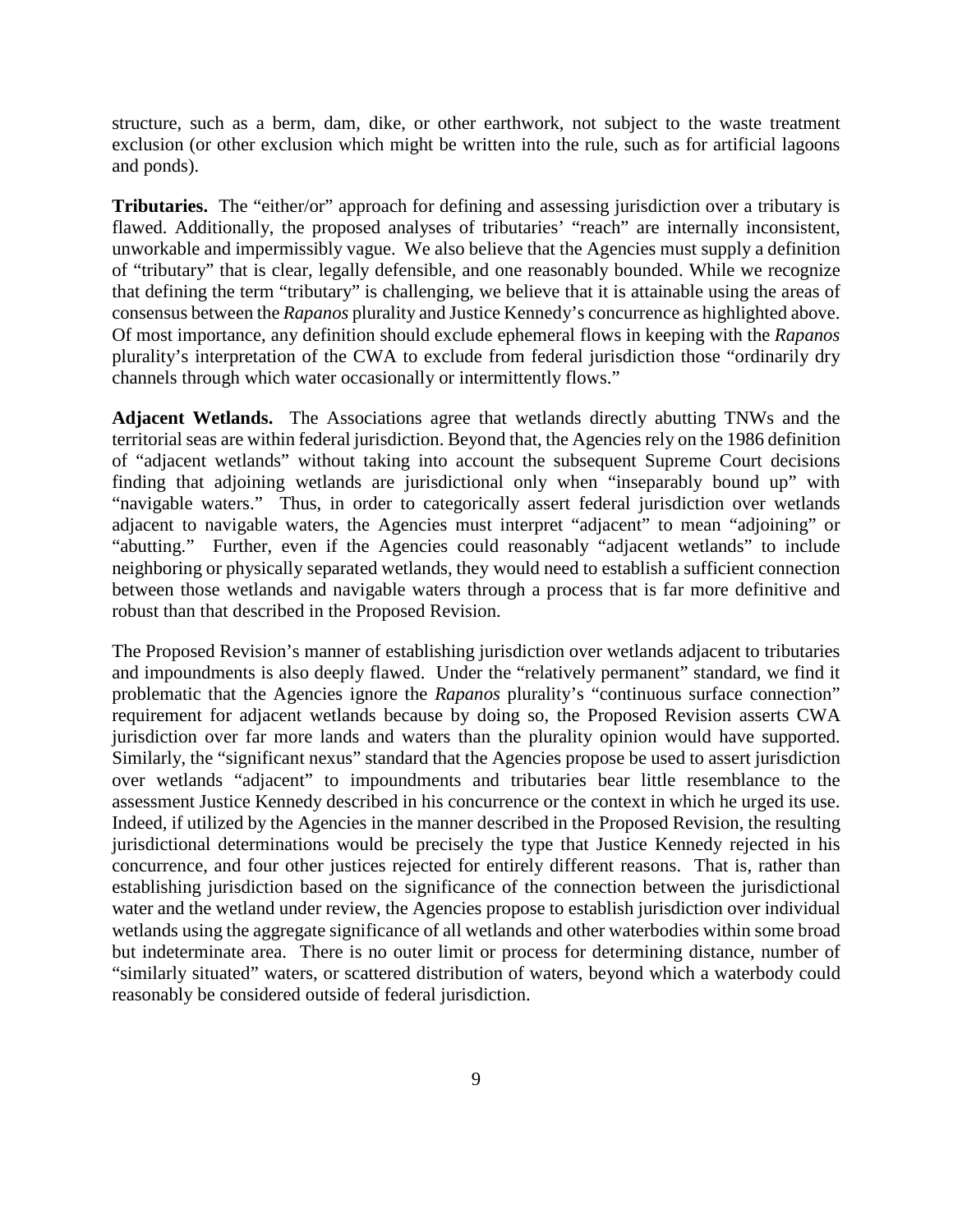**Other Waters.** We find the "other" waters category to be vague, not in keeping with the more constrained approach set out in the 1986 regulations, and legally indefensible. We recommend removing this proposed category. The Agencies propose to codify the list of "other waters" from the 1986 regulations as a standalone category, but rather than following the 1986 regulations' more constrained approach asserting jurisdiction based on whether the use, degradation, or destruction of "other waters" "could affect interstate or foreign commerce," the Proposed Revision would allow for case-specific assertions of jurisdiction over "other waters" using the Agencies' "either/or" approach to applying the "relatively permanent" or "significant nexus" standards.<sup>1</sup> Aside from this approach being legally impermissible under the Supreme Court cases, the Agencies appear to suggest no limit to the types or functions of the waterbodies and features that may be considered "other waters." As drafted, the "other waters" category is simply too vague to meaningfully preclude the Agencies from asserting federal jurisdiction over any type of waterbody at all.

**Exclusions are important for providing clarity, regulatory certainty, and predictability in planning for long-term investments in infrastructure.** We appreciate the Agencies' position that they "would expect to implement the proposed rule consistent with longstanding practice, pursuant to which they have generally not asserted jurisdiction over certain other features." As discussed in the preamble, exclusions date back several decades with provisions provided for excluding certain features in prior rulemakings including the 1986 regulations. The 2015 WOTUS Rule was instrumental in providing clarity by moving from longstanding agency practices that recognized certain waters as excluded to listing those exclusions explicitly in the rule. The NWPR followed suit by retaining these exclusions with some clarifying changes.

We believe that the Agencies' identification of exclusions as a corollary to the categories of jurisdictional waters can help ensure CWA protections to downstream waters, improve clarity and regulatory certainty, decrease the likelihood of misinterpretation, and overall, facilitate a more administrable, durable, and legally defensible rule.

Now, the Proposed Revision continues the practice by including two longstanding codified exclusions which we support and appreciate. Yet, the Proposed Revision departs from the prior two rulemakings by including other longstanding exclusions as part of non-binding preamble discussion rather than within the proposed regulatory text.

We recommend that the Agencies codify exclusions for waters that the Agencies acknowledge they have never asserted jurisdiction over and do not propose to do so under the Proposed Revision. While preamble language can be helpful, it is not binding regulatory text, and it can be subject to inconsistent and conflicting interpretations and application across regulatory bodies. These waters should be excluded without any further analysis required. In fact, without a codified list on which the regulated community can rely, there is a high likelihood that the Agencies would utilize varying levels of best professional judgement to make jurisdictional determinations for water features that are already considered excluded by the Agencies. This would be unfair, burdensome, and inconsistent with the intent of CWA.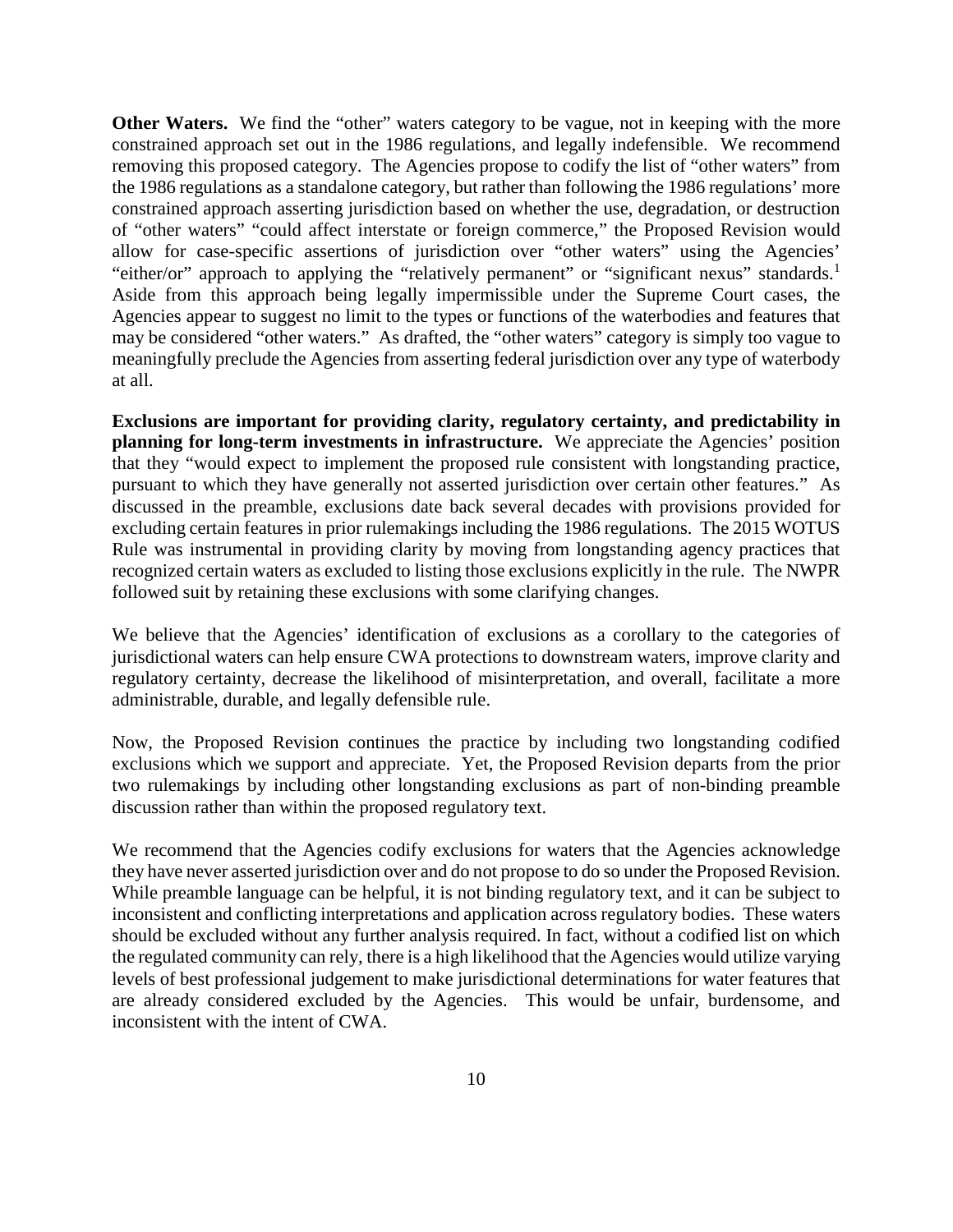**We provide for your consideration the following carefully curated list of exclusions that are consistent with the CWA and informed by relevant Supreme Court decisions. The recommended exclusions for inclusion as rule text are familiar and relied upon by the regulated community and the Agencies to provide regulatory certainty to key CWA programs central to protecting foundational downstream waters.** 

- o **Waste Treatment System.** We support the waste treatment systems exclusion with the following recommendations:
	- We support the "ministerial change" to delete the outdated cross-reference to a definition of 'cooling ponds' that no longer exists.
	- We agree with the Agencies' proposal to delete a sentence in EPA's NPDES regulations that was suspended by the EPA regarding limitations of the exclusion to certain manmade bodies of waters.
	- We request that the additional proposed comma after "or lagoons" be removed to avoid any unintended consequences of what is represented as a non-substantive change.
	- We appreciate footnote 49 in the preamble referencing the definition of a waste treatment system which is helpful in providing clarification on the applicability and limits of the exclusion.
	- We would ask that the Agencies refrain from adding any additional limiting language to the regulatory text based on unsupported comments.
	- The Agencies' assertion in the preamble "that the waste treatment system exclusion *is generally available only* to the permittee using the system for the treatment function for which such system was designed" introduces ambiguity, and will invite inconsistent and unduly narrow application of this exclusion amongst Agencies' staff unless corrected and clarified with contextual examples. Providing illustrative examples as guidance would avoid inconsistent application over systems in which stormwater is comingled with wastewater, as well as situations where operators use a feature, *e.g.*, for wastewater storage/treatment during normal operating conditions, but also rely on that feature's capacity during heavy precipitation events.
	- We ask that the final rule preamble provide an illustrative list of types of systems that would be covered under this exclusion. Our illustrative list of covered features that we provide for your consideration include:

Structures and features encompassed by this exclusion include but are not limited to: (1) temporary and/or permanent/secondary basins/ponds and conveyance systems for discharges associated with stormwater; (2) biological treatment lagoons with source water from lagoon; (3) cooling water ponds; (4) treatment systems including but not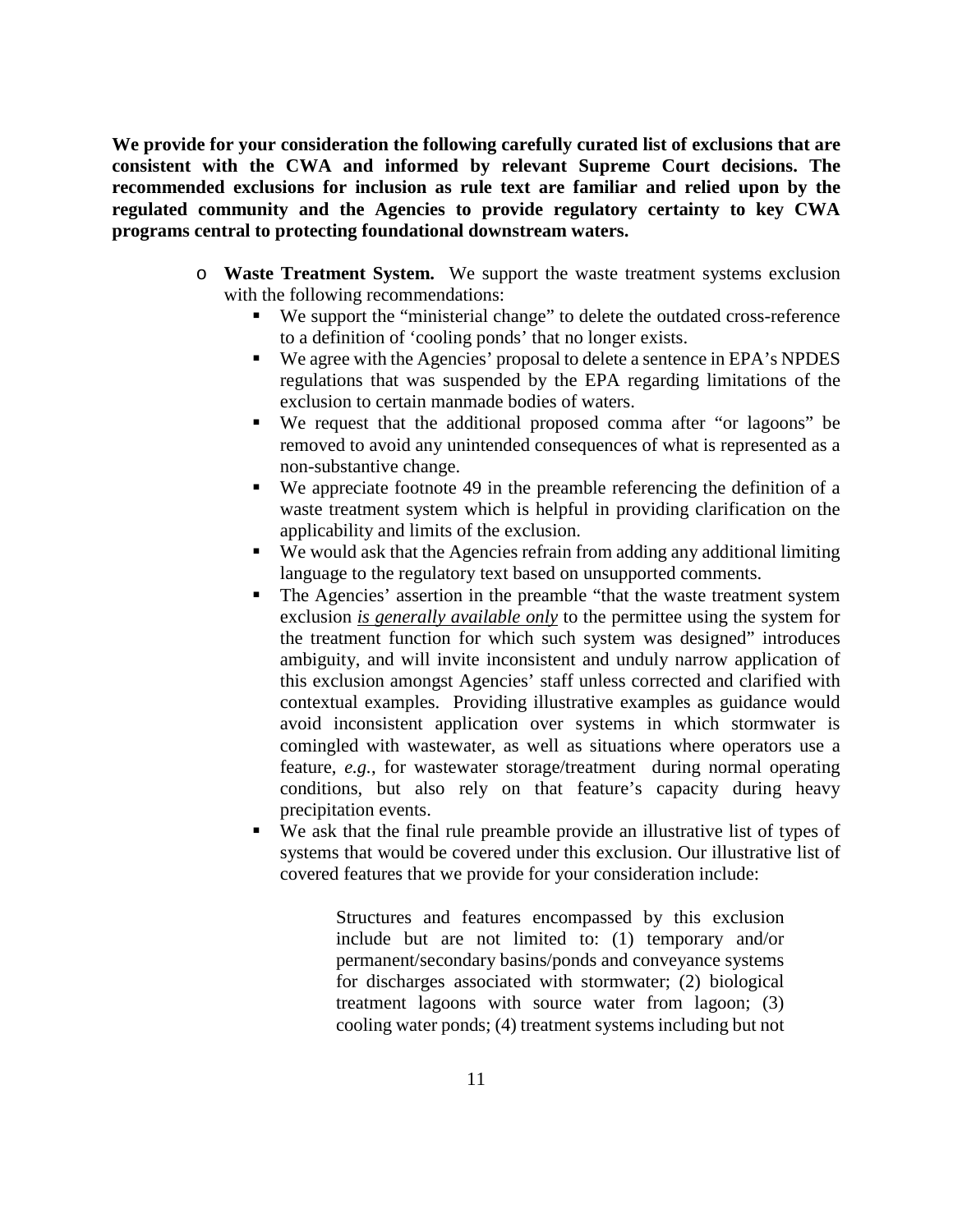limited to treatment ponds, equalization ponds, storage ponds or lagoons as related to CWA-regulated waters; (5) secondary containment systems; and (6) CWA-regulated MS4 and component conveyances within such systems.

- o **Prior Converted Croplands.** We support the Proposed Revision's continued exclusion of prior converted croplands from jurisdictional waters, and we ask that the Agencies implement it consistent with their longstanding interpretation in the 1993 preamble, including retaining the "abandonment" principle.
- o **1986 Exclusions.** We support the specific 1986 preamble exclusions that the Proposed Revision discusses, and we request that, in furtherance of the "return to the familiar and longstanding regulations," these listed exclusions in the preamble be explicitly codified in the regulatory text. For these features, including certain ditches, that are clearly excluded from jurisdictional waters, requiring individual jurisdictional determinations based on the Agencies' proposed "relatively permanent" standard or "significant nexus" standard would be an overreach and an unnecessary burden on agency resources.
	- **Artificial Lakes and Ponds.** In reference to the artificial lakes and ponds constructed in the uplands exclusion, we ask that this exclusion be codified, including the following illustrative list of longstanding covered features:

These features should encompass, but not be limited to, industrial features necessary for the safe and efficient operation of a facility, such as water storage ponds, impoundments, conveyances, and other structures used for fire water, utility water, cooling water, process water, or raw water.

**Ditches.** At a minimum, certain ditches found to be not jurisdictional in the 1986 preamble should be codified as an exclusion. We also recommend and support codified regulatory language that excludes ditches excavated wholly in and draining only uplands, and that do not carry relatively permanent flow of water per the *Rapanos'* plurality opinion and *Rapanos Guidance*. We also support the Agencies' position that "consistent with previous practice, wetlands that develop entirely within the confines of a ditch that was excavated in and wholly draining only uplands that does not carry a relatively permanent flow would be considered part of that ditch and generally would not be considered 'waters of the United States.''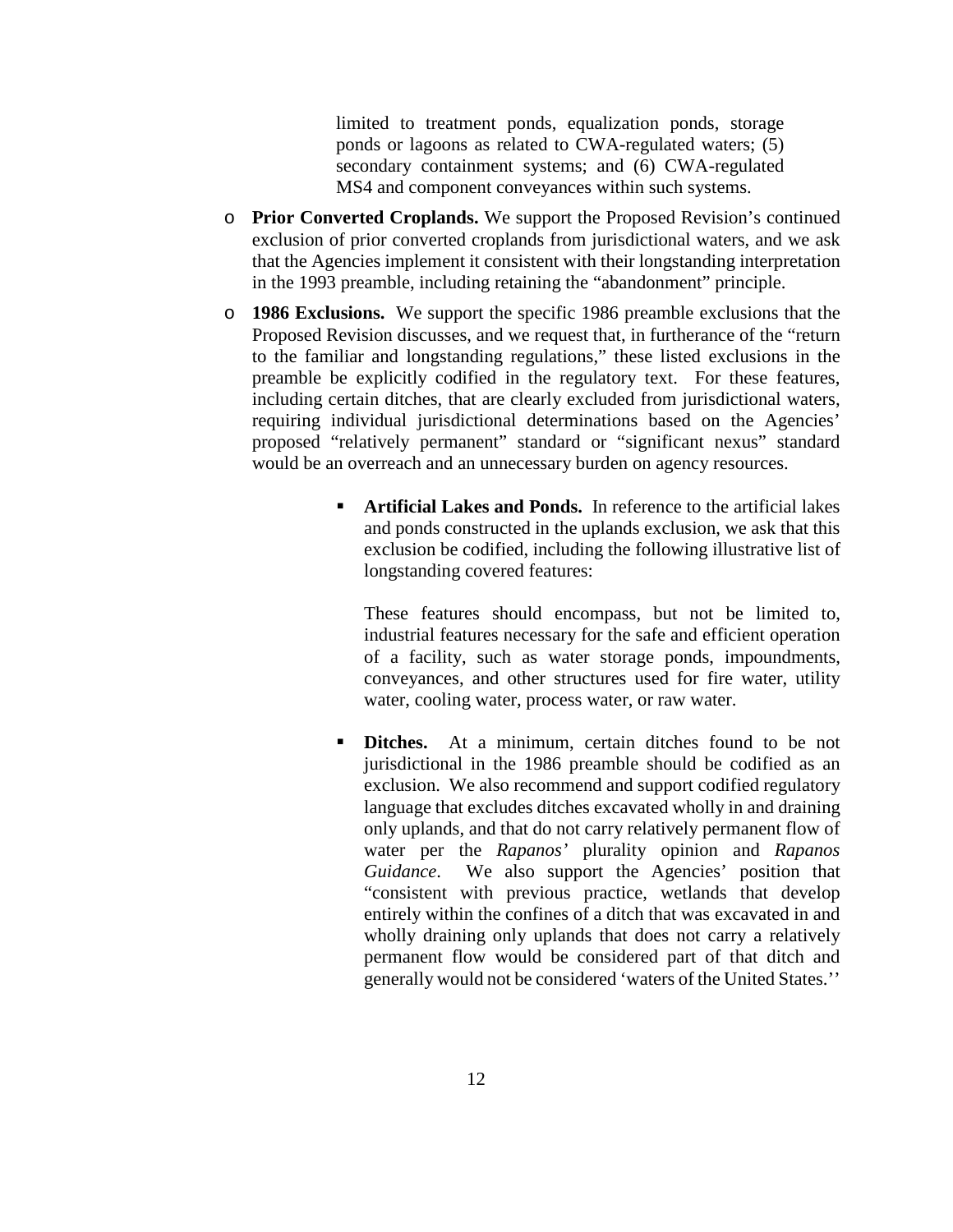**• Definition of Upland.** We also recommend the term "upland" to be defined in the rule and used consistently in lieu of dry land and upland being used interchangeably. We recommend for ease the NWPR term:

The term *upland* means any land area that under normal circumstances does not satisfy all three wetland factors (*i.e.*, hydrology, hydrophytic vegetation, hydric soils) identified in [paragraph (b) of this section]*,* and does not lie below the ordinary high water mark or the high tide line of a jurisdictional water.

- o **Groundwater and Erosional Features.** We recommend codifying the exclusions for groundwater and swales/erosional features as discussed in the preamble to the Proposed Revision as examples of nonjurisdictional waters.
	- **Groundwater.** The Agencies' footnote 47 clearly states that Agencies "have never interpreted groundwater to be a 'water of the United States'" and that "the proposed rule makes no change to that longstanding interpretation. As such, this definition should be codified. We suggest the following language from the prior two rulemakings:

Groundwater, including groundwater drained through subsurface drainage systems.

Further, notwithstanding our overall position regarding the flawed "significant nexus standard," we request the Agencies to remove "shallow subsurface flow" as an example of "Hydrologic Factors" under the definition of "significantly affect." In the alternative, we ask the Agencies to clarify that the determination of significant nexus does not render the shallow subsurface flow itself a jurisdictional water, but rather only constitutes a conduit for the purpose of establishing jurisdiction of the connected waters in limited circumstances. Adjacency cannot simply be based on a subsurface hydrologic connection to jurisdictional waters but also must be tied to legal thresholds of "adjacency" per Supreme Court rulings.

 **Swales/Erosional Features.** Based on the *Rapanos Guidance,* which has been implemented since 2008 (and codified with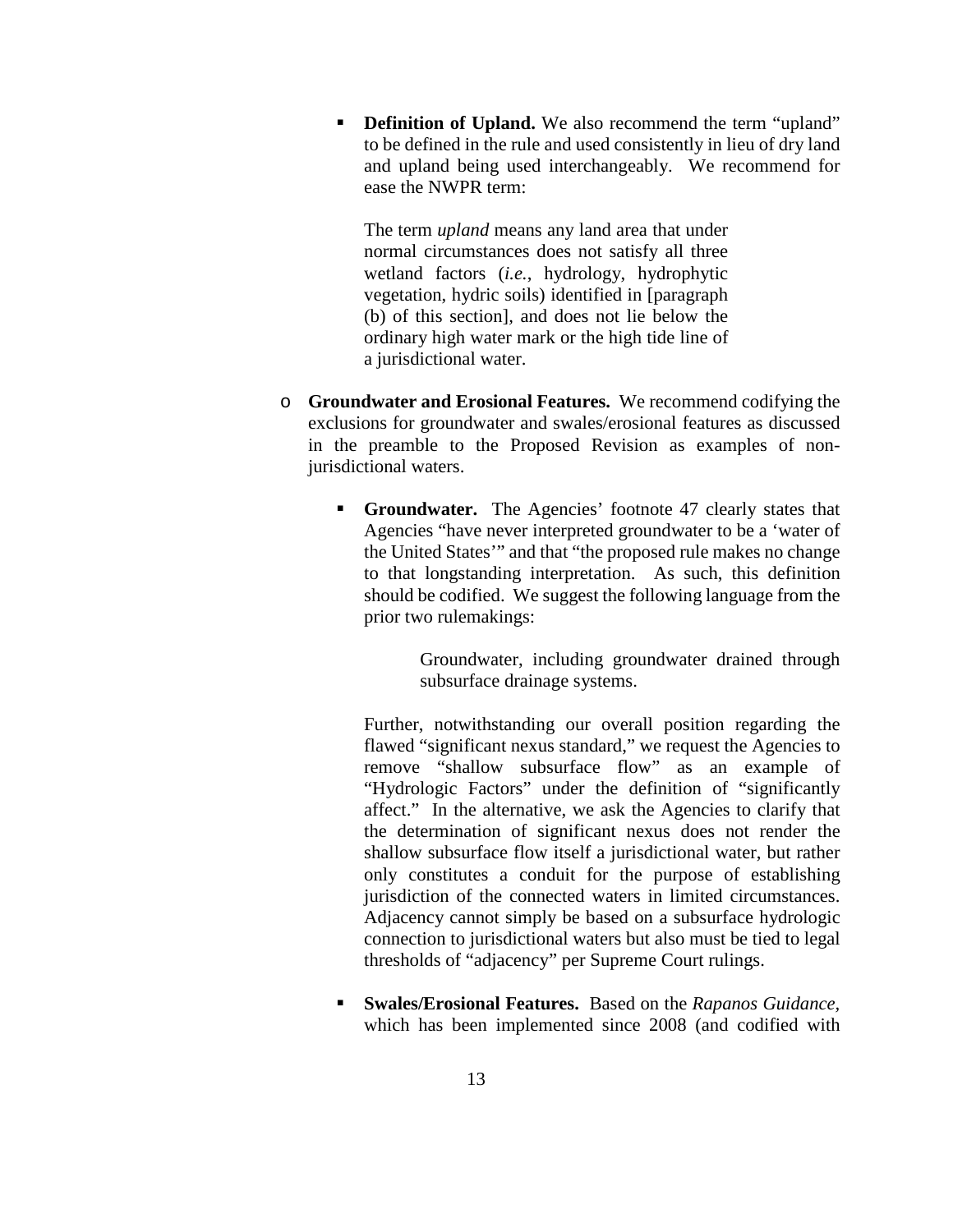varying language in the 2015 and 2020 rules), the Agencies did not generally assert jurisdiction over non-wetland swales or erosional features including gullies and small washes as characterized by low flow, infrequent, or short duration flow. That practice should be clearly codified in the rule. We also recommend that as guidance, the Agencies provide an illustrative list of swales and erosional features which are clearly not jurisdictional and would not require any additional jurisdictional analysis.

o **Storm water control features and wastewater recycling features.**  The Associations recommend codifying the longstanding exclusions related to storm water control features and wastewater recycling features. The NWPR notes that these two features were not explicitly discussed in the 1986 and 1988 preamble language; however, these exclusions clarify the Agencies' longstanding practice is to view stormwater control features that are not constructed within WOTUS as non-jurisdictional; and water reuse and recycling features as not jurisdictional when constructed in uplands or within non-jurisdictional waters. Incorporating such language would add regulatory certainty and support EPA's goals to develop advanced water reuse and wastewater recycling facilities.

**Conclusion.** Our careful review of the Proposed Revision finds that the Agencies have proposed a rule that will not be durable or legally defensible. The Proposed Revision is inconsistent with the CWA's recognition of states' primacy over their land and waters and fails to accord with an objective application of the Supreme Court's guidelines for interpreting the scope of federal jurisdiction under the Act. As a practical matter, we also find that the Proposed Revision is far too vague and confusing to allow federal jurisdiction to be asserted in a clear, consistent manner using readily observable factors and commonly understood term. We also believe that the basic constitutional right to due process protections requires a definition of WOTUS that reasonably provides fair and predictable notice to the regulated community on waters that may be subject to federal jurisdiction and regulation.

Notwithstanding our overall position, we submit for your consideration guideposts that would aid in crafting a legally defensible rule as well as specific recommendations relating to exclusions that would aid the regulatory community in providing certainty and important clarity.

## **II. THE ASSOCIATIONS' INTERESTS**

API is a national trade association representing nearly 600 member companies involved in all aspects of the natural gas and oil industry. API's members include producers, refiners, suppliers, pipeline operators, and marine transporters as well as service and supply companies that support all segments of the industry. API and its members are dedicated to meeting environmental requirements while economically developing and supplying energy resources for consumers.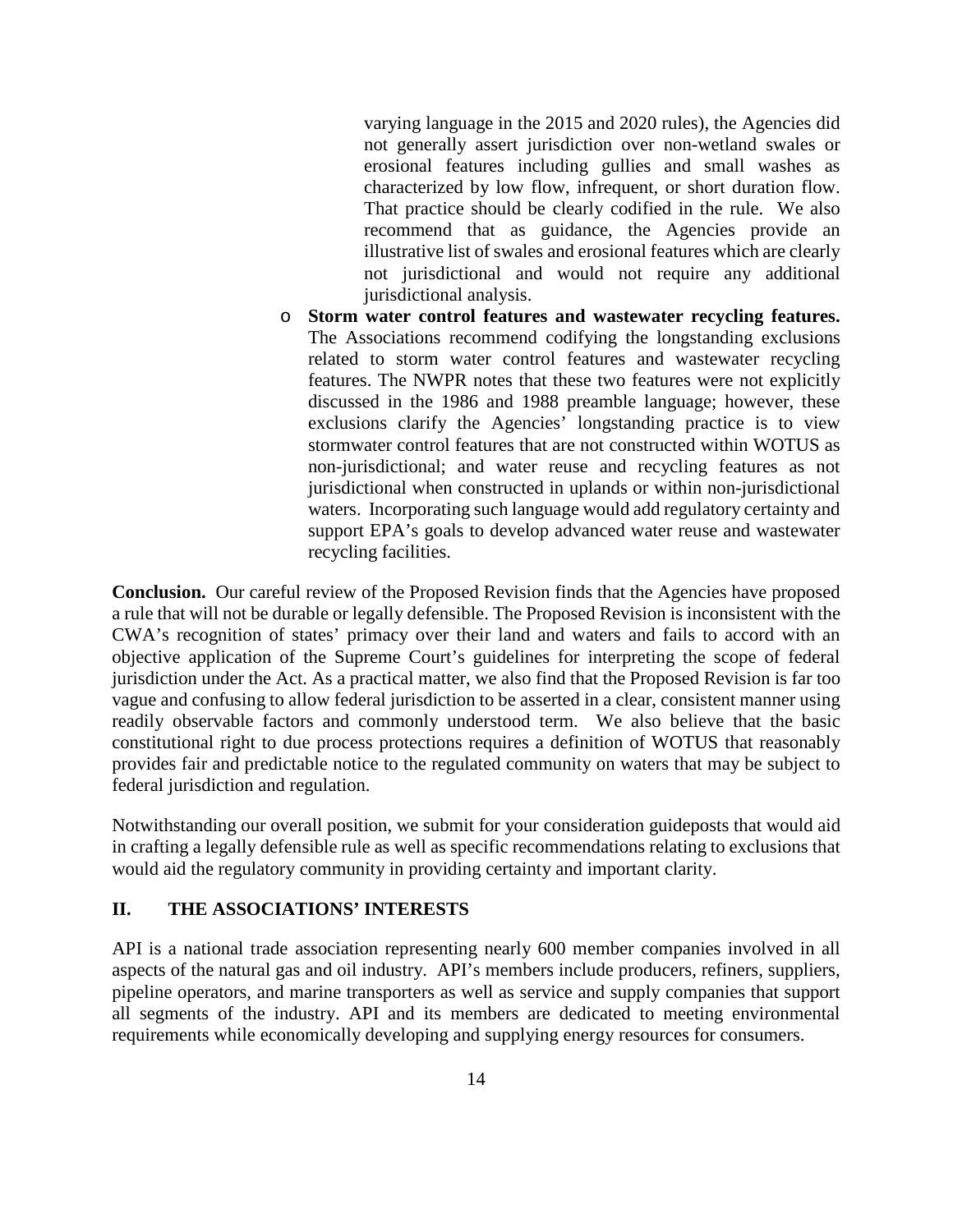The AXPC is a national trade association representing 29 of America's largest and most active independent natural gas and crude oil exploration and production companies. The AXPC's members are "independent" in that their operations are limited to the exploration for and production of natural gas and crude oil. Moreover, its members operate autonomously, unlike their fully integrated counterparts which operate in different segments of the energy industry, such as refining and marketing. The AXPC's members are leaders in developing and applying the innovative and advanced technologies necessary to explore for and produce the natural gas and crude oil that allows our nation to add reasonably priced domestic energy reserves in environmentally responsible ways.

IPAA is a national upstream trade association representing thousands of independent oil and natural gas producers and service companies across the United States. Independent producers develop 91 percent of the nation's oil and natural gas wells. These companies account for 83 percent of America's oil production, 90 percent of its natural gas and natural gas liquids ("NGL") production, and support over 4.5 million American jobs.

The Associations' members have a substantial interest in the scope of federal jurisdiction under the CWA, and particularly in furthering cooperative federalism through an appropriate delineation of the activities subject to National Pollutant Discharge Elimination System ("NPDES") permitting. All segments of the natural gas and oil industry are subject to extensive water permitting and regulatory requirements at both the state and federal levels for activities such as the exploration for and production of natural gas and oil , refining crude oil, transporting natural gas and crude oil or refined product, and operating filling stations. Protecting water resources is important, and the Associations and their members remain committed to working with federal and state regulators to ensure that water resource regulations are protective and administrable.

This commitment is reflected in the Associations long engagement on this important issue. In this and each prior effort to interpret WOTUS, the Associations and their members embraced opportunities to provide constructive insight to the Agencies on the elements of a clear, administrable, and legally sound construction of the CWA. To this end, the Associations have previously submitted comments on their own, jointly, and/or through multi-industry trade coalitions, including the Waters Advocacy Coalition, the Federal Water Quality Coalition and the Federal Stormwater Association.

As with our previous engagement, these comments reflect the Associations' support for the CWA and our interest in having the Act administered in a way that gives meaningful effect to Congress' explicit directive to protect the integrity of water resources through cooperation and coordination with the states. These comments also reflect the Associations' consideration of the Agencies' prior interpretations, the broad guideposts already provided by the Supreme Court, and our shared interest in developing an interpretation of WOTUS that is clear, protective, durable, and legally sound.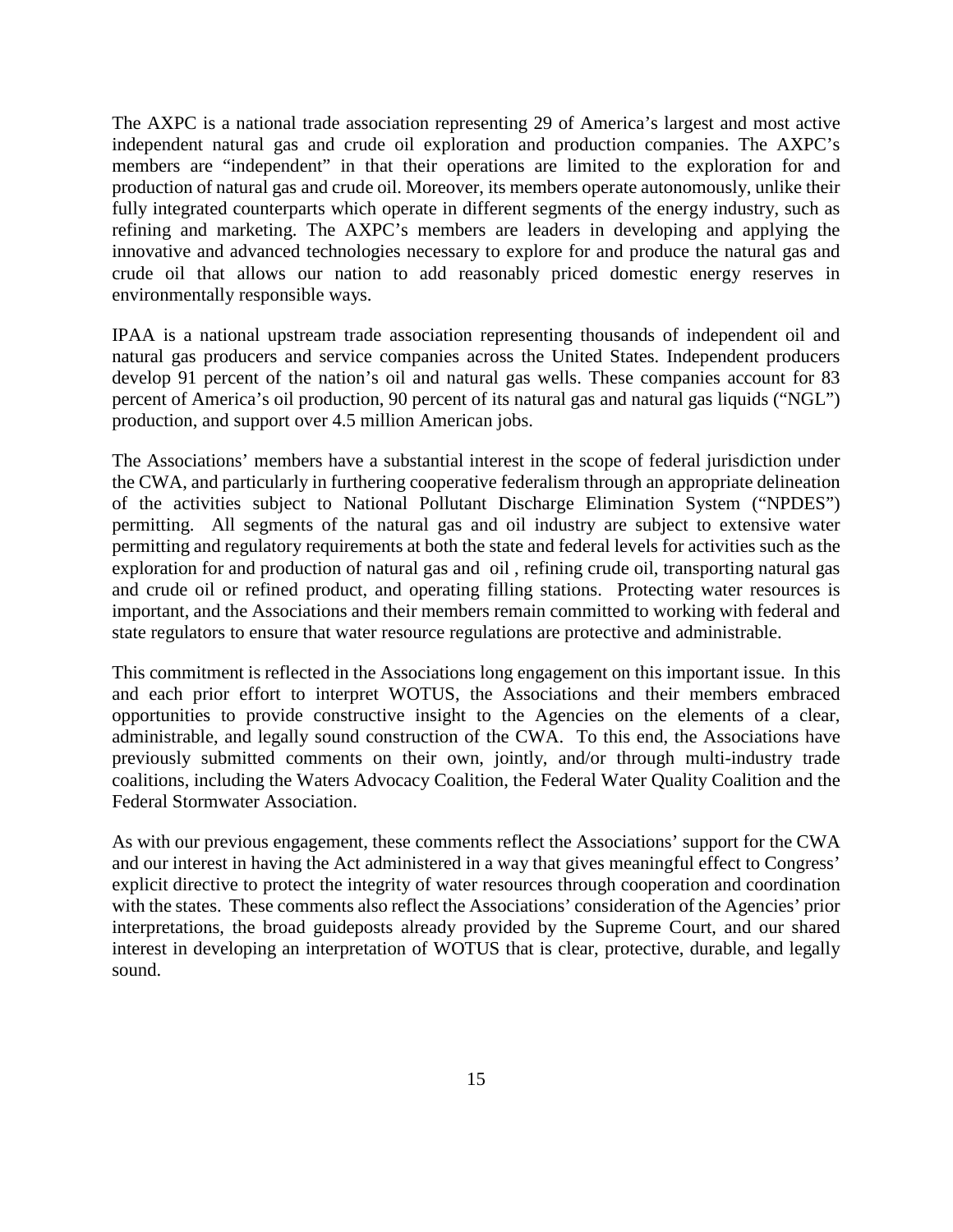#### **III. BACKGROUND ON CWA AND RELEVANT JUDICIAL INTERPRETATIONS**

The CWA establishes a host of programs that, together, are designed "to restore and maintain the chemical, physical, and biological integrity of the Nation's waters."<sup>5</sup> One element of Congress's comprehensive strategy is the program to regulate the "discharge of any pollutant," defined as "any addition of any pollutant to navigable waters from any point source," except "in compliance with" other provisions of the Act.<sup>6</sup> The Act in turn defines "navigable waters" to mean "the waters of the United States, including the territorial seas."<sup>7</sup>

To "discharge" lawfully to navigable waters, a business or person must obtain a permit. EPA and authorized state and tribal governments (if delegated authority) may issue permits for "the discharge of any pollutant."<sup>8</sup> The Army Corps and authorized states may issue permits for "the discharge of dredged or fill material."<sup>9</sup>

The CWA permitting regimes are not the exclusive means of protecting waters under the Act. Founded on principles of cooperative federalism, the CWA recognizes states as the primary permitting and enforcement authorities. The primary role of states was among Congress' foremost considerations when designing the Act:

It is the policy of the Congress to recognize, preserve, and protect the primary responsibilities and rights of States to prevent, reduce, and eliminate pollution, to plan the development and use (including restoration, preservation, and enhancement) of land and water resources, and to consult with the Administrator in the exercise of his authority under this Act. It is the policy of Congress that the States manage the construction grant program under this Act and implement the permit programs under sections 402 and 404 of this Act. It is further the policy of the Congress to support and aid research relating to the prevention, reduction, and elimination of pollution, and to provide Federal technical services and financial aid to State and interstate agencies and municipalities in connection with the prevention, reduction, and elimination of pollution.<sup>10</sup>

<sup>5</sup> 33 U.S.C. § 1251(a); The Act's provisions address water pollution control programs, funding, grants, research, training and many other measures, including programs managed by the states for water quality standards (33 U.S.C. §§ 1311-14), area-wide waste treatment management (33 U.S.C. § 1288), and nonpoint source management (33 U.S.C. §§ 1313(d), 1329); federal assistance to municipalities for sewage treatment plants (33 U.S.C. § 1281); funding to study impacts on water quality (33 U.S.C. § 1251-74); and programs targeting specific types of pollution (*e.g*., 33 U.S.C. § 1321).

<sup>6</sup> 33 U.S.C. at § 1311(a), § 1362(12).

<sup>7</sup> 33 U.S.C. at § 1362(7).

<sup>8</sup> 33 U.S.C. at § 1342(a).

<sup>&</sup>lt;sup>9</sup> 33 U.S.C. at §§ 1344(a), 1344(g) ("CWA Dredge and Fill Program"). Under these provisions, states and tribes may assume administration of this program. To date, two states have assumed administration with plans being implemented through rule development to encourage more states/tribes to assume the CWA Dredge and Fill Program. 10 33 U.S.C. at § 1251(b).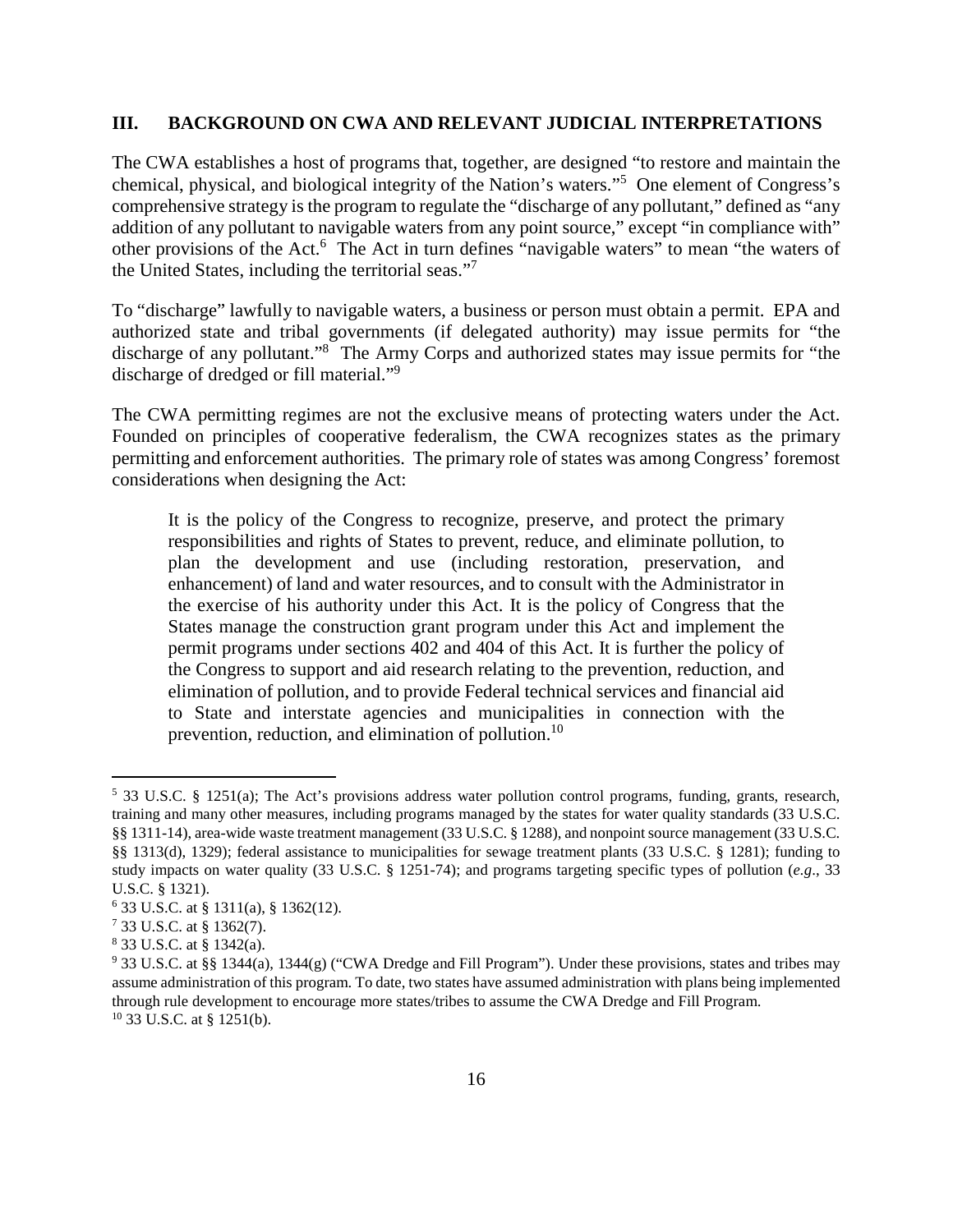Thus, in acquiescence to state sovereignty and the practical recognition that states are best situated to regulate their own resources, the CWA requires EPA to coordinate its water resource protection efforts with the states.<sup>11</sup> Waters and wetlands that are outside the definition of WOTUS, and therefore federal jurisdiction, are not left unprotected, but instead are regulated and protected by states, tribes, and localities. In that respect, any overly broad regulatory assertion of federal jurisdiction disturbs the federal-state balance that Congress struck in the CWA and intrudes on states' authority and responsibility to manage their own land and water resources.

In 1974, the Army Corps initially defined WOTUS as waters that "are subject to the ebb and flow of the tide, and/or are presently, or have been in the past, or may be in the future susceptible for use for purposes of interstate or foreign commerce."<sup>12</sup> The Army Corps later revised the definition in 1977 to encompass not only traditional navigable waters ("TNWs"), but also adjacent "wetlands" and "[a]ll other waters" the "degradation or destruction of which could affect interstate commerce."<sup>13</sup>

Although the text of the Agencies' definition of WOTUS remained essentially unchanged for the next 33 years, the Agencies' interpretation of their regulatory definition of WOTUS continued to expand in scope and effect. In three seminal decisions beginning in 1985, the Supreme Court confronted those increasingly broad interpretations and the limits of federal regulatory jurisdiction under the CWA.

# **a.** *United States v. Riverside Bayview Homes* **(1985) ("***Riverside Bayview"***)**

In *Riverside Bayview Homes*, the Court considered the Army Corps' assertion of jurisdiction over "low-lying, marshy land" immediately abutting a navigable water on the ground that it was an "adjacent wetland" within the meaning of the Army Corps regulations.<sup>14</sup> The Court addressed the question of whether non-navigable wetlands may be regulated as WOTUS on the basis that they are "adjacent to" and "inseparably bound up" with navigable-in-fact waters because of their "significant effects on water quality and the aquatic ecosystem."<sup>15</sup> Observing that Congress intended the CWA "to regulate at least some waters that would not be deemed 'navigable,'" the Court held that it is "a permissible interpretation of the Act" to conclude that "a wetland that actually abuts on a navigable waterway" falls within the definition of WOTUS.<sup>16</sup>

<sup>11</sup> 33 U.S.C. at §§ 1251(b), 1251(g).

<sup>12</sup> 39 Fed. Reg. at 12,115, 12,119 (Apr. 3, 1974).

<sup>13</sup> 42 Fed. Reg. at 37,122, 37,144 (July 19, 1977).

<sup>14</sup> *United States v. Riverside Bayview Homes*, 474 U.S. 121, 124 (1985).

<sup>&</sup>lt;sup>15</sup> Riverside Bayview Homes, 474 U.S. at 131-135 & n.9. "Navigable-in-fact" waters refer to waters that are presently suitable to commercial navigation.

<sup>16</sup> *Riverside Bayview Homes*, 474 U.S. at 135 (emphasis added).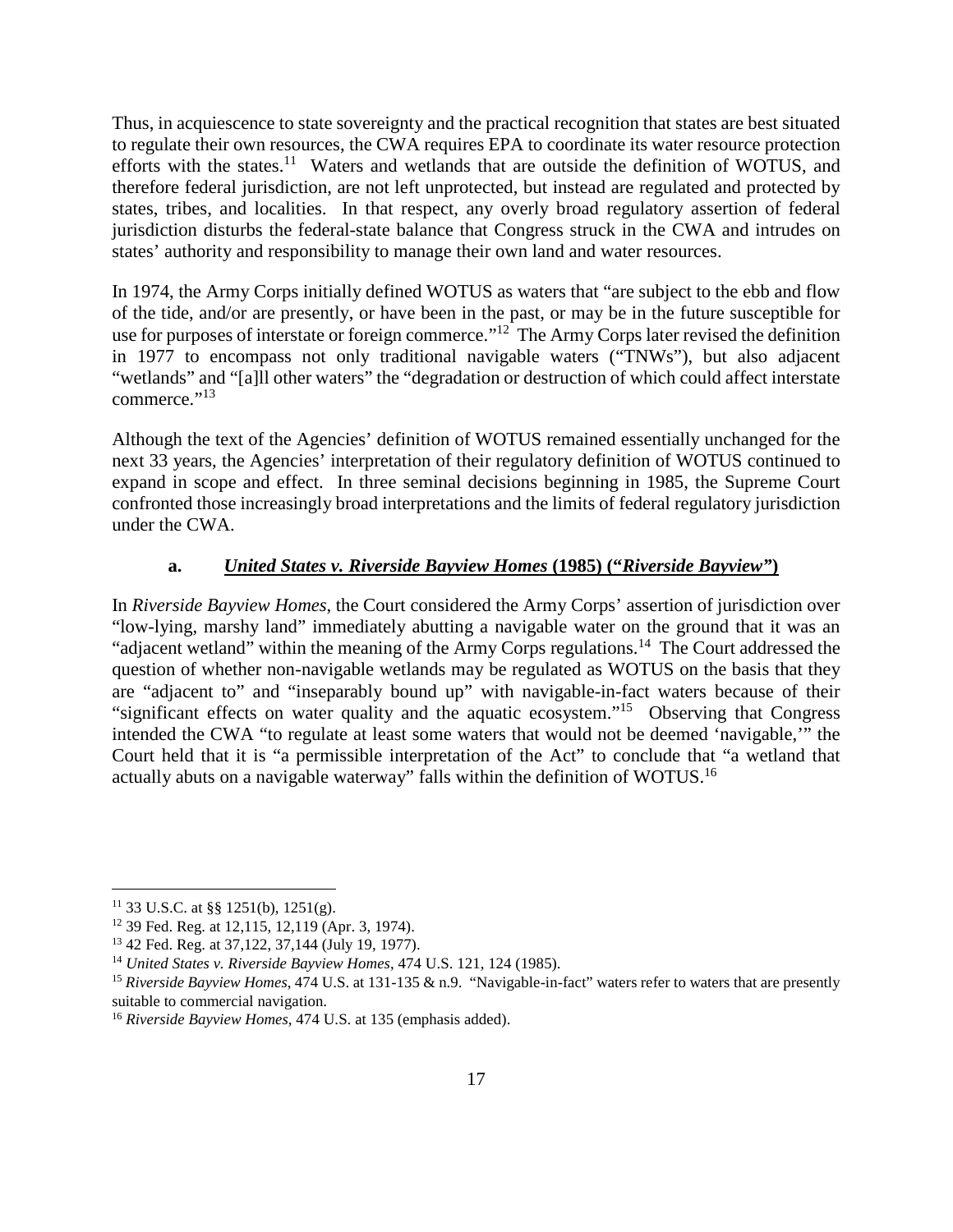# **b.** *Solid Waste Agency of Northern Cook County v. U.S. Army Corps of Engineers* **(2001) ("***SWANCC"***)**

Following *Riverside Bayview,* the Agencies "adopted increasingly broad interpretations" of their regulations, asserting jurisdiction over an ever-growing set of features bearing little or no relation<br>to TNWs.<sup>17</sup> One of those interpretations—the Migratory Bird Rule—was struck down in One of those interpretations—the Migratory Bird Rule—was struck down in *SWANCC*. 18

In *SWANCC*, the Army Corps asserted CWA jurisdiction over isolated "seasonally ponded, abandoned gravel mining depressions" because they were "used as habitat by [migratory] birds."<sup>19</sup> The Army Corps reasoned that this use by migratory birds brought the isolated ponds within the reach of the Commerce Clause. The Supreme Court disagreed and explained that a ruling for the Army Corps would have required the Court "to hold that the jurisdiction of the Army Corps extends to ponds that are not adjacent to open water," a conclusion that "the text of the statute will not allow."<sup>20</sup> The Court stressed that, while *Riverside Bayview* turned on "the significant nexus" between "wetlands and [the] 'navigable waters'" they abut, the Migratory Bird Rule asserted jurisdiction over isolated ponds bearing no connection to navigable waters.<sup>21</sup> According to the Court, that approach impermissibly read the term "navigable" out of the statute, even though navigability was "what Congress had in mind as its authority for enacting the CWA."<sup>22</sup> The Court therefore invalidated the rule.

As noted in the preamble to the Proposed Revision, the *SWANCC* Court expressly limited the reach of the CWA and discussed the constitutional ramifications of the Army Corps' assertion of federal regulatory jurisdiction.<sup>23</sup> The Court "held that the use of 'isolated' nonnavigable intrastate ponds by migratory birds was not by itself a sufficient basis for the exercise of federal authority under the Clean Water Act."<sup>24</sup> The preamble also quotes the Court's admonition that "'[w]here an administrative interpretation of a statute presses against the outer limits of the Congress' constitutional authority, we expect a clear statement from Congress that it intended that result,' and that this is particularly true 'where the administrative interpretation alters the federal-state framework by permitting federal encroachment upon a traditional state power.'"<sup>25</sup>

<sup>17</sup> *Rapanos v. United States*, 547 U.S. 715, 725 (2006).

<sup>18</sup> *Solid Waste Agency of Northern Cook County v. U.S. Army Corps of Engineers*, 531 U.S. 159 (2001) ("*SWANCC"*).

<sup>19</sup> *SWANCC*, 531 U.S. at 162-165 (citing 51 Fed. Reg. 41,217 (Nov. 13, 1986)).

<sup>20</sup> *SWANCC*, 531 U.S. at 171.

<sup>21</sup> *SWANCC*, 531 U.S. at 171-172.

<sup>22</sup> *SWANCC*, 531 U.S. at 171.

<sup>23</sup> 86 Fed. Reg. at 69,379 (citing *SWANCC*, 531 U.S. at 172-73).

<sup>&</sup>lt;sup>24</sup> 86 Fed. Reg. at 69,379.

<sup>25</sup> 86 Fed. Reg. at 69,379 (citing *SWANCC*, 531 U.S. at 172-73).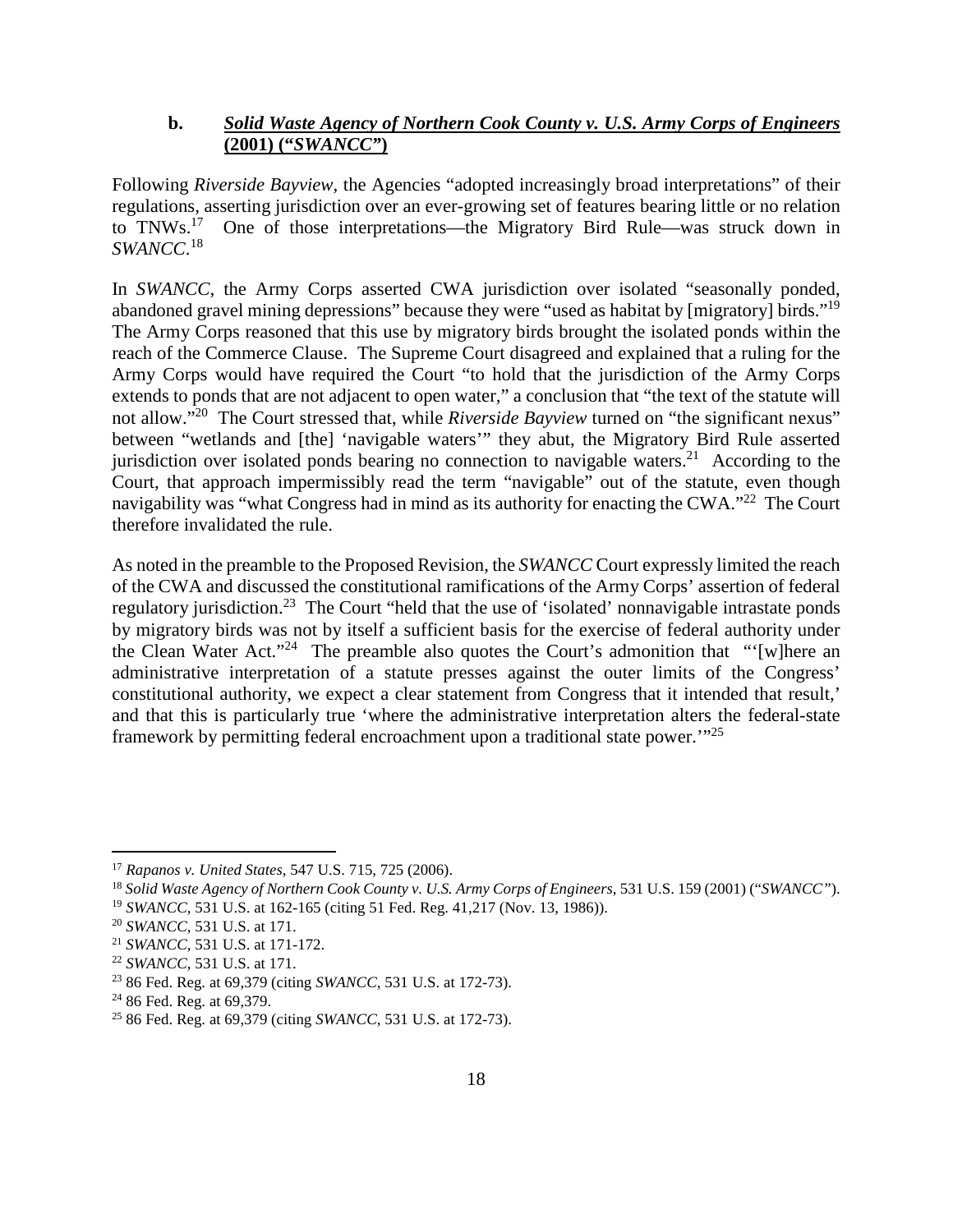#### **c.** *Rapanos v. United States* **(2006) ("***Rapanos***")**

In *Rapanos*, the Supreme Court's most recent consideration of this issue, the Court addressed sites containing "sometimes-saturated soil conditions," located twenty miles from "[t]he nearest body of navigable water."<sup>26</sup> The Army Corps asserted that because these sites were "near ditches or man-made drains that eventually empty into traditional navigable waters" they should be considered "adjacent wetlands" covered by the Act.<sup>27</sup>

Justice Scalia, writing for a four-Justice plurality,<sup>28</sup> rejected the Army Corps' position because WOTUS include "only relatively permanent, standing or flowing bodies of water" and not "channels through which water flows intermittently or ephemerally, or channels that periodically provide drainage for rainfall."<sup>29</sup> In going beyond this "commonsense understanding" to classify features like "ephemeral streams" and "dry arroyos" as WOTUS, the Agencies stretched the text of the CWA "beyond parody" to mean "'Land is Waters.'"<sup>30</sup> And wetlands fall within the CWA jurisdiction as adjacent wetlands "only [if they have] a continuous surface connection to bodies that are 'waters of the United States' in their own right, so that there is no clear demarcation between 'waters' and wetlands."<sup>31</sup> "[A]n intermittent, physically remote hydrologic connection" to TNWs is not enough under either *Riverside Bayview* or *SWANCC*. 32

Justice Kennedy concurred in the judgment. As he saw it, "the Corps' jurisdiction over wetlands depends upon the existence of a significant nexus between the wetlands in question and navigable waters in the traditional sense."<sup>33</sup> When "wetlands' effects on water quality [of traditional navigable waters] are speculative or insubstantial, they fall outside the zone fairly encompassed by the statutory term 'navigable waters.'"<sup>34</sup> While Justice Kennedy suggested that this test "may" allow for the assertion of jurisdiction over a wetland abutting a major tributary to a TNW, he categorically rejected the idea that "drains, ditches, and streams remote from any navigable-in-fact water and carrying only minor water-volumes toward it" would satisfy his conception of a significant nexus.<sup>35</sup> So he suggested that any agency regulation identifying covered tributaries would need to rest on considerations including "volume of flow" and "proximity to navigable

<sup>26</sup> *Rapanos*, 547 U.S. at 720.

<sup>27</sup> *Rapanos*, 547 U.S. at 729.

 $28$  The plurality opinion was joined by Chief Justice Roberts as well as Justices Thomas and Alito.

<sup>29</sup> *Rapanos*, 547 U.S. at 732, 739.

<sup>30</sup> *Rapanos*, 547 U.S. at 734.

<sup>31</sup> *Rapanos*, 547 U.S. at 742.

<sup>32</sup> *Rapanos*, 547 U.S. at 742.

<sup>33</sup> *Rapanos*, 547 U.S. at 779.

<sup>34</sup> *Rapanos*, 547 U.S. at 780.

<sup>35</sup> *Rapanos*, 547 U.S. at 778 (The Act does not reach wetlands alongside "a ditch or drain" that is "remote or insubstantial" just because it "eventually may flow into traditional navigable waters").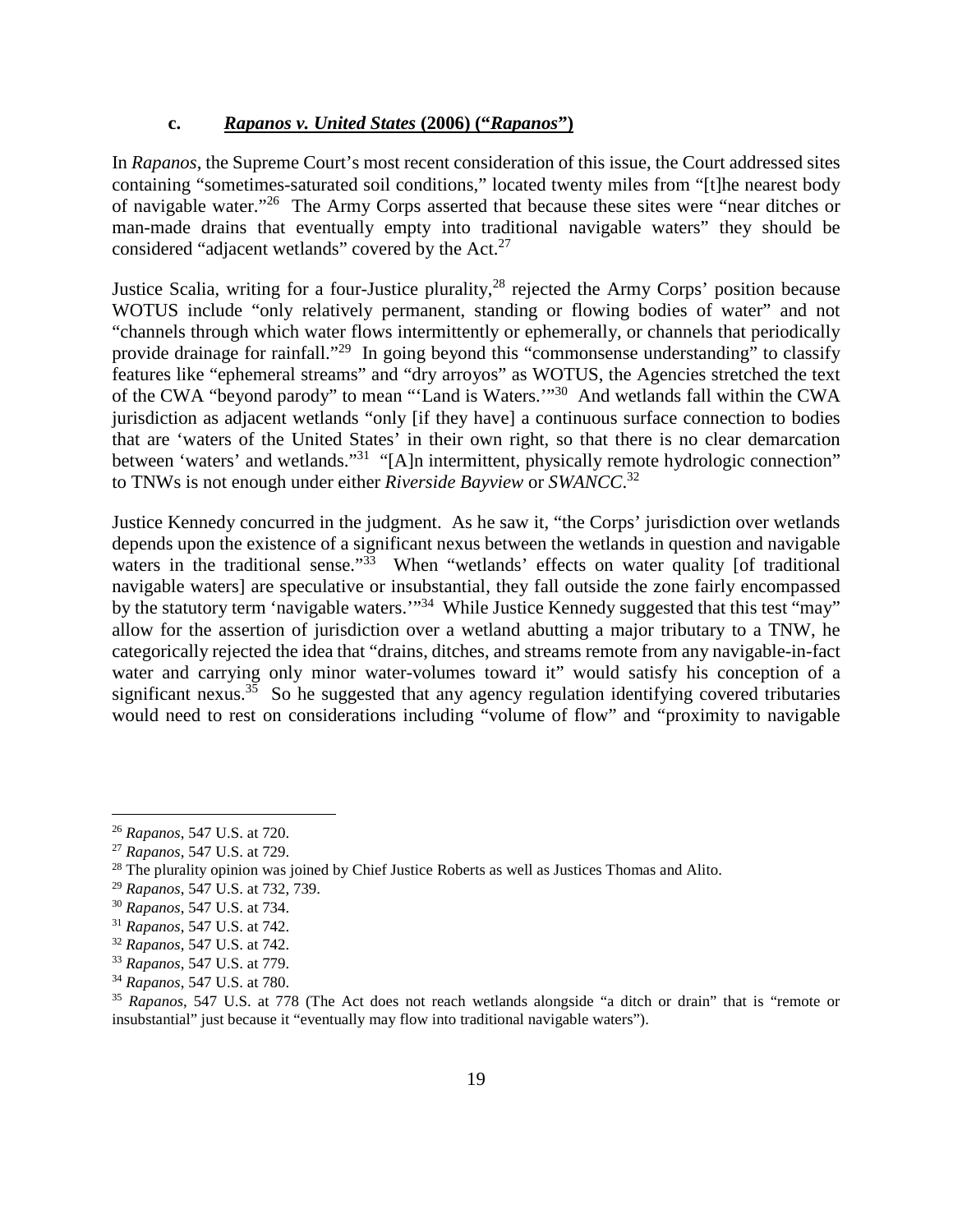waters" "significant enough" to provide "assurance" that they and "wetlands adjacent to them" perform "important functions for an aquatic system incorporating navigable waters."<sup>36</sup>

Taken together, *Rapanos* and *SWANCC* represent the Court's reluctance to conclude Congress has authorized far-reaching federal regulatory controls over private land use. The Court—then and today—can and will insist that Congress explicitly authorize federal regulatory measures that encroach upon matters traditionally left in states and local hands, such as local land use. In this way, *SWANCC* and *Rapanos* affirm the Court's federalism "clear statement" rule that disfavors federal regulatory intrusions into matters traditionally regulated by the states and is skeptical of the purported need for a comprehensive federal regulatory scheme over such matters.

# **d.** *County of Maui v. Hawaii Wildlife Fund***, (2020) ("***County of Maui"***)**

Although it is not a case interpreting the term "WOTUS," *County of Maui* is highly relevant to, and in fact, extensively referenced in the Proposed Revision.<sup>37</sup> In *County of Maui*, the Court considered, not whether certain waterbodies are properly construed as WOTUS under the CWA, but whether certain discharges of pollutants that ultimately reach WOTUS are regulated discharges that require NPDES permits.

The CWA broadly prohibits "the discharge of any pollutant" without an NPDES permit.<sup>38</sup> The Act defines "discharge of a pollutant" as "any addition of any pollutant to navigable waters from any point source."<sup>39</sup> The Act obviously also defines "navigable waters" as "waters of the United States, including the territorial seas,"<sup>40</sup> but the receiving waterbody in *County of Maui* was the Pacific Ocean so its jurisdictional status was not in question. Instead, the Court in *County of Maui* addressed whether point source discharges of pollutants to groundwater or other non-jurisdictional features that migrate to navigable waters constitute an "addition of any pollutant to navigable waters from a point source,"<sup>41</sup> requiring a NPDES permit.

In a 6-3 opinion, a majority of the Supreme Court held that the CWA requires a permit when there is a direct discharge from a point source to navigable waters or when there is an indirect discharge that is the "functional equivalent"<sup>42</sup> of a direct discharge.<sup>43</sup> The Agencies are correct that the

<sup>36</sup> *Rapanos*, 547 U.S. at 781.

<sup>&</sup>lt;sup>37</sup> *County of Maui v. Haw. Wildlife Fund.* U.S., 140 S. Ct. 1462, 206 L.Ed.2d. 640 (2020).

<sup>38</sup> 33 U.S.C § 1342.

<sup>39</sup> 33 U.S.C § 1362.

<sup>40</sup> 33 U.S.C § 1362(7).

<sup>41</sup> 33 U.S.C § 1362.

 $42$  By "functional equivalent" the Court meant the introduction of pollutants to navigable waters by "roughly similar means" to a direct discharge. Considerations cited by the Court included time and distance, nature of the material through which the pollutant travels (for example, subsurface soil or rock), and the extent of dilution and chemical transformation.

<sup>&</sup>lt;sup>43</sup> *County of Maui,* 140 S. Ct. at 1468-1478. Justice Breyer wrote the majority opinion, which was joined by Chief Justice Roberts and Justices Ginsburg, Kagan, Sotomayor, and Kavanaugh. Justice Kavanaugh also wrote a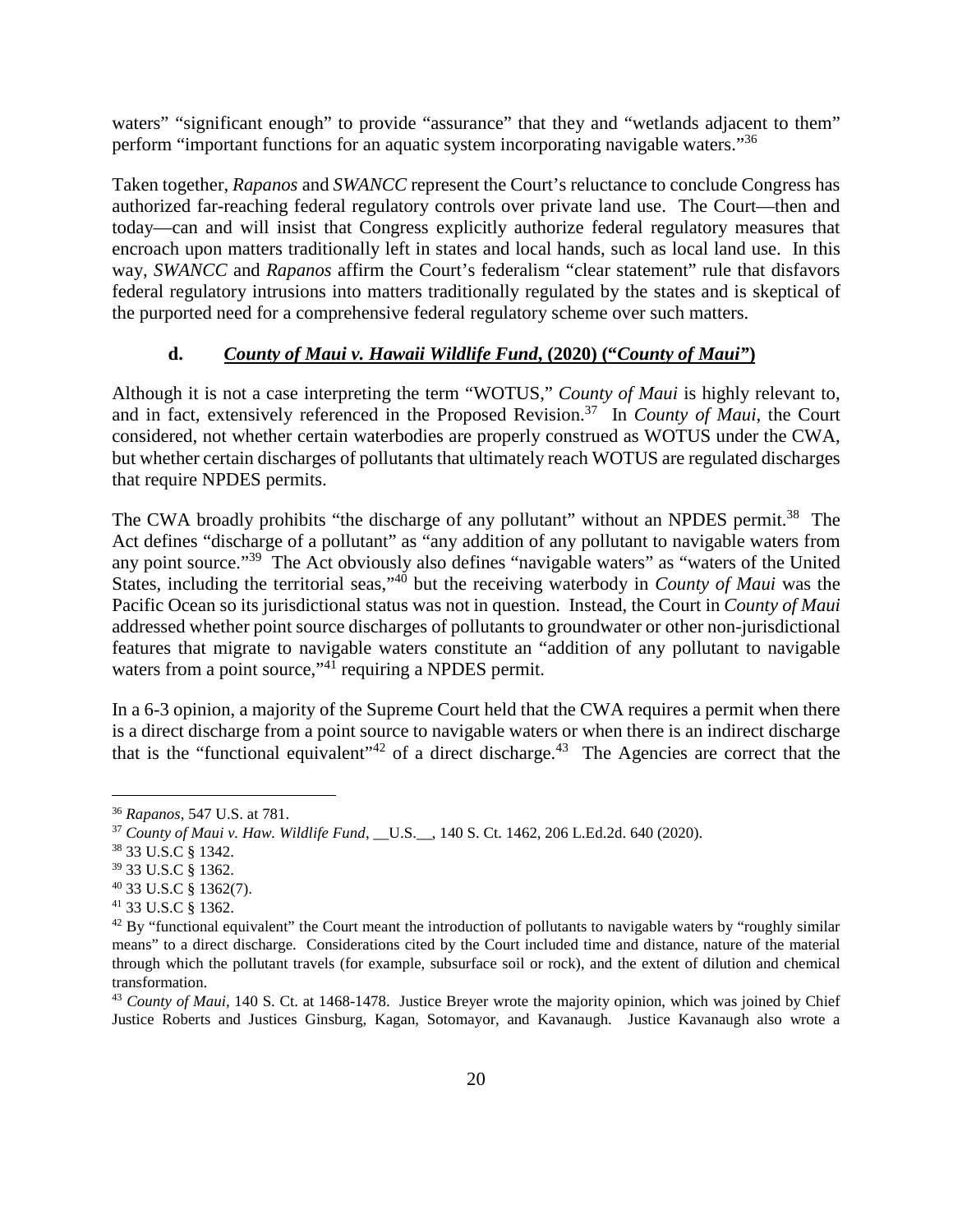majority opinion in *County of Maui* looked to the CWA's water quality objective in section  $101(a)^{44}$  to adopt an interpretation of the Act that would prohibit bad actors from evading CWA permitting requirements by simply discharging pollutants to the surface or groundwater a few feet away from a navigable water.<sup>45</sup> But the Agencies fail to mention that the *County of Maui* majority limited the scope of indirect discharges that could be subject to NPDES permitting under the Act to those indirect discharges that were "functional[ly] equivalent" to direct discharges. The majority did so based on their recognition that the Act's "purposes" necessarily include the congressionally mandated role of states in regulating groundwater and nonpoint source pollution: "[T]he context includes the need, reflected in the statute, to preserve state regulation of groundwater and other nonpoint sources of pollution."<sup>46</sup>

Thus, the majority suggested that what might otherwise appear to be the "functional equivalent" of a direct discharge is not such if its regulation would result in a significant federal intrusion into traditional state areas of regulation, such as groundwater.<sup>47</sup> "Congress did not intend the  $[CWA's]$ " point source-permitting requirement to provide EPA with such broad authority."<sup>48</sup>

Further, responding to parties urging the Court to look to CWA section 101(a) to require NPDES permits for any pollutant releases that may migrate to navigable waters, the majority noted that "[v]irtually all water  $\ldots$  eventually makes its way to navigable water"<sup>49</sup> and if the CWA's regulatory reach were coextensive with "the power of modern science" to trace water to a point source, this would lead to "surprising, even bizarre" applications of the CWA.<sup>50</sup>

Further still, although the Supreme Court in *County of Maui* did not address the definition of WOTUS or the scope of federal jurisdiction that can properly be asserted pursuant to the definition of WOTUS, the Court's references to the *Rapanos* decision are striking. Indeed, each separately authored opinion in *County of Maui* (*i.e*., Justice Breyer's six justice majority opinion, Justice Kavanaugh' s concurrence, Justice Thomas and Gorsuch's dissenting opinion, and Justice Alito's separate dissent) each favorably reference Justice Scalia's plurality opinion in *Rapanos*. It is also notable that no opinion in *County of Maui* even mentions Justice Kennedy's sole concurrence in

concurring opinion. Justice Thomas authored a dissent joined by Justice Gorsuch and Justice Alito authorized a separate dissent.

 $44$  "The object in a given scenario will be to advance, in a manner consistent with the statute's language, the statutory purposes that Congress sought to achieve." *County of Maui*, 140 S. Ct. at 1476.

<sup>45</sup> *County of Maui*, 140 S. Ct. at 1473.

<sup>46</sup> *County of Maui,* 140 S. Ct. at 1470-1471.

<sup>47</sup> *County of Maui,* 140 S. Ct. at 1470-1471. (referring to "Congress' basic aim" to regulate "without undermining the States' longstanding regulatory authority over land and groundwater"); *County of Maui,* 140 S. Ct. at 1470-1471. (highlighting "the need, reflected in the statute, to preserve state regulation of groundwater and other nonpoint sources of pollution"); *County of Maui,* 140 S. Ct. at 1477 ("Decisions should not create serious risks . . . of undermining state regulation of groundwater . . . .").

<sup>48</sup> *County of Maui,* 140 S. Ct. at 1471.

<sup>49</sup> *County of Maui*, 140 S. Ct. at 1470.

<sup>50</sup> *County of Maui,* 140 S. Ct. at 1470-1471.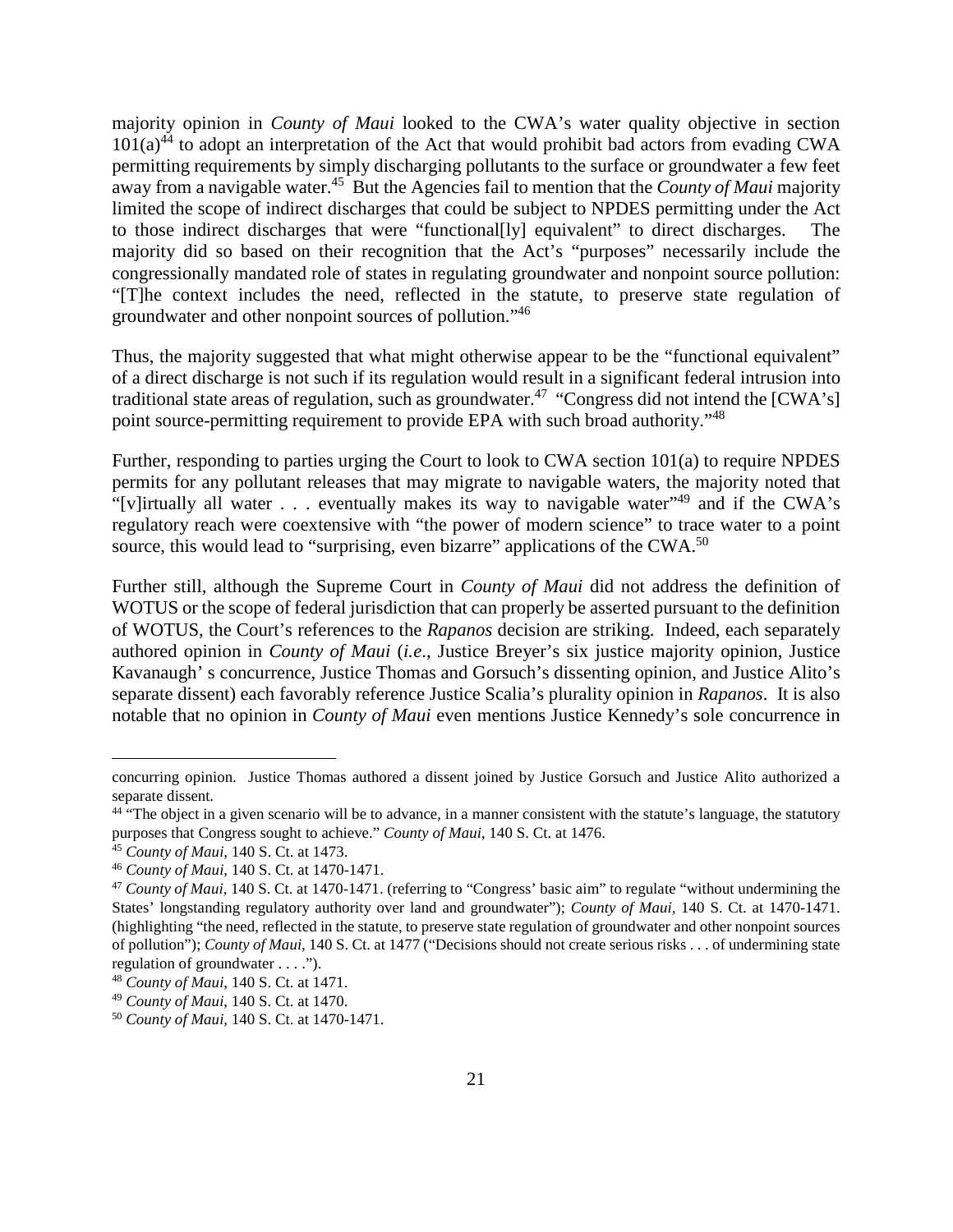*Rapanos*; it is particularly notable given the weight the Agencies' ascribe the concurrence in the Proposed Revision. While the Supreme Court's singular focus on the *Rapanos* plurality opinion may not be sufficient to elevate it to binding precedent, the Agencies must take note of the Court's regard for the plurality opinion, and must allow these views to guide their interpretation of WOTUS.

In addition to considering the Supreme Court's treatment of the *Rapanos* plurality in *County of Maui* generally, the Agencies must also consider the specific contexts in which the Court's multiple *County of Maui* opinions referenced the *Rapanos* plurality. For instance, responding to a suggested interpretation of the Act that would require a NPDES permit only if the point source discharges *directly* into a jurisdictional water,<sup>51</sup> the majority in *County of Maui* held:

As the plurality correctly noted in *Rapanos v. United States*, the statute here does not say "directly" from or "immediately" from. Indeed, the expansive language of the provision— any addition from any point source— strongly suggests its scope is not so limited. $52$ 

Thus, the majority opinion in *County of Maui* is predicated on the justices' recognition that nonjurisdictional waterbodies and other features can carry pollutants from point sources to navigable waters and that these intermediate waters remain non-jurisdictional even if they function to carry pollutants into navigable waters through their direct connection to those navigable waters. Had the majority in *County of Maui* viewed these intermediate channels between point sources and navigable waters as WOTUS, they would not have needed to the adopt the *Rapanos* plurality's interpretation that point sources need not directly convey pollutants to navigable waters. If the intermittent channels to navigable waters were WOTUS, the point source discharges would be direct, and the requirement to obtain a NPDES permit would be uncontroverted.

Thus, implicit within the majority opinion in *County of Maui* is that waters with pollutantconveying connections to navigable waters are not WOTUS. While we can conclude from the majority opinion that these intermediate channels are not WOTUS, only the *Rapanos* plurality opinion cited by the majority in *County of Maui* provides an indication of what these intermediate channels are. According to the *Rapanos* plurality,

the CWA itself categorizes the channels and conduits that typically carry intermittent flows of water separately from 'navigable waters,' by including them in the definition of 'point source.' The Act defines 'point source' as 'any discernible, confined and discrete conveyance, including but not limited to any pipe, ditch, channel, tunnel, conduit, well, discrete fissure, container, rolling stock, concentrated animal feeding operation, or vessel or other floating craft, from which pollutants are or may be discharged.' It also defines 'discharge of a pollutant' as

<sup>&</sup>lt;sup>51</sup> The Associations use the terms "jurisdictional water" and "jurisdictional waters" to mean waters subject to federal jurisdiction under the CWA.

<sup>52</sup> *County of Maui*, 140 S. Ct. at 1475 (internal citations omitted).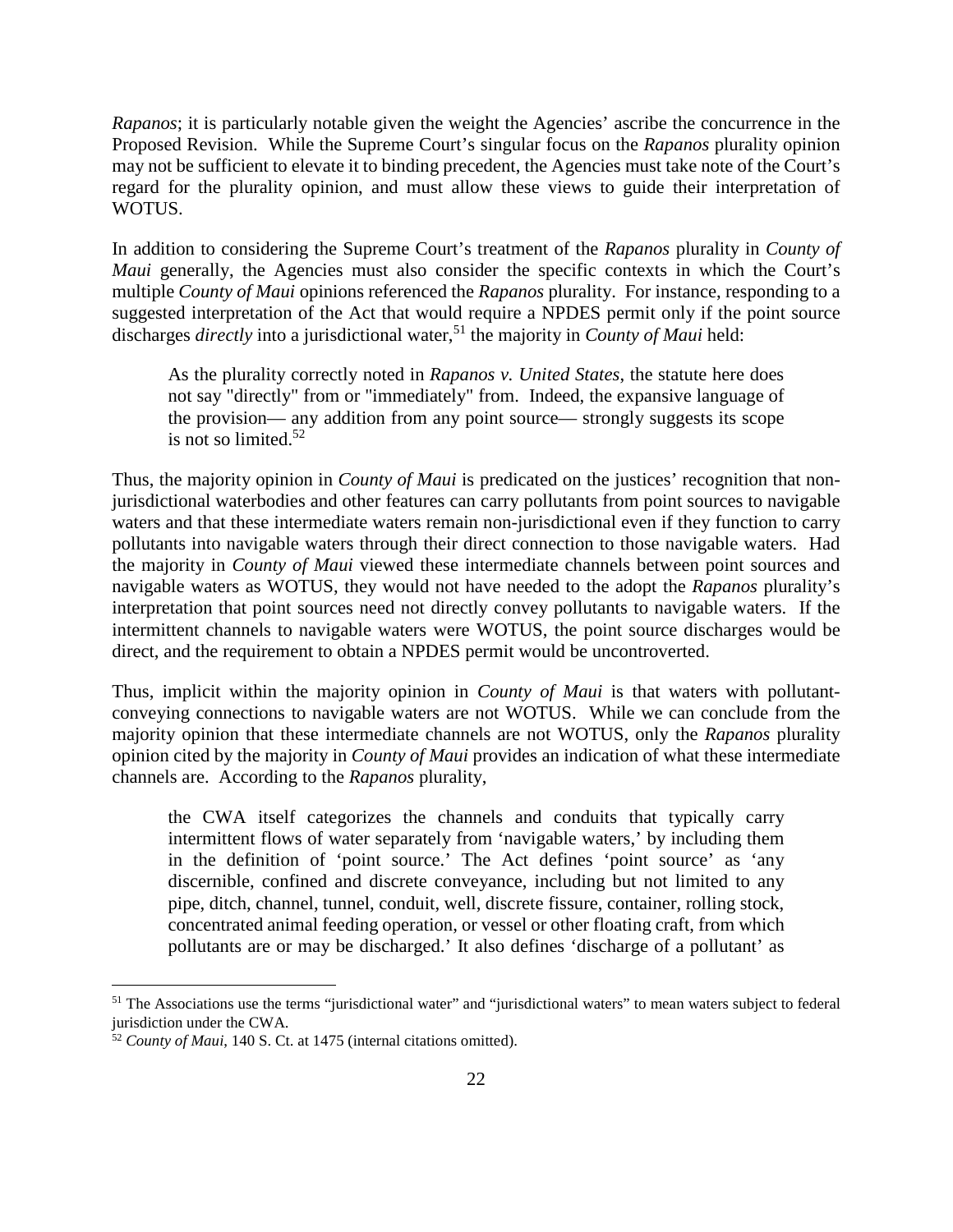'any addition of any pollutant to navigable waters from any point source.' The definitions thus conceive of 'point sources' and 'navigable waters' as separate and distinct categories. The definition of 'discharge' would make little sense if the two categories were significantly overlapping. The separate classification of 'ditch[es], channel[s], and conduit[s]'—which are terms ordinarily used to describe the watercourses through which intermittent waters typically flow—shows that these are, by and large, not 'waters of the United States.'<sup>53</sup>

While the majority opinion in *County of Maui* implicitly followed the *Rapanos* plurality's interpretation of the CWA to exclude intermittent channels and conveyances from the definition of WOTUS, Justice Kavanaugh explicitly described the relevance of the *Rapanos* plurality opinion to the *County of Maui* decision. According to Justice Kavanaugh, "[t]he Court's interpretation of the Clean Water Act regarding pollution 'from' point sources adheres to the interpretation set forth in Justice Scalia's plurality opinion in *Rapanos* . . ."<sup>54</sup> Thus, discharges to intermittent channels that naturally wash pollutants downstream to jurisdictional waters are not exempt from NPDES permitting even if those intermittent channel cannot be construed as WOTUS. The majority opinion in *County of Maui* adheres to Justice Scalia's analysis in *Rapanos* on that issue."<sup>55</sup>

# **IV. ISSUES WITH PROPOSED REVISION'S INTERPRETATION OF ACT AND CONSIDERATION OF CASE LAW**

In the subsections that follow, the Associations describe certain areas of concern we identified with the Proposed Revision's interpretation of the CWA and consideration of the applicable case law. We hope the Agencies will meaningfully consider these views as they evaluate whether to finalize the Proposed Revision and more broadly, as the Agencies assess how they can promulgate a durable and defensible definition of WOTUS. To that end, and in consideration of the extensive litigation that has followed each of the Agencies' prior efforts to define WOTUS, the Associations herein provide an overview of standards under which rules like the Proposed Revision are reviewed.

To begin, the Administrative Procedure Act ("APA") governs the manner under which federal agency actions are promulgated and reviewed.<sup>56</sup> For those statutes, like the CWA, that do not contain their own standards for reviewing regulations promulgated pursuant to the statute, the APA provides that "[t]he reviewing court shall . . . hold unlawful and set aside agency action . . . found to be arbitrary, capricious, an abuse of discretion, or otherwise not in accordance with law," or "in excess of statutory jurisdiction, authority, or limitations, or short of statutory right."<sup>57</sup> On the other

<sup>53</sup> *Rapanos*, 547 U.S. at 735.

<sup>54</sup> *County of Maui,* 140 S. Ct. at 1478.

<sup>55</sup> *County of Maui,* 140 S. Ct. at 1478.

<sup>56</sup> 5 U.S.C. § 551 *et seq*.

<sup>57</sup> 5 U.S.C. § 706.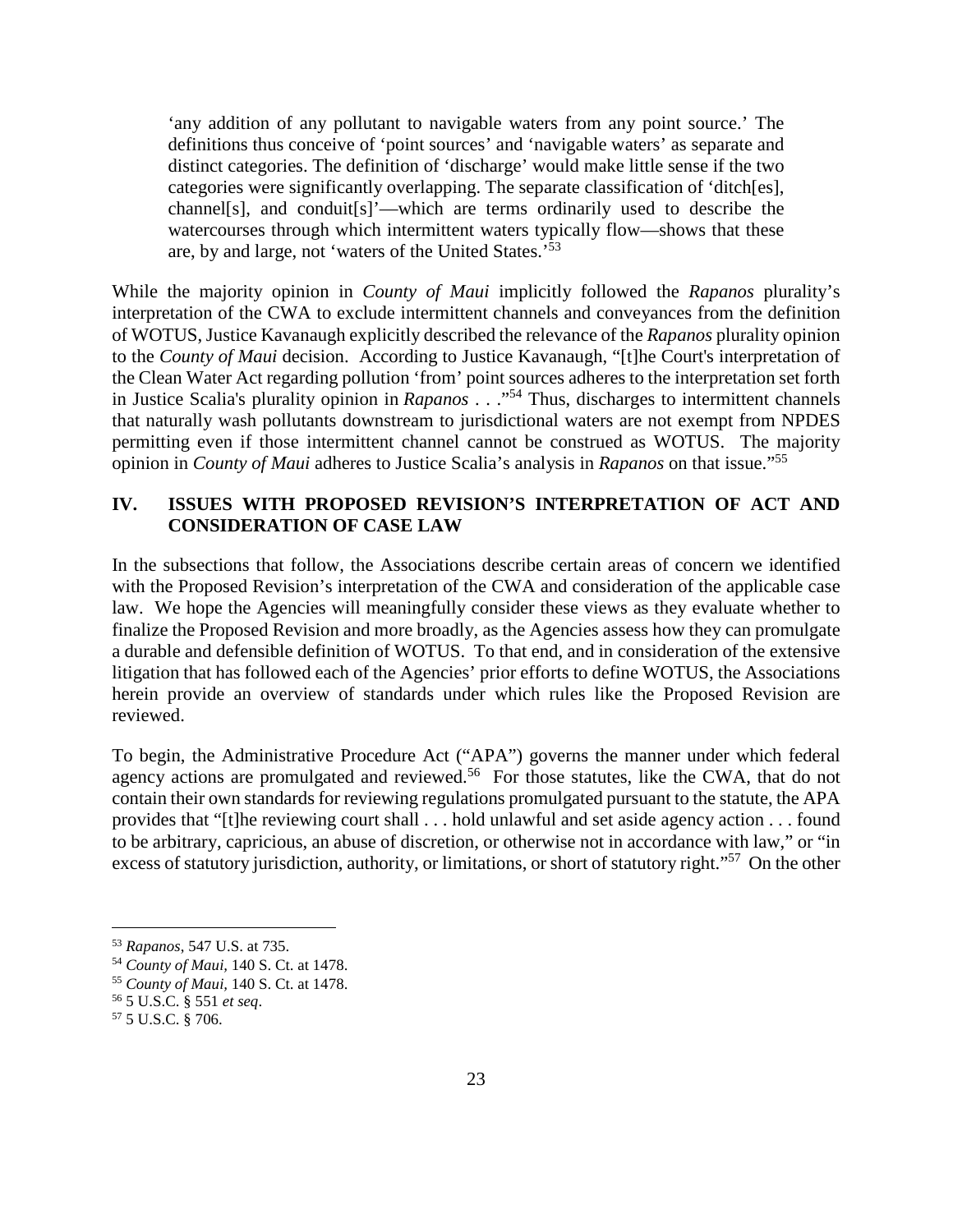hand, "[a]n agency's construction of a statute it is charged with enforcing is entitled to deference if it is reasonable and not in conflict with the expressed intent of Congress."<sup>58</sup>

Of particular relevance here, this recital of "*Chevron* deference" underpinned the Supreme Court's three primary decisions on the Agencies' efforts to define WOTUS. The Supreme Court's unanimous decision in *Riverside Bayview* to uphold the Agencies' discretion to interpret WOTUS to delineate the often blurry line dividing waters subject to federal jurisdiction and dry land was based on *Chevron* deference.<sup>59</sup> Conversely, disagreement over the outer limits of *Chevron* deference led to the split decision in *SWANCC* and the *Rapanos* plurality. These decisions provide important and relevant guidance on the bounds of the EPA's regulatory discretion, and they should serve as guides to the Agencies here.

In *SWANCC*, the majority and minority disagreed whether it violated Congress' express intent to interpret WOTUS to include isolated wetlands that may be used by migratory birds.<sup>60</sup> The majority in *SWANCC* held that courts should not defer to agencies when an "administrative interpretation of a statute invokes the outer limits of Congress' power," absent a clear indication from Congress that it intended that result.<sup>61</sup> As the Court further noted, "This concern is heightened where the administrative interpretation alters the federal-state framework by permitting federal encroachment on a traditional state power."<sup>62</sup>

After the Agencies adopted a WOTUS interpretation based on an improbably narrow construction of *SWANCC*, it was again the justices' profound disagreement over the extent of agency authority that led to the decision in *Rapanos*. <sup>63</sup> As Chief Justice Roberts explained in his concurrence, the Agencies' persistent interpretation of WOTUS to include water with "any connection" to navigable water reflected a knowing decision to sacrifice legal and regulatory certainty in favor of spurious jurisdictional objectives:

Agencies delegated rulemaking authority under a statute such as the Clean Water Act are afforded generous leeway by the courts in interpreting the statute they are entrusted to administer. Given the broad, somewhat ambiguous, but nonetheless clearly limiting terms Congress employed in the Clean Water Act, the Corps and the EPA would have enjoyed plenty of room to operate in developing some notion of an outer bound to the reach of their authority.

The proposed rulemaking went nowhere. Rather than refining its view of its authority in light of our decision in *SWANCC*, and providing guidance meriting deference under our generous standards, the Corps chose to adhere to its essentially

<sup>58</sup> *Riverside Bayview*, 474 U.S. 121, 131.

<sup>59</sup> *See Riverside Bayview*, 474 U.S. 121.

<sup>60</sup> *See SWANCC*, 531 U.S. 159.

<sup>61</sup> *SWANCC*, 531 U.S. at 172 (citations omitted).

<sup>62</sup> *SWANCC*, 531 U.S. at 173.

<sup>63</sup> *See Rapanos*, 547 U.S. 715.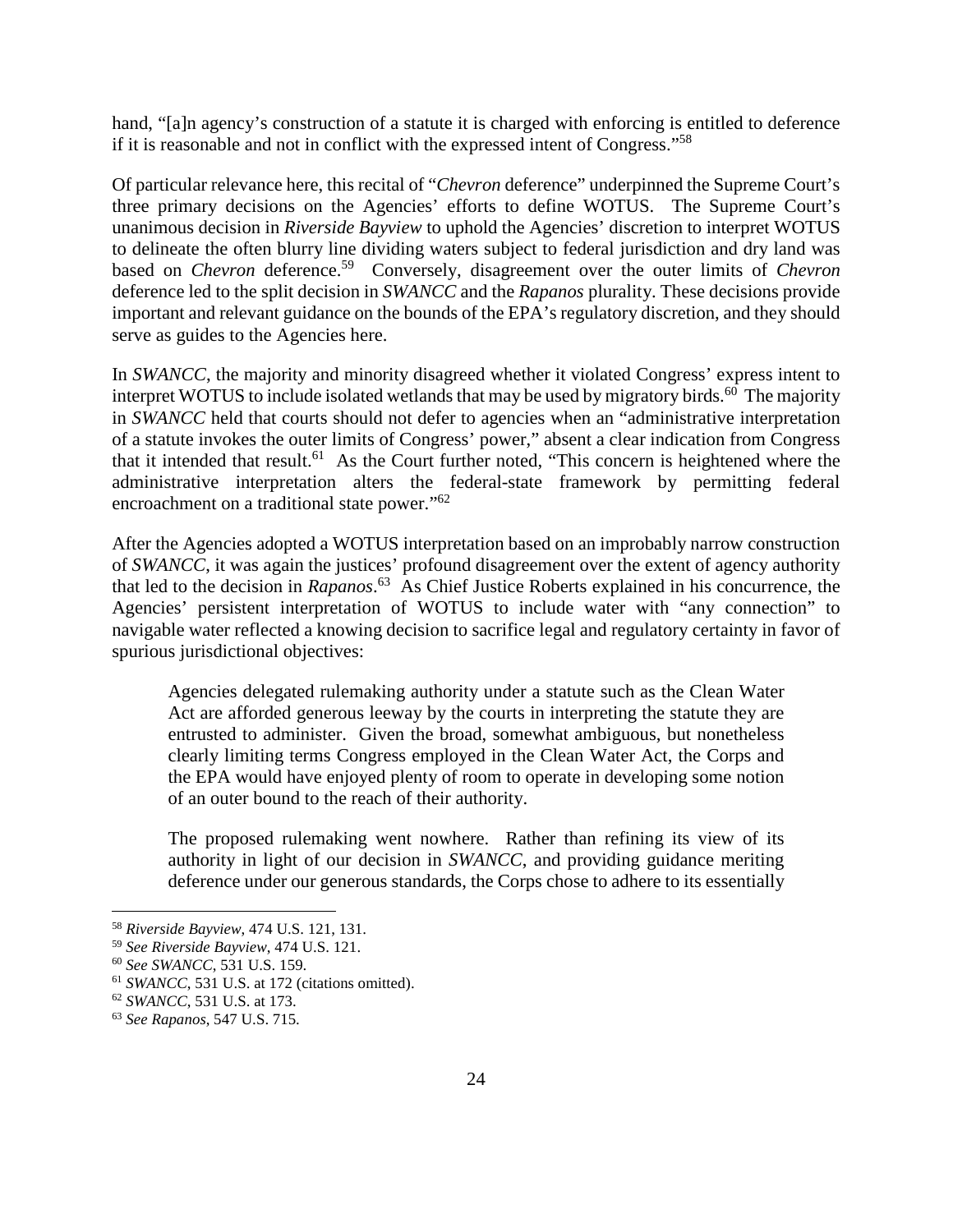boundless view of the scope of its power. The upshot today is another defeat for the agency. $64$ 

Chief Justice Robert's concurrence provides clear guidance – the courts will defer to an agency interpretation of WOTUS that reflects a plausible reading of the text and structure of the Act, earnest consideration of the Supreme Court's interpretive guideposts, and a reasonably restrained jurisdictional objective. If this Administration's goal is to promulgate a durable definition of WOTUS, we urge the Agencies to heed this admonition and meaningfully consider whether the Proposed Revision appropriately fits within the "room to operate" described by Chief Justice Roberts or whether it persists in testing the outer bounds of the Agencies' authority under the CWA.

# **a. The Agencies cannot invoke the CWA's objectives as a means to justify ignoring the limits and specific means Congress imposed in pursuing those objectives**

The statutory interpretation that the Agencies utilized in developing the Proposed Revision is predicated on the "significant weight" that the Agencies accord the statutory objective in CWA section 101(a) "to restore and maintain the chemical, physical, and biological integrity of the Nation's waters."<sup>65</sup> According to the Agencies,

the prominently placed and single expression of the Act's overarching objective in section 101(a) merits greater weight in the agencies' decision-making than one of the four Congressional policies expressed in section 101 which, while important, appear subordinate to the objective—particularly given the statutory text and structure.<sup>66</sup>

The "one of the four Congressional objectives" mentioned above refers to Congress' admonition in section 101(b) that the CWA be implemented and interpreted to:

to recognize, preserve, and protect the primary responsibilities and rights of States to prevent, reduce, and eliminate pollution, to plan the development and use (including restoration, preservation, and enhancement) of land and water resources, and to consult with the Administrator in the exercise of his authority under this Act. $67$ 

Although the Agencies disregard the remaining section 101 policy objectives as unrelated to cooperative federalism, the important role of states is reflected in two additional overarching

<sup>64</sup> *Rapanos*, 547 U.S. at 758.

<sup>65</sup> 86 Fed. Reg. at 69,402 (quoting 33 U.S.C. § 1251(a)).

 $66$  86 Fed. Reg. at  $69,401 - 69,402$ .

<sup>67</sup> 33 U.S.C. § 1251(a).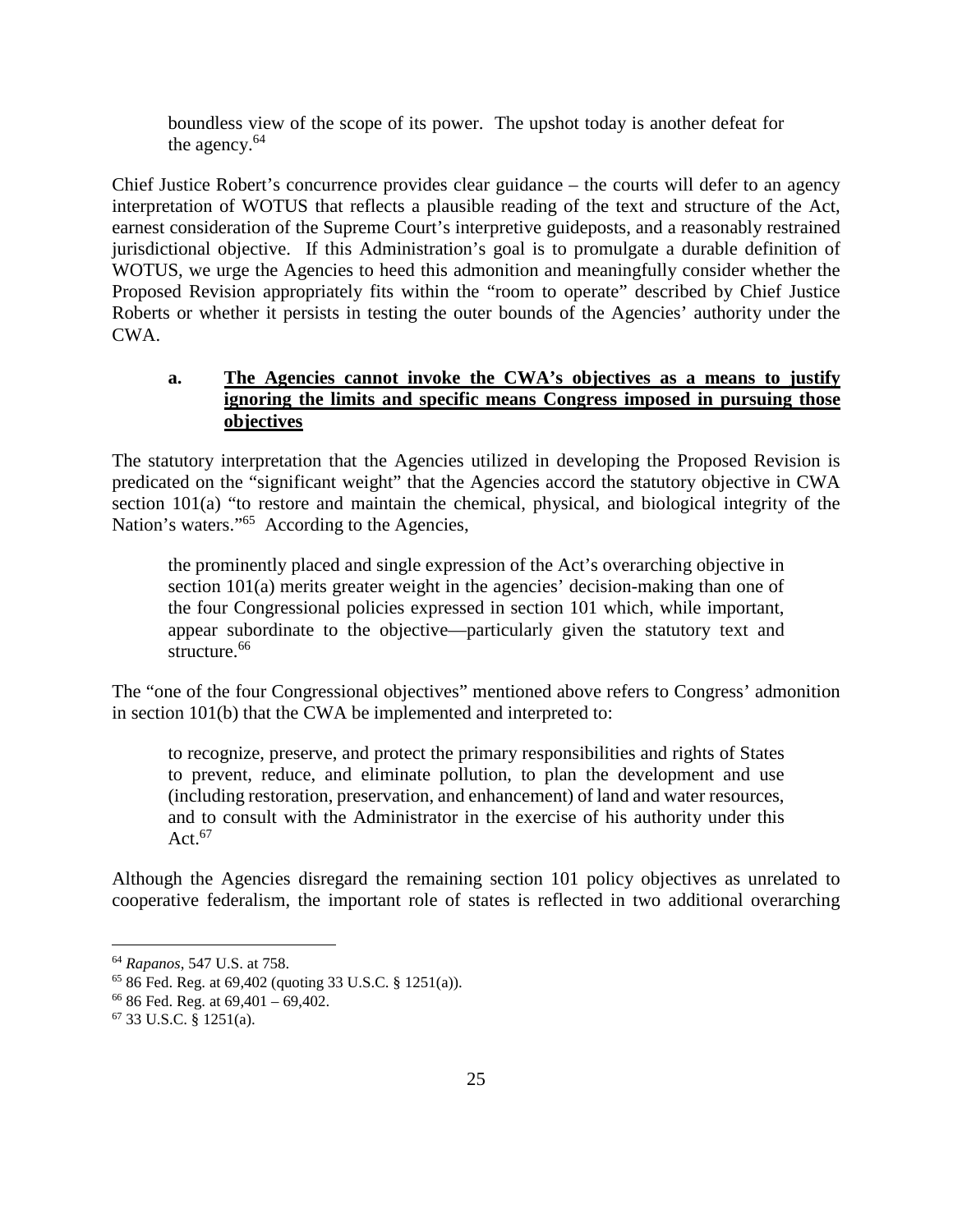policy objectives;<sup>68</sup> section 101(e) directs EPA to coordinate with states in facilitating public participation in the development, revision, and enforcement of any provision under the Act,<sup>69</sup> and section  $101(g)$  expressly preserves states' exclusive authority to allocate quantities of water within their jurisdiction.<sup>70</sup> By expressly referencing the critical role of states throughout multiple of the CWA's overarching objectives, Congress demonstrated the importance of considering cooperative federalism in implementing and interpreting the CWA.

It is therefore curious that the Agencies dismiss the cooperative federalism objectives in section 101(b) as subordinate to the water quality objectives in section 101(a). To begin, we are aware of no canon of statutory construction that permits an inference whereby the first listed objective is afforded greater weight and consideration than all subsequent objectives. Rather than speculating about the importance Congress ascribed to the various section 101 objectives based on their order, or looking for the overarching statutory purpose in any single subsection, the Agencies should give a fair construction of the entire statute, giving effect to every part, each clause helping the other.

While the Associations recognize that Congress' recital of its objectives in enacting a statute can be useful in interpreting ambiguous provisions elsewhere in the statute, the Agencies should have heeded the "whole-text canon," which requires consideration of the entire text so as to give effect to every part, $71$  as well as the "surplusage canon," which commands the interpreter to give effect to every word and every provision of a text.<sup>72</sup> Had the Agencies read section 101's objectives in harmony with each other as these canons command, they would have recognized, as the plurality did in *Rapanos*, that "[c]lean water is not the only purpose of the [CWA]. So is the preservation of primary state responsibility for ordinary land-use decisions."<sup>73</sup>

Cooperative federalism thus cannot be credibly dismissed as a subordinate consideration under the CWA. Because it is co-equal to the Act's water quality objective, and the Agencies cannot justify the Proposed Revision's jurisdictional reach through assertions that their jurisdictional interests are justified by water quality concerns. Undue reliance on a single statutory purpose is the "last resort of extravagant interpretation," because Congress does not "pursue[] its purpose at all

<sup>68</sup> 86 Fed. Reg. at 69,401.

<sup>69</sup> 33 U.S.C. § 1251(e).

<sup>70</sup> 33 U.S.C. § 1251(g).

<sup>71</sup> *See* Scalia & Garner, 167-69 ("The Supreme Court of the United States has said that statutory construction is a 'holistic endeavor,' and the same is true of construing any document.") (citation omitted).

<sup>72</sup> *See* Scalia & Garner, at 174 ("A provision that seems to the court unjust or unfortunate . . . must nonetheless be given effect. As Chief Justice Marshall explained: 'It would be dangerous in the extreme to infer from extrinsic circumstances, that a case for which the words of an instrument expressly provide, shall be exempted from its operation.'") (citing *Sturges v. Crowninshield*, 17 U.S. 122, 202 (1819).

<sup>73</sup> *Rapanos*, 547 U.S. at 755-56 (plurality op.) (citing 33 U.S.C. § 1251(b)); *see also SWANCC,* 531 U.S. at 174; *see also County of Maui*, 140 S. Ct. at 1476, see *also McCreary Cnty. Ky. v. ACLU of Ky.*, 545 U.S. 844, 861-62 (2005) (noting how courts should consider purpose in construing a statute)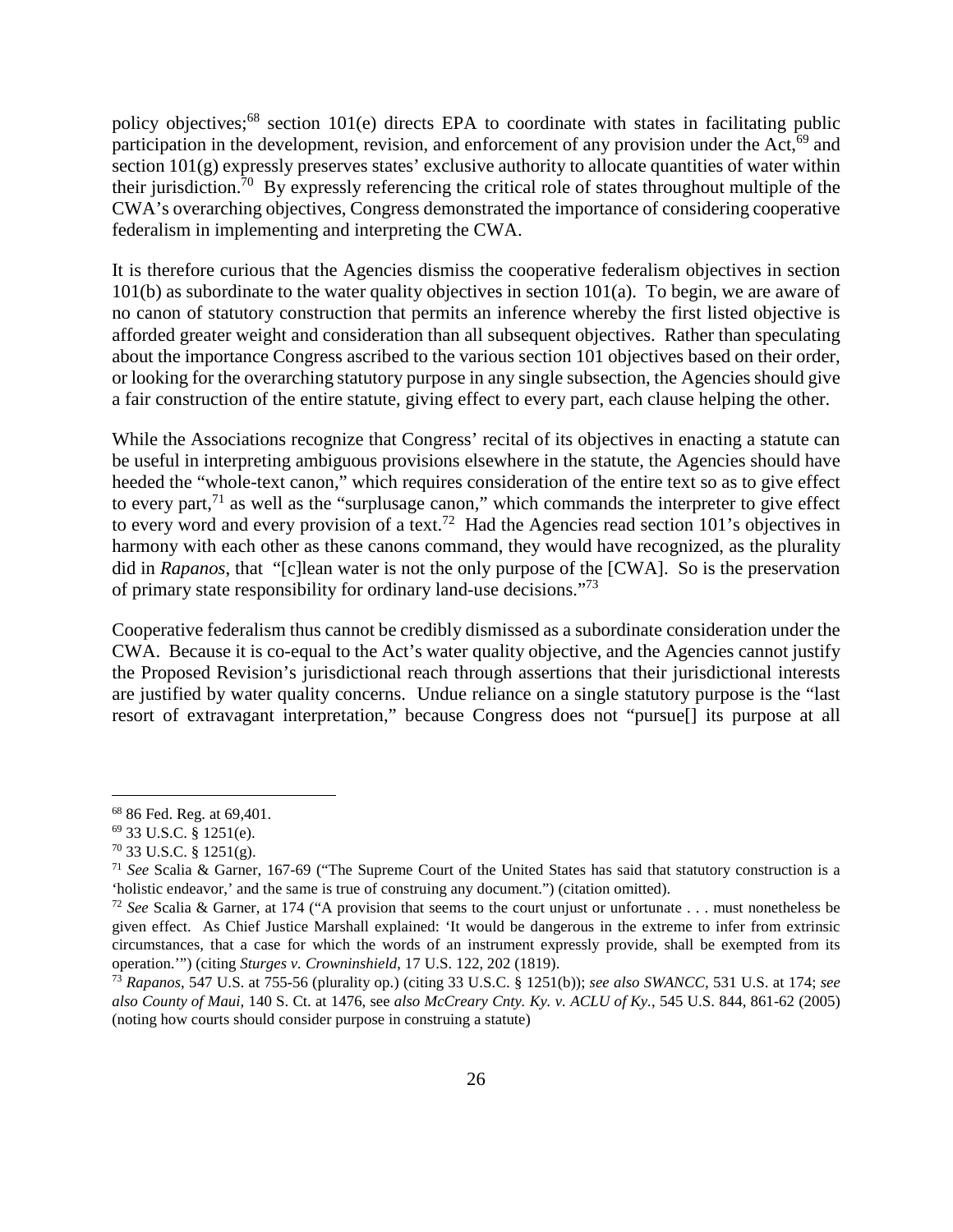costs."<sup>74</sup> Indeed, it "frustrates rather than effectuates legislative intent to simplistically assume that whatever furthers the state's primary objective must be the law."<sup>75</sup>

The Agencies are, of course, correct that Congress sought to protect navigable waters with the CWA,<sup>76</sup> but it also imposed several textual limitations on the regulatory means to reach that goal. Had it wished to do so, Congress could have prohibited all unpermitted discharges of all pollutants to all waters. Yet it did not go so far. Instead, Congress chose to prohibit only the discharge of pollutants to "navigable waters from any *point source*."<sup>77</sup> Thus, Congress did not pursue its stated goal "at all costs," because the CWA precludes federal regulation over non-navigable-water pollution and over nonpoint-source pollution. It left those matters to the states.

Moreover, as discussed above, the Supreme Court's "precedents require Congress to enact exceedingly clear language if it wishes to significantly alter the balance between federal and state power and the power of Government over private property."<sup>78</sup> The CWA is bereft of language demonstrating congressional intent that the federal government claim jurisdiction to the preclusion of states.<sup>79</sup> In fact, the CWA does contain a clear statement in section 101(b) that points the other way—permitting federal involvement but ultimately respecting the paramount role of the States in water management. Congress included this language in order to assuage States' concerns that the CWA would become a "federal takeover" of water management and pollution control.<sup>80</sup> To that

<sup>74</sup> *Rapanos v. United States*, 547 U.S. at 752, 126 S. Ct. 2208 (plurality op.); *see also Henson v. Santander Consumer USA, Inc.*, 1317 S. Ct. 1718, 1725 198 L. Ed. 2d 177, 582 US \_\_ (2017) ("Legislation is, after all, the art of compromise, the limitations expressed in statutory terms often the price of passage, and no statute yet known pursues its stated purpose at all costs. For these reasons and more besides we will not presume with petitioners that any result consistent with their account of the statute's overarching goal must be the law but will presume more modestly instead that the legislature says what it means and means what it says.") (cleaned up); *see also MCI Telecomms. Corp. v. Am. Tel. & Tel. Co.,* 512 U.S. 218, 231 n.4 (1994) (judges "are bound, not only by the ultimate purposes Congress has selected, but by the means it has deemed appropriate, and prescribed, for the purpose of those purposes.").

<sup>75</sup> *Norfolk S. R. Co. v. Sorrell*, 549 U.S. 158, 171 (2007) (quoting *Rodriguez v. United States*, 480 U.S. 522, 526 (1987) (per curiam)).

 $76$  33 U.S.C. § 1251(a).

<sup>77</sup> 33 U.S.C. § 1362(12)(A) (emphasis added).

<sup>78</sup> *Alabama Ass'n of Realtors v. Dep't of Health and Human Servs.*, 141 S. Ct. 2485, 2489 (2021) (rejecting as unlawful the Centers for Disease Control and Prevention's imposition of a nationwide moratorium on tenant evictions because it "intrudes into an area that is the particular domain of state law: the landlord-tenant relationship."); *U.S. Forest Serv. v. Cowpasture River Pres. Ass'n*, 140 S. Ct. 1837, 1849-50 (2020) (rejecting construction of Mineral Leasing Act that would have converted thousands of acres of private and state-owned land to national-park land).

*<sup>79</sup> See Rapanos*, 547 U.S. at 738 (plurality op.) (explaining that "the phrase 'the waters of the United States' hardly qualifies" as a sufficiently clear statement of an intent to abrogate state authority.").

<sup>80</sup> *See* Ryan P. Murphy, *Did We Miss the Boat? The Clean Water Act and Sustainability*, 47 U. RICH. L. REV. 1267, 1275 (2013); *see also S.D. Warren Co. v. Maine Bd. of Env't Prot.*, 547 U.S. 370, 386 (2006) ("[The CWA] provides for a system that respects the States' concerns."). And Congress went beyond a mere statement of purpose; a "strong current of federalism" runs throughout the statute. *District of Columbia v. Schramm*, 631 F.2d 854, 863 (D.C. Cir. 1980); *accord Am. Paper Inst. Inc. v. EPA*, 890 F.2d 869, 873 (7th Cir. 1989) ("[N]umerous courts have recognized the primacy of state and local enforcement of water pollution controls as a theme that resounds throughout the history of the Act." (cleaned up)).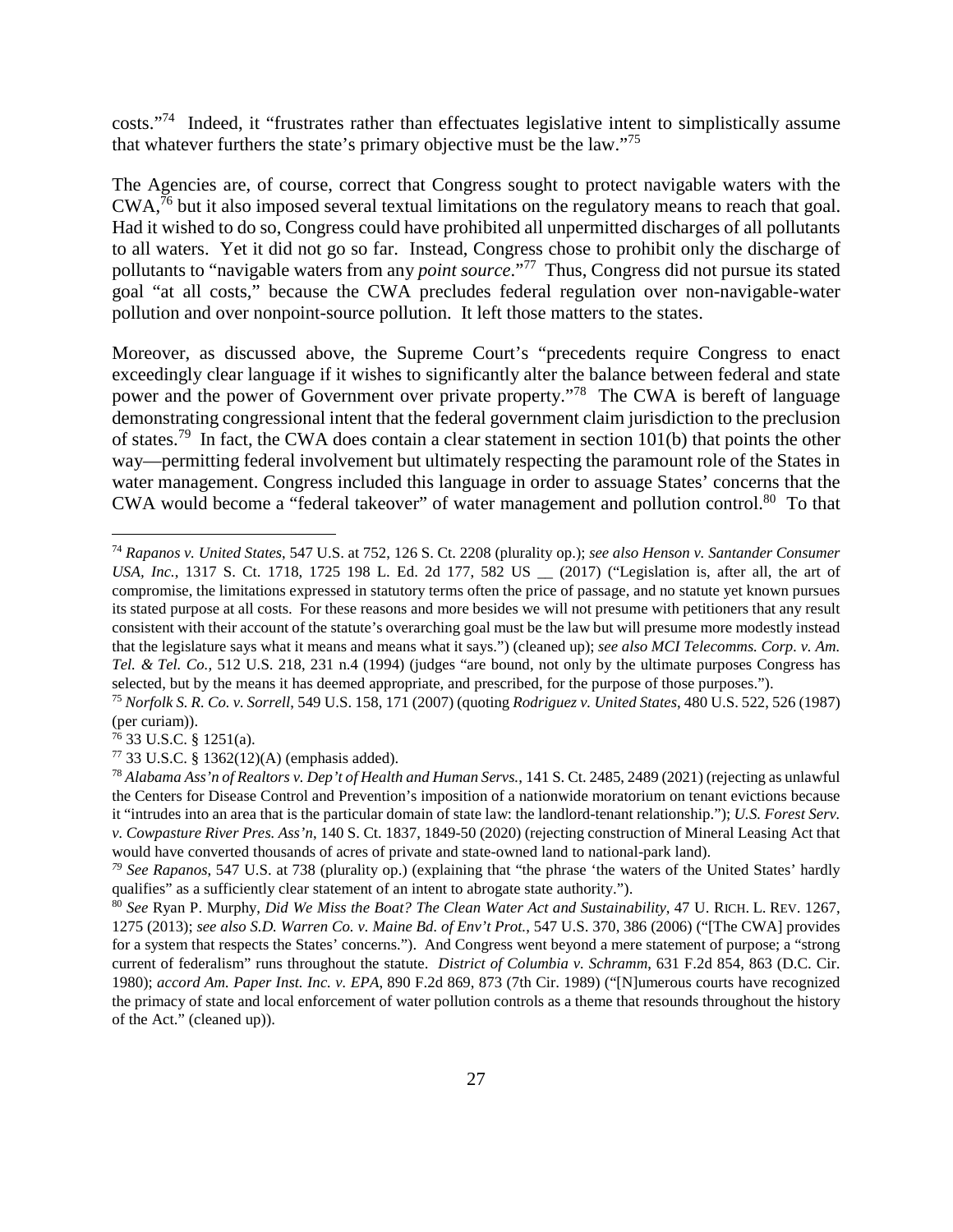end, Congress allowed many key decisions, such as whether a permit should issue under the National Pollution Discharge Elimination System, to remain in the hands of the States, <sup>81</sup> and also "preserve[d] state regulation of groundwater and other nonpoint sources of pollution."<sup>82</sup>

The Supreme Court has repeatedly affirmed that federalism is baked into the definition of WOTUS. Congress tied the definition of WOTUS to "navigable waters"; that phrase, in turn, shows "what Congress had in mind as its authority for enacting the CWA: its traditional jurisdiction over waters that were or had been navigable in fact or which could reasonably be so made."<sup>83</sup> With section 101(b), Congress repudiated any intent to bring "virtually all planning of the development and use of land and water resources by the States under federal control."<sup>84</sup> So, while the Agencies should still consider water quality objectives in section 101(a) alongside the cooperative federalism mandate in section 101(b) under the "whole-text canon," which requires consideration of the entire text so as to give effect to every part, $85$  section 101(b) remains far more relevant to defining WOTUS than section 101(a).

By defining WOTUS, the Agencies are essentially determining the extent of their own jurisdiction, distinguishing waters under federal regulation from land and water features under state or tribal regulation. The definition of WOTUS is not an effluent limit or standard, the proper stringency of which could potentially be informed by consideration of the Act's section  $101(a)$  water quality objective. Defining WOTUS does not address the question of *whether* to regulate water quality; it only implicates the question of *who* will regulate water quality. Of the various objectives in section 101, the section 101(b) cooperative federalism objective is plainly the most relevant to the jurisdictional questions that are inseparably bound up in the definition of WOTUS.

In sum, section 101(b) represents Congress' clear statement of the proper balance between federal and state power under the CWA. As oft-cited and important as the water quality objective in section 101(a) may be, it does not provide "exceedingly clear language" reflecting Congress' intent that the Agencies may upend the Act's cooperative federalism framework by simply invoking water quality concerns.

<sup>81</sup> 33 U.S.C. § 1342(b). Indeed, the Supreme Court has observed that addressing water quality "fall[s] within a State's legitimate legislative business, and the Clean Water Act provides for a system that respects the State's concerns." *SD Warren Co. v. Maine Bd. of Environmental Protection*, 547 U.S. 370, 386 (2006) (citing 33 U.S.C. §§ 1251(b); 1256(a); 1370).

<sup>82</sup> *County of Maui*, 140 S. Ct. 1462, 1476; 33 U.S.C. §§ 1311(a), 1362(12).

<sup>83</sup> *SWANCC*, 531 U.S. at 172.

<sup>84</sup> *Rapanos*, 547 U.S. at 737 (plurality op.) (cleaned up).

<sup>85</sup> *See* Scalia & Garner, 167-69 ("The Supreme Court of the United States has said that statutory construction is a 'holistic endeavor,' and the same is true of construing any document.") (citation omitted).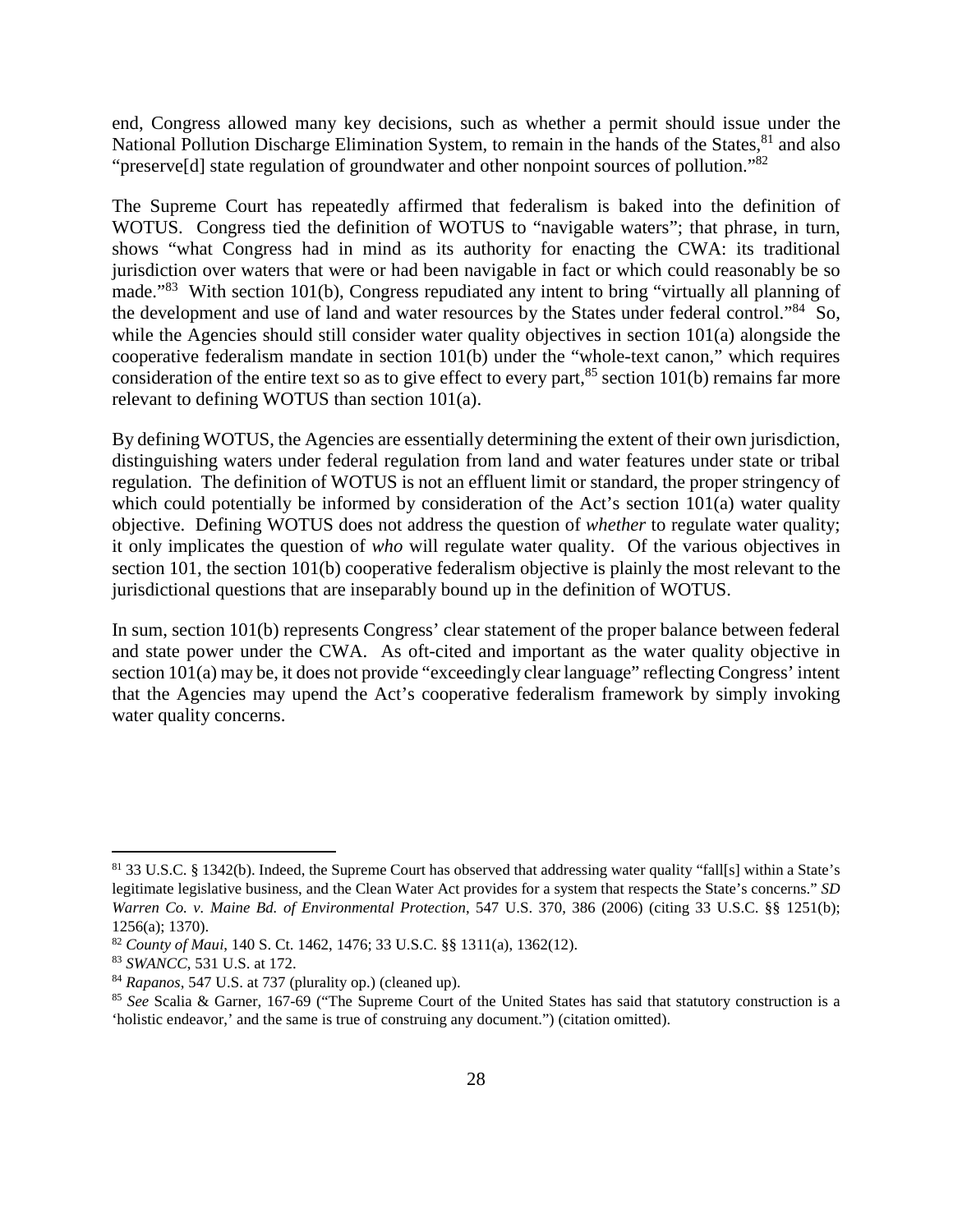1. Preserving state and tribal jurisdiction over water resources does not adversely impact water quality

In the preceding section, the Associations explained that the Agencies cannot ignore the CWA's express jurisdictional limits or mandated framework for cooperative federalism by simply invoking water quality concerns. Here, we explain why claims of more expansive federal jurisdiction fail to promote, and likely undermine, water quality.

To begin, the Proposed Revision incorrectly suggests that "substantially fewer waters are *protected*  by the Clean Water Act under the NWPR compared to previous rules and practices."<sup>86</sup> Although it may be true that the NWPR reduced the scope of waterbodies subject to federal jurisdiction, the Agencies improperly conflate federal jurisdiction with environmental protection. Permitting states and tribes to exercise jurisdiction over certain waterbodies, as the CWA requires, does not consign those waters to inevitable degradation under regulatory regimes that are indifferent to water quality. To the contrary, the CWA expressly states that by relegating jurisdiction over certain waterbodies to states or tribes, the Agencies are entrusting those waters to the entities with the "primary responsibility[y] and right[] . . . to prevent, reduce, and eliminate pollution, [and] to plan the development and use (including restoration, preservation, and enhancement) of land and water resources."<sup>87</sup>

The Agencies simply have no basis to conclude that waters outside of federal jurisdiction are unregulated. Indeed, in addition to expressly recognizing the primary role of states and tribes, Congress specifically designed the CWA to promote and support state and tribal efforts to protect water quality.

In furtherance of the primary role Congress ascribed to states and tribes, the CWA provides both technical and financial assistance to states and tribes to improve the nation's water quality. These programs are not specifically limited to waters qualifying as "WOTUS" and include:

- Grants for research to improve pollution control methods and/or prevent discharges from sewers carrying stormwater;<sup>88</sup>
- Grants to improve waste treatment methods and water purification:<sup>89</sup>
- Grants for research to improve treatment and pollution control for both point and nonpoint sources in river basins: $90$

 $86$  Fed. Reg. at  $69,413$  (emphasis added).

<sup>87</sup> 33 U.S.C. § 1251(a).

<sup>88</sup> 33 U.S.C. § 105(a)(1).

<sup>89</sup> 33 U.S.C. § 1255(a)(2).

<sup>90</sup> 33 U.S.C. § 1255(b).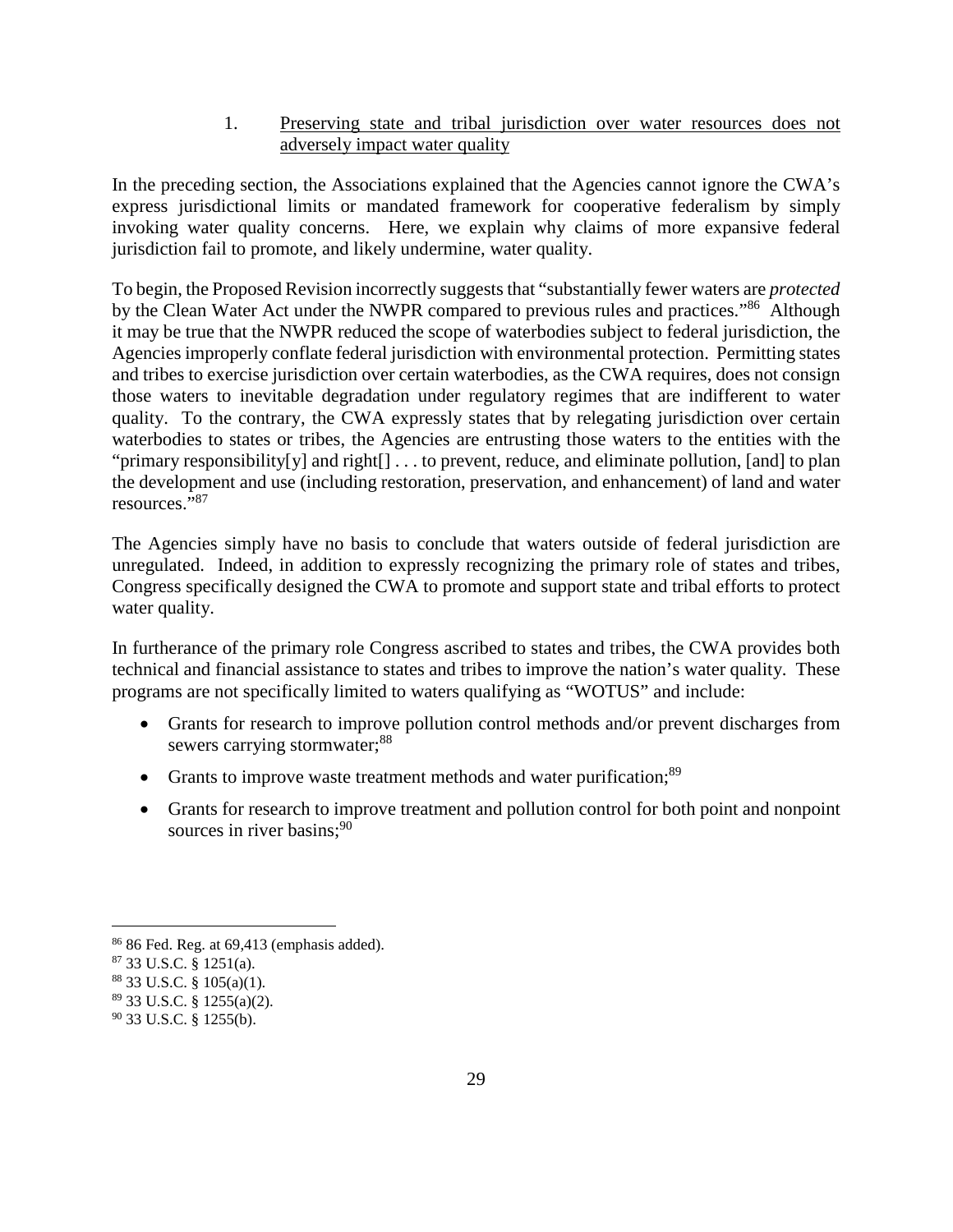- Grants for research and demonstration projects by industry for water pollution prevention; $91$
- Programs for the development of waste treatment and management methods, including identifying and measuring pollutants' effects;  $92$
- Grants for research projects to prevent and reduce pollution from agriculture and rural sewage areas, in consultation with the Secretary of Agriculture;  $93$  and,
- Programs managing the Great Lakes<sup>94</sup>, Chesapeake Bay<sup>95</sup>, Long Island Sound<sup>96</sup>, and Lake Champlain.<sup>97</sup>

The framework discussed above is implemented in various specific programs, including:

- CWA sections 208 and 303(e): As part of EPA's water quality management plan, 303(e) specifically requires states to incorporate the nonpoint source elements of the plants states had to develop under section 208, incorporating nonpoint source controls into each state's planning process for all navigable waters.
- Impaired Waters and Total Maximum Daily Load ("TMDL") Program: Under CWA Section 305(b), states prepare and submit biennial state water quality assessment reports, documenting progress toward meeting water quality standards in state waters. Under CWA Section 303(d), states identify waters that are impaired, or in danger of becoming so, to then develop and implement plans to bring these waters into compliance with water quality standards. A state develops an EPA-approved TMDL to cap the amount of a specific pollutant that may be discharged to that water.<sup>98</sup>
- National Nonpoint Source Program: EPA guides and grants funding to states implementing nonpoint source programs, including technical and financial assistance, education, training, watershed project, etc.<sup>99</sup>

In addition to the programs above, other federal statutes, including the Safe Drinking Water Act ("SDWA") and the Resource Conservation and Recovery Act ("RCRA") help to protect aquatic resources through state implemented programs.<sup>100</sup> The SDWA establishes state programs to protect Underground Sources of Drinking Water ("USDWs") by regulating public water systems.

 33 U.S.C. § 1255(c). 33 U.S.C. § 1255(d). 33 U.S.C. § 1255(e). 33 U.S.C. § 1268. 33 U.S.C. § 1267. 33 U.S.C. § 1269. 33 U.S.C. § 1270. 33 U.S.C. § 1313(d). 33 U.S.C. § 1329. 33 U.S.C. § 1321(j)(1)(C).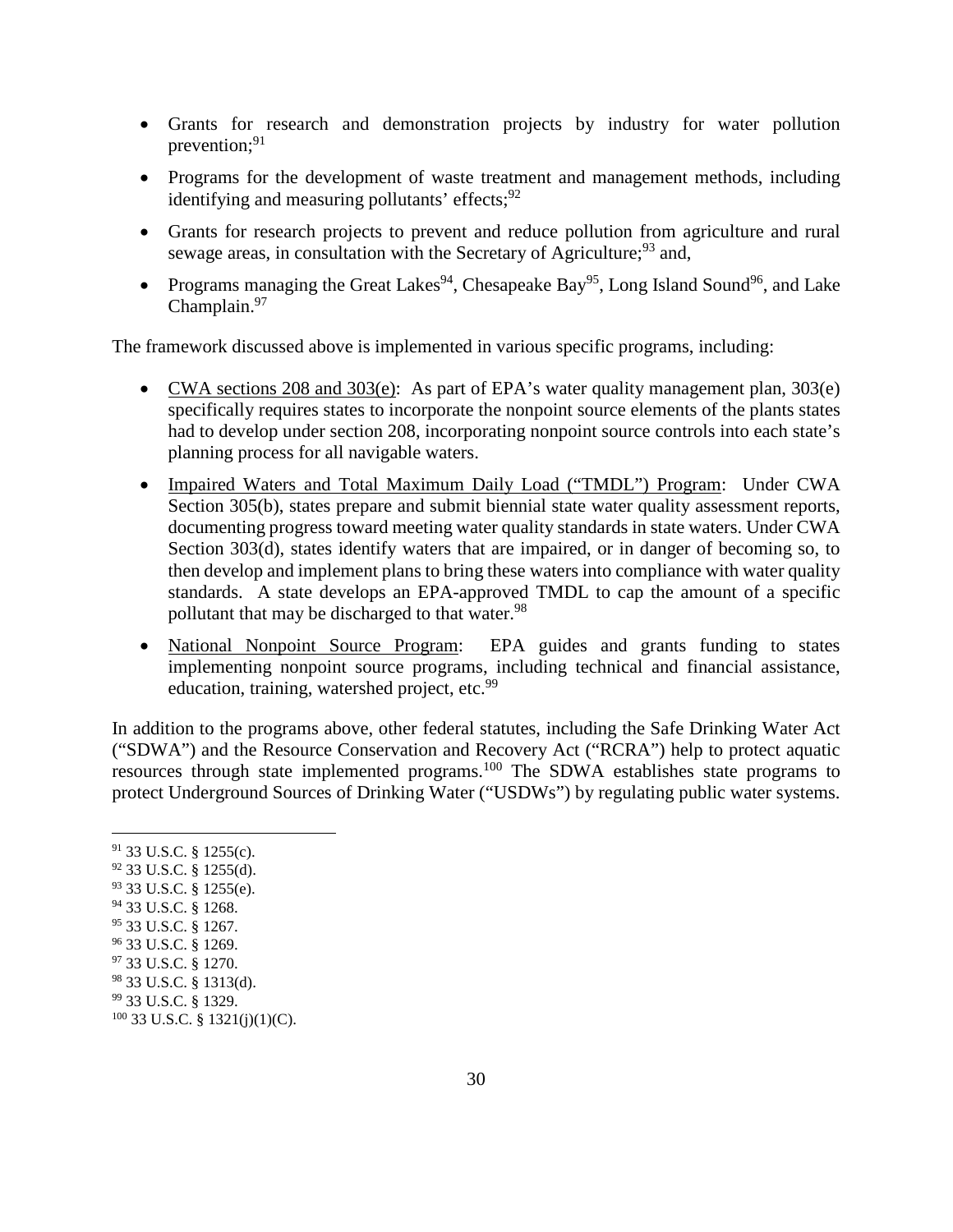RCRA defines solid and hazardous waste, authorizes EPA to set standards for waste-generating facilities, and authorizes EPA to set standards for disposal facilities accepting municipal solid waste.

SDWA programs include:

- Underground Injection Control ("UIC") Programs: Authorizes state-enforced UIC programs to protect underground sources of drinking water from these injections.<sup>101</sup>
- Sole Source Aquifer Demonstration Program: State program protecting wellhead areas around public water system wells. If a state's program was established and EPA-approved by 1989, EPA covers between 50 and 90 percent of the implementation costs.<sup>102</sup>
- State Groundwater Protection Grants: Under this program, EPA may make 50 percent grants to states to develop programs protecting the state's groundwater.<sup>103</sup>
- Source Water Protection Programs: EPA publishes guidance for states to implement Source Water Assessment Programs defining boundaries of the areas from which systems receive water and determining susceptibility to contamination.<sup>104</sup>

RCRA programs include:<sup>105</sup>

- Hazardous Waste: Though EPA has primary responsibility to implement this program, states can implement their own hazardous waste management programs that are authorized by EPA and at least as stringent as the federal program.
- Solid Waste: State and local governments are the primary planning, regulating, and implementing entities to manage non-hazardous solid waste.<sup>106</sup>
- Citizen Suits and Imminent Hazard Provisions: States and citizen suits enforce<sup>107</sup> open dumping prohibitions specified under the Sanitary Landfill Regulations.<sup>108</sup>
- Underground Storage Tank Compliance Act: EPA and states receiving funding under Subtitle I must conduct compliance inspections of all USTs at least once every three years. States must comply with EPA guidance.

<sup>101</sup> 42 U.S.C. § 1421.

<sup>102</sup> 42 U.S.C. § 1428.

<sup>103</sup> 42 U.S.C. § 1429.

<sup>104</sup> 42 U.S.C. § 1453.

<sup>105</sup> *See* 42 U.S.C. § 6903(27).

<sup>106</sup> *See* EPA's "Hazardous Waste: RCRA Subtitle D" website at https://www.epa.gov/rcra/resource-conservation-andrecovery-act-rcra-overview

<sup>107</sup> 42 U.S.C. § 6972.

<sup>108</sup> 40 C.F.R. § 257.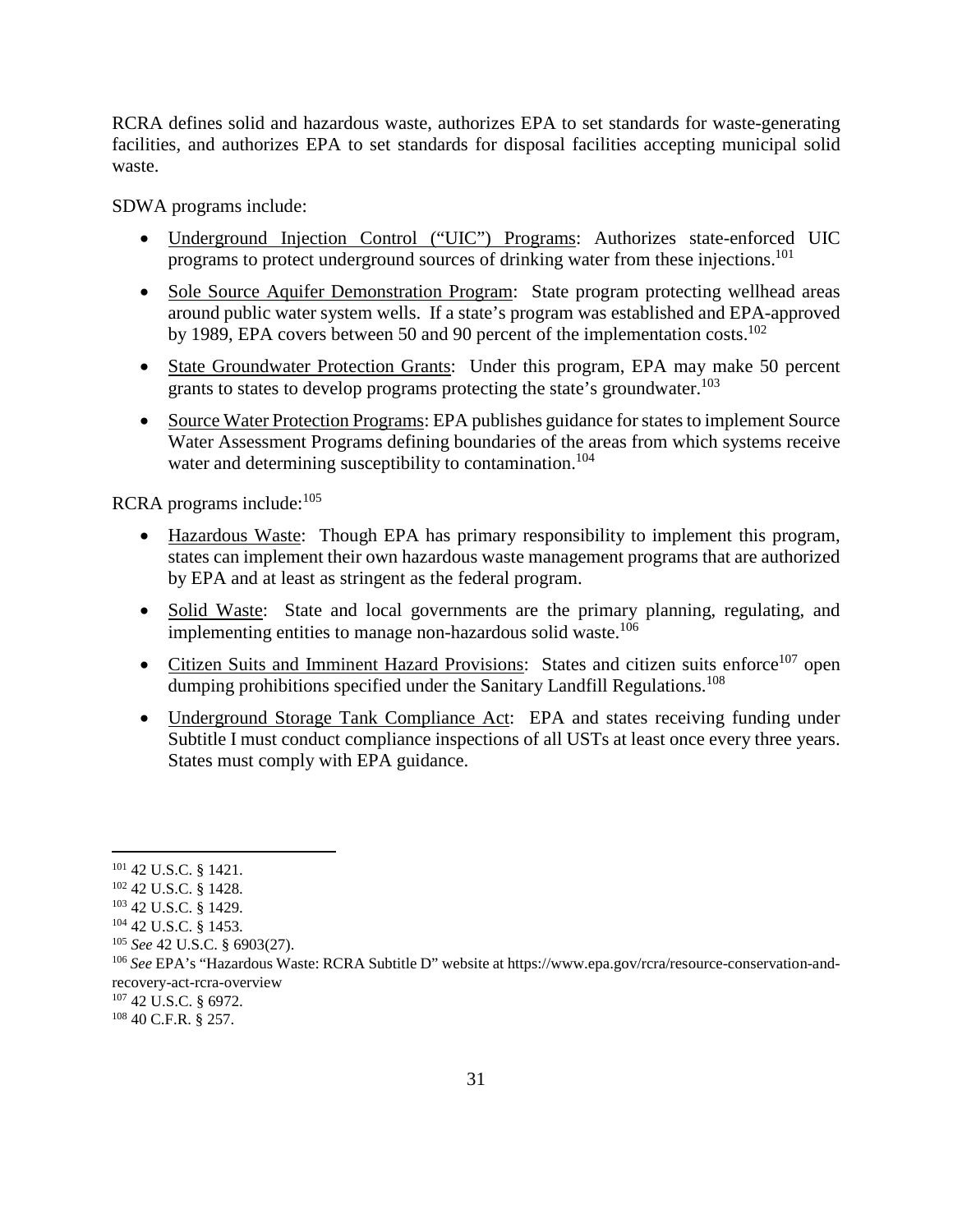• Coastal Zone Reauthorization Amendments of 1990 ("CZMA"): As enacted in 1972, <sup>109</sup> the statute provided states with incentive-based planning programs to regulate water and land use and development contributing to impairment of coastal waters. When reauthorized in 1990,<sup>110</sup> CZMA created the Coastal Nonpoint Pollution Control Program to target polluted runoff to these waters.

The jurisdiction and authority described above is not only available to states and tribes, it is actually used by those entities. Recognizing the ability of states to regulate their own waters, EPA has delegated to nearly every state broad permitting and enforcement authority over discharges to WOTUS through the NPDES permit system, pretreatment program, and general permitting program.<sup>111</sup> State authority to implement these programs is not delegated freely—it is earned through the development of programs that EPA reviews and determines to be adequately protective. In fact, many state permitting programs are considered more stringent or restrictive than federal permitting programs and criteria.

Nor does EPA delegate this authority forever—EPA retains broad discretion to withdraw state NPDES permitting authority if EPA believes that that a state's permitting program is insufficiently protective. Significantly, even though activists have petitioned EPA many times to withdraw the Agency's delegation of authority to various states, EPA has never done so. Thus, in the context of NPDES permitting as well, EPA unquestionably recognizes that states are already capable stewards of water quality and proven partners in furtherance of the CWA's objectives.

The Agencies' suggestion that states and tribes "did not fill the regulatory gap left by the NWPR" is therefore misleading and misplaced.<sup>112</sup> As the Agencies elsewhere acknowledge, states and tribes institute environmental and water resource protections through laws and regulations, both of which take some time to revise. $113$ 

The NWPR was published on April 21,  $2020$ ,<sup>114</sup> and like the Agencies' prior efforts to define WOTUS, was immediately challenged in multiple courts.<sup>115</sup> To this day, there remain 14 WOTUS-related challenges pending in courts around the country, including challenges to the 2015 WOTUS Rule, the 2019 repeal of that rule, the 2020 NWPR, and the Ninth Circuit's interpretation in *Sackett II* that the Supreme Court just decided to review and consider.<sup>116</sup> Given the uncertainty

 $109$  16 U.S.C. § 1452(1).

<sup>110</sup> 16 U.S.C. § 1455b.

<sup>111</sup> *See* https://www.epa.gov/npdes/npdes-state-program-information. (last visited 1/26/2022).

<sup>112</sup> 86 Fed. Reg. at 69,415.

<sup>113</sup> 86 Fed. Reg. at 69,415.

<sup>114</sup> 85 Fed. Reg. 22,250.

<sup>115</sup> *See* 86 Fed. Reg. at 69,382.

<sup>116</sup> *Pascua Yaqui Tribe v. EPA*, No. 20–00266 (D. Ariz.); *Colorado v. EPA*, No. 20–01461 (D. Colo.); *Am. Exploration & Mining Ass'n v. EPA*, No. 16– 01279 (D.D.C.); *Envtl. Integrity Project v. Regan*, No. 20–01734 (D.D.C.); *S.E. Stormwater Ass'n v. EPA*, No. 15–00579 (N.D. Fla.); *S.E. Legal Found. v. EPA*, No. 15–02488 (N.D. Ga.); *Chesapeake Bay Found. v. Regan*, Nos. 20–1063 & 20–1064 (D. Md.); *Navajo Nation v. Regan*, No. 20–00602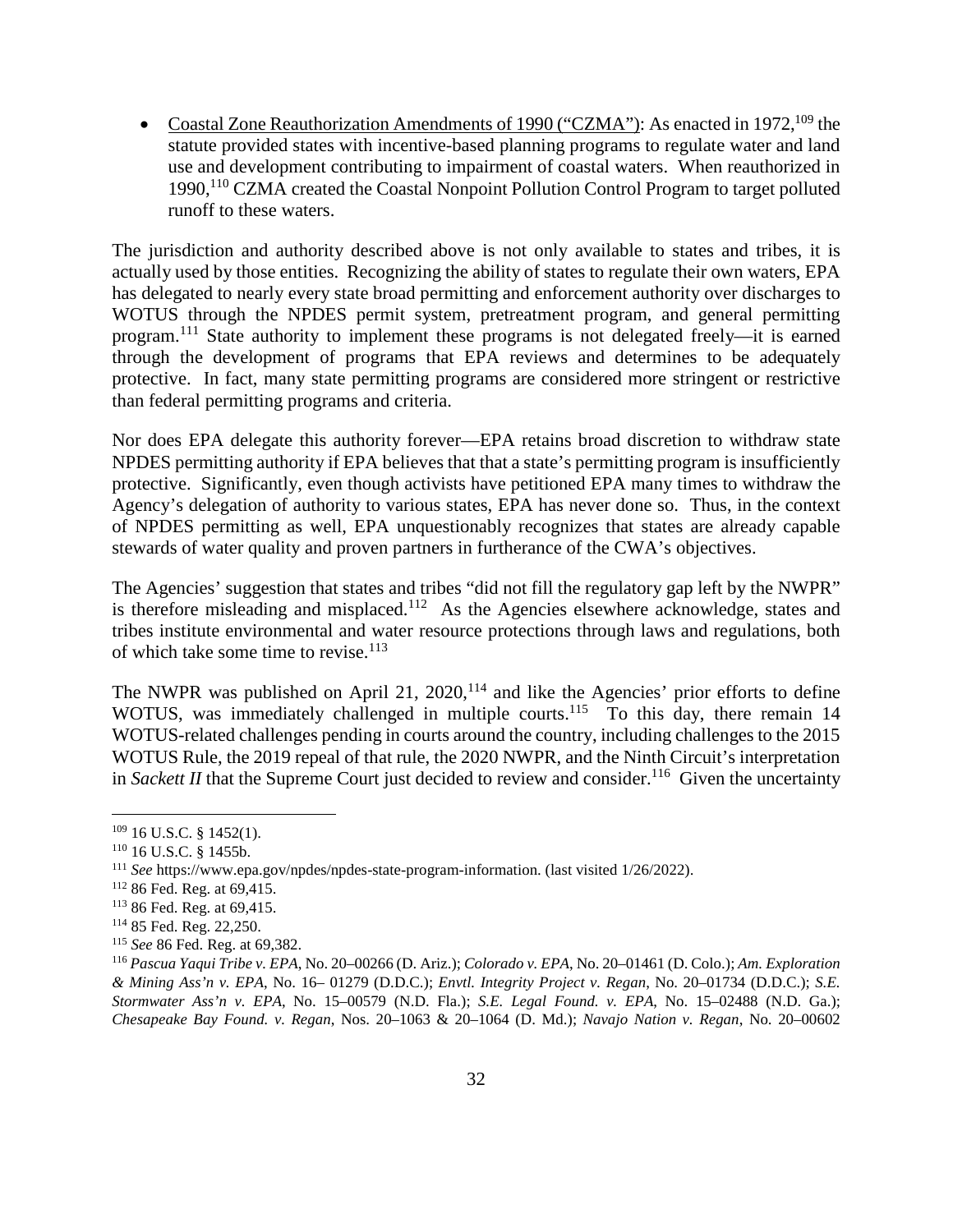about the breadth of federal jurisdiction inherent in these many challenges, it is unsurprising that some states and tribes have declined to invest resources in statutory or regulatory processes to address waterbodies that may or may not fall under their jurisdiction. Moreover, just nine months after publication of the NWPR, and on his first day in office, President Biden called for a review of the NWPR, thereby signaling to states, tribes, and other stakeholders that the new administration would not continue to implement the rule.<sup>117</sup>

Therefore, given the profound legal and political uncertainty regarding the scope of federal jurisdiction described in the NWPR, the Agencies have no basis to conclude that the lack of new state and tribal laws and regulations reflects that states and tribes are unwilling to take steps to protect waters outside of federal jurisdiction. Like the Agencies' stated interest in a durable WOTUS rule, many states and tribes were simply waiting for a modest level of clarity about the scope of federal jurisdiction under the CWA. The Proposed Revision, now the third rule redefining federal CWA jurisdiction issued in just the past six years, fails to deliver the jurisdiction certainty that many states and tribes seek, but rather leaves them feeling the Agencies are simply moving the definition of federal jurisdiction from pillar to post.

Indeed, if the Agencies are truly intent on defining WOTUS consistent with the CWA's water quality objective in section 101(a), they should rescind the Proposed Revision and promulgate a rule that is focused more on jurisdictional clarity and less on the baseless assumption that waters outside of federal jurisdiction are unregulated. A definition of WOTUS that clarifies the lines between state and federal jurisdiction will facilitate state regulatory decisions with respect to waters readily identifiable as outside federal jurisdiction and will preserve agency resources for actual environmental protection.

The Proposed Revision's approach to defining WOTUS will not provide states and tribes this necessary clarity and predictability because the proposed case-by-case approach, subjective and ill-defined standards for aggregating the functional impacts of "similarly situated waters" "in a region", and required analyses of biological, chemical, or physical connectivity to distant navigable waters<sup>118</sup> will not allow those entities to readily and confidently identify or bound those areas of the landscape under their jurisdiction.

The Proposed Revision may provide the Agencies a framework for asserting federal jurisdiction on an unprecedented scale, but by doing so it will continue to blur jurisdictional lines and sacrifice clear, consistent, and readily observable jurisdictional criteria for uncertain and subjective casespecific analyses. When jurisdiction over a waterbody is clear, the entities tasked with protecting that waterbody are similarly clear about their mandate. When jurisdiction over a waterbody is

<sup>(</sup>D.N.M.); *N.M. Cattle Growers' Ass'n v. EPA*, No. 19–00988 (D.N.M.); *North Dakota v. EPA*, No. 15–00059 (D.N.D.); *Ohio v. EPA*, No. 15–02467 (S.D. Ohio); *Or. Cattlemen's Ass'n v. EPA*, No. 19–00564 (D. Or.); *S.C. Coastal Conservation League v. Regan*, No. 19–03006 (D.S.C.); *Puget Soundkeeper All. v. EPA*, No. 20–00950 (W.D. Wash.); *Wash. Cattlemen's Ass'n v. EPA*, No. 19–00569 (W.D. Wash.).

<sup>117</sup> Executive Order 13990, 86 FR 7037 (January 25, 2021).

<sup>118</sup> *See* 86 Fed. Reg. at 69,430.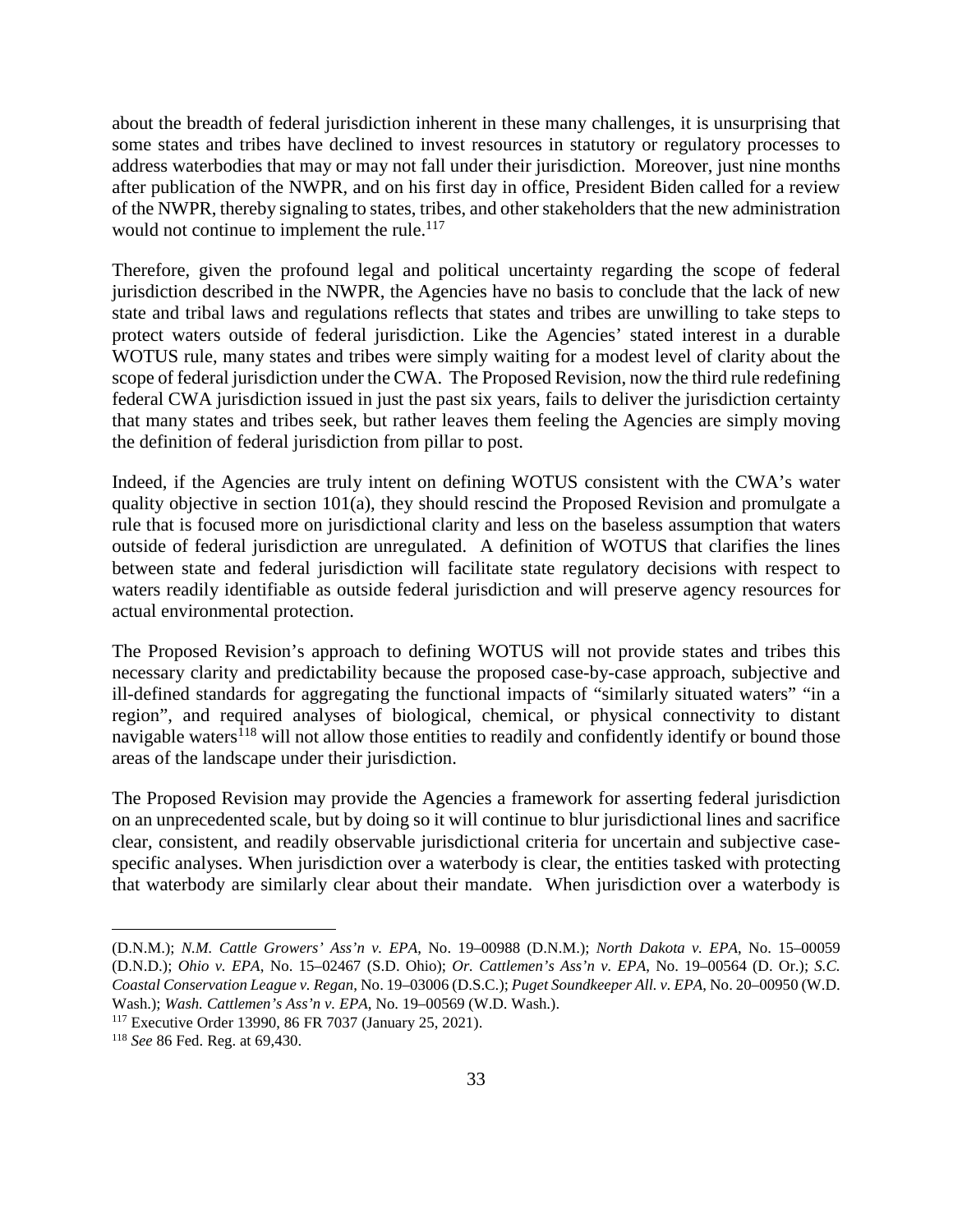unclear, it can fall into a jurisdictional no-mans-land rife with bureaucratic maneuvering, poor accountability, and few opportunities for federal-state cooperation.

Burdensome and unpredictable analyses and case-specific inquiries cannot be implemented without devoting significant federal and state resources as well as private party resources. Given the inherent limitations on agency resources and the basic principle of opportunity costs, resources spent on jurisdictional line drawing are resources not spent on environmental protection particularly where, as here, the delineation is between entities that are equally committed to protecting water resources.

Similarly, when landowners, industrial users, and others in the regulated community can readily discern the entity with jurisdiction over a waterbody, they can readily take appropriate actions to obtain the necessary permits. Faced with jurisdictional uncertainty, important projects—including projects that promote and protect water quality—may be substantially delayed or altogether abandoned.

In these respects, and many others, the CWA's section 101(a) water quality objective is best accomplished through clear jurisdictional boundaries that promote administrative accountability and which can be administered in a way that preserves resources for actual environmental protection.

### **b. The Proposed Revision misconstrues the** *Rapanos* **plurality opinion and its relatively permanent standard**

The Agencies' reading of the "relatively permanent" standard completely misconstrues the plurality opinion. Emphasizing the significance of the statutory term "navigable," the *Rapanos*  plurality determined that "waters of the United States" include "only those *relatively permanent*, standing or continuously flowing bodies of water forming geographic features that are described in ordinary parlance as streams[,] ... oceans, rivers, [and] lakes."<sup>119</sup> The plurality distinguished these "relatively permanent waters" from "ordinarily dry channels through which water occasionally or intermittently flows . . . transitory puddles . . . ephemeral flows of water . . . storm sewers and culverts . . . man-made drainage ditches, and dry arroyos in the middle of the desert."<sup>120</sup> According to the plurality's understanding, even the "least substantial of the definition's terms, namely 'streams,' connotes a continuous flow of water in a permanent channel . . . " and "[u]nder no rational interpretation are typically dry channels" considered permanent waters."<sup>121</sup>

Thus, under the plurality opinion, asserting jurisdiction over a non-navigable water (other than a wetland) requires that the water be permanent, standing or continuously flowing" *and* connected to a "traditional interstate navigable water<sup>[1]</sup>.<sup>"122</sup> Applying this interpretation to wetlands, the

<sup>119</sup> *Rapanos*, 547 U.S. at 739 (citation omitted) (plurality opinion) (internal citations and quotations omitted).

<sup>120</sup> *Rapanos*, 547 U.S. at 733-34 (plurality opinion).

<sup>121</sup> *Rapanos*, 547 U.S. at 733, 735 (plurality opinion).

<sup>122</sup> *Rapanos,* 547 U.S. at 742 (plurality opinion).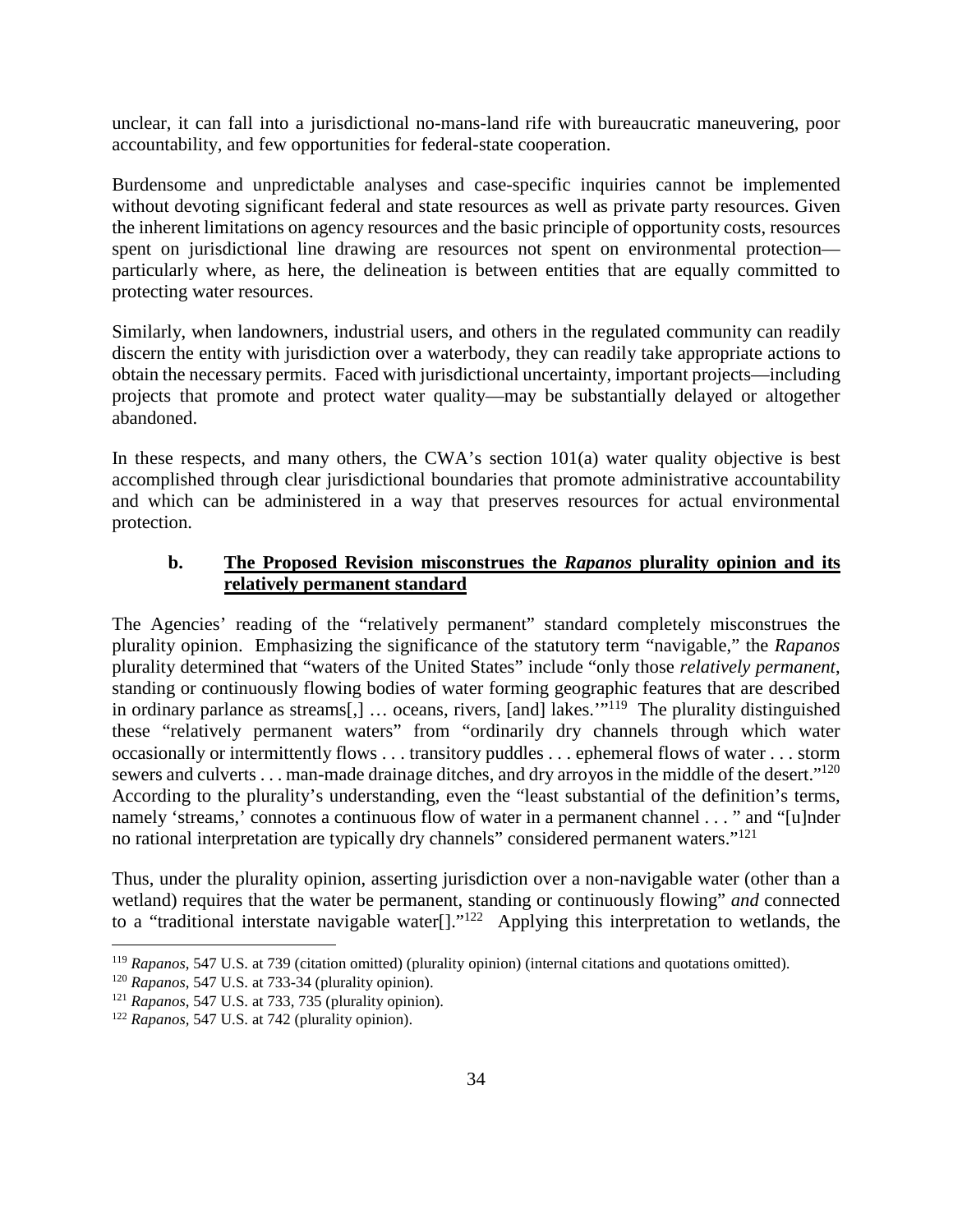plurality concluded that "*only* those wetlands with a continuous surface connection to bodies that are 'waters of the United States' in their own right, so that there is no clear demarcation between 'waters' and wetlands, are 'adjacent to' such waters and covered by the [CWA]."<sup>123</sup> On the other hand, "[w]etlands with only an intermittent, physically remote hydrologic connection to 'waters' of the United States'. . . lack the necessary connection to covered waters."<sup>124</sup> Thus, the plurality set forth two requirements that must be met for an *adjacent* wetland to be covered by the CWA:

first, … the adjacent channel [must] contain[] a "wate[r] of the United States," (*i.e.*, a relatively permanent body of water connected to traditional interstate navigable waters); and second,... the wetland [must] ha[ve] a continuous surface connection with that water, making it difficult to determine where the "water" ends and the "wetland" begins.<sup>125</sup>

The plurality's use of the term "traditional interstate navigable waters" makes clear that it would have found jurisdiction over a non-navigable water if (and only if): (1) the waterbody is relatively permanent, standing, or continuously flowing; and (2) the waterbody has a continuous surface connection to waters that are navigable-in-fact (or readily susceptible of being rendered navigable) and which are used in interstate commerce (*i.e*., TNWs).

Thus, the plurality applies a two-part test for determining whether a non-jurisdictional waterbody can be considered a WOTUS. In the first step, the Agencies must establish that the otherwise nonjurisdictional water is relatively permanent, standing, or continuously flowing. If the waterbody is not relatively permanent, standing, or continuously flowing, it is not a WOTUS. If the waterbody in question is determined to be relatively permanent, standing, or continuously flowing, then, under the second step of the plurality test, the Agencies must establish that the relatively permanent, standing, or continuously flowing waterbody has a continuous surface connection to WOTUS. If such a continuous surface connection exists, the otherwise non-jurisdictional (relatively permanent, standing, or continuously flowing) waterbody may be considered a WOTUS. If no such connection exists, the waterbody is not WOTUS – even if it is relatively permanent, standing, or continuously flowing.

The Agencies' interpretation of the "relatively permanent" standard, however, improperly collapses the plurality's two-part test into one. For instance, in the preamble to the Proposed Revision, the Agencies state that "the 'relatively permanent standard' means waters that are relatively permanent, standing or continuously flowing and waters with a continuous surface connection to such waters."<sup>126</sup>

Under this construal of the "relatively permanent" standard, the Agencies could seemingly assert jurisdiction over a category of waters that are *either* "relatively permanent, standing or

<sup>123</sup> *Rapanos*, 547 U.S. at 742 (plurality opinion).

<sup>124</sup> *Rapanos*, 547 U.S. at 742 (plurality opinion).

<sup>125</sup> *Rapanos*, 547 U.S. at 742 (plurality opinion).

<sup>126</sup> 86 Fed. Reg. at 69,373.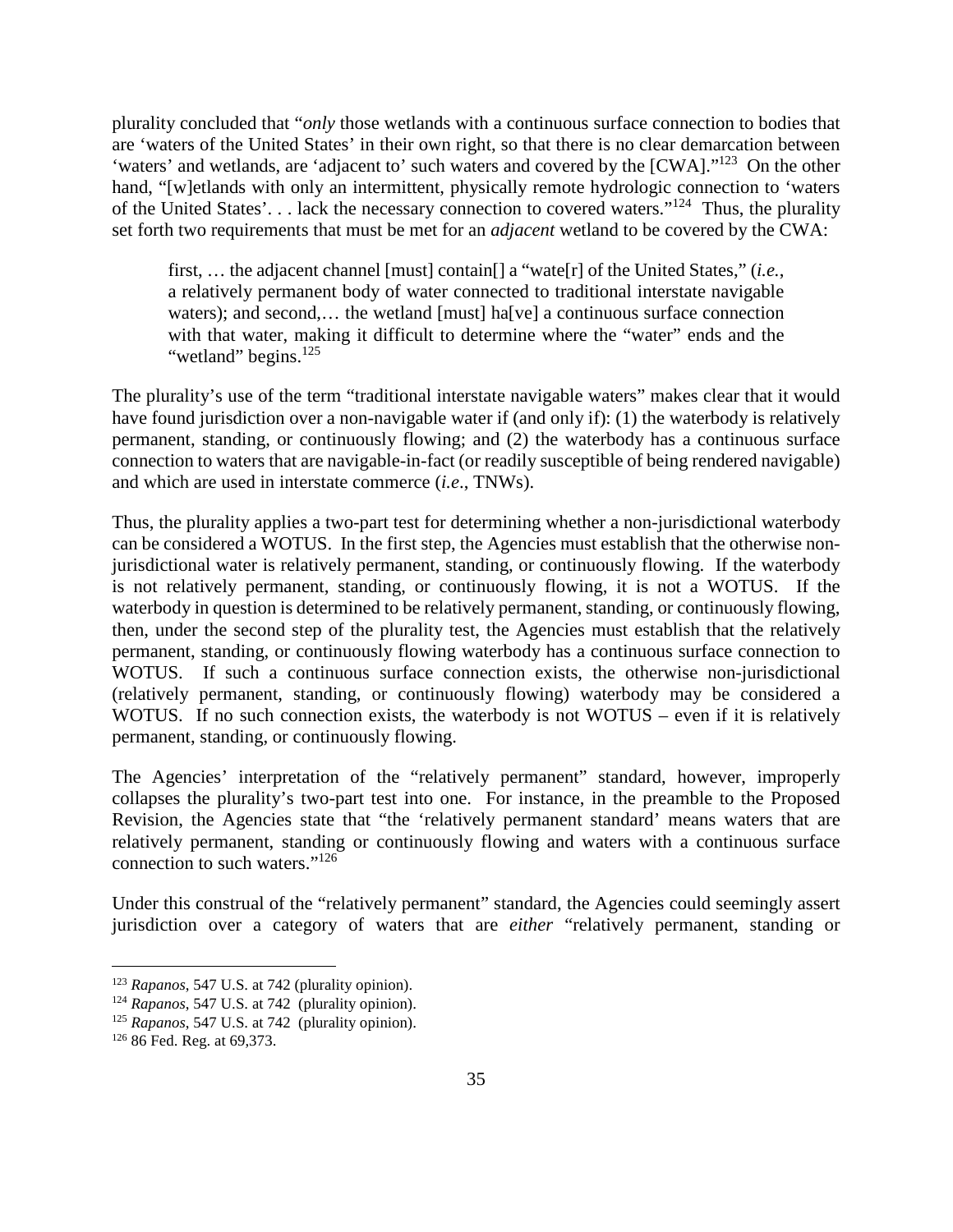continuously flowing" or which have a "continuous surface connection" to relatively permanent, standing or continuously flowing waters. This construction in no way reflects the "relatively permanent" standard articulated by the *Rapanos* plurality.

The *Rapanos* plurality would extend federal jurisdiction over otherwise non-jurisdictional waters only if those waters were *both* "relatively permanent, standing or continuously flowing" *and* linked to TNWs through a "continuous surface connection." Thus, the *Rapanos* plurality's "relatively permanent" standard would only extend federal jurisdiction over the following waters:

- Relatively permanent waterbodies with a continuous surface connection to TNWs;
- Standing waterbodies with a continuous surface connection to TNWs; and,
- Continuously flowing waterbodies with a continuous surface connection to TNWs.

The Proposed Revision, however, would seemingly assert federal jurisdiction over:

- Relatively permanent waterbodies;
- Standing waterbodies;
- Continuously flowing waterbodies; and,
- Waterbodies with a "continuous surface connection" to relatively permanent, standing or continuously flowing waters.

This construal of the "relatively permanent" standard errs in multiple respects. For one, by treating "continuously connected" waters as a separate category of waters within the "relatively permanent" standard, the Agencies improperly inflate the universe of covered waterbodies from three to four.

The more pernicious impact of treating "continuously connected" waters as a separate category, however, is that it removes the *Rapanos* plurality's requirement that relatively permanent, standing, or continuously flowing waterbodies be continuously connected to TNWs. Indeed, the Agencies' erroneous new proposed "continuously connected" category of waters does not even require a continuous surface connection to TNWs. According to the Agencies' "relatively permanent" standard, federal jurisdiction can extend to any waterbody that has a continuous surface connection to any other relatively permanent, standing, or continuously flowing waterbody. To be clear, this means that the Agencies' proposed variant of the "relatively permanent" standard requires *no consideration* of *any connection* to TNWs. While the *Rapanos* plurality and Justice Kennedy disagreed about whether the connections to TNWs could be surface or subsurface, or continuous or intermittent, neither would allow jurisdiction to be asserted over a waterbody without some consideration of the substantiality of the connection to TNWs. Thus, the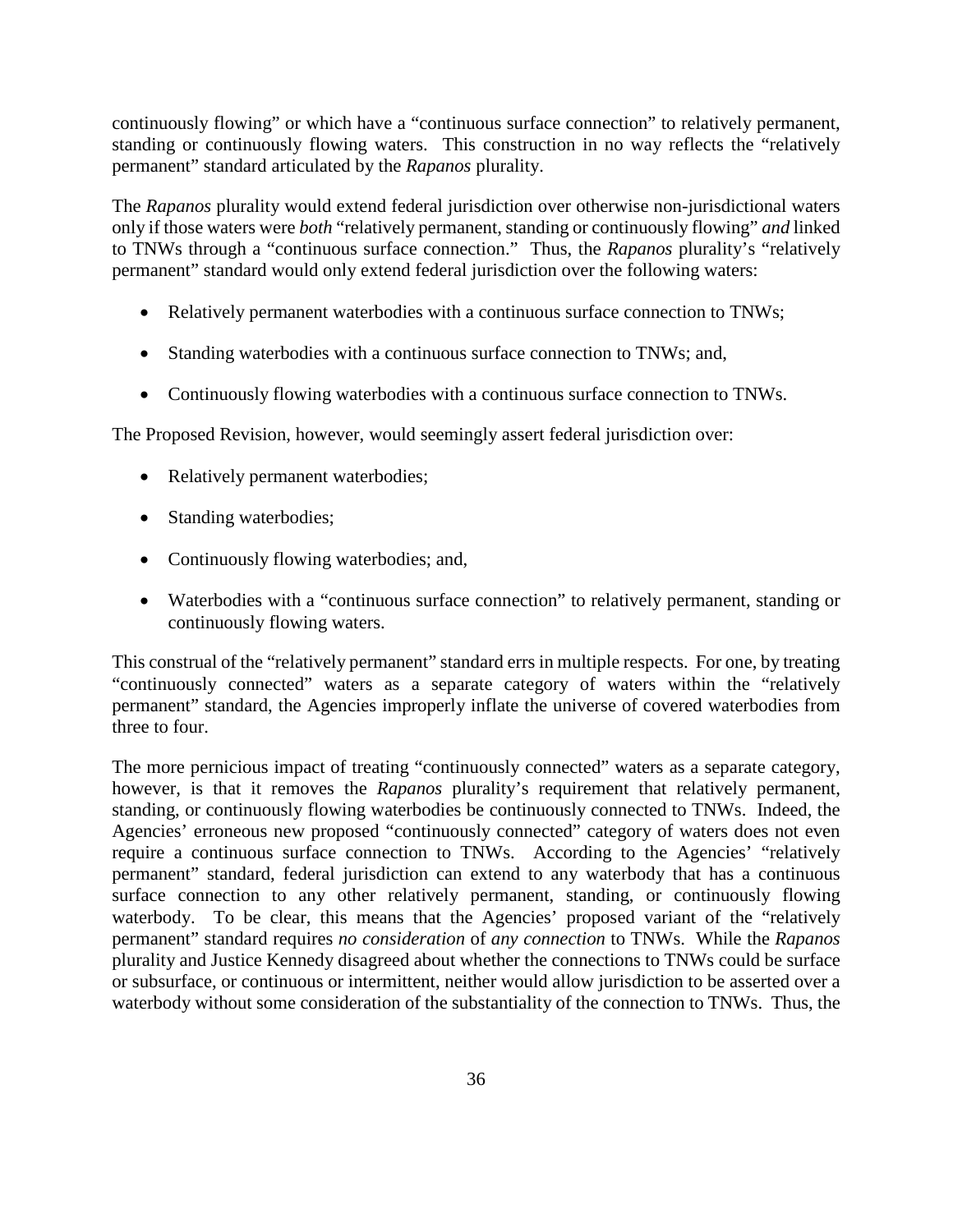Agencies' proposed "relatively permanent" standard conflicts with both the plurality and Justice Kennedy's concurrence.

The Agencies' proposed "relatively permanent" standard also conflicts with *SWANCC* because it reads the term "navigable" out of the statute, even though navigability was "what Congress had in mind as its authority for enacting the CWA."<sup>127</sup> Indeed, the Agencies' proposed "relatively" permanent" test would extend federal jurisdiction over remote, isolated, and unconnected waterbodies so long as those waterbodies were relatively permanent, standing, continuously flowing or connected to the same. Such an interpretation is plainly impermissible under the CWA, and all Supreme Court case law interpreting the Act.

The Agencies further misconstrue the "relatively permanent" standard by eliminating its hallmark—namely, that the waters in question be "permanent." For instance, the Proposed Revision asserts that a waterbody may be construed as "relatively permanent" if it has "continuous flow at least seasonally (e.g., *typically three months*)."<sup>128</sup> The Agencies cite footnote 5 of the plurality opinion, which, according to their *Rapanos* Guidance, "explain[s] that 'relatively' permanent' does not necessarily exclude waters 'that might dry up in extraordinary circumstances such as drought' or '*seasonal* rivers, which contain continuous flow during some months of the year, but no flow during dry months.'"<sup>129</sup> This is a *non sequitur*. A statement that "seasonal" waters are "not necessarily excluded" does not mean that all waters that flow "seasonally" are *necessarily included*. 130

Even more troubling, the Agencies have deleted from their quotation of the plurality opinion the very example the plurality used to explain what it meant by a "seasonal river"— *i.e.*, "the 290-day, continuously flowing stream postulated by Justice Stevens' dissent."<sup>131</sup> As a result, the plurality's 290-day example of a "seasonal river" was truncated in the Proposed Revision to 90 days—200 days fewer than the flow the plurality *suggested might* be jurisdictional. Moreover, using 90 days of flow to define a water as "relatively" permanent" is utterly at odds with the plurality's observation that "[c]ommon sense and common usage distinguish between a wash and a seasonal river."<sup>132</sup> In other words, the Agencies have set forth an interpretation of the relatively permanent

<sup>127</sup> *SWANCC*, 531 U.S. at 171.

 $128$  86 Fed. Reg. at 69,436 (emphasis added).

<sup>129</sup> 86 Fed. Reg. at 69,434-35.

<sup>130</sup> The Agencies' misapprehension of the plurality's opinion is not limited to the term "permanent." The *Rapanos*  Guidance correctly observes that the plurality requires that wetlands have a "continuous surface connection" to relatively permanent waters, and then retreats to the unsupported conclusion that "[*a*] *continuous surface connection does not require surface water to be continuously present* . . . " 86 Fed. Reg. at 69,435 (citing *Rapanos Guidance* at 7, n.28).

<sup>131</sup> *Rapanos*, 547 U.S. at 733 n.5 (plurality opinion).

<sup>132</sup> *Rapanos*, 547 U.S. at 733 n.5 (plurality opinion). In previous comments, the Associations indicated that they could support assertions of federal jurisdiction based on "intermittent flows" of less than 290 days per year, but did so as part of an effort to reasonably incorporate the views expressed by both the *Rapanos* plurality and Justice Kennedy. A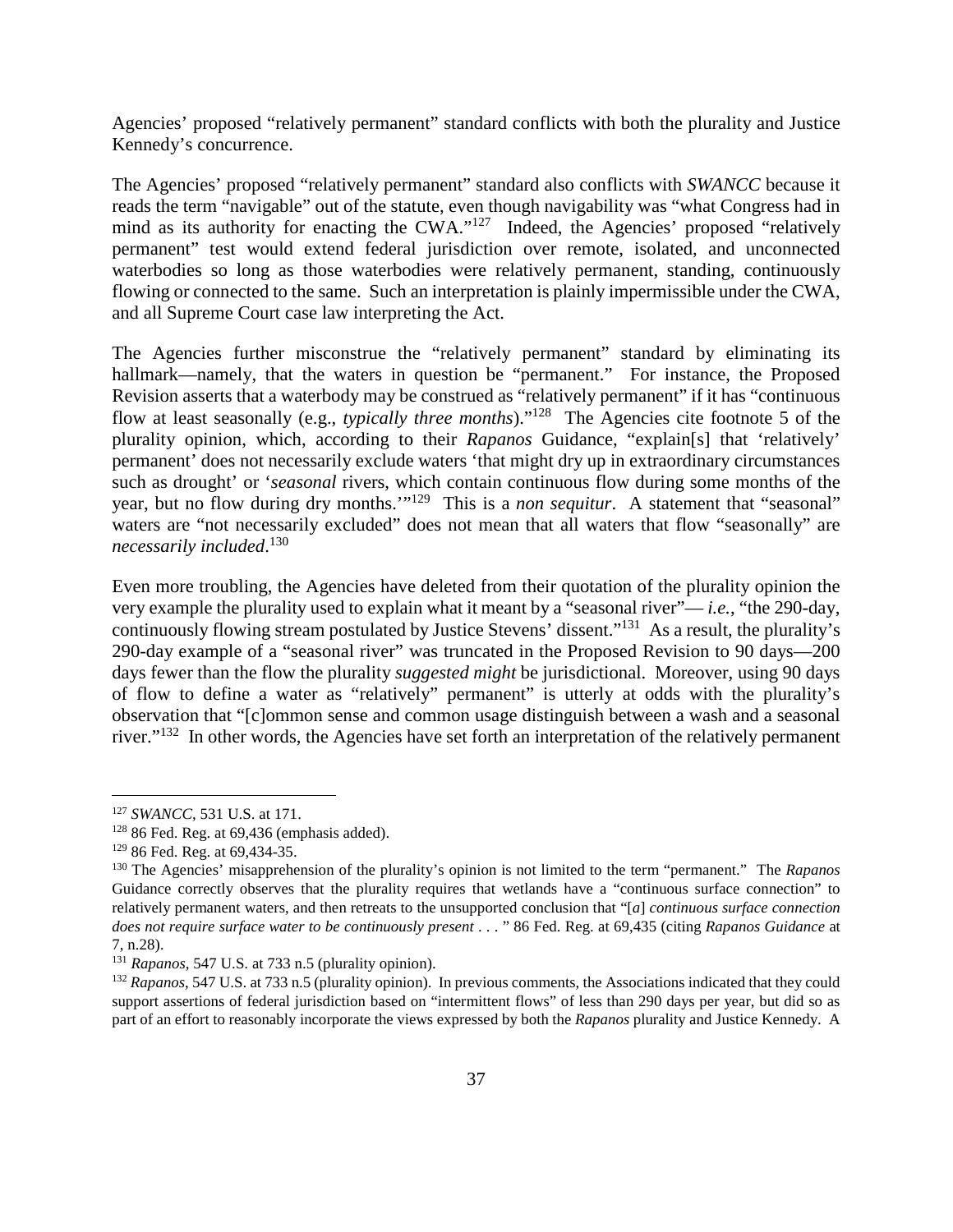standard that can allow jurisdiction over a wide range of non-permanent waters that are essentially ephemeral, such as streams that are dry most of the year. And again, the Agencies would extend federal jurisdiction over these ephemeral features without even considering whether they were connected to TNWs. The plurality would never have countenanced an interpretation of WOTUS that would reach such waters. Indeed, this is exactly the "essentially boundless view of the scope of [the Agencies'] power" that Chief Justice Roberts denounced in his *Rapanos* concurrence.<sup>133</sup>

## **c. The Proposed Revision misinterprets Justice Kennedy's "significant nexus" test for federal jurisdiction**

In addition to establishing federal jurisdiction over waterbodies through their version of the "relatively permanent" standard espoused by the *Rapanos* plurality, the Agencies propose to assert jurisdiction under a "significant nexus" test they ascribe to Justice Kennedy's concurrence in Rapanos.<sup>134</sup> Setting aside the important threshold question of whether the Agencies can permissibly assert federal jurisdiction using an analytical framework favored by a single justice in the fractured Rapanos decision, $135$  the jurisdictional test outlined in the Proposed Revision bears little resemblance to the framework Justice Kennedy described. Indeed, its use would not serve to identify reasonable endpoints to the scope of federal jurisdiction under the CWA, as Justice Kennedy intended.

While Justice Kennedy disagreed with the precise manner in which the plurality interpreted the term "navigable waters," he fully shared the plurality's intent to interpret the Act to generally reject jurisdictional assertions based on connections that "are speculative or insubstantial."<sup>136</sup> Thus, the "significant nexus" test that the Agencies herein propose to use in a way that would allow exceptionally broad assertions of federal jurisdiction was in fact intended by Justice Kennedy to prevent those "speculative or insubstantial," assertions of jurisdiction that are "outside the zone fairly encompassed by the statutory term 'navigable waters.'"<sup>137</sup> Indeed, the Agencies' proposed variant of the "significant nexus" test seemingly allows federal jurisdiction to extend to the same remote waterbodies that Justice Kennedy would have excluded from jurisdiction as "little more

direct application of the *Rapanos* plurality opinion, however, would surely not permit the Agencies to assert jurisdiction over waters as ephemeral as those described in the Proposed Revision.

<sup>133</sup> *Rapanos*, 547 U.S. at 733 n.5 (plurality opinion). Needless to say, the Agencies' misinterpretation of the *Rapanos*  plurality deserves no deference, otherwise "a judicial declaration of the law's meaning in a case or controversy before it is not 'authoritative,' . . . but is instead subject to revision by a politically accountable branch of government." *Guitierrez-Brizuela v. Lynch*, 834 F.3d 1142, 1150 (10th Cir. 2016) (Gorsuch, J., concurring).

<sup>134</sup> 86 Fed. Reg. at 69,395.

<sup>&</sup>lt;sup>135</sup> See Section IV.d. below, discussing the propriety of approaches to applying Supreme Court opinions which, like *Rapanos*, lack a majority opinion.

<sup>136</sup> *Rapanos*, 547 U.S. at 780 (Kennedy, J., concurring).

<sup>137</sup> *Rapanos*, 547 U.S. at 780 (Kennedy, J., concurring).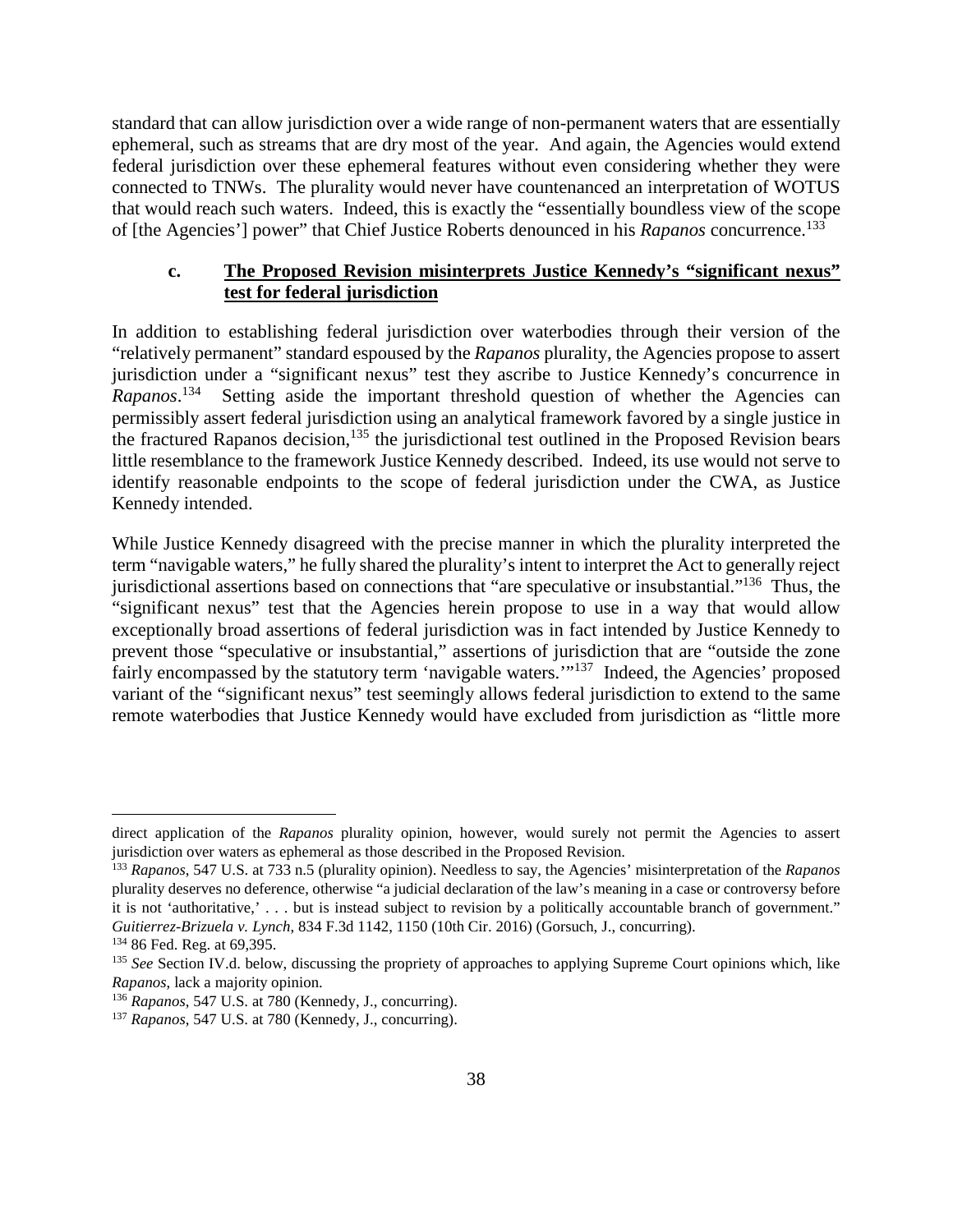related to navigable-in-fact waters than were the isolated ponds held to fall beyond the Act's scope in *SWANCC*."<sup>138</sup>

## 1. The Agencies' proposed construction of the "significant nexus" test

Under the Proposed Revision's adaptation of the "significant nexus" test, the Agencies would assert federal jurisdiction over otherwise non-jurisdictional waters that "significantly affect" "the chemical, physical, or biological integrity of" a traditional navigable water, interstate water, or the territorial seas.<sup>139</sup> In evaluating whether tributaries, wetlands, or "other waters" "significantly affect" "the chemical, physical, or biological integrity of" a traditional navigable water, interstate water, or the territorial seas, the Agencies would allow those otherwise non-jurisdictional waters to be assessed "either alone, or in combination with other similarly situated waters in the region, based on the function the evaluated waters perform."<sup>140</sup>

The Proposed Revision does not state how the Agencies propose to assert jurisdiction over a discrete waterbody based on the presumed cumulative effect of many waterbodies. Nor do the Agencies explain or constrain what it means for a waterbody to be "similarly situated" or "in the region." Instead, the Proposed Revision suggests a range of options for defining these terms, each of which hint at the capacious breadth of federal jurisdiction that the Agencies would assert under their "significant nexus" approach. $141$ 

For instance, the Agencies evidently contemplate asserting jurisdiction over individual waterbodies based on the aggregate impacts of all waters within a watershed given that they include watersheds as among their options for defining the "region."<sup>142</sup> The Proposed Revision states that, "[i]f the watershed draining to the traditional navigable water, interstate water, or territorial sea is too large, the watershed could be evaluated at a subwatershed scale,"<sup>143</sup> but offers no indication of how the Agencies or other parties might determine that a watershed is "too large." This unexplained "too large" standard is precisely the sort of vague and subjective metric that obscures the breadth of the jurisdictional reach the Agencies' may seek to assert under the Proposed Revision. Indeed, in reality, the Agencies provide no standard at all to guide or limit the scale of these aggregated assessment. Absent any reasonable and objective limit on the geographic scale that the Agencies can use when aggregating impacts from multiple waterbodies, these Agencies' aggregated impact assessments will surely be challenged in court as arbitrary and capricious determinations, thereby compromising the durability of the Proposed Revisions.

<sup>138</sup> *Rapanos*, 547 U.S. at 781-82 (Kennedy, J., concurring).

<sup>&</sup>lt;sup>139</sup> 86 Fed. Reg. at 69,430. The Agencies define "significantly affect" to mean a "more than speculative or insubstantial effects on the chemical, physical, or biological integrity of" these waters. (86 Fed. Reg. at 69,449).

<sup>140</sup> 86 Fed. Reg. at 69,430.

 $141$  86 Fed. Reg. at 69,437 – 69,440.

<sup>&</sup>lt;sup>142</sup> 86 Fed. Reg. at 69,439.

<sup>143</sup> 86 Fed. Reg. at 69,439.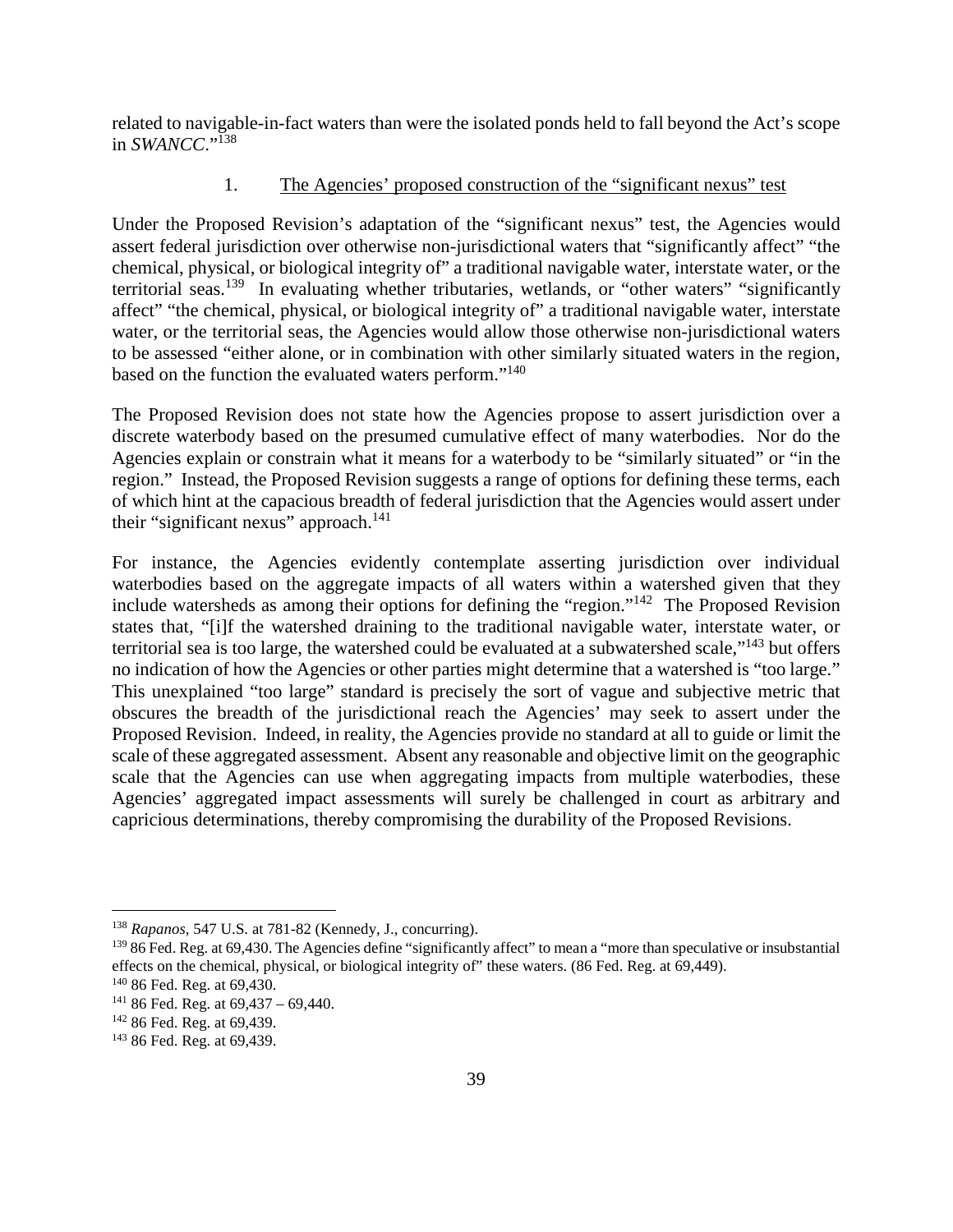Further, a watershed basis is not the agency's only proposed option for defining "region." More problematic is the agency's proposed definition of "region" as "...an ecoregion which serves as a spatial framework for the research, assessment, management, and monitoring of ecosystems and ecosystem components. Ecoregions are areas where ecosystems...are generally similar." EPA's nutrient criteria, for example, divide the ENTIRE NATION into just 14 ecoregions. Doing so here would be a massive expansion federal jurisdiction, far beyond what Kennedy envisioned.

The "functions" that the Agencies would evaluate in determining whether an otherwise nonjurisdictional waterbody "significantly affects" a traditional navigable water, interstate water, or the territorial seas are similarly unspecified. But the list of functions potentially performed by the evaluated waters (*e.g.*, nutrient recycling; provision of habitat for aquatic species that also live in foundational waters; pollutant trapping; retention and attenuation of floodwaters and runoff) reflects once again the Agencies' expansive view of the ecological ties necessary to establish federal jurisdiction over otherwise non-jurisdictional waters.<sup>144</sup>

The Proposed Revision indicates that the Agencies will consider these varied functions in consideration with factors such as: (i) distance from a WOTUS; (ii) distance from a traditional navigable water, territorial sea, or interstate water; (iii) hydrologic factors, including shallow subsurface flow; (iv) the size, density, and/or number of waters that have been determined to be similarly situated; and, (v) climatological variables such as temperature, rainfall, and snowpack.<sup>145</sup> While the Agencies provide this non-inclusive list of factors, they offer no insight into how these factors are to be applied. Thus, absent any guidelines or limiting language, the Agencies effectively claim unlimited discretion to assert jurisdiction based on consideration of these broad factors, and landowners will be left to guess as how far that jurisdiction may reach. Here again, the questionable legality of these vague and malleable factors compromises the durability of the Proposed Revisions.

When applying these factors to tributaries, the Agencies suggest they may do so based on "the entire reach of the stream that is of the same order (*i.e*., from the point of confluence, where two lower order streams meet to form the tributary, downstream to the point such tributary enters a higher order stream)".<sup>146</sup> Under this approach, wetlands that are broadly viewed as adjacent to any point along a tributary's reach would also be analyzed under the Agencies' proposed "significant nexus" standard.<sup>147</sup>

The Agencies are even less clear about how to consider "other waters" under "significant nexus" test because the Agencies have not previously attempted to assert jurisdiction over this specific "other waters" category based on their "significant nexus."<sup>148</sup> However, given the sheer number of different types of waterbodies encompassed within the proposed "other waters" category, <sup>149</sup> the

<sup>&</sup>lt;sup>144</sup> 86 Fed. Reg. at 69,437-38, 69,431.

<sup>145</sup> 86 Fed. Reg. at 69,449.

<sup>146</sup> 86 Fed. Reg. at 69,437.

<sup>&</sup>lt;sup>147</sup> 86 Fed. Reg. at 69,437.

<sup>148</sup> 86 Fed. Reg. at 69,440.

<sup>149</sup> 86 Fed. Reg. at 69,418.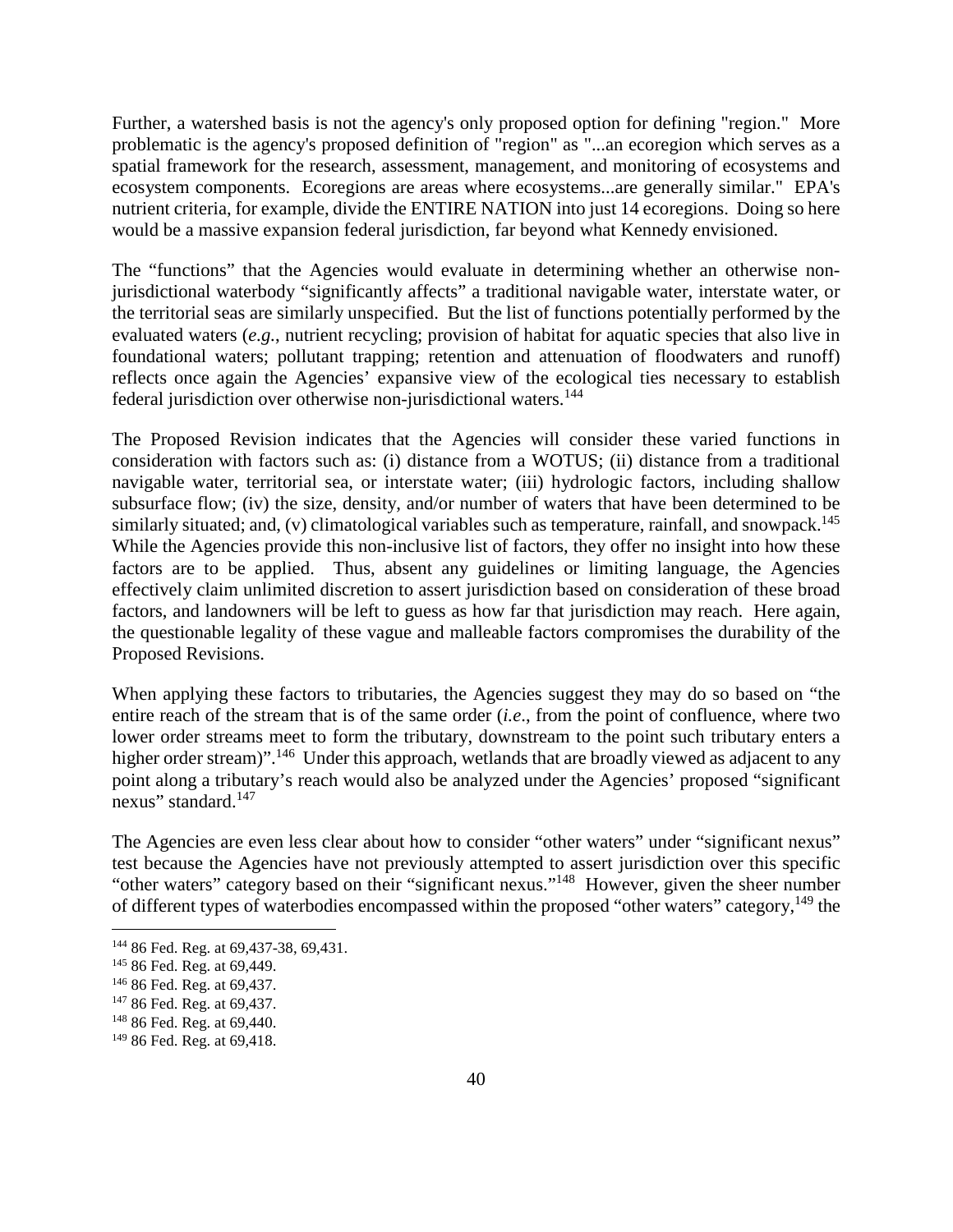Agencies' proposal to consider "other waters" under their "significant nexus" framework will undoubtedly result in a considerable expansion of the scope of federal jurisdiction. Indeed, it is hard to discern any limit to federal jurisdiction under the Agencies' proposal to consider the aggregate effects of all "similarly situated" waterbodies within indeterminate, but potentially vast, regions. This is not Justice Kennedy's "significant nexus" test, and it is not a permissible construction of the CWA.

## 2. The Agencies' construction of Justice Kennedy's "significant nexus" test is impermissible

The Proposed Revision's construction of the "significant nexus" is impermissible because the Agencies are applying it in a way the Kennedy concurrence already rejected and the text of the CWA will not allow.

As a threshold matter, the Agencies profoundly expand the "significant nexus" test by proposing to apply it to categories of waters other than wetlands. The test described in Justice Kennedy's concurrence applied only to wetlands based on Justice Kennedy's finding that "*[w]etlands* possess the requisite nexus . . . if the *wetlands*, either alone or in combination with similarly situated lands in the region, significantly affect the chemical, physical, and biological integrity of other covered waters."<sup>150</sup> While this articulation of the "significant nexus" standard is from Justice Kennedy's concurrence in *Rapanos*, the genesis of the "significant nexus" standard comes from *Riverside Bayview*, which also considered the jurisdictional status of a wetland.<sup>151</sup>

In *Riverside Bayview*, a unanimous Court upheld the Corps' jurisdiction over wetlands abutting navigable-in-fact waterways.<sup>152</sup> As the *SWANCC* Court later explained, "[i]t was the significant nexus between the *wetlands* and 'navigable waters' that informed our reading of the CWA in *Riverside Bayview Homes*."<sup>153</sup> Justice Kennedy adopted this phrase in his concurring opinion in *Rapanos* and used it, consistent with the Court's previous decisions, as a basis for examining whether *wetlands* adjacent to non-navigable tributaries are jurisdictional. Justice Kennedy advised that his significant nexus analysis be used when Agencies "seek[] to regulate *wetlands* based on adjacency to non-navigable tributaries."<sup>154</sup>

Thus, Justice Kennedy's "significant nexus" test reflects his measure of the substantiality of the connection between a wetland and a navigable water. He applied the test in *Rapanos* to a wetland adjacent to a non-navigable water, but the "significant nexus" test remained exclusively focused on the substantiality of the linkage between a wetland and a navigable water. Justice Kennedy never instructed the Agencies to apply his significant nexus test to non-wetland waters.

<sup>150</sup> *Rapanos* 547 U.S. at 780 (emphasis added).

<sup>151</sup> *Riverside Bayview*, 474 U.S. at 121.

<sup>152</sup> *Riverside Bayview*, 474 U.S. at 121.

<sup>153</sup> *SWANCC*, 531 U.S. at 167 (emphasis added).

<sup>154</sup> *Rapanos*, 547 U.S. at 782 (emphasis added).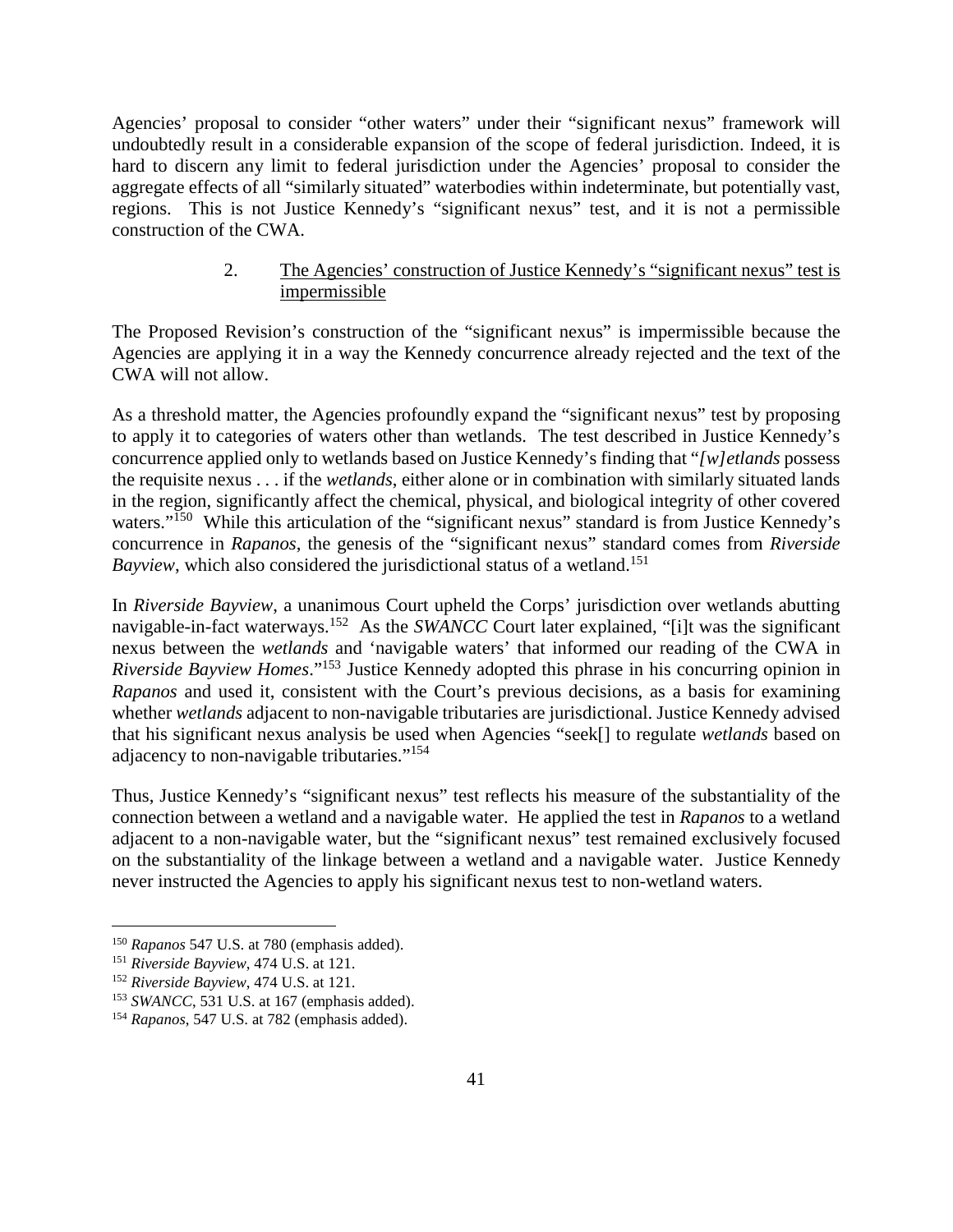The Ninth Circuit concurred in this reading of Justice Kennedy's concurrence, explaining that:

*Rapanos*, like *Riverside Bayview*, concerned the scope of the Corps' authority to regulate adjacent *wetlands* . . . No Justice, even in dictum, addressed the question whether all waterbodies with a significant nexus to navigable waters are covered by the Act. $155$ 

Justice Kennedy applied his "significant nexus" test specifically with respect to the wetland/navigable water relationship because, on the one hand, Justice Kennedy viewed "wetlands [] as 'integral parts of the aquatic environment,"<sup>156</sup> and on the other hand, because he believed that the statutory term "navigable" must "be given some importance."<sup>157</sup>

The Proposed Revision does not adequately explain how or why tributaries and "other waters" serve the same integral role as wetlands such that they should be considered under Justice Kennedy's wetland-specific "significant nexus" test. Nor do the Agencies explain how their construal of the "significant nexus" test to allow jurisdiction to be asserted over a remote waterbody that alone shares no significant nexus with a navigable water accords with Justice Kennedy's unwavering focus on navigability or the CWA's focus on the same.

"Statutory interpretation, as [the Supreme Court] always say[s], begins with the text,"<sup>158</sup> and the text "must, if possible, be construed in such fashion that every word has some operative effect."<sup>159</sup> Here, the CWA grants the Agencies jurisdiction over "navigable waters",<sup>160</sup> which in turn are defined as "the waters of the United States."<sup>161</sup> "Congress' separate definitional use of the phrase 'waters of the United States' [does not] constitute[] a basis for reading the term 'navigable waters' out of the statute."<sup>162</sup> Although "the word 'navigable' in the statute" may have "limited effect," it does not have "no effect whatever."<sup>163</sup> On the contrary, the phrase "navigable waters" demonstrates "what Congress had in mind as its authority for enacting the CWA": its "commerce power over navigation" and therefore "over waters that were or had been navigable in fact or which could reasonably be so made."<sup>164</sup>

<sup>155</sup> *San Francisco Baykeeper v. Cargill Salt Division*, 481 F.3d 700, 707 (9th Cir. 2007) (rejecting argument that the Supreme Court has held that the CWA protects all waterbodies with a significant nexus to navigable waters).

<sup>156</sup> *Rapanos*, 547 U.S. at 779.

<sup>157</sup> *Rapanos*, 547 U.S. at 778-79 (emphasis added).

<sup>158</sup> *Ross v. Blake*, 136 S. Ct. 1850, 1856 (2016).

<sup>159</sup> *Dole Food Co. v. Patrickson*, 538 U.S. 468, 477 (2003).

<sup>160</sup> 33 U.S.C. § 1311(a).

<sup>161</sup> 33 U.S.C. § 1362(7).

<sup>&</sup>lt;sup>162</sup> *SWANCC*, 531 U.S. at 172 (2001).

<sup>163</sup> *SWANCC*, 531 U.S. at 172-73 (*quoting Riverside Bayview*, 474 U.S. at 133 (1985)).

<sup>164</sup> *SWANCC*, 531 U.S. at 168 n.3, 172 (*citing United States v. Appalachian Elec. Power Co.*, 311 U.S. 377, 407-08 (1940)); *see Daniel Ball*, 77 U.S. (10 Wall.) 557, 563 (1870).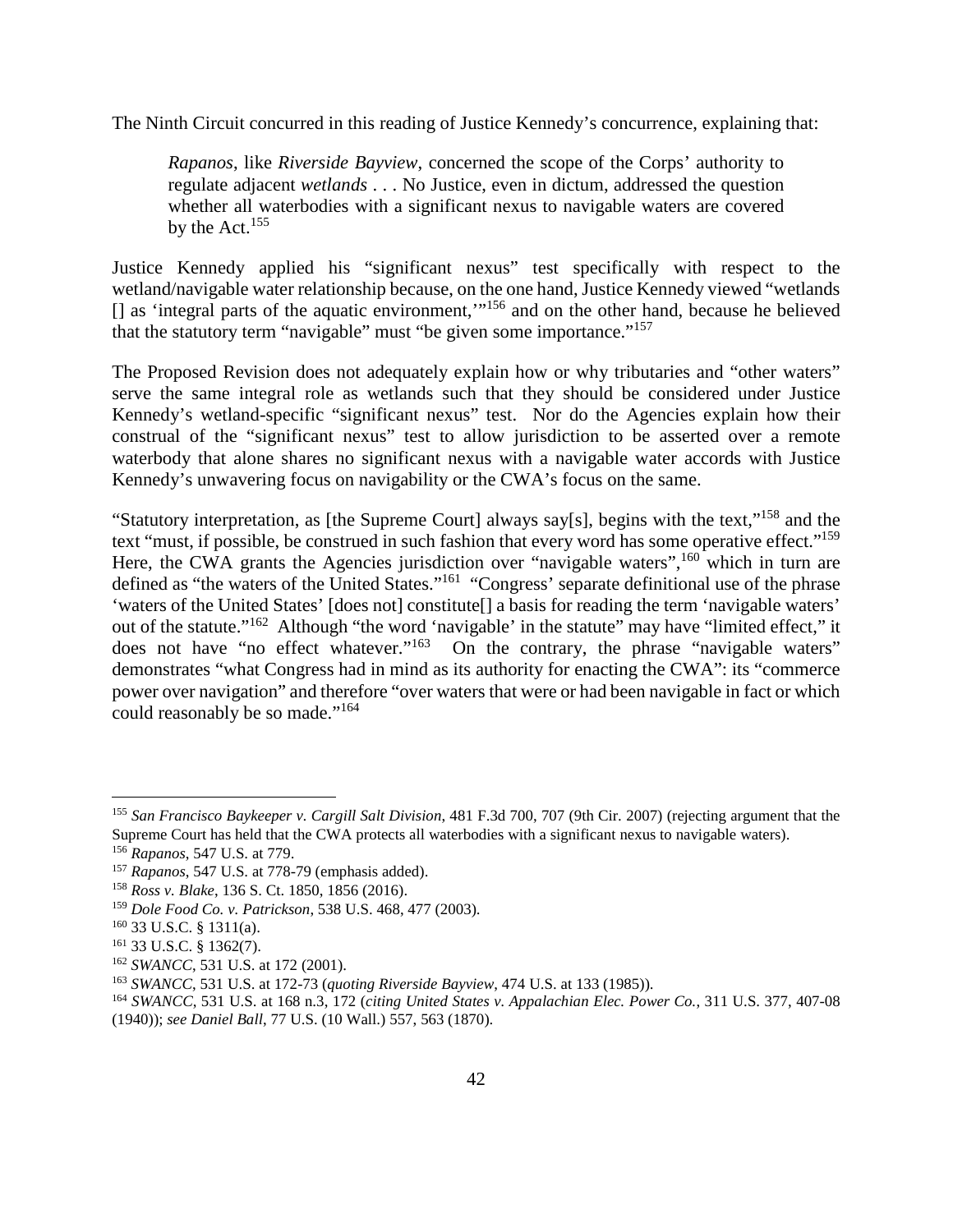Justice Kennedy agreed that "the word 'navigable'" must "be given some importance" and emphasized that if jurisdiction over wetlands is to be based on a "significant nexus" test, the nexus must be to "navigable waters in the traditional sense."<sup>165</sup> If the word "navigable" is to have any meaning, he explained, the CWA cannot be understood to "permit federal regulation whenever wetlands lie alongside a ditch or drain, however remote and insubstantial, which eventually may flow into traditional navigable waters."<sup>166</sup>

The Proposed Revision ignores this warning. The potential reach of the Agencies' proposed construction of the "significant nexus" test is vast, covering countless miles of previously unregulated features and potentially sweeping in many isolated, often dry, land features, whether or not their individual "effects on water quality are speculative or insubstantial."<sup>167</sup> The Agencies therefore have no basis in existing precedent to extend Justice Kennedy's significant nexus test to tributaries, adjacent non-wetlands, and other waters.

> 3. The Proposed Revision's construction of the "significant nexus" test impermissibly affords the Agencies standardless discretion to assert nearly limitless jurisdiction

As it is presently constructed, the Agencies' "significant nexus" standard supplies no meaningful standard at all for asserting federal jurisdiction. While the Agencies suggest that their proposed "significant nexus" standard would allow them to discern those connections to navigable waters are significant from those that are "speculative" or "insubstantial,"<sup>168</sup> the proposed framework leaves the Agencies tremendous latitude to drive every conclusion toward a finding of significance.

Whereas an evaluation of the effect of a single waterbody would reasonably narrow the analysis and allow for stakeholder engagement that would reduce the prospect of automatically defaulting to a finding of significance, the Agencies need not restrain their evaluation to a single waterbody under their proposed framework. Under the Agencies' construction of the "significant nexus" test, the Agencies can consider the cumulative effects of many waterbodies of any type throughout a potentially vast geographic area. And the Agencies alone determine the number and type of waterbodies to consider, as well as the geographic area in which to find those waterbodies. While the Proposed Revision solicits comments on potential standards applicable to determining the number of waterbodies and the scale of the review area, it is difficult to envision any standards capable of rectifying a framework that measures the subjective value of something – anything that the Agencies alone can define and redefine.

And if the Agencies' broad discretion to define the features they wish to measure did not preordain a finding of "significance," their proposed framework affords them exceptional leeway to find

<sup>165</sup> *Rapanos*, 547 U.S. at 778-79 (emphasis added).

<sup>166</sup> *Rapanos,* 547 U.S. at 778.

<sup>167</sup> *Rapano*s, 547 U.S. at 780 (Kennedy, J.).

<sup>&</sup>lt;sup>168</sup> 86 Fed. Reg. at 69,449. Note that the Agencies propose to include "interstate waters" as among the traditional navigable water from which significance must be determined. In Section V.b., however, the Associations explain that, absent use in commerce, interstate waters are not categorically jurisdictional. That conclusion applies equally here.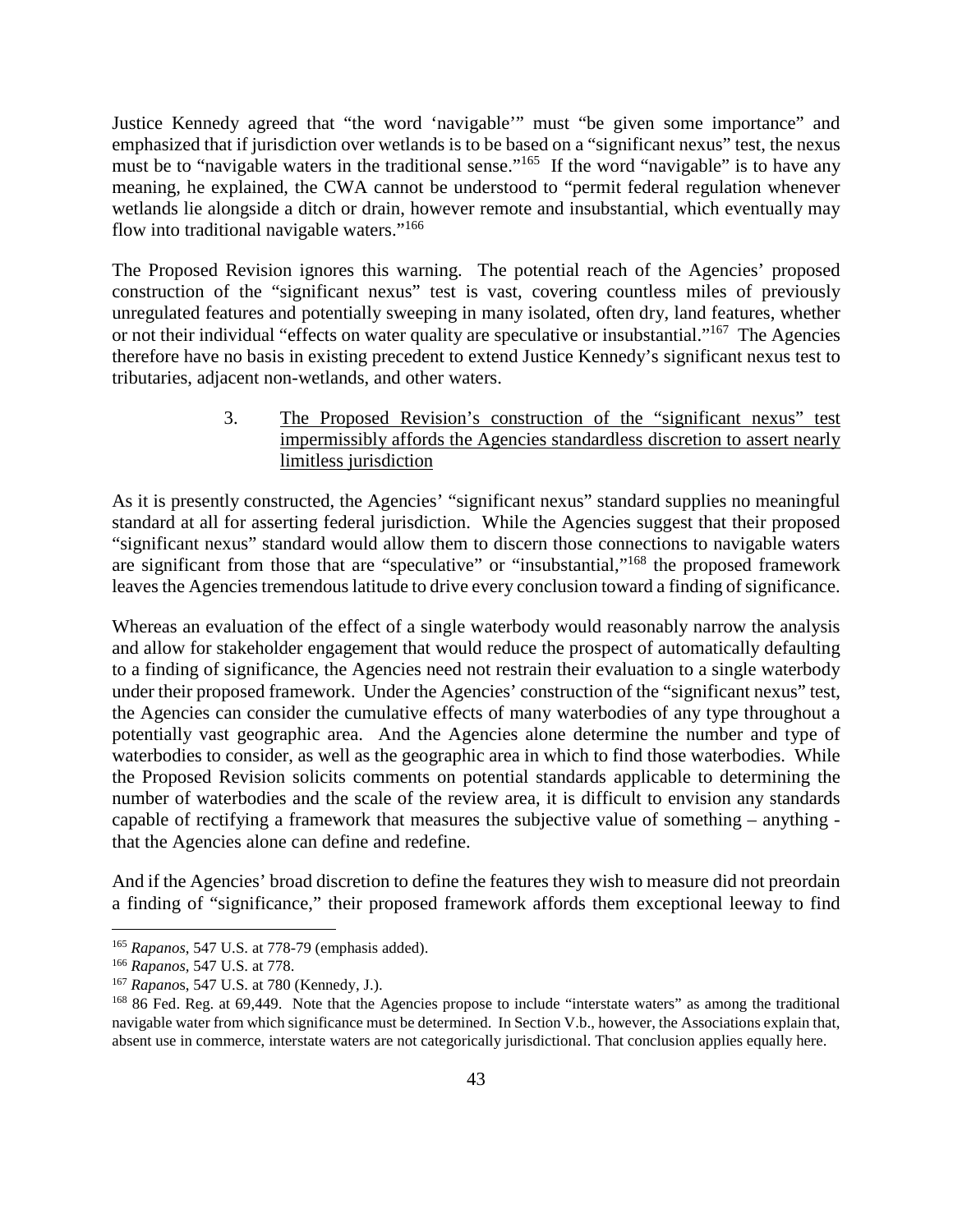significance based on any number of loosely defined ecological functions that are considered under five vaguely worded factors. Therefore, even if the Agencies ultimately provided more concrete standards for any or all of the forgoing discretionary judgements, it is difficult to envision a scenario in which an agency wishing to assert jurisdiction over an area would be precluded from doing so. The bias to finding significance is intrinsic to the proposed framework itself. The Agencies' propose "significant nexus" test cannot discern significance in the manner Justice Kennedy instructed.

To be clear, the Associations are not herein suggesting that the Agencies proposed this construal of the "significant nexus" test to manipulate jurisdictional determinations, but we urge the Agencies to be cognizant that the Federal Register preamble that lays out this approach contains a lengthy recital of the Agencies' belief that more expansive federal jurisdiction equates to better environmental protection.<sup>169</sup> As a matter of policy and public confidence, the Agencies' widely recognized interest in asserting broader jurisdiction counsels strongly against adopting a test for establishing jurisdiction that the Agencies are so free to maneuver.

Indeed, as discussed further in Section IV.e. below, the need for a clear, objective, and transparent process for asserting jurisdiction is all the more critical in light of the legal consequences that follow many jurisdictional determinations. The CWA is a criminal statute with substantial penalties for noncompliance. And a jurisdictional determination can render an action that was perfectly legal one day a federal crime on another day. Thus, the means by which the Agencies assert jurisdiction must be clear, objective, and discernable.

The landowners that are at risk of criminal liability should be able to use the tools the Agency provides to discern the scope of federal jurisdiction as readily as the Agencies and with consistent results. The "significant nexus" framework that the Agencies propose does not allow for this result. And because it requires subjective inputs that only the Agencies can provide, no measure of revision or refinement will allow this framework to be utilized by anyone other than the Agencies.

In furtherance of those concerns, the Associations herein provide a few specific examples of concerns with aspects of the Agencies' proposed "significant nexus" test.

Reach and Aggregation: The Agencies' proposal to allow "significance" to be established based on aggregate impacts of multitudes of minor waterbodies and ordinarily dry features is plainly inconsistent with Justice Kennedy's "significant nexus" approach, to say nothing of the plurality opinion. For instance, the Agencies propose to assert jurisdiction reach-by-reach—*i.e.*, extending jurisdiction farther and farther upstream *not* because those upstream segments or their adjacent wetlands independently contain the requisite nexus, but rather because they are part of a reach whose downstream confluence is determined to have a "significant nexus" to a traditional

<sup>169</sup> *See* 86 Fed. Reg. at 69,413.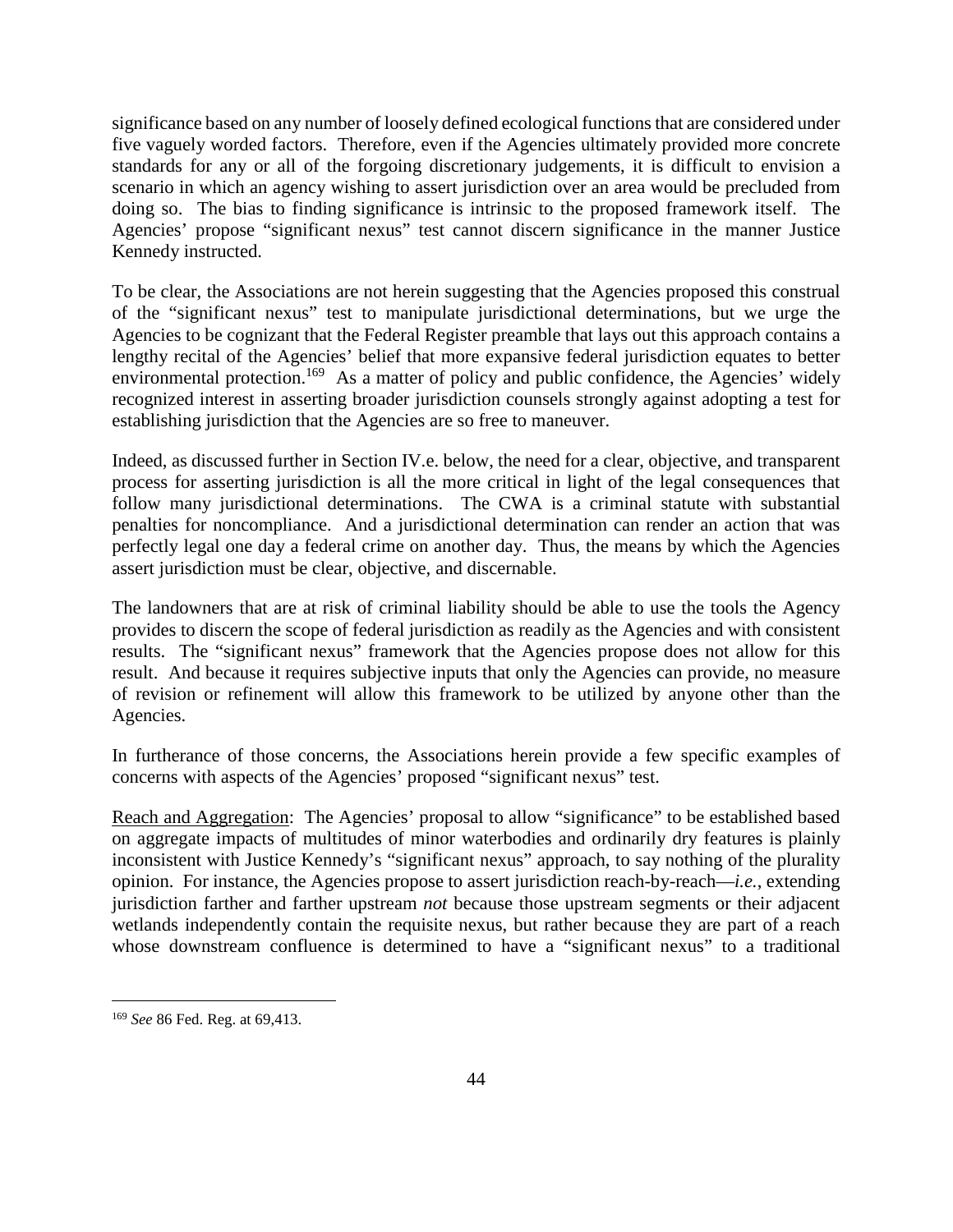navigable water or to exhibit the characteristics of a relatively permanent water.<sup>170</sup> This application of the "significant nexus" test cannot be reconciled with Justice Kennedy's belief that federal jurisdiction does not extend to remote, insubstantial, or minor flows.<sup>171</sup>

Moreover, when Justice Kennedy advised that distance, quantity, and regularity of flow were important considerations in a "significant nexus" analysis, he was referring to the test to establish jurisdiction for a *particular* wetland.<sup>172</sup> Indeed, Justice Kennedy's "significant nexus" test is nonsensical as applied to indeterminate *groups* of waterbodies because this aggregate approach would allow the test he viewed as a *restraint* on overly expansive jurisdiction to be used by the Agencies to assert jurisdiction over the same remote and isolated waterbodies he intended to exclude.

"Similarly Situated Lands in the Region": The Agencies' proposed "significant nexus" framework would also allow the Agencies to assess the cumulative significance of "similarly situated" "waters that are providing common, or similar, functions for downstream waters."<sup>173</sup> Moreover, the Agencies propose to interpret "similarly situated" to allow for cumulative assessment of widely different types of waterbodies (*e.g.*, tributaries, wetlands, any number of "other waters").<sup>174</sup>

As we noted previously, this proposed application of the "significant nexus" test overlooks that Justice Kennedy expressly and purposely established that test for wetlands. And as applied "in the region" as the Agencies propose, the "similarly situated" approach would implicate a breadth of jurisdiction so vast it would render Justice Kennedy's "significant nexus" test unrecognizable to him.

Indeed, the proposed approach to aggregating the effects of similarly situated waters in a region could easily subsume and render meaningless all other means of asserting jurisdiction. Responding to a similar approach in the proposal for the 2015 WOTUS rule, EPA's Science Advisory Board ("SAB") Panel recognized that the watershed of a navigable water could drain "significant portions of a single State"—undoubtedly, such a large area would, in the aggregate, have an effect on the downstream water.<sup>175</sup>

<sup>170</sup> 86 Fed. Reg. at 69,439.

<sup>171</sup> *Rapanos*, 547 U.S. at 778-79.

<sup>172</sup> *Rapanos*, 547 U.S. at 784-87.

<sup>173</sup> 86 Fed. Reg. at 69,439.

<sup>174</sup> 86 Fed. Reg. at 69,439.

<sup>175</sup> SAB, Panel for the Review of the EPA Water Body Connectivity Report, SAB Review of the Draft EPA Report *Connectivity of Streams and Wetlands to Downstream Waters: A Review and Synthesis of the Scientific Evidence*, EPA-SAB-15-001 44 (Oct. 17, 2014), https://sab.epa.gov/ords/sab/f?p=100:0:15122631311167:APPLICATION\_PROCESS=DOWNLOAD\_FILE:::FILE \_ID:1381 ("SAB Panel Review of Connectivity Report").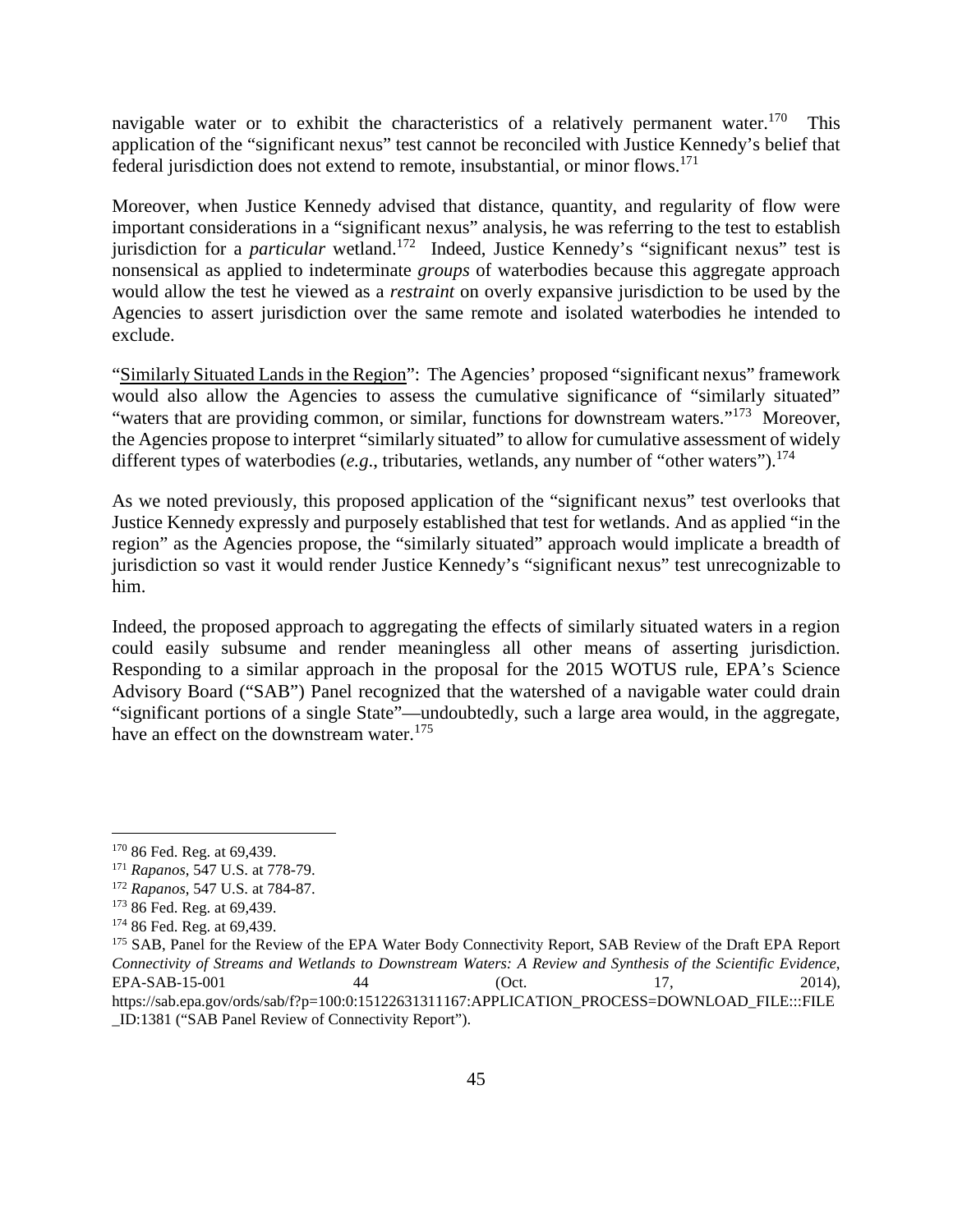As the Supreme Court noted in *County of Maui*, "[v]irtually all water . . . eventually makes its way to navigable water."<sup>176</sup> And importantly, the Court raised this common sense notion in overturning the Ninth Circuit's ruling that would have allowed the assertion of federal jurisdiction based only on the technical capability to trace a hydrological path to navigable waters.<sup>177</sup> The same commonsense approach applies here.

The Agencies' task is to assess jurisdiction based on consideration of the text and structure of the CWA, not advances in the hydrologic sciences. While scientific understanding may play some role in assessing jurisdiction, the Agencies' proposal to assess "significance" by aggregating impacts from waterbodies of all types and on increasingly expansive geographic scales is a policydriven framework that compels a level of subjectivity that cannot be reconciled with the rigor and objectivity necessitated by the scientific method. Indeed, in reviewing a similar approach in the 2015 WOTUS rule, EPA's SAB Panel expressed concern with the Agencies' vague conception of "significant."<sup>178</sup>

Chemical, Physical, and Biological Effects: The Agencies' proposed "significant nexus" standard also misapplies Justice Kennedy's requirement that a significant nexus be demonstrated through "chemical, physical, *and* biological" effects on navigable waters. As they did in the 2015 WOTUS Rule, the Agencies changed this requirement to "chemical, physical, *or* biological effects."<sup>179</sup> In doing so, the Agencies not only misconstrue Justice Kennedy's concurrence, they misquote the Act, which also states "chemical, physical, *and* biological."<sup>180</sup>

While this change is subtle, it is evidently purposeful (given the same error in the 2015 WOTUS Rule), and potentially quite meaningful. This proposed change seemingly removes the requirement that jurisdictional assertions be based on finding three different impacts on jurisdictional water (chemical, physical, and biological), and replaces it with a much lower bar that only requires a demonstration of one of these types of impacts. Although it is difficult to precisely assess the jurisdictional impact of this change, it appears to be a clear, but unacknowledged, attempt to reduce the evidentiary burden necessary to assert federal jurisdiction.

<sup>176</sup> *County of Maui*, 140 S. Ct. at 1470.

<sup>177</sup> *County of Maui*, 140 S. Ct. at 1470.

<sup>&</sup>lt;sup>178</sup> SAB, Panel for the Review of the EPA Water Body Connectivity Report, SAB Review of the Draft EPA Report *Connectivity of Streams and Wetlands to Downstream Waters: A Review and Synthesis of the Scientific Evidence*, EPA-SAB-15-001 (Oct. 17, 2014) ("SAB Panel Review of Connectivity Report"); *See also* SAB Panel Review of Connectivity Report, Exhibit 5 at 11 ("It would be useful to provide examples of the various dimensions of connectivity that are most appropriately quantified, ways to construct connectivity metrics (*e.g*., retrospective or prospective analyses, model simulations, spatial analyses), and the scientific methodological, and technical advances most needed to understand and estimate connectivity.").

<sup>179</sup> 80 Fed. Reg. at 37,206.

<sup>180</sup> 33 U.S.C. § 1251(a) (emphasis added).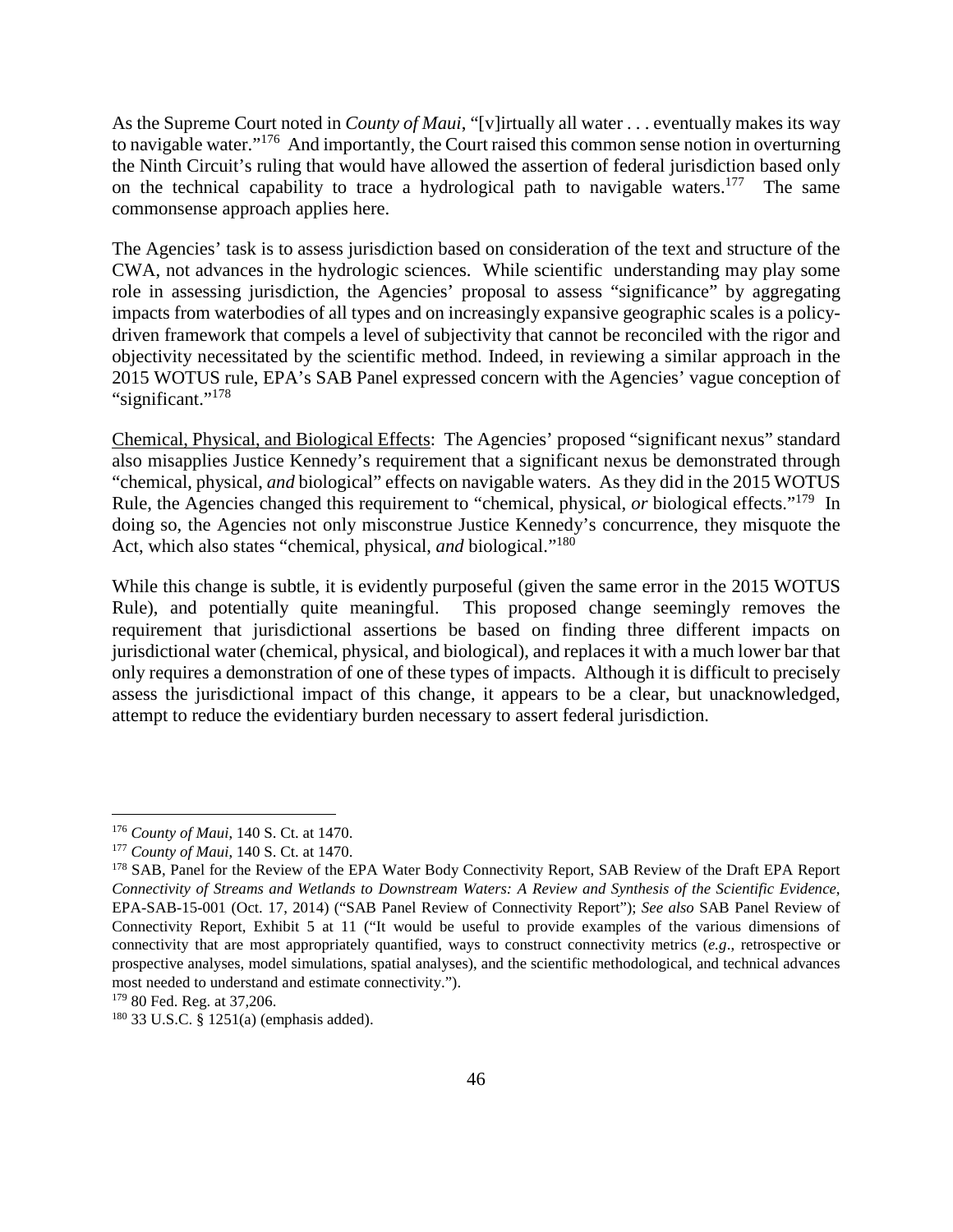## **d. The Proposed Revision misinterprets** *Rapanos* **to allow federal jurisdiction to be established using either the plurality's test or the test in Justice Kennedy's concurrence**

In the Proposed Revision, the Agencies announce their intent to assert jurisdiction over non- "foundational waters" that meet either the *Rapanos* plurality's "relatively permanent" standard or "significant nexus" standard articulated in Justice Kennedy's concurrence.<sup>181</sup> The Associations strongly disagree with this "either/or" approach to applying the *Rapanos* decision.

To begin, the Agencies' "either/or" approach to applying the *Rapanos* decision compounds, rather than cabins, the pernicious impact of the Agencies' misreading of both the plurality's "relatively permanent" standard and Justice Kennedy's "significant nexus" test. The Associations' concerns with these aspects of the Agencies' interpretation of *Rapanos* are explained in the preceding subsections. In this subsection, we explain why the Agencies' proposal to assert federal jurisdiction over waters that meet either test reflects an arbitrary and impermissible application of the reasoning underlying the *Rapanos* decision.

To be sure, it is difficult to discern from the fractured *Rapanos* decision a single prevailing view that can guide the Agencies toward a lawful interpretation of the scope of federal jurisdiction under the CWA. But the difficulty inherent in reconciling the plurality opinion and Justice Kennedy's concurrence does not permit the Agencies to disregard the reasoning of both.

The Agencies' proposed "either/or" approach does just that because it ignores that the plurality opinion and Kennedy concurrence articulated *limits* to the scope of federal jurisdiction under the CWA, albeit through different tests. By allowing jurisdiction to be asserted under *either* test it pays short shrift to *both* tests because the "either/or" approach will produce results that are significantly *broader* than either the plurality or Kennedy's concurrence applied alone would countenance.

Indeed, in applying the either/or approach, the Proposed Revision would effectively adopt Justice Stevens' dissenting opinion.

I assume that Justice Kennedy's approach will be controlling in most cases because it treats more of the Nation's waters as within the Corps' jurisdiction, but in the unlikely event that the plurality's test is met but Justice Kennedy's is not, courts should also uphold the Corps' jurisdiction. In sum, in these and future cases the United States may elect to prove jurisdiction under either test.<sup>182</sup>

As discussed below, while there may be different ways to discern an implicit consensus from the fractured *Rapanos* decision, selecting the above view that was rejected by a majority of justices is simply not defensible. Therefore, given the fundamental legal flaws with the "either/or" approach,

<sup>181</sup> *See* 86 Fed. Reg. at 69,373.

<sup>182</sup> *Rapanos*, 547 U.S. at 810 n.14 (dissent).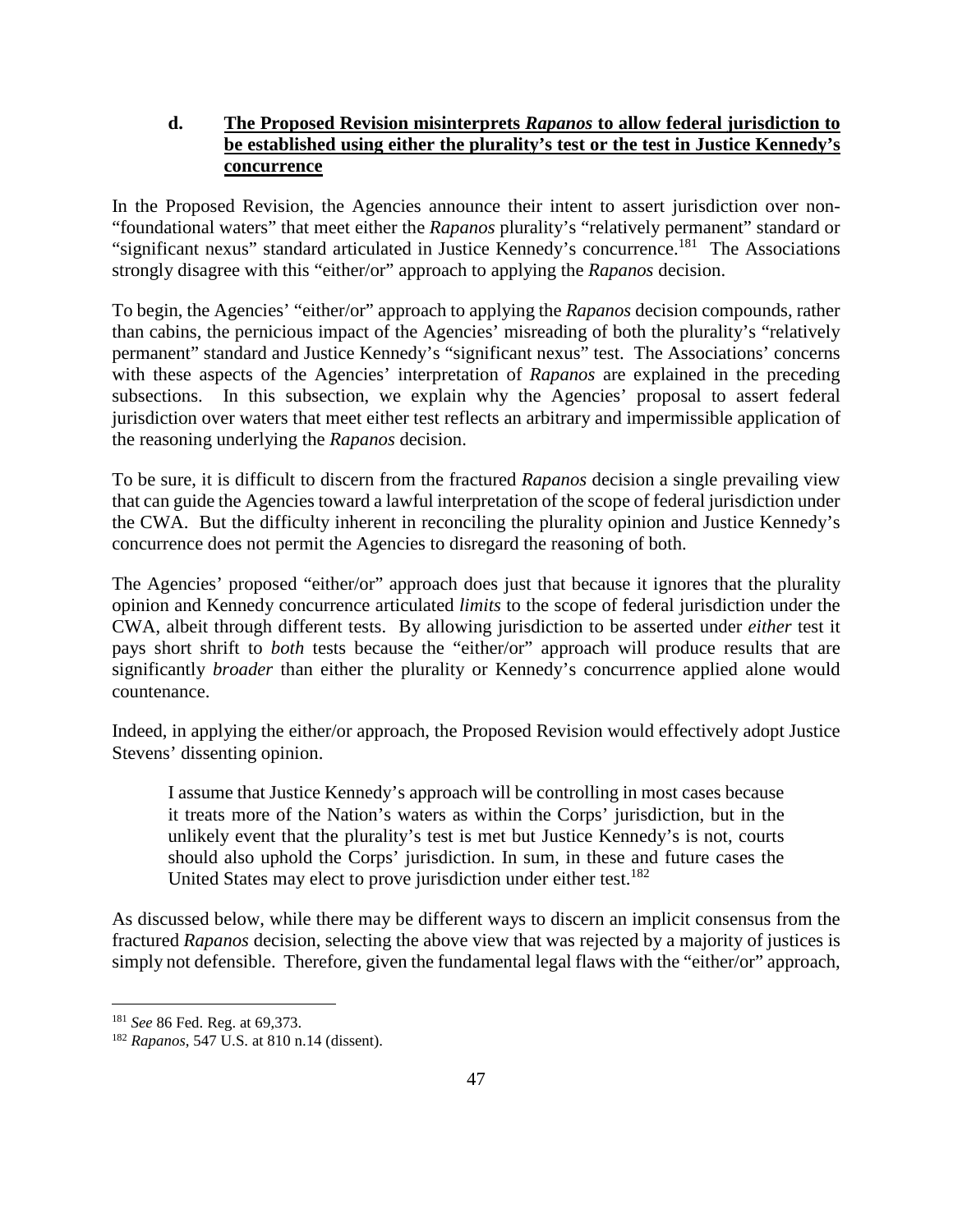The Associations strongly urge the Agencies to instead identify the limited common ground between Justice Kennedy's and the plurality's conceptions of jurisdiction and propose an approach that attempts to reconcile the two opinions and while remaining cognizant to the concerns expressed in both. While the Associations believe that the Agencies can propose an approach that reasonably considers Justice Kennedy's concurrence, we do not believe that the Agencies can do so in a way that unduly elevates the precedential value of a single justice's views. Instead, like the Supreme Court in *County of Maui*, we believe that the Agencies must primarily rely on the jurisdictional test articulated by the four-justice plurality.

#### 1. Framework for analyzing *Rapanos*

The framework for assessing the precedential force of a Supreme Court decision lacking a majority opinion is set forth in *Marks v. United State*s ("*Marks*"):<sup>183</sup>

When a fragmented Court decides a case and no single rationale explaining the result enjoys the assent of five Justices, the holding of the Court may be viewed as that position taken by those Members who concurred in the judgments on the narrowest grounds.<sup>184</sup>

This rule "only works in instances where 'one opinion can meaningfully be regarded as narrower than another,'" and "that narrow opinion is the common denominator representing the position approved by at least five justices."<sup>185</sup> Thus, when "one opinion supporting the judgment does not fit entirely within a broader circle drawn by the others, *Marks* is problematic."<sup>186</sup>

This is particularly true as applied to *Rapanos* because neither the plurality nor the concurrence can be fairly characterized as a "logical subset" of the other and there is no "common denominator" that stands for a position implicitly approved by both the plurality and Justice Kennedy.<sup>187</sup> The plurality explicitly rejected Justice Kennedy's "significant nexus" standard as no standard at all and also rejected the atextual reasoning the standard is based on.<sup>188</sup> In declaring that the concurrence "invite[s] [the agency] to try the same expansive reading" of the Act as before, the

<sup>183</sup> *Marks*, 430 U.S. at 188 (1977).

<sup>184</sup> *Marks*, 430 U.S. at 193.

<sup>185</sup> *United States v. Alcan Aluminum Corp.*, 315 F.3d 179, 189 (2d Cir. 2003) (quoting *King v. Palmer*, 950 F.2d 771, 781 (D.C. Cir. 1991) (*en banc*)).

<sup>186</sup> *King v. Palmer*, 950 F.2d at 782 (D.C. Cir. 1991).

<sup>187</sup> *King v. Palmer*, 950 F.2d 771, 781 (D.C. Cir. 1991) ("*Marks* is workable—one opinion can be meaningfully regarded as 'narrower' than another – only when one opinion is a logical subset of other, broader opinions. In essence, the narrowest opinion must represent a common denominator of the Court's reasoning; it must embody a position implicitly approved by at least five Justices who support the judgment.").

<sup>188</sup> *Rapanos*, 547 U.S. at 753-757 (noting that Justice Kennedy's opinion "leaves the Act's 'text' and 'structure' virtually unaddressed, and rests its case upon an interpretation of the phrase 'significant nexus', which appears in one of our opinions.") (cleaned up).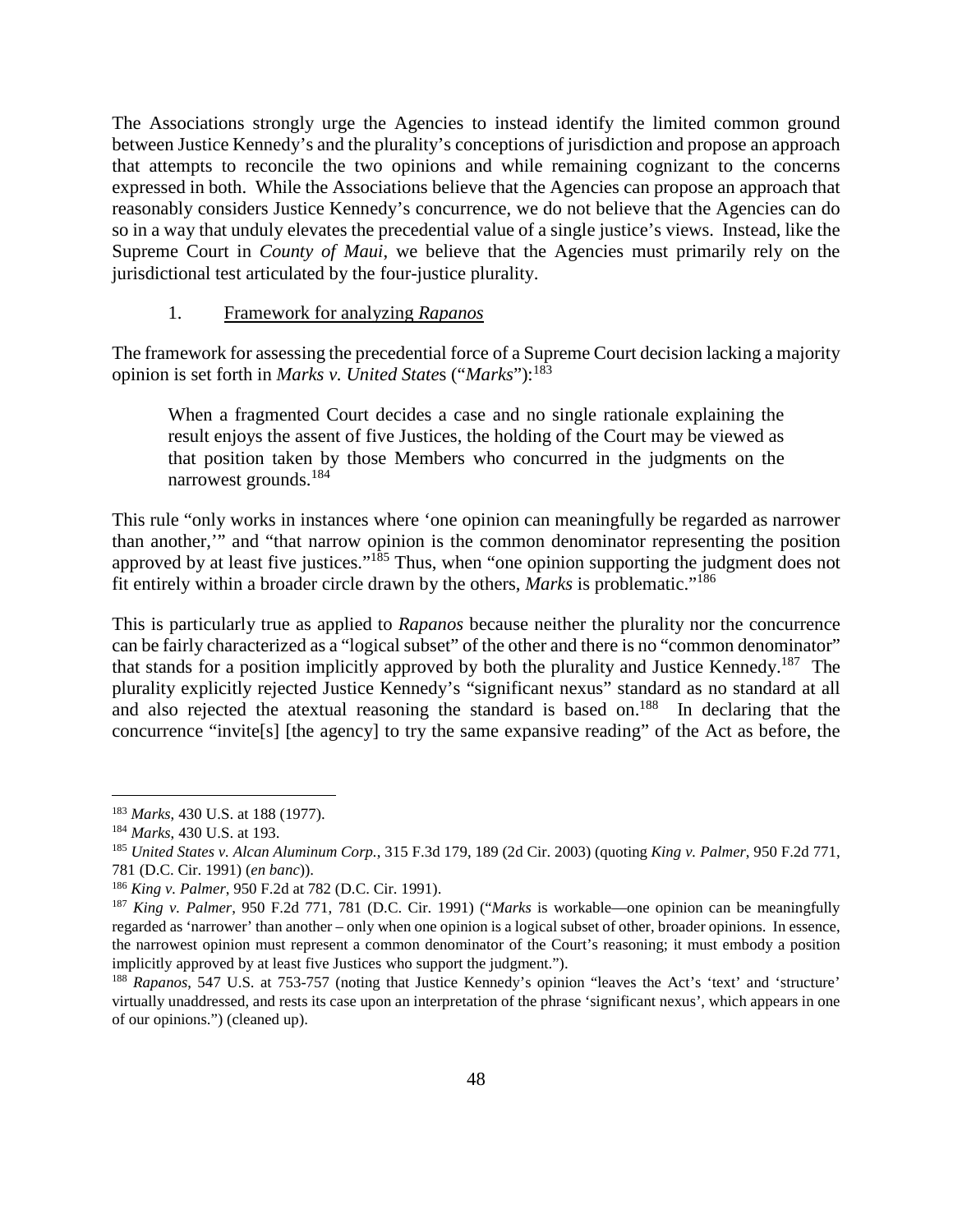Justices in the plurality certainly did not appear to believe that the concurrence formed a narrow jurisdictional subset of the plurality's own opinion.<sup>189</sup>

Justice Kennedy, in turn, rejected the plurality's reasoning, criticizing it for thwarting the "purpose" of the CWA.<sup>190</sup> Justice Kennedy also opined that under the plurality's test for reasonably permanent waters, "[t]he merest trickle, if continuous," could be subject to federal jurisdiction, even though it may not be significant for downstream water quality.<sup>191</sup>

Because neither the plurality opinion nor Kennedy concurrence is a logical subset of the other, no combination of these opinions from *Rapanos* constitutes a binding and controlling rationale under *Marks*. Nonetheless, while the *Marks* framework cannot conclusively direct the Agencies as to those precise aspects of *Rapanos* on which they *must* rely, *Marks* does provide clear direction on the aspects of the *Rapanos* decision on which the Agencies *cannot* rely.

The courts of appeals generally agree that "under *Marks*, the positions of those Justices who dissented from the judgment are not counted in trying to discern a governing holding from divided opinions."<sup>192</sup> This "makes sense" because, "by definition, the dissenters have disagreed with both the plurality and any concurring Justice on the outcome of the case, so by definition, the dissenters have disagreed with the plurality and the concurrence on how the governing standard applies."<sup>193</sup> Thus, the courts have understood that *Marks* itself "instructs lower courts . . . to ignore dissents" when determining the holding of a divided Supreme Court decision.<sup>194</sup>

## 2. The Agencies' proposed "either/or" approach invokes, rather than ignores, Justice Stevens' dissent

Justice Stevens and three other justices dissented in *Rapanos* because they viewed the scope of federal jurisdiction under the CWA as far more expansive than the scope espoused by either the plurality or Justice Kennedy. Consequently, the dissenting justices disagreed with both the plurality's invocation of the "relatively permanent standard" to limit federal jurisdiction as well as jurisdictional limit Justice Kennedy would impose through the "significant nexus standard." In the view of the dissenting justices, federal jurisdiction under the CWA extends further than the breadth contemplated by either the "relatively permanent standard" or the "significant nexus

<sup>189</sup> *Rapanos*, 547 U.S. at 756 n.15.

<sup>190</sup> *Rapanos*, 547 U.S. at 769-770, 776-778.

<sup>191</sup> *Rapanos*, 547 U.S. at 769.

<sup>192</sup> *Gibson v. Am. Cyanamid Co.*, 760 F.3d 600, 620 (7th Cir. 2014).

<sup>193</sup> *Am. Cyanamid Co.*, 760 F.3d at 620*.*

<sup>194</sup> *United States v. Cundiff*, 555 F.3d 200, 208 (6th Cir. 2009). *E.g., King*, 950 F.2d at 783 ("[W]e do not think we are free to combine a dissent with a concurrence to form a *Marks* majority.").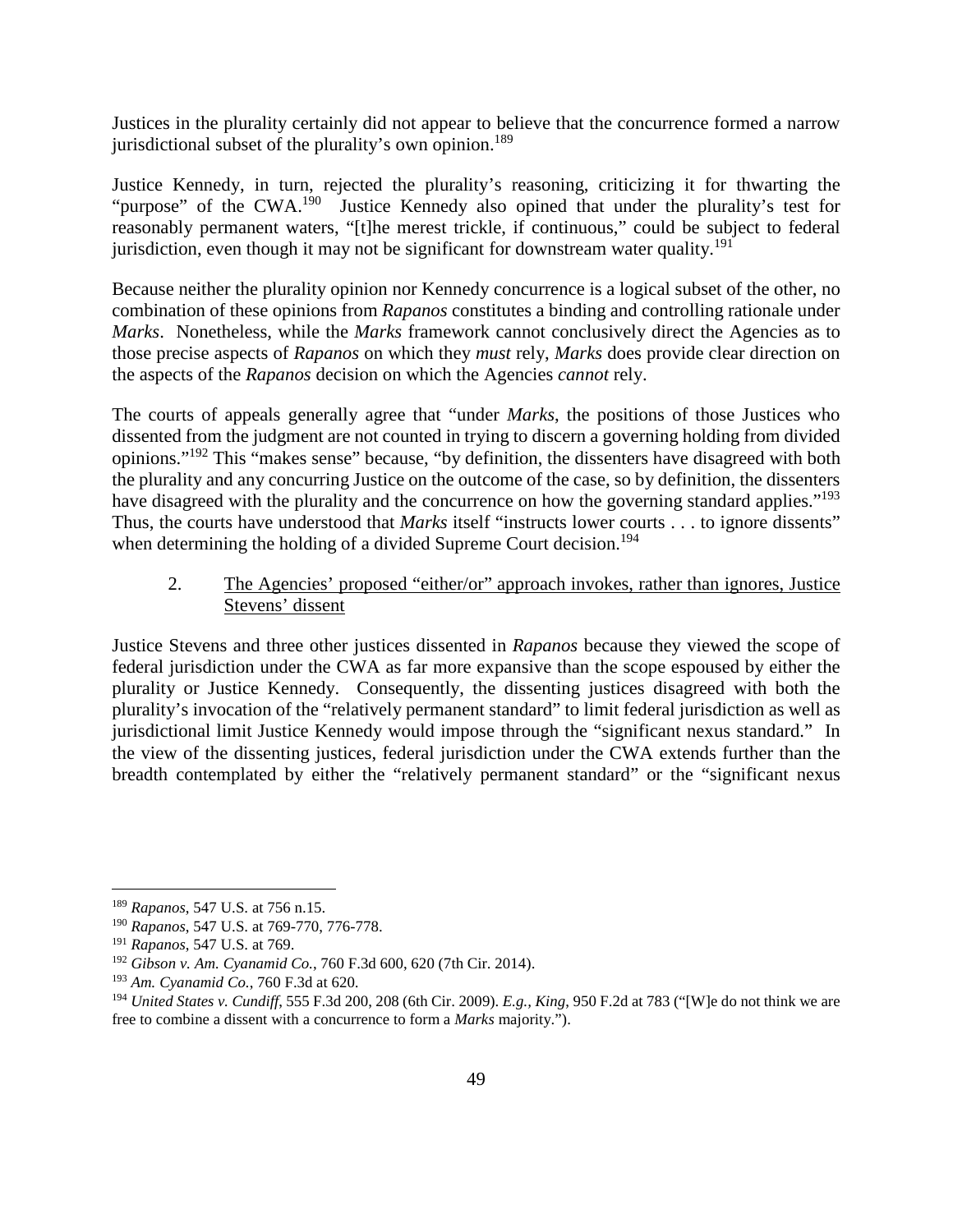standard."<sup>195</sup> As such, the dissenting view in *Rapanos* was that the government could "prove jurisdiction under either test."<sup>196</sup>

This dissenting opinion, which was obviously not shared by the plurality or Justice Kennedy, is exactly the position that the Agencies propose to adopt here through their "either/or" application of the "relatively permanent" and "significant nexus" tests, and it is therefore a direct contravention of the *Marks* framework urged by the Supreme Court.<sup>197</sup> A dissenting opinion is necessarily one that has been rejected by a majority of the Supreme Court; it therefore cannot impose a mandate of any kind. Indeed, the United States Court of Appeals for the Eleventh Circuit ("Eleventh Circuit") has already held as much.<sup>198</sup>

According to the Eleventh Circuit, "*Marks* does not direct lower courts interpreting fractured Supreme Court decisions to consider the positions of those who dissented."<sup>199</sup> To the contrary, "[i]t would be inconsistent with *Marks* to allow the dissenting *Rapanos* Justices to carry the day and impose an 'either/or' test, whereby CWA jurisdiction would exist when either Justice Scalia's test or Justice Kennedy's test is satisfied."<sup>200</sup>

Thus, while *Marks* framework cannot readily reconcile the fractured *Rapanos* decision and yield a single controlling rationale, the *Marks* framework plainly precludes the Agencies from basing their Proposed Revision on the dissenting views necessarily rejected by the majority of justices in *Rapanos*. In order to improve the legality and durability of the Agencies' definition of WOTUS, the Agencies should abandon their "either/or" approach to asserting jurisdiction under the Act and instead craft a definition of WOTUS based on those points on which the *Rapanos* plurality and Justice Kennedy agreed.

3. Because *Marks* precludes the Agencies' proposed "either/or" approach, the Agencies should craft a definition of WOTUS based on the points of agreement between the plurality and the concurrence

As the foregoing discussion shows, under a fair application of *Marks*, there is no controlling opinion in *Rapanos*. Consequently, while the Marks framework precludes the Agencies from implementing the dissent in Rapanos in contravention with the views of the majority of justices, the Agencies may exercise *reasonable* discretion to interpret the CWA in a way that embodies points of common ground between the plurality opinion and the Kennedy concurrence. To that

<sup>195</sup> *Rapanos*, 547 U.S. at 808.

<sup>196</sup> *Rapanos*, 547 U.S. at 810 n.14.

<sup>197</sup> *See, e.g.*, *Planned Parenthood of Indiana & Kentucky, Inc. v. Box*, 991 F.3d 740, 744-45 (7th Cir. 2021) ("Dissenting opinions do not count in the *Marks* assessment.") (collecting cases).

<sup>198</sup> Unit*ed States v. Robison*, 505 F.3d 1208, 1221 (11th Cir. 2007).

<sup>199</sup> *Robison*, 505 F.3d at 1221 (11th Cir. 2007).

<sup>200</sup> *Robison*, 505 F.3d at 1221 (11th Cir. 2007).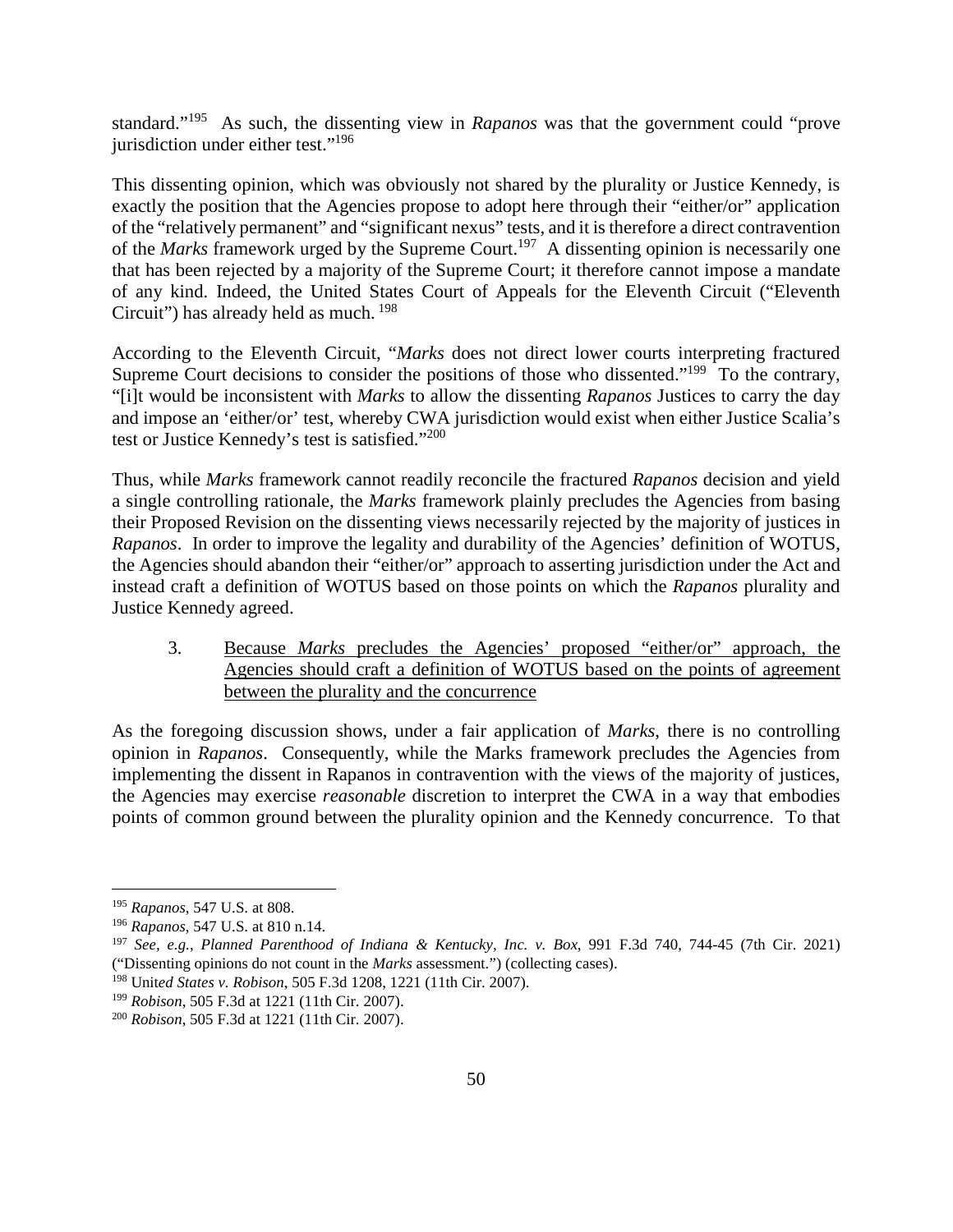end, we observe the following points of agreement shared by the five Justices who concurred in the judgment:

- The opinions share a common understanding of TNWs as waters that were subject to regulation under the Rivers and Harbors Act ("RHA") prior to the passage of the CWA.<sup>201</sup> On this interpretation, TNWs are limited to waters that (i) are navigable-in-fact (or are reasonably susceptible to being made so), and (ii) are capable of being used for the transport of goods in interstate commerce, together with other waters.
- Both opinions agree that the word "navigable" in the CWA must be given some effect.<sup>202</sup> Thus, to the extent that WOTUS includes some waters and wetlands that are not navigablein-fact, those waters must bear a substantial connection to navigable waters.<sup>203</sup>
- Both opinions look to certain intrinsic characteristics, like volume and flow, to determine if non-navigable tributaries are jurisdictional based on linkages to traditionally navigable waters.<sup>204</sup>
- Both opinions agree that wetlands abutting TNWs may be jurisdictional as long as they possess *both* a regular physical *and* functional connection.<sup>205</sup>
- Both opinions agree that environmental concerns cannot override the statutory text.<sup>206</sup>
- And both opinions agree that WOTUS cannot include drains, ditches, streams remote from navigable-in-fact water and carrying only a small volume water toward navigable-in-fact water, highly ephemeral waters, or waters or wetlands that are alongside a drain or ditch.<sup>207</sup>

<sup>201</sup> *See Rapanos*, 547 U.S. at 723 (plurality, citing *The Daniel Ball*, 77 U.S. 557 (1871), and *United States v. Appalachian Elec. Power Co.*, 311 U.S. 377 (1940)); *Rapanos*, 547 U.S. id. at 760-61 (Kennedy, J., concurring, and citing same).

<sup>202</sup> *Rapanos*, 547 U.S. at 778 (Kennedy, J., concurring); *See Rapanos*, 547 U.S. at 731 (plurality).

<sup>203</sup> *Rapanos*, 547 U.S. at 739, 742 (plurality); *Rapanos*, 547 U.S. at 784-85 (Kennedy, J.).

<sup>204</sup> *Rapanos*, 547 U.S. at 733-34 (plurality); *Rapanos*, 547 U.S. at 778-81 (Kennedy, J.).

<sup>205</sup> *Rapanos*, 547 U.S. at 739, 742 (plurality); *Rapanos*, 547 U.S. at 778-81 (Kennedy, J.).

<sup>206</sup> *Rapanos*, 547 U.S. at 745-46 (plurality); *Rapanos*, 547 U.S. at 778 (Kennedy, J.).

<sup>207</sup> *Rapanos*, 547 U.S. at 733-34, 742 (plurality); *Rapanos*, 547 U.S. at 778, 778-91 (Kennedy, J.). These waters simply lack the requisite characteristics to pass constitutional muster. 547 U.S. at 781 (Kennedy, J., concurring); *see Rapanos*, 547 U.S. at 778-781 (identifying "volume of flow" and "proximity" as relevant factors and ruling out jurisdiction over features with a "remote," "insubstantial," or "speculative" effect on navigable waters) (Kennedy, J.); *Rapanos*, 547 U.S. at 733-734 (jurisdiction reaches "continuously present, fixed bodies of water"; "intermittent or ephemeral flow" of the sort found in "drainage ditches," "storm sewers and culverts," and "dry arroyos" is insufficient) (plurality); *Rapanos*, 547 U.S. at 742 (wetlands with "an intermittent, physically remote hydrologic connection" to jurisdictional waters lack a "significant nexus") (plurality).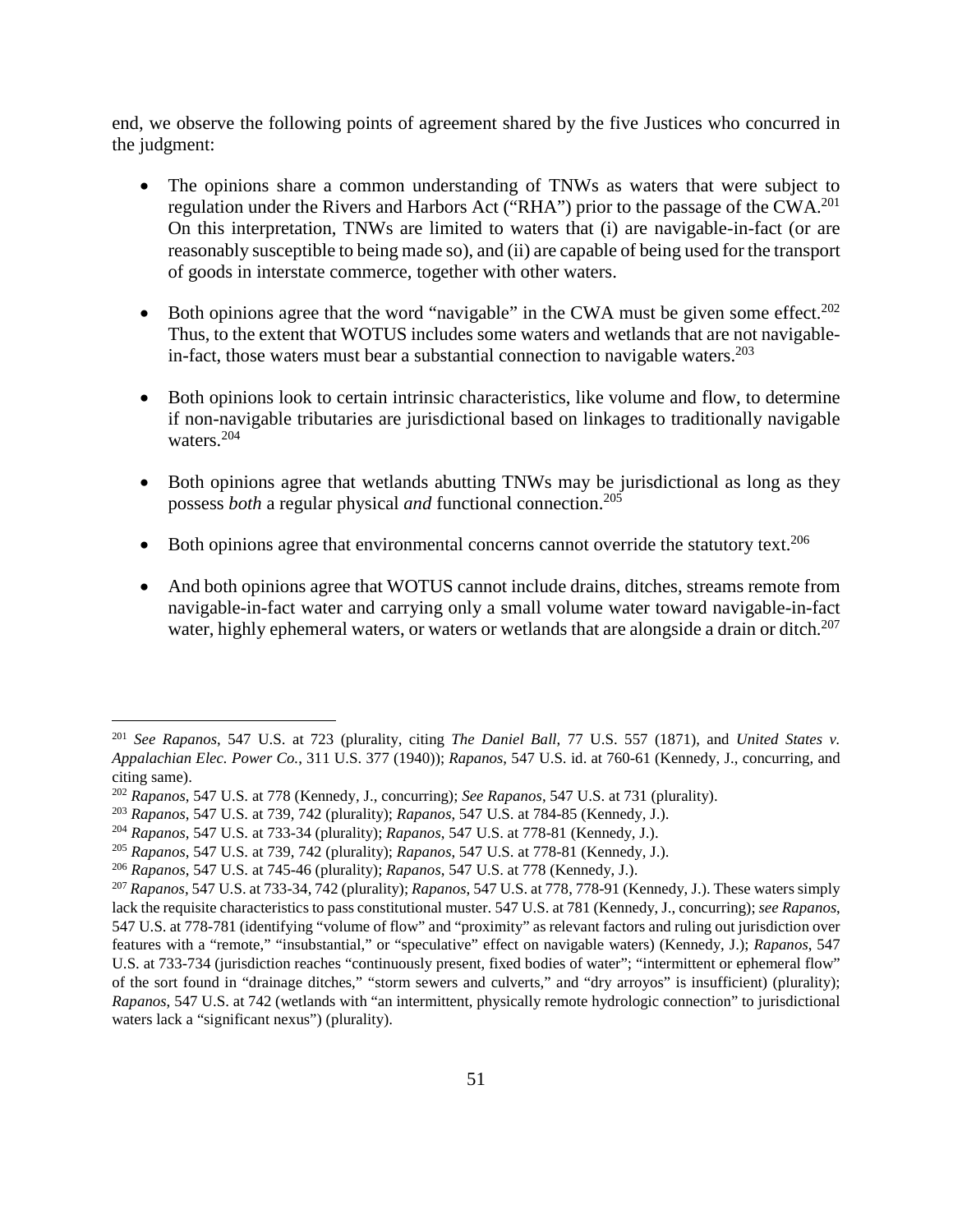### **e. The Agencies' interpretation of WOTUS would likely violate the void-forvagueness doctrine**

The Agencies' interpretation of WOTUS would likely violate the void-for-vagueness doctrine, which "requires that a penal statute define the criminal offense with sufficient definiteness that ordinary people can understand what conduct is prohibited and in a manner that does not encourage arbitrary and discriminatory enforcement."<sup>208</sup> Put more succinctly, the doctrine holds that a law carrying criminal sanctions must be readily understandable by the average person without legal advice. A statute that is unduly vague, and so indefinite that the average person can only guess as its meaning, "is no law at all."<sup>209</sup>

The void-for-vagueness doctrine also guards against arbitrary or discriminatory law enforcement by insisting that a statute provide standards to govern the actions of government officials, prosecutors, juries, and judges.<sup>210</sup> In that sense, the doctrine is a corollary of the separation of powers, which requires that Congress, rather than the executive or the executive or judicial branch, define what conduct is sanctionable, and what is not.<sup>211</sup>

Vague laws contravene the "first essential of due process of law" that statutes must give people "of common intelligence" fair notice of what the law demands of them. $212$ 

As generally stated, the void-for-vagueness doctrine requires that a penal statute define the criminal offense with sufficient definiteness that ordinary people can understand what conduct is prohibited and in a manner that does not encourage arbitrary and discriminatory enforcement.<sup>213</sup>

Here, the penal statute is the CWA. A determination that a body of water qualifies as WOTUS not only triggers the CWA's permitting requirements and exposes a party to substantial administrative and civil liability, but also potential criminal prosecution for the unpermitted

<sup>208</sup> *Kolender v. Lawson*, 461 U.S. 352, 357 (1983).

<sup>209</sup> *United States v. Davis*, 139 US 2319, 2324 (2019); *see generally*, *Grayned v. City of Rockford*, 408 U.S. 104, 108- 09 (1972) (discussing how "vague laws offend several important values," including providing a person of ordinary intelligence a reasonable opportunity to know what is prohibited and act accordingly, preventing arbitrary and discriminatory application and enforcement, and inhibiting the exercise of basic constitutional freedoms).

<sup>210</sup> *See Kolender*, 461 U.S. at 357-58. "No one may be required at peril of life, liberty or property to speculate as to the meaning of penal statutes. All are entitled to be informed as to what the State commands or forbids." *Lanzetta v. New Jersey*, 306 U.S. 451, 453 (1939).

<sup>&</sup>lt;sup>211</sup> *Kolender*, 461 U.S. at 358, n.7 ("[I]f the legislature could set a net large enough to catch all possible offenders, and leave it to the courts to step inside and say who could be rightfully detained, [it would] substitute the judicial for the legislative department" (internal quotation marks omitted)).

<sup>212</sup> *Connally v. General Constr. Co.*, 269 U.S. 385, 391 (1926); *See Collins v. Kentucky*, 234 U.S. 634, 638 (1914).

<sup>213</sup> *Kolende*r, 461 U.S. at 357, 103 S.Ct. 1855; *see also United States v. Lovern*, 590 F.3d 1095, 1103 (10th Cir. 2009) (*quoting Colautti v. Franklin*, 439 U.S. 379, 390 (1979)) ("Elemental to our concept of due process is the assurance that criminal laws must `give a person of ordinary intelligence fair notice that his contemplated conduct is forbidden by the statute,' and those that fail this test are treated as no laws at all: they are `void for vagueness.'").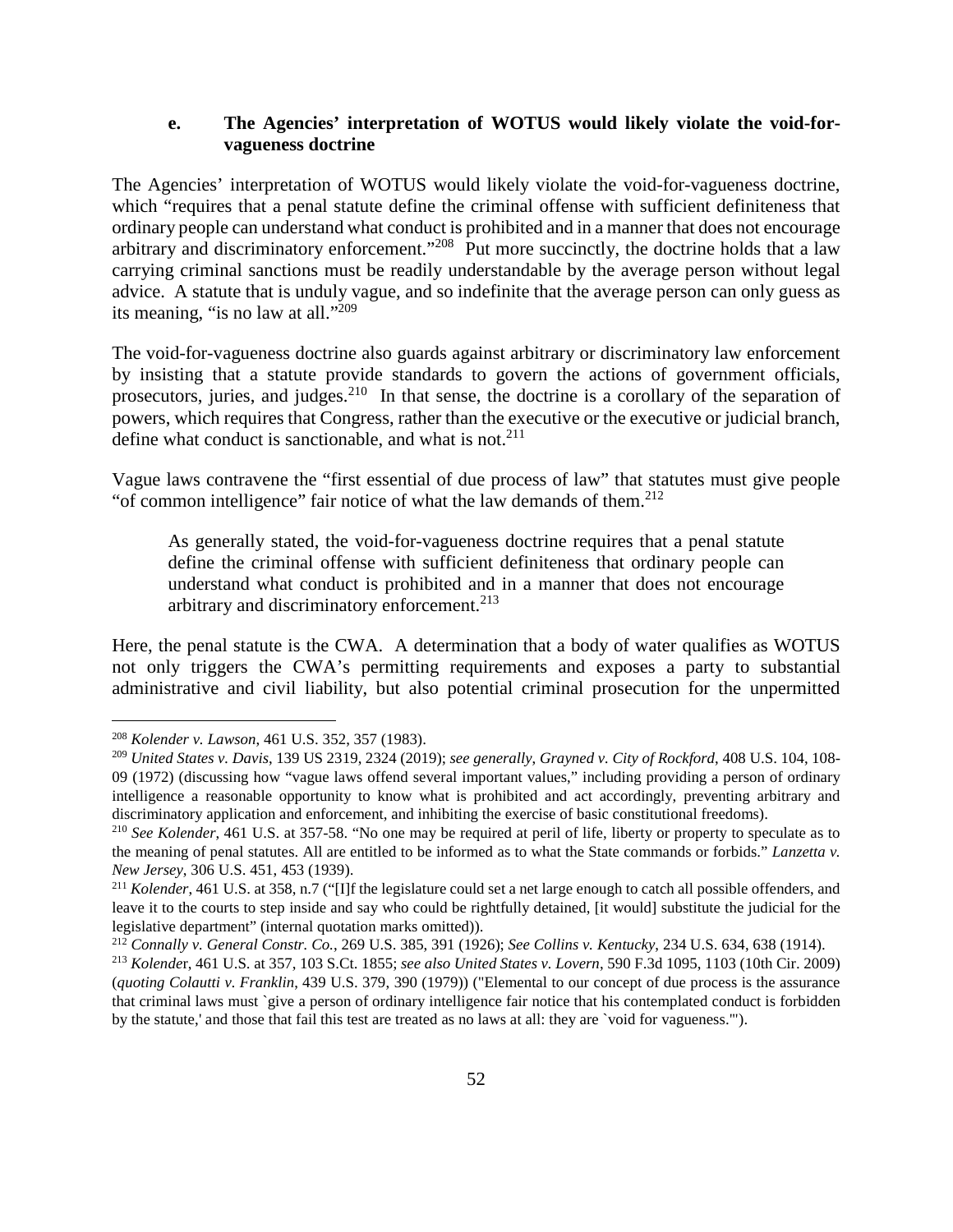discharge of a pollutant. With respect to criminal prosecution, negligent violations of the CWA are punishable under the statute by a fine of up to \$25,000 *per day* of violation, by imprisonment for not more than one year, or by both, with doubled penalties available for a repeat offender.<sup>214</sup> Knowing violations of the Act are punished even more harshly.<sup>215</sup> Criminal sanctions are not merely theoretically possible under the Act; they are aggressively pursued. The Department of Justice has not hesitated to bring criminal prosecutions for CWA violations, even under the ordinary negligence standard. $^{216}$ 

While the CWA's objective—improving and preserving water quality of the nation's navigable waters—is laudable and uncontroversial, the Agencies' extremely broad interpretation of "navigable waters" to include remote and ordinarily dry features no common person would understand to be WOTUS is not so uncontroversial. When seeing the term, most people would imagine a stream, river, or lake, all of which are permanently wet and all of which can be used for transportation, fishing, swimming, and similar activities. But the Agencies do not interpret that term the way that most people would. Instead, to the Agencies, an area can be a WOTUS even if it is rarely wet. Learning that a patch of dry land is WOTUS simply because it can hold water at some point, however ephemerally, is jarring to most people.

What is more, the CWA "imposes criminal liability for persons using standard equipment to engage in a broad range of ordinary industrial and commercial activities $\frac{1}{2}$  (e.g., building homes) that are unlike the ones that gave rise to the CWA (e.g. dumping pollutants into a stream) and in places that the average person would find it implausible to believe are WOTUS (e.g., areas miles away from water). Most people find it confusing—or downright bizarre—that they must obtain a CWA permit to construct a home when the area to be developed is miles away from what is ordinarily understood to be a body of water. On top of that, the exorbitant cost and delays intendant

<sup>&</sup>lt;sup>214</sup> 33 U.S.C. § 1319(c)(1). The maximum permissible penalties are doubled for a repeat offender. 33 U.S.C. §  $1319(c)(1)$ . The CWA initially authorized a per-day civil penalty up to \$25,000, but Congress subsequently mandated the EPA to adjust the maximum penalty for inflation. 28 U.S.C. § 2461. The current maximum per-day penalty is \$51,570. 85 Fed. Reg. 83,818 (Dec. 23, 2020).

<sup>&</sup>lt;sup>215</sup> 33 U.S.C. § 1319(c)(2). Again, the maximum possible penalties are doubled for a repeat offender. 33 U.S.C. §  $1319(c)(2)$ .

<sup>216</sup> *See* 33 U.S.C. § 1319(c)(1); *United States v. Hanousek*, 176 F.3d 1116 (9th Cir. 1999). In the *Hanousek* case, the government, consistent with other decisions of the Ninth Circuit, argued that the discharge of pollutants, prohibited by the CWA, was a "public welfare offense." Because Hanousek was, according to the government, working in a heavily regulated business that was a threat to community safety, he was *presumed* to know all of the obligations impose upon him by the CWA, and thus precluded from challenging his conviction on the ground that he did not know of his obligation not to act negligently.

<sup>&</sup>lt;sup>217</sup> Justice Thomas and Sandra Day O'Connor thought that the expansive use of criminal sanctions in what was, essentially, a simple negligence tort, merited review. As Justice Thomas wrote, rejecting the application of the public welfare doctrine to Hanousek's activity: "[T]o determine as a threshold matter whether a particular statute defines a public welfare offense, a court must have in view some category of dangerous and deleterious devices that will be assumed to alert an individual that he stands in 'responsible relation to a public danger.'" *United States v. Hanousek*, 528 U.S. 1102 (2000) (Thomas, J., dissenting from denial of *certiorari*) (quoting *Staples v. United States*, 511 U.S. 600, 613 n.6 (1994)).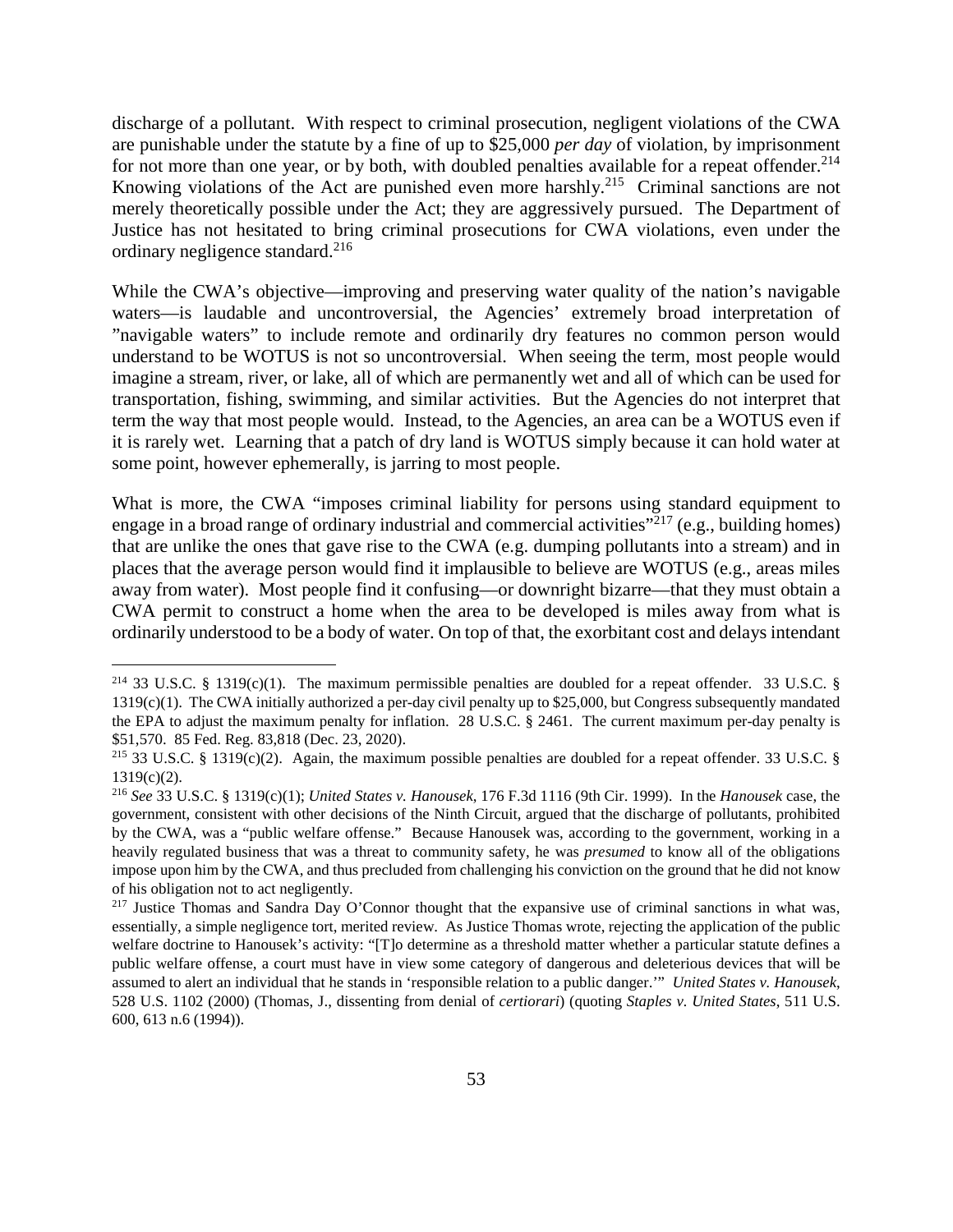on obtaining an individual permit—more than \$271,000 and 788 days by the Supreme Court's reckoning—make obtaining a CWA permit hardly straightforward for the average person.<sup>218</sup> An interpretation of WOTUS that creates such an obligation is utterly insufficient to provide the fair notice that due process demands. $^{219}$ 

The Associations are raising this issue not just based on our members' concerns over the Proposed Revision's constitutionality but based on their practical interests as well. We believe that the vast majority of companies want to comply with the law and have intense interest in understanding what the law requires so that they can do what is necessary to comply. Currently, companies dutifully implement CWA compliance programs without any real insight into what any given EPA or Army Corps enforcement officer will view as reasonable or sufficient. They design and implement measures to reduce the risk of discharging dredge or fill material into WOTUS, but as Justice Alito shrewdly observed, "if property owners begin to construct a home on a lot the Agency thinks possesses the requisite wetness, the property owners are at the Agency's mercy."<sup>220</sup> In the five decades that the CWA has been law, Congress has done nothing to resolve the critical ambiguity in the phrase "WOTUS," and the Agencies, relying largely on informal guidance, have not provided the requisite clarity and predictability that due process demands. As a result, "the precise reach of the Act remains unclear" to this day.<sup>221</sup>

That manifest jurisdictional uncertainty would not be remedied, and in fact would be compounded by the Agencies' proposed framework for assessing jurisdiction through case-by-case application of subjective standards and undefined terms. A reasonable understanding of the federal government's jurisdictional reach is unattainable enough when based solely on invisible subsurface connections to far off navigable waters. Reliably discerning the Agencies' reach becomes altogether impossible when jurisdiction is based on the poorly defined effects of an unknowable amalgamation of multiple waterbodies throughout an indeterminate but potentially vast geographic area. No amount of regulatory sophistication, hydrological expertise, or access to technical data or equipment can allow a private party to reasonably and confidently adjudge the jurisdictional status of an individual waterbody under the Agencies' proposed "significant nexus" framework. The complete opacity of this framework would therefore subject countless companies and landowners to "crushing" criminal consequences for engaging in otherwise innocent activities.<sup>222</sup>

Finally, it is hornbook law that, "where an otherwise acceptable construction of a statute would raise serious constitutional problems, the Court will construe the statute to avoid such

<sup>218</sup> *U.S. Army Corps of Engineers v. Hawkes*, 136 S. Ct. 1807, 1812 (2016).

 $219$  Because violations of the CWA carry criminal penalties, the rule of lenity, which interprets ambiguous statutory provisions in favor of the criminal defendant, casts even more doubt on the legality of the Agencies' interpretation. <sup>220</sup> *See Sackett v. EPA*, 566 U.S. 120, 132 (2012) (Alito, J., concurring).

<sup>221</sup> *Sackett v. EPA*, 566 U.S. at 132.

<sup>222</sup> It is telling ten years after *Rapanos*, Justice Kennedy, whose interpretation of WOTUS is so integral to the Proposed Revision, observed that "the reach and systemic consequences of the [CWA] remain a cause for concern." *Hawkes Co.*, 136 S. Ct. 1807, 1816 (Kennedy, J., concurring).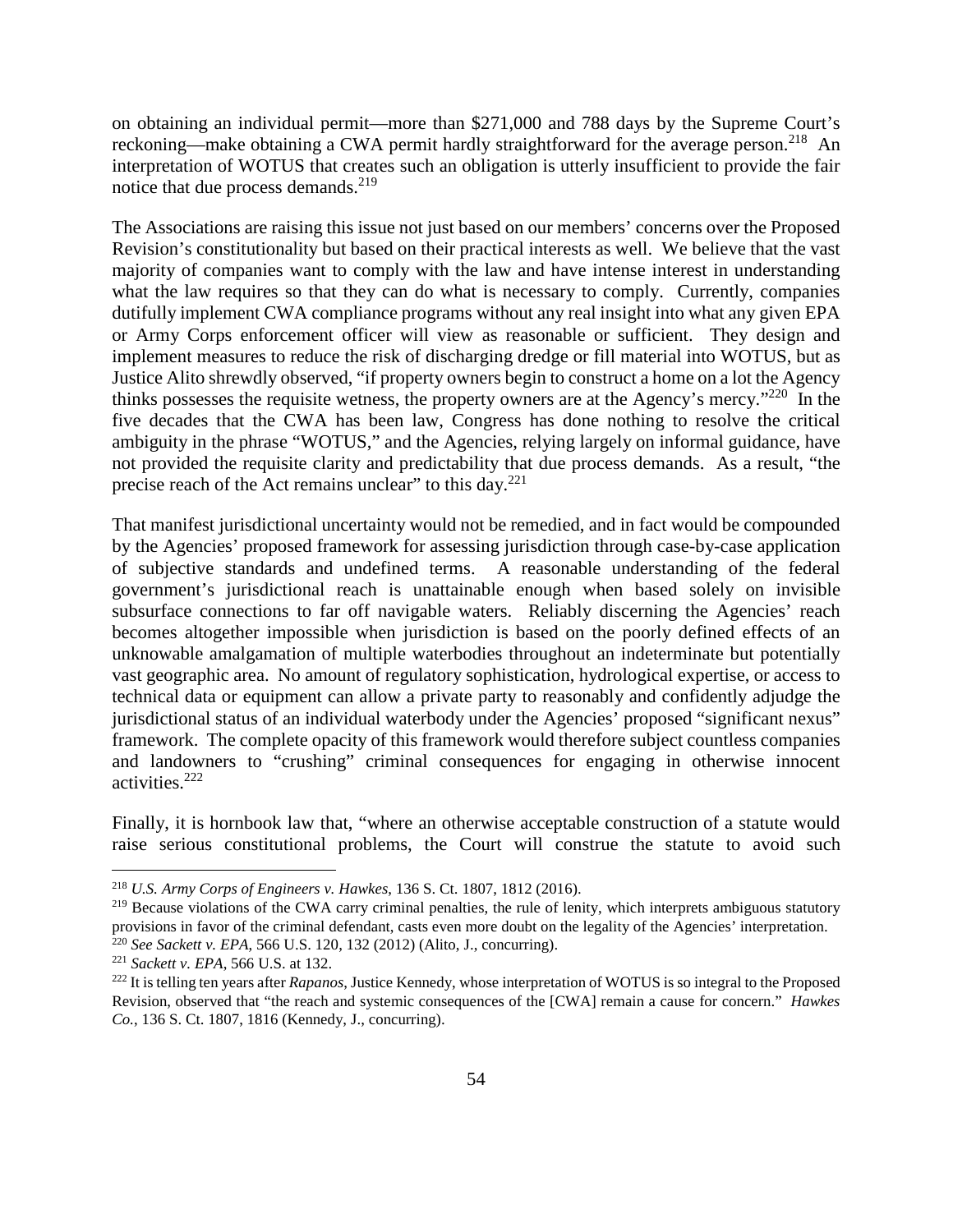problems,"<sup>223</sup> and the Supreme Court itself has taken this approach when interpreting the CWA and WOTUS.<sup>224</sup> These due process concerns are at the heart of the Supreme Court's decision in *Hawkes, Sackett*, and the clearer understanding of federal jurisdiction that the Court seemingly intends to provide the Sacketts and all others in deciding to review *Sackett II*. Although this rule represents a judgment that courts should minimize the occasions on which they confront and perhaps contradict the legislative branch, it applies with full force to agency interpretations of ambiguous statutes as well. As it now stands, however, the Proposed Revision is vulnerable to attacks for vagueness, and whether the Agencies' interpretation of WOTUS comports with basic due process principles will be one of the many issues to be decided by the federal courts in future lawsuits. There is, therefore, little to be lost and much to be gained if the Agencies attempt to cure the vagueness issues plaguing the Proposed Revision.

### **V. COMMENTS ON PROPOSED CATEGORIES OF WOTUS**

### **a. The Associations recommend that the Agencies combine traditionally navigable waters and the territorial seas provisions but** *not* **all interstate waters under a single category of waters and we recommend certain clarifications to the definition of traditionally navigable waters**

The Proposed Revision would retain the provision in the Agencies' 1986 definition of WOTUS that asserts federal jurisdiction over "all waters that are currently used, or were used in the past, or may be susceptible to use in interstate or foreign commerce, including all waters which are subject to the ebb and flow of the tide."<sup>225</sup> The Agencies refer to these waters collectively as "traditional navigable waters" or "TNWs" for short. Although the NWPR also maintained the 1986 definition, it consolidated the categories of traditional navigable waters and the territorial seas into a single paragraph in order to streamline the regulatory text.<sup>226</sup> Now, however, the Agencies have proposed to keep these provisions separate, as in the 1986 regulations, in order to avoid potential "confusion" regarding the consistency of the Proposed Revision with the 1986 changes, and to obviate the need to make corresponding changes to cross references to, and the numbering of, other provisions.<sup>227</sup>

The Agencies seek comment on whether it would be useful to consolidate the TNWs, interstate waters, and territorial seas provisions into one provision.<sup>228</sup> As explained in further detail in section V.b. below, the Associations support an interpretation of WOTUS that excludes from federal jurisdiction those waters that cross state lines but otherwise satisfy no other jurisdictional element. In other words, interstate waters are not *per se* subject to federal jurisdiction simply

<sup>223</sup> *SWANCC*, 531 U.S. at 173 (quoting *Edward J. DeBartolo Corp. v. Florida Gulf Coast Building & Constr. Trades Council*, 485 U. S. 568, 575 (1988)).

<sup>&</sup>lt;sup>224</sup> *SWANCC*, 531 U.S. at 174 ("We thus read the statute as written to avoid the significant constitutional and federalism questions raised by respondents' interpretation[.]").

<sup>225</sup> *See* 86 Fed. Reg. at 69,416 (citing 33 CFR 328.2(a)(1) (2014); 40 CFR 122.2 (2014); 40 CFR 230.3(s)(1) (2014)). These waters are often referred to as "traditional navigable waters."

<sup>226</sup> 85 Fed. Reg. at 22,280 (Apr. 21, 2020).

<sup>227</sup> *See* 86 Fed. Reg. at 69,416

<sup>228</sup> 86 Fed. Reg. at 69,416.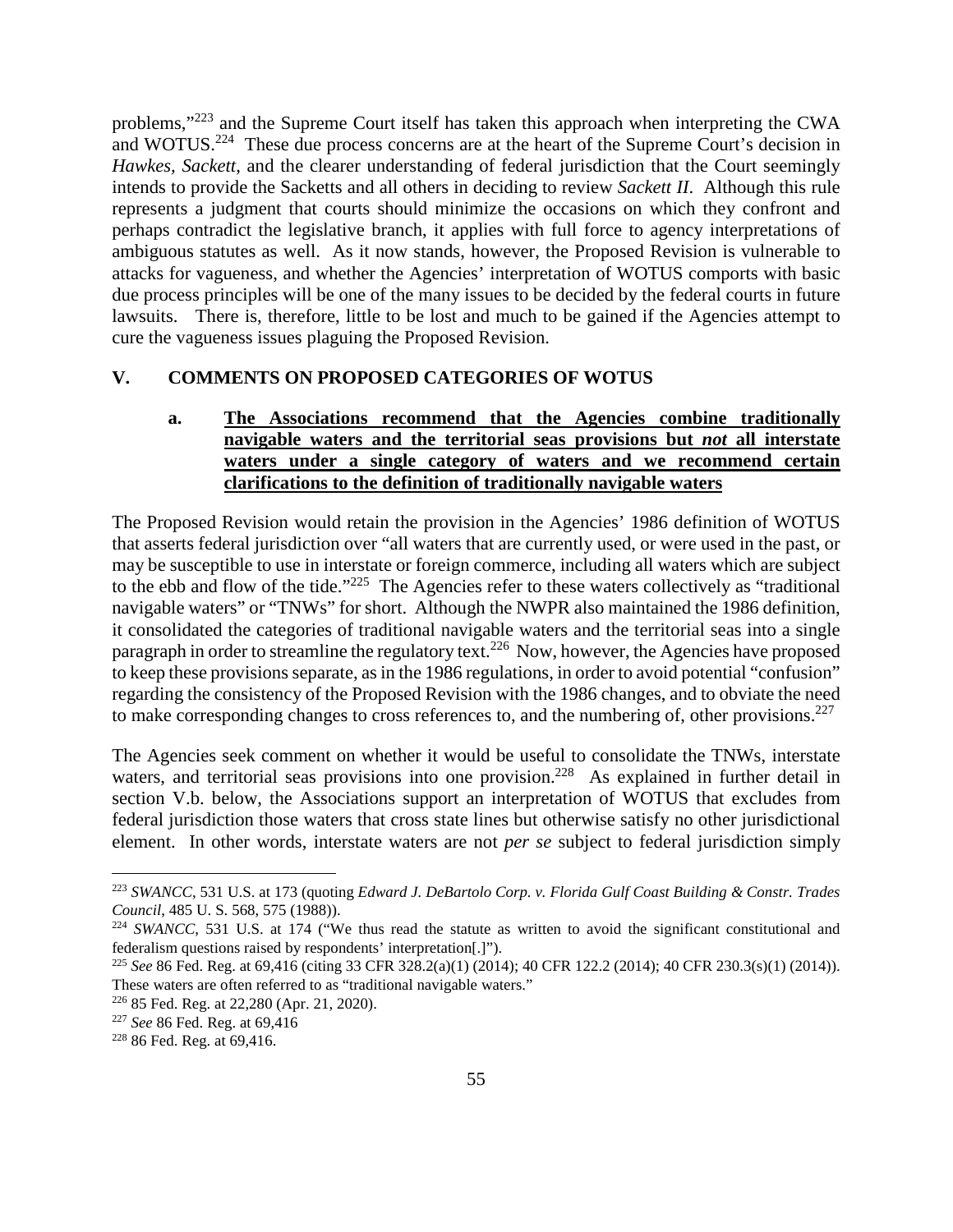because they cross a state line. Accordingly, the Association recommends combining TNWs and the territorial seas provisions (but *not* all interstate waters) under a single category of waters, as this non-substantive change should help to streamline and simplify the Proposed Revision.

The Associations also recommend that the Agencies amend the definition of TNWs to reflect that: (i) historical use alone is insufficient to demonstrate navigability; and (ii) recreational uses alone do not constitute transport in interstate or foreign commerce. Our reasons for these recommendations are set forth below in sections V.a.2 and V.a.3.

#### 1. Support combining TNWs and territorial seas as one category of WOTUS

Combining TNWs and territorial seas into a single category is logical because these two types of waters are the only types of waters that are explicitly referenced in the operative sections of the CWA. The scope of federal jurisdiction under the CWA is limited to discharges to "navigable waters," and the only waterbodies specifically identified within the CWA's definition of "navigable waters" are "territorial seas."<sup>229</sup> The definition's other, "broad, somewhat ambiguous, but nonetheless limiting" phrase, "waters of the United States,"<sup>230</sup> demands a degree of analysis and interpretation that justifies setting apart these two CWA-referenced water types from waters over which the Agencies are asserting jurisdiction based on their interpretation of the phrase "WOTUS." In fact, because these two types of waters share substantially the same basis for inclusion within the Proposed Revision (*i.e.*, explicit reference in the CWA), we believe that combining these waters in one category makes the rule clearer and easier to administer.

### 2. Historic use alone is insufficient to demonstrate navigability or define a water as a TNW

The Agencies propose to retain the definition of TNW used in the 1986 regulations and the NWPR, which includes waters that were "used in the past" for "interstate or foreign commerce."<sup>231</sup> Asserting jurisdiction based solely on historic use in commerce, however, obscures the intended meaning of TNWs and perpetuates an overly inclusive definition of TNWs that is inconsistent with the CWA and applicable case law. The Associations believe that a more reasonable reading of the CWA and case law affirms that a waterbody's past use to transport goods in interstate or foreign commerce does not alone cause a waterbody to be forever classified as a TNW subject to federal jurisdiction.

Our interpretation is based on consideration of a number of different elements. To begin with, the CWA authorizes the states to administer their own Dredge and Fill Program, and references as "navigable waters:"

. . other than those waters which are presently used, or are susceptible to use in their natural condition or by reasonable improvement as a means to transport interstate

<sup>229</sup> 33 U.S.C. § 1362(7). The CWA also specifically defines "territorial seas" at 33 U.S.C. § 1362(8).

<sup>230</sup> *Rapanos*, 547 U.S. at 758 (Roberts, C.J., concurring).

<sup>231</sup> 86 Fed. Reg. at 69,416 (quoting 33 CFR 328.3(a)(1) (2014); 40 CFR 122.2 (2014); 40 CFR 230.3(s)(1) (2014)).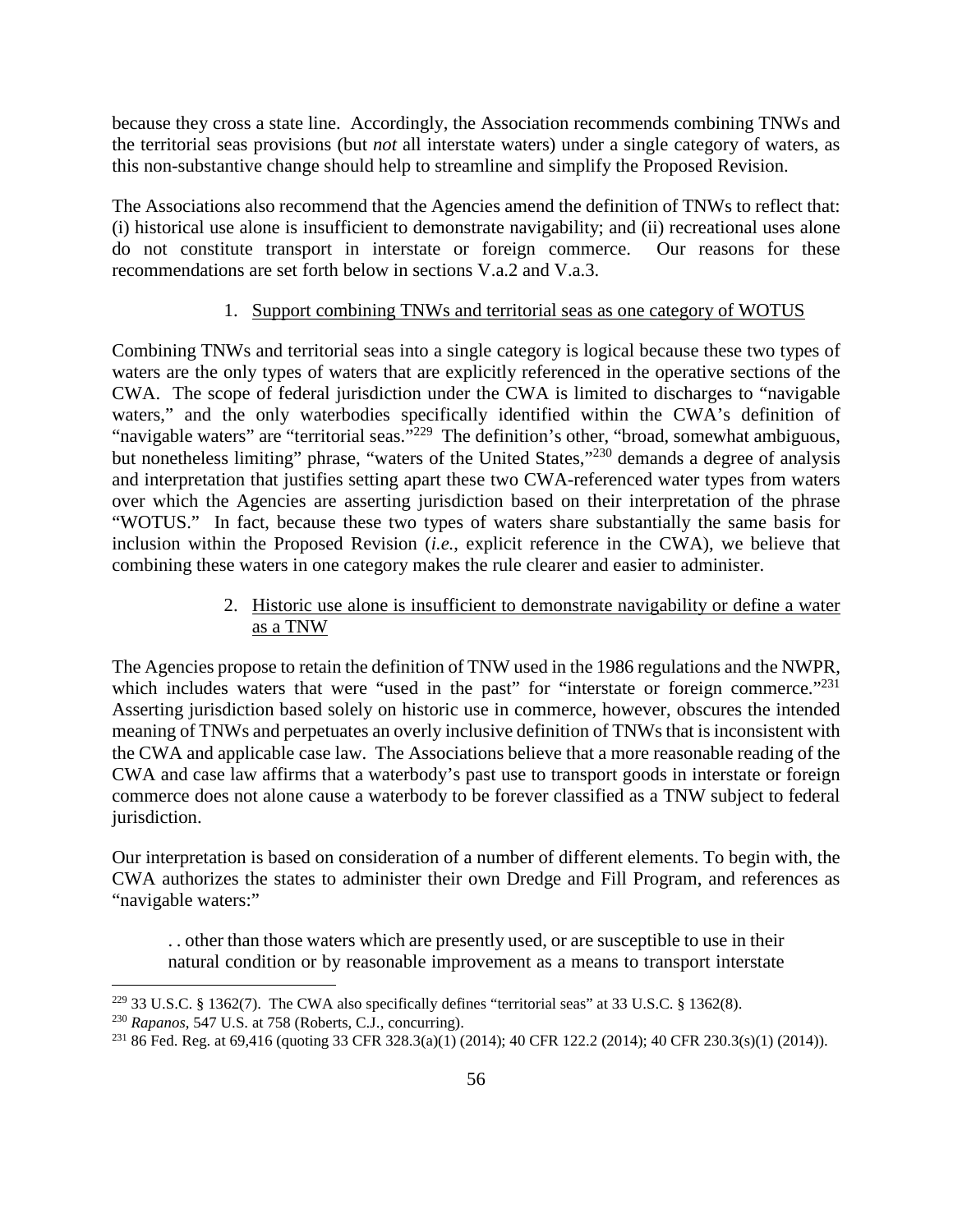or foreign commerce shoreward to their ordinary high water mark, including all waters which are subject to the ebb and flow of the tide shoreward to their mean high water mark, or mean higher water mark on the west coast, including wetlands adjacent thereto.  $.$ <sup>232</sup>

The Supreme Court justices agreed in *Riverside Bayview*, *SWANCC*, and *Rapanos* that this phrase in section  $404(g)(1)^{233}$  of the Act indicated that Congress intended "navigable waters," and therefore the section  $502(7)^{234}$  definition of "navigable waters" as WOTUS, to extend federal jurisdiction to some waters that are not navigable in the traditional sense.<sup>235</sup> The majority and minority in *SWANCC* also agreed that the CWA Dredge and Fill Program remains ambiguous "because it does not indicate precisely how far Congress considered federal jurisdiction to extend."<sup>236</sup> However, the conspicuous omission of "past use" from section  $404(g)(1)$  indicates that Congress did not intend the Act to assert federal jurisdiction over waters based solely on historic use in commerce. While The Associations acknowledge that the phrase "navigable waters" in the Act reflects congressional intent to extend federal jurisdiction over some waters that are not navigable in the traditional sense, the Agencies' discretion to interpret WOTUS to include certain non-navigable waters does not extend so far as to allow the Agencies to overlook the jurisdictional limits that Congress actually drafted into the CWA.

The Agencies similarly lack sufficient discretion to interpret "waters which are presently used, or are susceptible to use in their natural condition or by reasonable improvement as a means to transport interstate or foreign commerce," as including purely historic uses when applied to section 502(7). The Associations are not suggesting that the Agencies are unconditionally compelled to interpret "navigable waters" in section 502(7) precisely as Congress defined that same term in section  $404(g)(1)$ . We believe the Agencies are afforded a measure of discretion in interpreting these terms; however, this discretion is limited by the "Presumption of Consistent Usage," which states that "[a] word or phrase is presumed to bear the same meaning throughout a text; a material variation in terms suggests a variation in meaning."<sup>237</sup>

The Agencies' obligation to harmonize their interpretation of the same term in the same statute is particularly apparent here because, not only do section  $502(7)$  and section  $404(g)(1)$  use the same term (navigable waters), they use the term for precisely the same purpose—to define the scope of federal jurisdiction. In section  $404(g)(1)$ , Congress identified the "navigable waters" that could be administered through *state* "dredge-and-fill" permit programs and those "navigable waters" that

 $232$  33 U.S.C. § 1344(g)(1).

 $233$  33 U.S.C § 1344(g)(1).

<sup>234</sup> 33 U.S.C § 1362(7).

<sup>235</sup> *See Riverside Bayview*, 474 U.S. at 132; *SWANCC*, 531 U.S. at 167, 171, 188-189; *Rapanos*, 547 U.S. at 731, 767- 768.

<sup>236</sup> *SWANCC*, 531 U.S. at 189.

<sup>237</sup> Scalia and Garner, *Reading Law: The Interpretation of Legal Texts* at 170 (2012). *See also FDA v. Brown & Williamson Tobacco Corp.*, 529 U.S. 120, 133, (2000) (it is a "fundamental canon of statutory construction that the words of a statute must be read in their context and with a view to their place in the overall statutory scheme.")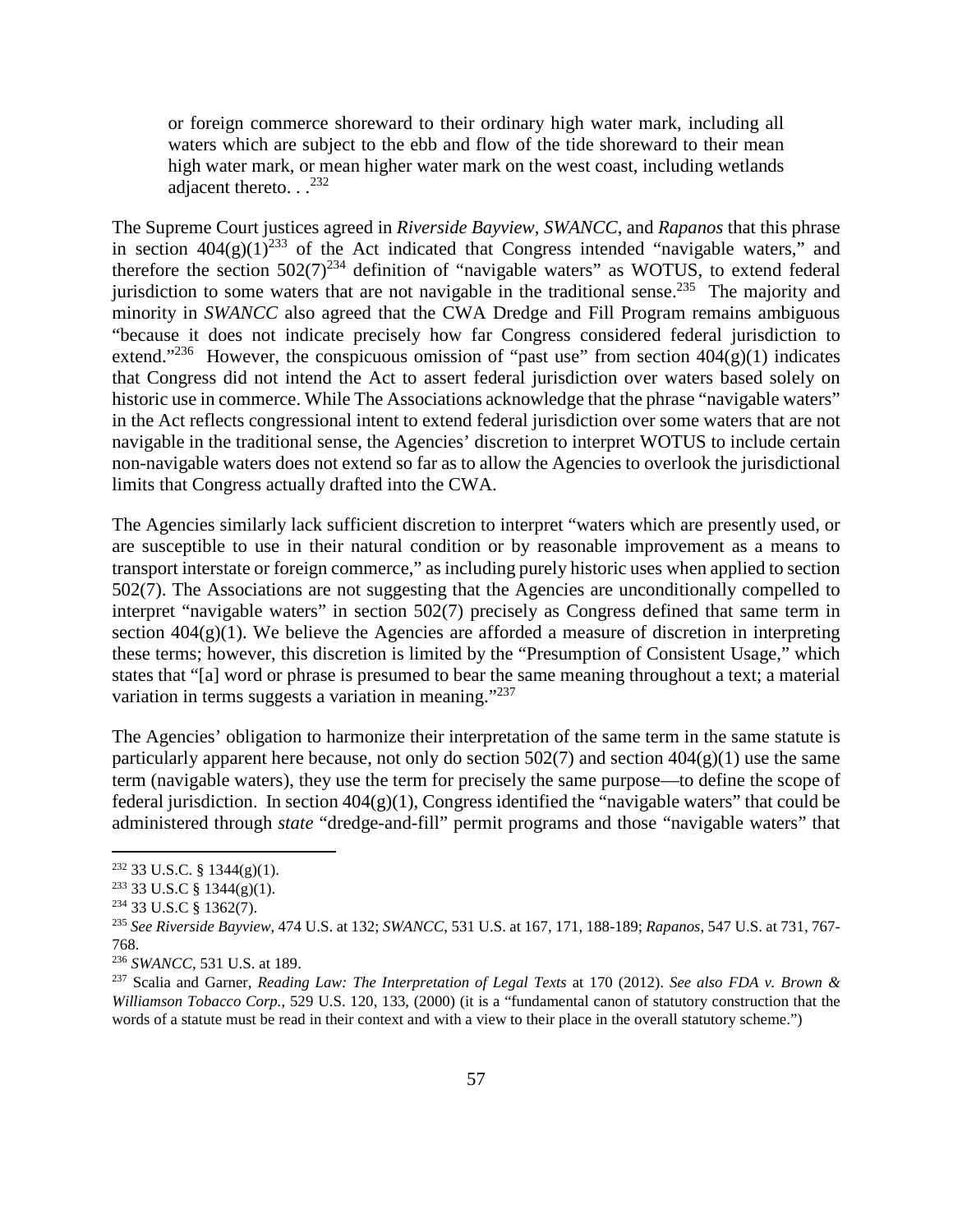must be administered through *federal* programs. Again, while Congress did not clearly delineate the "other" navigable waters that are within the jurisdictional purview of the states, it explicitly circumscribed federal jurisdiction under the CWA to those "waters which are presently used, or are susceptible to use in their natural condition or by reasonable improvement as a means to transport interstate or foreign commerce."<sup>238</sup>

It is perhaps possible that Congress intended the term "navigable waters" to have a different meaning in section 502(7), but the Proposed Revision offers no evidence of this intent—certainly not evidence sufficient to overcome the Act's definition of the term in section  $404(g)(1)$  or the presumption that a word or phrase should retain the same meaning throughout a text.<sup>239</sup> Indeed, when the term "navigable waters" is viewed in light of "what Congress had in mind as its authority for enacting the CWA,"<sup>240</sup> it is all the more evident that the Agencies may lack discretion to alter the definition in section  $404(g)(1)$  to include historic use in interstate or foreign commerce.

The illogic of basing jurisdictional assertions purely on historic uses becomes more apparent and unsound when applied to other types of waters. For instance, the Agencies do not propose to assert, nor could they lawfully assert, federal jurisdiction over dry land that previously held a pond or was traversed by a stream. The same logic should apply here as well.<sup>241</sup>

As the *SWANCC* majority noted, nothing in the CWA or its legislative history "signifies that Congress intended to exert anything more than its commerce power over navigation."<sup>242</sup> To the extent the phrase "commerce power over navigation" is unclear, it is readily understood by looking to the CWA's predecessor statute, the RHA, and the case law that established the test for "navigability" as the term was used in the RHA. Being the product of its era, the RHA was primarily focused on discharges of refuse that could obstruct and impede navigation, but it did for the first time make it unlawful to discharge "into any navigable water of the United States, or into any tributary of any navigable water from which the same shall float or be washed into such navigable water."<sup>243</sup> All subsequent statutory federal water pollution controls spring from these modest restrictions in the RHA.

Of significance here are the 1972 Amendments to the Federal Water Pollution Control Act ("FWPCA"), $^{244}$  which are now referred to as the CWA. While the CWA has been amended multiple times since 1972, the FWPCA represents Congress's initial shift from merely mandating

 $238$  33 U.S.C. § 1344(g)(1).

<sup>239</sup> Scalia and Garner, *Reading Law: The Interpretation of Legal Texts* at 170, 172 ("The presumption of consistent usage applies when different sections of an act or code are at issue.").

<sup>240</sup> *SWANCC*, 531 U.S. at 172.

<sup>&</sup>lt;sup>241</sup> Moreover, as with many of the other factors and metrics that the Agencies' broadly identify as relevant to jurisdictional determinations, the Agencies suggest no temporal limit to past use. Landowners are left to guess how far into the past these proposed inquiries into former uses must extend.

<sup>242</sup> *SWANCC*, 531 U.S. at 181 (citations omitted).

<sup>243</sup> 33 U.S.C. § 407.

<sup>244</sup> Public Law 95-217 (1977).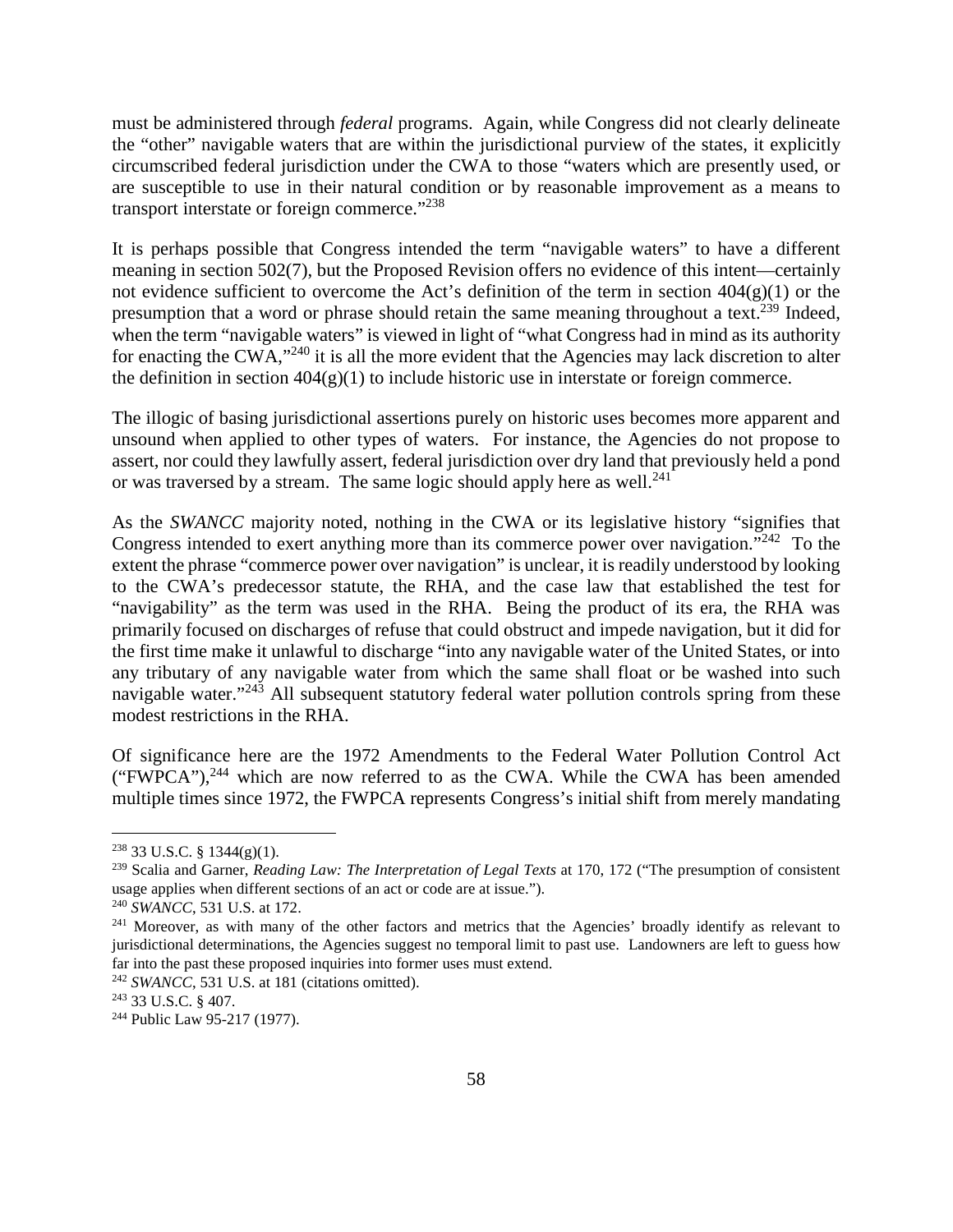the control of pollutants that can obstruct shipping to prohibiting discharges of pollutants in order "to restore and maintain the chemical, physical, and biological integrity of the Nation's waters."<sup>245</sup> The 1972 Amendments are also significant here because they are the amendments through which Congress first applied this new pollution control regime to "navigable waters," which it defined as "waters of the United States and the territorial seas." Viewing the CWA in this context, it is more apparent that while the 1972 Amendments represented a "total restructuring" of Congress's pollution reduction goals and tools, they did not completely sever the jurisdictional reach delineated by the RHA. To this day, the breadth of federal jurisdiction continues to be tethered to Congress's authority to regulate navigable waters under the RHA and other statutes.

As the case law on the RHA and other statutes explains, federal jurisdiction over navigable waters comes from Congress' authority under the Commerce Clause to regulate the "channels of interstate commerce" under the Commerce Clause.<sup>246</sup> As noted by the Supreme Court in *SWANCC*, nothing in the CWA's legislative history indicates that "Congress intended to exert anything more than its commerce power over navigation."<sup>247</sup> While the Supreme Court determined that, in enacting the CWA, Congress likely intended to assert jurisdiction over "at least some waters that would not be deemed 'navigable' under the classical understanding of that term,"<sup>248</sup> the Court "also emphasized . . . that the qualifier 'navigable' is not devoid of significance."<sup>249</sup>

The "classical understanding" of the term "navigable" is best articulated by the Supreme Court in *The Daniel Ball v. United States* ("*The Daniel Ball*"):<sup>250</sup>

Those rivers must be regarded as public navigable rivers in law which are navigable in fact. And they are navigable in fact when they are used, or are susceptible of being used, in their ordinary condition, as highways of commerce, over which trade and travel are or may be conducted in the customary modes of trade and travel on water. And they constitute navigable waters of the United States within the meaning of the Acts of Congress, in contradistinction from the navigable waters of the States, when they form in their ordinary condition by themselves, or by uniting with other waters, a continued highway over which commerce is or may be carried on with other States or foreign countries in the customary modes in which such commerce is conducted by water. $251$ 

<sup>245</sup> 33 U.S.C. § 1251(a).

<sup>246</sup> *Gibbons v. Ogden*, 22 U.S. (9 Wheat.) 1 (1824); *See also United States v. Lopez*, 514 U.S. 549, 558-59 (1995) (describing the "channels of interstate commerce" as one of the three areas of congressional authority under the Commerce Clause).

<sup>247</sup> *SWANCC*, 531 U.S. at 168 n.3.

<sup>248</sup> *Riverside Bayview*, 474 U.S. at 133; *see also SWANCC*, 531 U.S. at 167.

<sup>249</sup> *Rapanos*, 547 U.S. at 731; *see also SWANCC*, 531 U.S. at 172.

<sup>250</sup> *The Daniel Ball*, 77 U.S. (10 Wall.) 557 (1871).

<sup>251</sup> *The Daniel Ball*, 77 U.S. (10 Wall.) 557, 563 (1871)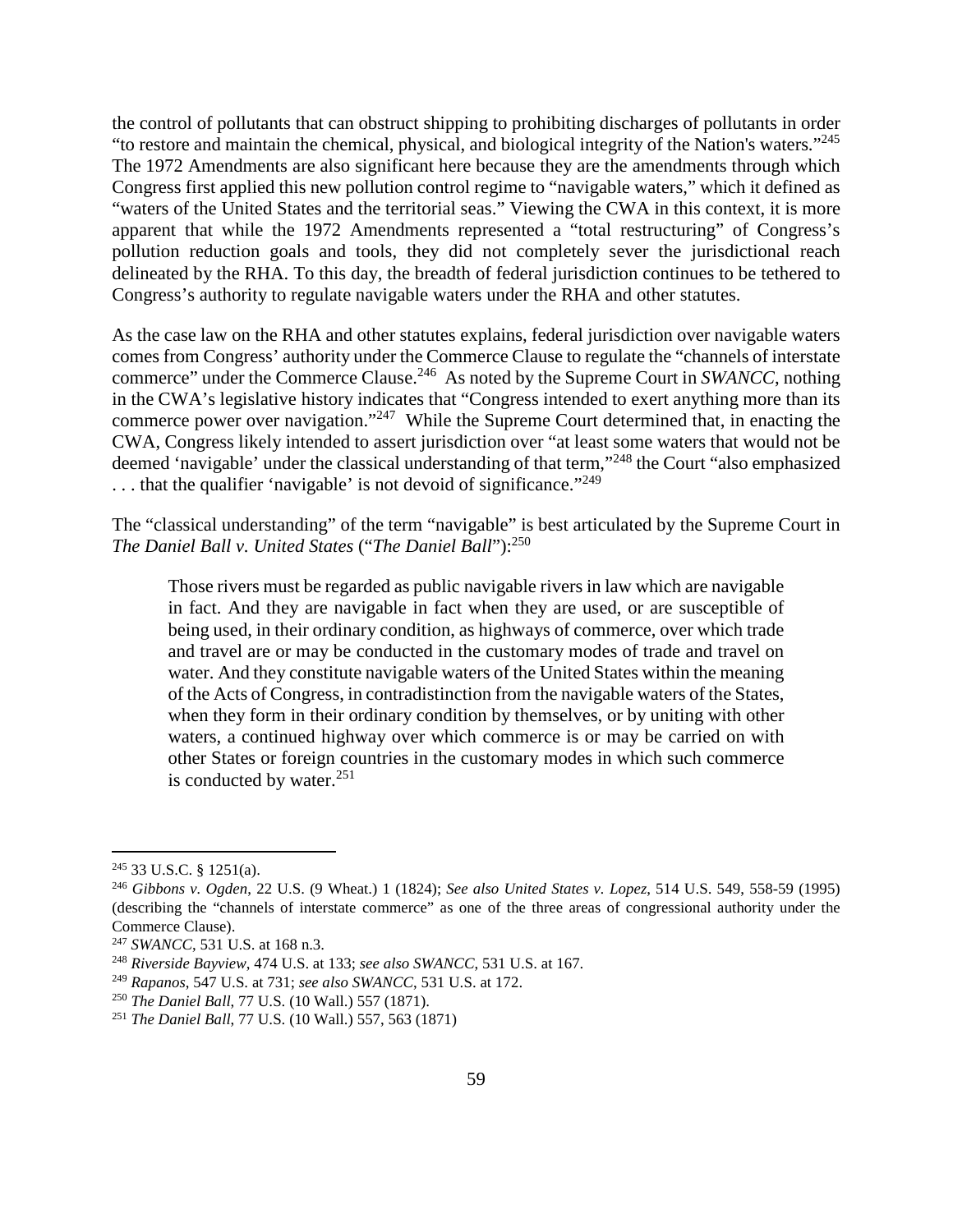Following its decision in *The Daniel Ball*, the Supreme Court delivered numerous other decisions illuminating the concept of navigability and explaining how "navigable" waters could encompass more than the navigable-in-fact waters described in *The Daniel Ball*. In 1874, the Supreme Court ruled:

The capability of use by the public for purposes of transportation and commerce affords the true criterion of the navigability of a river, rather than the extent and manner of that use. If it be capable in its natural state of being used for purposes of commerce, no matter in what mode the commerce may be conducted, it is navigable in fact, and becomes in law a public river or highway.<sup>252</sup>

In 1921, the Court clarified that a waterway need not be continuously navigable; it is navigable even if it has "occasional natural obstructions or portages" and even if it is not navigable "at all seasons . . . or at all stages of the water."<sup>253</sup> And, in 1926, the Supreme Court helpfully summed up its previous rulings on navigability:

The rule long since approved by this court in applying the Constitution and laws of the United States is that streams or lakes which are navigable in fact must be regarded as navigable in law; that they are navigable in fact when they are used, or are susceptible of being used, in their natural and ordinary condition, as highways for commerce, over which trade and travel are or may be conducted in the customary modes of trade and travel on water; and further that navigability does not depend on the particular mode in which such use is or may be had—whether by steamboats, sailing vessels or flatboats—nor on an absence of occasional difficulties in navigation, but on the fact, if it be a fact, that the stream in its natural and ordinary condition affords a channel for useful commerce.<sup>254</sup>

Later decisions by the Court further clarified that waters may be deemed navigable even if they are merely susceptible to use in the transport of, as opposed to actually used in commercial transport.<sup>255</sup> Further, the Court deemed "irrelevant" to the question of navigability the fact that a water was used for hauling of animals by ranchers rather than for the transportation of "waterborne freight."<sup>256</sup> The Court said, "[t]he lake was used as a highway and that is the gist of the federal  $test.^{5,257}$ 

While each of these decisions supply detail and nuance to the classical understanding of the term "navigable," they are all premised on a forward-looking analysis of the present or potential use of waters for the transport of interstate or foreign commerce. None of these decisions, or the Supreme Court's determinations of navigability therein, were predicated on a water's prior use in

<sup>252</sup> *The Montello*, 87 U.S. 430, 441-42 (1874).

<sup>253</sup> *Economy Light & Power Co. v. U.S.*, 256 U.S. 113, 122 (1921).

<sup>254</sup> *United States v. Holt State Bank*, 270 U.S. 49, 56 (1926) (citations omitted).

<sup>255</sup> *U.S. v. Utah*, 283 U.S. 64 (1931); *see also U.S. v. Appalachian Elec. Power Co.*, 311 U.S. 377 (1940).

<sup>256</sup> *Utah v. United States*, 403 U.S. 9, 11 (1971).

<sup>257</sup> *Utah v. United States*, 403 U.S. at 11.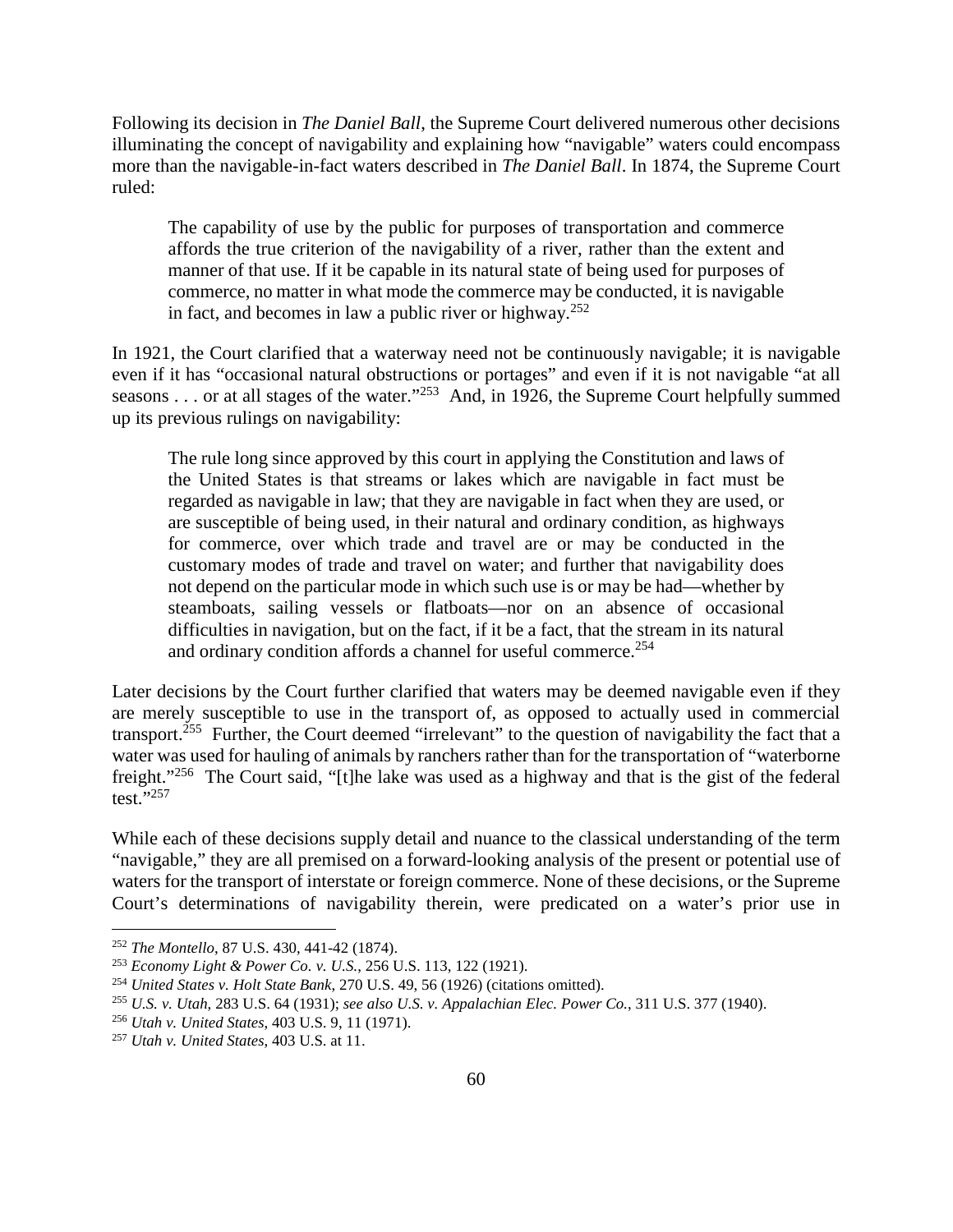navigation. In most respects, the Court's unwavering focus on present and future navigability is unsurprising because Congress' power to regulate navigable waters is predicated on Congress's power to regulate the *ongoing channels* of interstate and foreign commerce. This same predicate underlies the federal jurisdiction claimed by the CWA.

Given the Agencies' stated interest in promulgating a clear, durable, and legally supportable definition of WOTUS, the Associations believe the Agencies should also reexamine the conclusions contained in the "U.S. Army Corps of Engineers Jurisdictional Determination Form Instructional Guidebook, Appendix D, 'Traditional Navigable Waters'" ("Appendix D"). In reexamining Appendix D, the Agencies should remain mindful of the *SWANCC* majority's view of Congress' "commerce power over navigation" and assert federal jurisdiction over only those waters that are actually used today to transport in interstate commerce. The Agencies should therefore also affirmatively decline to extend federal jurisdiction to waters based solely on historic transport of interstate or foreign commerce. Waters that once conveyed, but no longer convey or are capable of conveying interstate or foreign commerce are not within Congress' present "commerce power over navigation," and therefore do not forever remain "navigable waters" for purposes of asserting federal jurisdiction under the CWA.

This interpretation of "navigability" is not only consistent with the statute and the views of the *SWANCC* majority, it is far clearer and more administrable. Jurisdiction based on present and potential future use in commercial transport can largely be determined using widely available, easily understood, and relatively incontrovertible information—not time-consuming reviews of historic uses that are often incomplete or inconclusive.

Moreover, because the Proposed Revision's unsupported assertion of jurisdiction over waters previously used in commercial transport appears based at least in part on Appendix D, the Associations respectfully recommend that the Agencies rescind Appendix D and any erroneous conclusions that the Agencies previously attributed to Appendix  $D^{\frac{258}{1258}}$  In lieu of Appendix D and

<sup>&</sup>lt;sup>258</sup> Appendix D also cites two appellate court decisions as part of its interpretation of navigability. Both of these cases are consistent with the Supreme Court case law and the Associations' interpretations discussed herein. More importantly, neither of these cases stands for the proposition that "navigability" can be determined based solely on past use in commercial transport. The first case involved an interpretation of the Federal Power Act ("FPA"), which defines "navigable waters" as "those parts of streams . . . which either in their natural or improved condition notwithstanding interruptions between the navigable parts of such streams or waters by falls, shallows, or rapids compelling land carriage, are used or suitable for use for the transportation of persons or property in interstate or foreign commerce . . . ." 16 U.S.C. § 796(8). *See FPL Energy Marine Hydro LLC v. FERC*, 287 F.3d 1151 (D.C. Cir. 2002). Given the FPA's definition of navigable waters, the Court's decision was unsurprisingly based on a forwardlooking analysis of present and potential future navigability. As the Court noted, "The question before this Court is whether the Stream, with the presence of the Union Gas Project and the flow created when there is generation, is presently navigable . . . not whether the Stream was navigable prior to the Project's construction." *FPL Energy*, 287 F.3d at 1156. (citations omitted). "[J]ust because a body of water has not been used for commercial use does not mean that it is not susceptible to commercial use." *FPL Energy*, 287 F.3d at 1157. (citations omitted). The second case involved an examination of navigability in order to determine if certain waters passed to Alaska at statehood or were properly conveyed to the regional tribal corporation. *Alaska v. Ahtna*,891 F. 2d 1401 (9th Cir. 1989). While the Court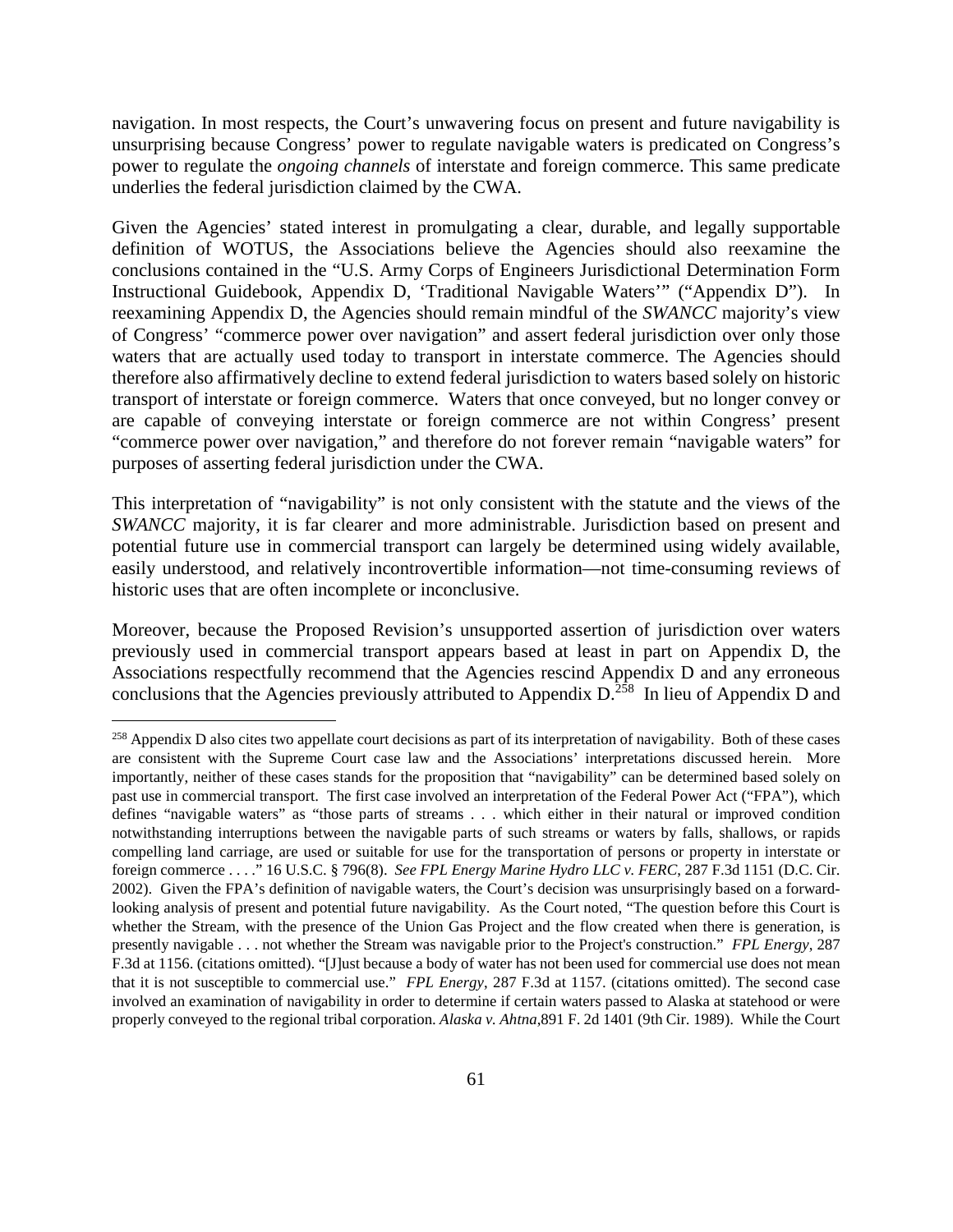any prior conclusions that the Agencies drew from Appendix D, the Agencies should rely directly on the Supreme Court case law cited above as the primary source for assessing their present "commerce power over navigation."<sup>259</sup>

### 3. Recreational uses alone do not constitute transport in interstate or foreign commerce

Congress used the phrase "waters of the United States" to set a meaningful, constitutional boundary: it "is a jurisdictional element, connecting the Clean Water Act to Congresses Commerce Clause powers."<sup>260</sup> But a common-sense understanding of "recreation" cannot reasonably support federal jurisdiction. Rather, it permits the federal government to extend its reach to all manner of land and water features that have no traditional ties to navigable waters and, thus, interstate commerce. Implementing agencies could therefore cite recreational use to rationalize their assertion of jurisdiction in almost any case, commerce-related or not. Yet, "we would expect a clearer statement from Congress to authorize an agency theory of jurisdiction that presses the envelope of constitutional validity."<sup>261</sup>

As with the Agencies' continued assertion that waters are navigable if they were ever used to transport goods in interstate or foreign commerce, the Associations believe that the Agencies should revisit their prior assertion that recreational use of a waterbody is a commercial activity sufficient to render the water navigable and establish federal jurisdiction. Recreational activities cannot reasonably be construed as the transportation of goods in interstate or foreign commerce.

None of the Supreme Court cases discussed in the previous subsection remotely suggest that a water could be deemed navigable, and therefore within federal jurisdiction, based on potential use for any vaguely commercial activity that could conceivably impact interstate or foreign commerce. In fact, in all of these cases, the Supreme Court explicitly based their determinations of navigability on the waters' present suitability or potential future use to transport goods in interstate or foreign commerce.

So too with Appendix D; every Supreme Court case cited in Appendix D demonstrates that the Court's navigability determinations were relegated to "highways for commerce, over which trade and travel are or may be conducted in the customary modes of trade and travel on water;"<sup>262</sup> or "customary modes of trade and travel on water;"<sup>263</sup> waters susceptible "to use as . . . highway[s]

did in fact look at prior uses of the water, it did so in order to determine the water's susceptibility to future commercial uses. *Alaska v. Ahtna*, 891 F. 2d at. 1404.

 $259$  If the Agencies decline to rescind Appendix D, the Associations believe the Agencies must at least significantly amend and update Appendix D to conform to the Supreme Court's interpretation of the commerce power over navigation that Congress intended to assert through the CWA.

<sup>260</sup> *United States v. Lucero*, 989 F.3d 1088, 1095 (9th Cir. 2021).

<sup>261</sup> *Rapanos*, 547 U.S. at 78.

<sup>262</sup> *The Daniel Ball*, 77 U.S. at 563.

<sup>263</sup> *The Montello*, 87 U.S. 441-42.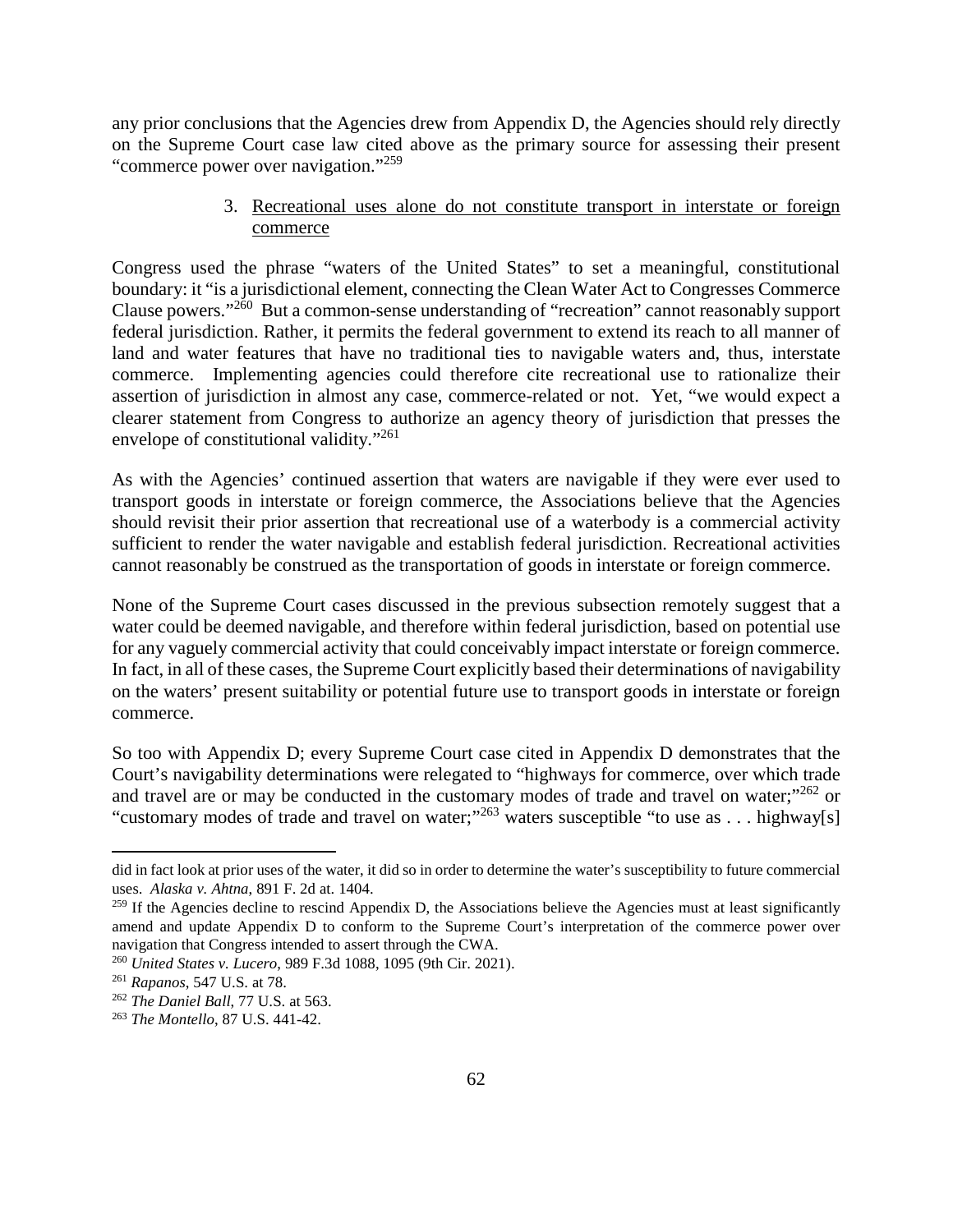of commerce;"<sup>264</sup> or "commercial navigation."<sup>265</sup> While it did not matter whether the "transport" consisted of a rancher bringing cattle to market or a freighter carrying hundreds of containers every one of the Supreme Court's tests of navigability was predicated on transport in interstate or foreign commerce.<sup>266</sup>

As such, as demonstrated by the same case law cited in Appendix D, there is no legal basis to regard as TNWs those waterways that are merely used in commerce rather than *used for the transportation of goods* in interstate commerce. The Associations therefore recommend that the Agencies reassess their assertion of federal jurisdiction based on the potential recreational use of waters. Not only would such an interpretation better accord with Supreme Court jurisprudence, it would also make the scope of federal jurisdiction clearer and more predictable. While the actions that constitute commercial transport can be reasonably ascertained and are generally confined to commonly-held and easily understood notions of transportation, the universe of actions that could constitute "recreation" in a jurisdictional determination are far more unpredictable.

## **b. The Associations urge the Agencies to refrain from including interstate waters as an independent foundational category of WOTUS**

The Agencies' Proposed Revision interprets the CWA to categorically extend federal jurisdiction over all interstate waters "regardless of their navigability."<sup>267</sup> But, as explained above, federal jurisdiction under the CWA springs from Congress' enumerated power to regulate the channels of interstate commerce. Isolated waters and wetlands that bridge state borders are not channels of commerce, and automatically including interstate waters in the definition of WOTUS is inconsistent with the concept of navigability that "Congress had in mind as its authority for enacting the CWA."<sup>268</sup> Therefore, the Associations believe that interstate, but otherwise isolated and unconnected, waters and wetlands are properly regulated by states and tribes.<sup>269</sup>

The Commerce Clause authorizes Congress to regulate the "channels of interstate commerce," the "instrumentalities of interstate commerce or persons and things in interstate commerce" and "those activities having a *substantial relation* to interstate commerce."<sup>270</sup> Waters do not acquire this commercial effect simply because they may straddle a state border. For example, many isolated waters *(i.e.*, wetlands, ponds, or swales) that cross state lines "ha<sup>[</sup>ve] nothing to do with

<sup>264</sup> *U.S. v. Utah*, at 81-83.

<sup>265</sup> *U.S. v. Appalachian Elec. Power Co.*, 311 U.S. at 416.

<sup>266</sup> *Utah v. United States*, 403 U.S. at 11.

 $26786$  Fed. Reg. at 69,417, 69,418 ("[A]ll rivers, lakes, or waters that flow across or form part of, state boundaries ... need not meet the relatively permanent or significant nexus standard…. Interstate waters may be streams, lakes or ponds, or wetlands.").

<sup>268</sup> *SWANCC*, 531 U.S. at 167.

<sup>&</sup>lt;sup>269</sup> *See SWANCC*, 531 U.S. at 159, 172, 174 (declining to interpret § 404(a)'s scope to include nonnavigable, isolated, intrastate waters because such an assertion of jurisdiction would significantly impinge upon the State's traditional and primary power over water and land use).

<sup>270</sup> *United States v. Lopez*, 514 U.S. 549, 558-59 (1995).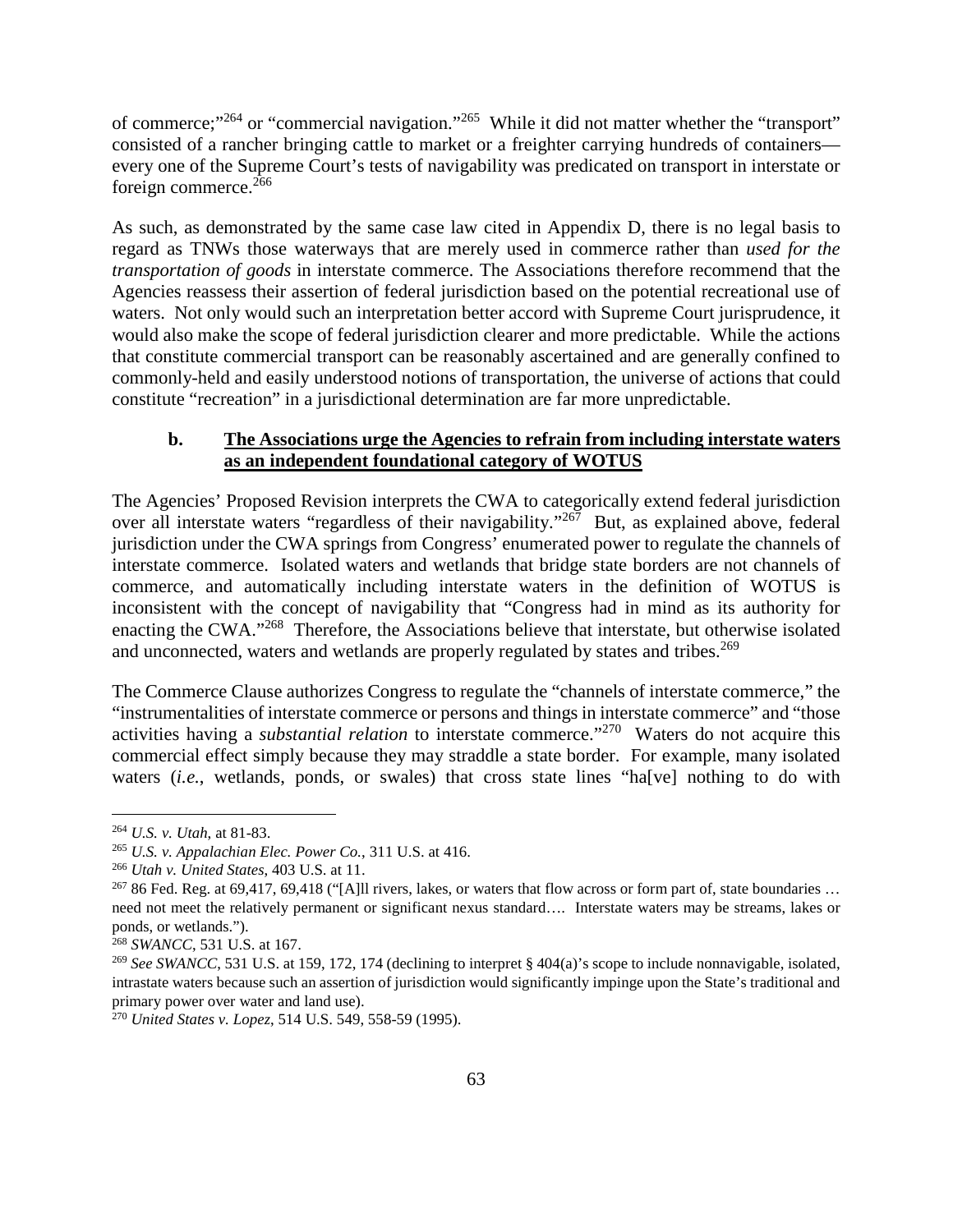'commerce' or any sort any sort of economic enterprise, however broadly one might define those terms."<sup>271</sup> Nor is the assertion of jurisdiction over such waters "an *essential* part of a larger regulation of *economic* activity, in which the regulatory scheme could be undercut unless the intrastate activity were regulated." $272$ 

In the Proposed Revision, the Agencies assert that the statutory predecessor to the CWA - the 1948 FWPCA - "explicitly protected interstate waters independent of their navigability."<sup>273</sup> While the Agencies are correct insofar as the 1948 FWPCA references "interstate waters" without reference to navigability, they gloss over the fact that Congress amended the FWPCA in 1961 to encompass "interstate or navigable waters,"<sup>274</sup> and amended the Act again in 1972 to bring forth the current definition of "navigable waters" as WOTUS.<sup>275</sup>

Thus, while a decades-old version of the CWA's predecessor statute referenced "interstate waters," "the version at issue here . . . is the current one – from which Congress removed any mention of [the disputed term]."<sup>276</sup> "When Congress acts to amend a statute, we presume it intends its amendment to have real and substantial effect."<sup>277</sup> The "real and substantial effect" of Congress' purposeful replacement of the Act's references to "interstate waters" with "navigable waters," was to define federal jurisdiction under the CWA consistent with "its commerce power over navigation."<sup>278</sup>

The U.S. District Court for the Southern District of Georgia ("Southern District of Georgia") reached the same conclusion in remanding the 2015 WOTUS Rule.<sup>279</sup> The court reasoned that ''the inclusion of all interstate waters in the definition of 'waters of the United States,' regardless of navigability, extends the Agencies' jurisdiction beyond the scope of the CWA because it reads the term navigability out of the CWA."<sup>280</sup>

The Associations agree with this reasoning and therefore urge the Agencies to refrain from including interstate waters as an independent category of WOTUS irrespective of navigability. Such in interpretation impermissibly reads any notion of navigability out of the CWA. Further, absent interstate commerce, regulation of interstate waters is contrary to Congress's intent in cooperative federalism, as discussed in detail earlier in these comments. That the waters straddle

<sup>271</sup> *Lopez*, 514 U.S. at 561.

<sup>272</sup> *Lopez*, 514 U.S. at 561 (emphasis added).

<sup>&</sup>lt;sup>273</sup> 86 Fed. Reg. at 69,417.

<sup>274</sup> Pub. L. No. 87-88, 75 Stat. 204, 208 (1961).

<sup>275</sup> 33 U.S.C. § 1362(7).

<sup>276</sup> *Intel Corp. Inv. Policy Committee v. Sulyma*, 140 S. Ct. 768, 779 (Supreme Court 2020).

<sup>277</sup> *United States v. Quality Stores, Inc.,* 572 U.S. \_\_\_, \_\_\_, 134 S.Ct. 1395, 1401, 188 L.Ed.2d 413 (2014).

<sup>278</sup> *SWANCC*, 531 U.S. at 168 n.3.

<sup>279</sup> *Georgia v. Wheeler*, 418 F. Supp. 3d 1336 (S.D. Ga. 2019).

<sup>280</sup> *Georgia v. Wheeler*, 418 F. Supp. 3d at 1359.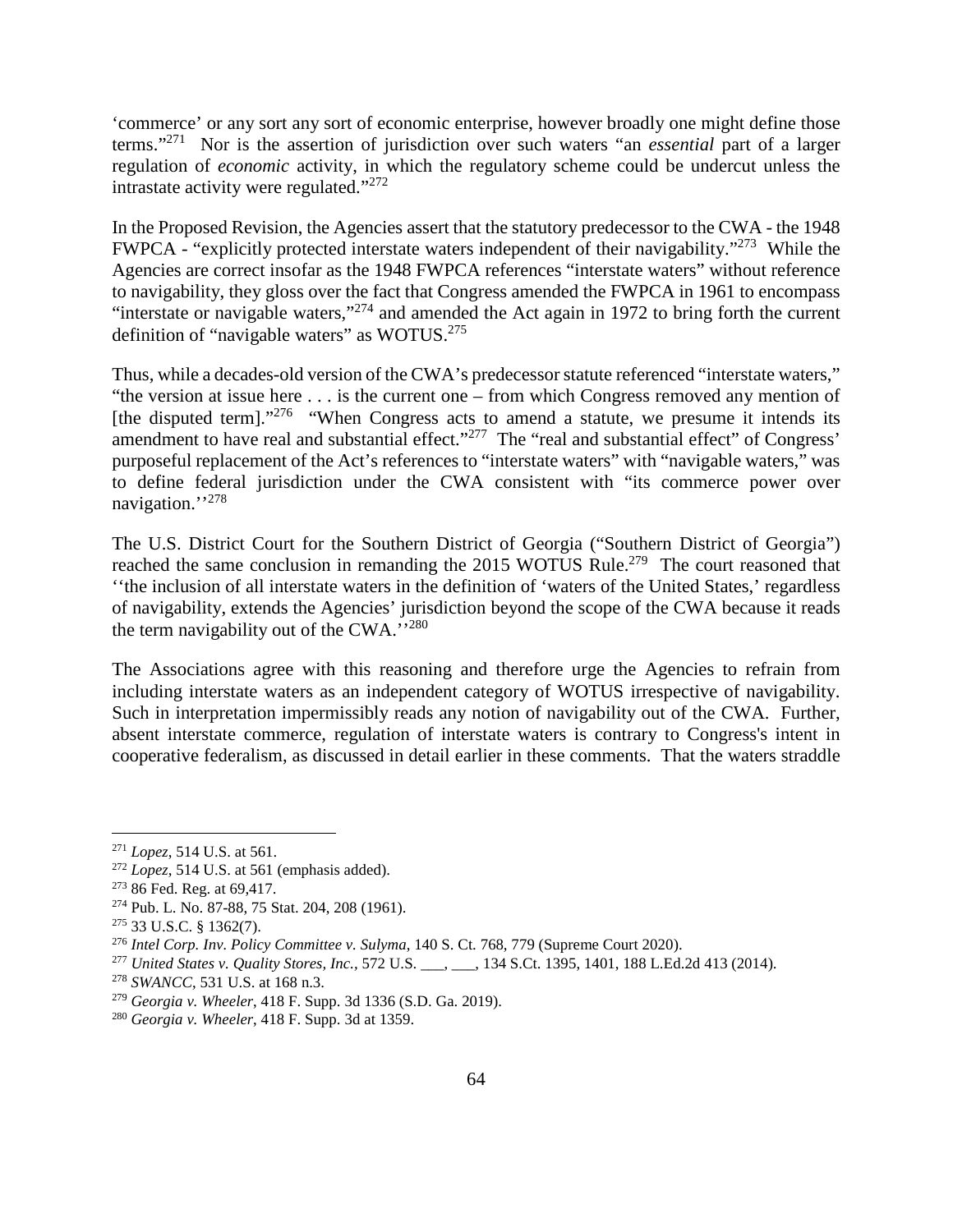a border in no way obviates this point; indeed, many waters are regulated by interstate commissions rather than the Agencies.

## **c. The Associations find the other waters category to be vague, not in keeping with the more constrained approach set out in the 1986 regulations, and legally indefensible**

The Agencies propose to codify the list of "other waters" from the 1986 regulations as a standalone category, but rather than following the 1986 regulations' more constrained approach asserting jurisdiction based on whether the use, degradation, or destruction of "other waters" "could affect interstate or foreign commerce," the Proposed Revision would allow for case-specific assertions of jurisdiction over "other waters" using the Agencies' "either/or" approach to applying the "relatively permanent" or "significant nexus" standards.<sup>281</sup> The Associations' concerns with the proposed "either/or" approach and the Agencies' conception of both of the standards used in that approach are discussed in Section V.d., and need not be repeated here. Instead, the Associations herein describe certain additional concerns specifically attributable to the Agencies' proposed "other waters" category.

In addition to the legal concerns the Associations already articulated with the proposed "either/or" approach or the standards encompassed within that approach, the "other waters" category presents unique legal concerns as well. To begin, while the Proposed Revision and the 1986 regulations offer examples of "other waters," the universe of waterbodies and types are not so limited.<sup>282</sup> The proposed "other waters" basically consists of all other waterbody types not elsewhere categorized or excluded under the Proposed Revision.<sup>283</sup> This indeterminate catch-all category of "other waters" may include ordinarily dry features, "fairly distant" wetlands, and myriad other waters in "relative isolation from the stream network."<sup>284</sup>

Indeed, the Agencies suggest no limit to the types or functions of the waterbodies and features that may be considered "other waters." No ordinary landowner could reasonably guess whether a feature present on their land was encompassed within the proposed "other waters" category, much less assess, for example whether its functions (alone or in conjunction with indeterminate other waterbodies within "a region") include "storage and mitigation of peak flows, natural filtration by biochemical uptake and/or breakdown of contaminants, [or] aquifer recharge that contributes to the baseflow in downstream waters."<sup>285</sup> Nor could ordinary landowners surmise whether their "other water" was connected to distant navigable waters via, for example, "shallow subsurface connections, deeper groundwater connections, biological connections, or spillage."<sup>286</sup>

<sup>281</sup> 86 Fed. Reg. at 69,418.

<sup>282</sup> 86 Fed. Reg. at 69,393.

<sup>283</sup> 86 Fed. Reg. at 69,393.

<sup>284</sup> 86 Fed. Reg. at 69,393.

<sup>&</sup>lt;sup>285</sup> 86 Fed. Reg. at 69,393.

<sup>286</sup> 86 Fed. Reg. at 69,393.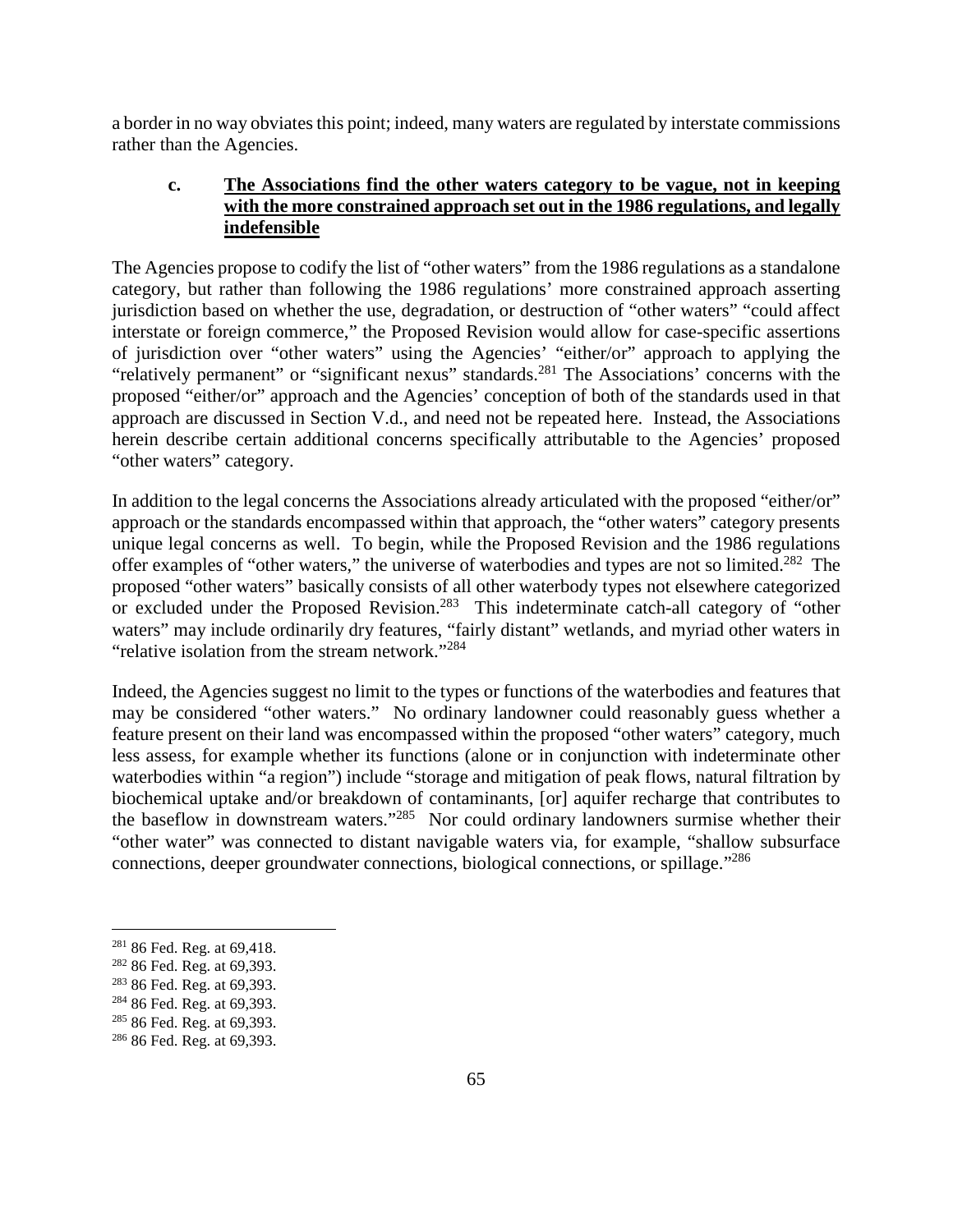As such, whether purposeful or not, the "other waters" category is too vague to meaningfully preclude the Agencies from asserting federal jurisdiction over any type of waterbody at all. While the ambiguity of the "other waters" category would likely provide a valuable jurisdictional hedge for the Agencies, it will be tremendously detrimental to landowners who wish to understand the jurisdictional status of their property. The "other waters" category does not federal jurisdiction to be discerned "with sufficient definiteness that ordinary people can understand what conduct is prohibited and in a manner that does not encourage arbitrary and discriminatory enforcement."<sup>287</sup> This proposed category should therefore be rescinded as void-for-vagueness.

Further, applying the "relatively permanent" standard to "other waters" allows for far more attenuated and speculative assertions of jurisdiction than other categories of water. While the Associations have concerns about the significant concerns about the jurisdictional reach that the Agencies could assert based on other categories of waters' insubstantial and tenuous connections to navigable waters, the Agencies propose to assert federal jurisdiction over waterbodies in the "other waters" category based on no clear connection to navigable water at all. For example, the Proposed Revision would extend federal jurisdiction to any relatively permanent, standing or continuously flowing "other water" that has a continuous surface connection to a relatively permanent, *non-navigable* tributary<sup>288</sup> of a *non-navigable* interstate water or wetland.<sup>289</sup> This application of the "relatively permanent" test cannot be reconciled with the *Rapanos* plurality's requirement that "a relatively permanent body of water [be] connected to traditional interstate navigable waters."<sup>290</sup>

Determining jurisdiction over "other waters" is also problematic under the Agencies' proposed "significant nexus" test. Setting aside the inapplicability of that test for anything other than wetlands, the specific applicability of the "significant nexus" test to "other waters" runs afoul of *SWANCC* because it would allow jurisdiction to be asserted over the same isolated, intrastate, nonnavigable ponds that the SWANCC majority expressly held to be outside of federal jurisdiction.<sup>291</sup>

For instance, in the context of offering "generalizations" about the functions this indeterminate class of "other waters" can provide to downstream waters, the Proposed Revision asserts that isolated "other waters" can provide these functions even without a connection to downstream waters.<sup>292</sup> In fact, the Proposed Revision suggests that isolated "other waters" provide functional benefits to downstream waters *because* of their lack of a connection to those waters.

Sometimes it is their relative isolation from the stream network (*e.g*., lack of a hydrologic surface connection) that contributes to the important effect that they have downstream; for example, depressional non-floodplain wetlands lacking

<sup>287</sup> *Kolender v. Lawson*, 461 U.S. 352, 357 (1983).

 $288$  (a)(5)(i) water.

<sup>289</sup> 86 Fed. Reg. at 69,449-50 (proposed 33 C.F.R. § 328.3(a)(3)(i) & 40 C.F.R. § 120.2(a)(3)(i)).

<sup>290</sup> *Rapanos*, 547 U.S. at 742.

<sup>291</sup> *See SWANCC*, 531 U.S. at 168 & 174.

 $292$  86 Fed. Reg. at 69,393 (emphasis added).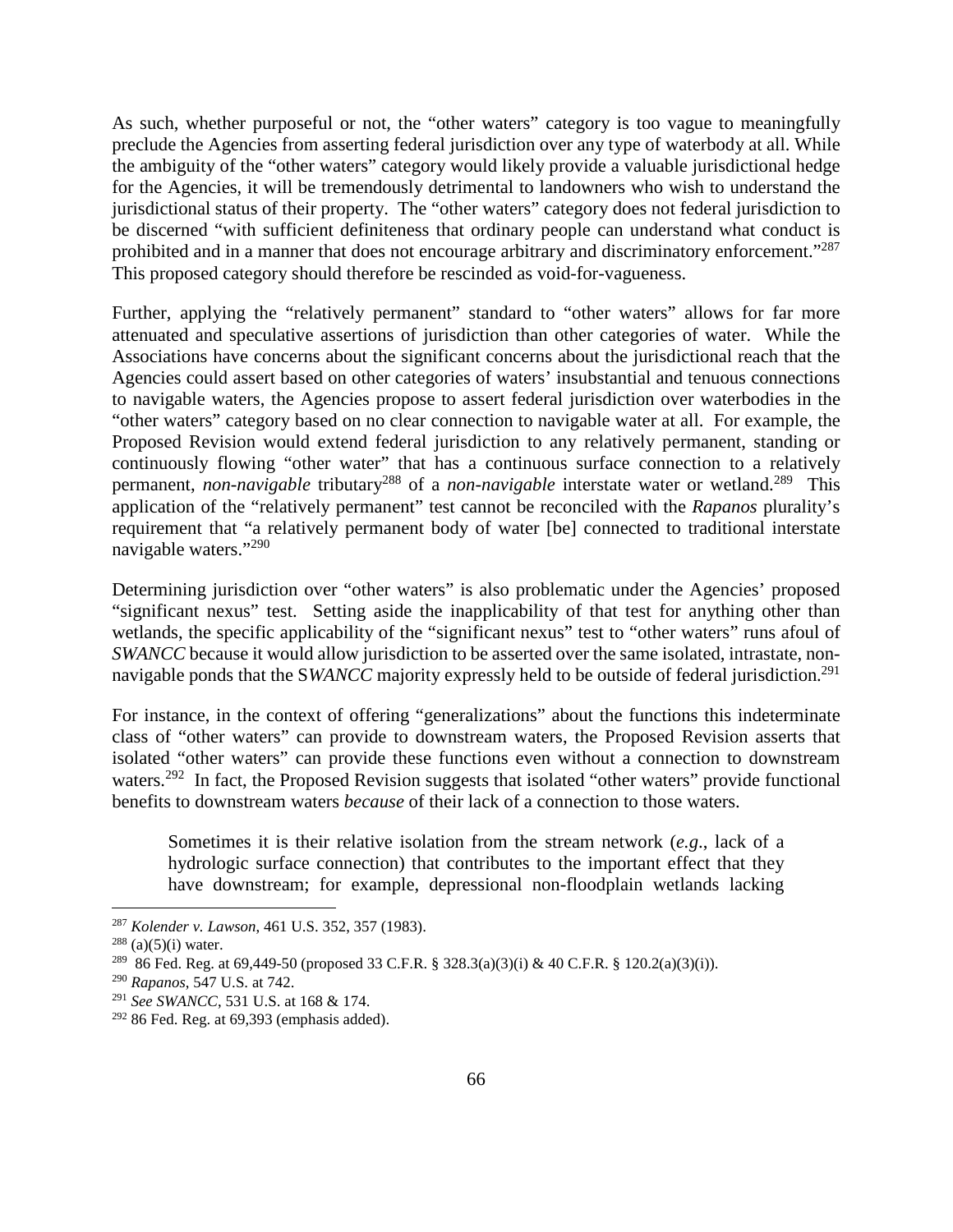surface outlets can function individually and cumulatively to retain and transform nutrients, retain sediment, **provide habitat**, and reduce or attenuate downstream flooding, depending on site-specific conditions such as landscape characteristics (*e.g.*, slope of the terrain, permeability of the soils).<sup>293</sup>

Thus, the Agencies' proposed approach to "other waters" would seemingly allow them to assert jurisdiction over unconnected and isolated waters based on ecological functions wholly within the isolated waterbody, including "provid[ing] habitat."<sup>294</sup> This is the exact same jurisdictional claim the Corps asserted in the Migratory Bird Rule, which the Supreme Court flatly rejected in *SWANCC*. According to the *SWANCC* majority, asserting jurisdiction over these isolated ponds would effectively read the term "navigable" out of the Act and strip it of any independent significance.<sup>295</sup>

The *SWANCC* holding was not based on consideration of ecological factors; the *SWANCC* majority judged these ponds to be outside of federal jurisdiction based solely on their lack of proximity to navigable waters.<sup>296</sup> Nor was the *SWANCC* holding based on a particular type of waterbody or the specific Migratory Bird Rule on which the Corps relied to assert jurisdiction. The *SWANCC* majority ruled the way they did based on the large distance between the waterbodies in question and navigable waters, which the majority judged to be more than sufficient to show a lack of connection. Thus, the *SWANCC* decision fully precludes the Agencies from asserting jurisdiction over "other waters" in the manner contemplated in the Agencies' proposed "significant nexus" standard.

Further, even setting aside the relevance of distance to the *SWANCC* decision, the Agencies' proposed "significant nexus" test is impermissibly vague and incapable of precise and consistent delineation. It would also allow federal jurisdiction to be asserted for more expansively than Congress allowed in the CWA. Indeed, the Agencies propose to claim jurisdiction over "other waters" that alone, or in combination with similarly situated waters, significantly affect chemical, physical, or biological integrity of commerce waters, interstate waters, or territorial seas. Yet, as elsewhere discussed in these comments, the Proposed Revision provides no reasonable basis to determine when waters are "similarly situated," or "in the region," or when they exhibit ecological functions that may significantly affect "other waters." Absent objective standards and clear limits for these key factors, the Agencies ability to contrive an assertion of federal jurisdiction appears to be unbounded – particularly as applied to the catch-all "other waters" category. The CWA simply cannot be interpreted to permit such a broad, subjective, and malleable framework for asserting federal jurisdiction.

<sup>293</sup> 86 Fed. Reg. at 69,393.

<sup>294</sup> 86 Fed. Reg. at 69,393.

<sup>295</sup> *SWANCC*, 531 U.S. at 172.

<sup>296</sup> *SWANCC*, 531 U.S. at 174.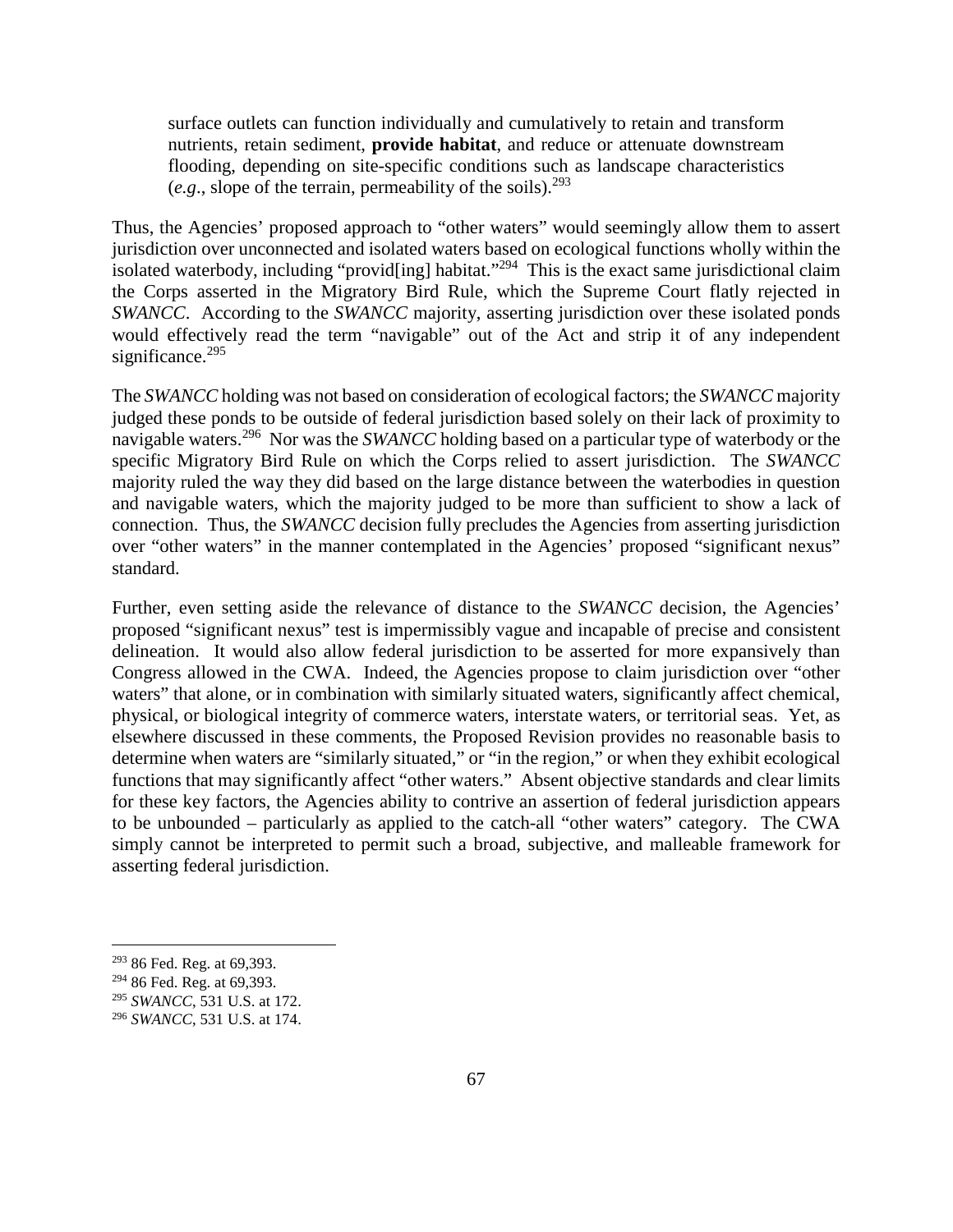Thus, the application of the proposed "significant nexus" test to the "other waters" category presents the very same "significant constitutional [and federalism] questions" that the Supreme Court warned about in *SWANCC*. <sup>297</sup> On this fact alone, the Agencies should rescind the "other waters" category.

## **d. The Associations broadly support the Proposed Revision's inclusion of impoundments as a stand-alone category of WOTUS, but we recommend that the Agencies clarify and limit the scope of this category**

The Associations broadly support the Proposed Revision's inclusion of impoundments as a standalone category of WOTUS, but we recommend that the Agencies clarify and limit the scope of this category. The Associations believe these recommendations are necessary because, absent a sufficiently clear definition, many different types of structures and features are susceptible to being improperly construed as "impoundments" subject to federal jurisdiction. Therefore, the Associations recommend that the Agencies define "impoundments" as jurisdictional waters whose movement has been impeded either in whole or in part by a man-made structure, such as a berm, dam, dike, or other earthwork, not subject to the waste treatment exclusion (or other exclusion which might be written into the rule, such as for artificial lagoons and ponds). A reasonably clear and consistent definition of "impoundments" is particularly important in the context of the Proposed Revision because the Agencies propose to assert jurisdiction over impoundments of tributaries and wetlands adjacent to impoundments.<sup>298</sup>

The Associations do not agree that the existence of an impoundment, in and of itself, provides a basis for asserting jurisdiction over an otherwise non-jurisdictional waterbody. The Proposed Revision, however, would appear to assert jurisdiction in this manner.

For instance, the proposed definition of "tributaries" that fall within federal jurisdiction appears to include "relatively permanent, standing, or continuously flowing" tributaries to impoundments.<sup>299</sup> Under such an interpretation, a relatively permanent tributary that would not otherwise be subject to federal jurisdiction because it does not connect to TNW or the territorial seas would be subject to federal jurisdiction simply because it is impounded. And because the Proposed Revision would assert federal jurisdiction over wetlands adjacent to tributaries and impoundments that do not connect to TNWs, <sup>300</sup> the Proposed Revision appears to allow the Agencies to assert federal jurisdiction over unconnected wetlands as well.

Neither of these jurisdictional assertions is based on any connection with, or relationship to TNWs or the territorial seas. Rather, the Agencies appear to propose to assert jurisdiction based solely

<sup>297</sup> *SWANCC*, 531 U.S. at 172, 174.

<sup>298</sup> 86 Fed. Reg. at 69,240.

<sup>299</sup> *See* proposed text of 40 C.F.R. § 120.2(a)(4) and (a)(5)(i) at 86 Fed. Reg. 69,450.

<sup>300</sup> *See* proposed text of 40 C.F.R. § 120.2(a)(4) and (a)(7)(ii) at 86 Fed. Reg. 69,450.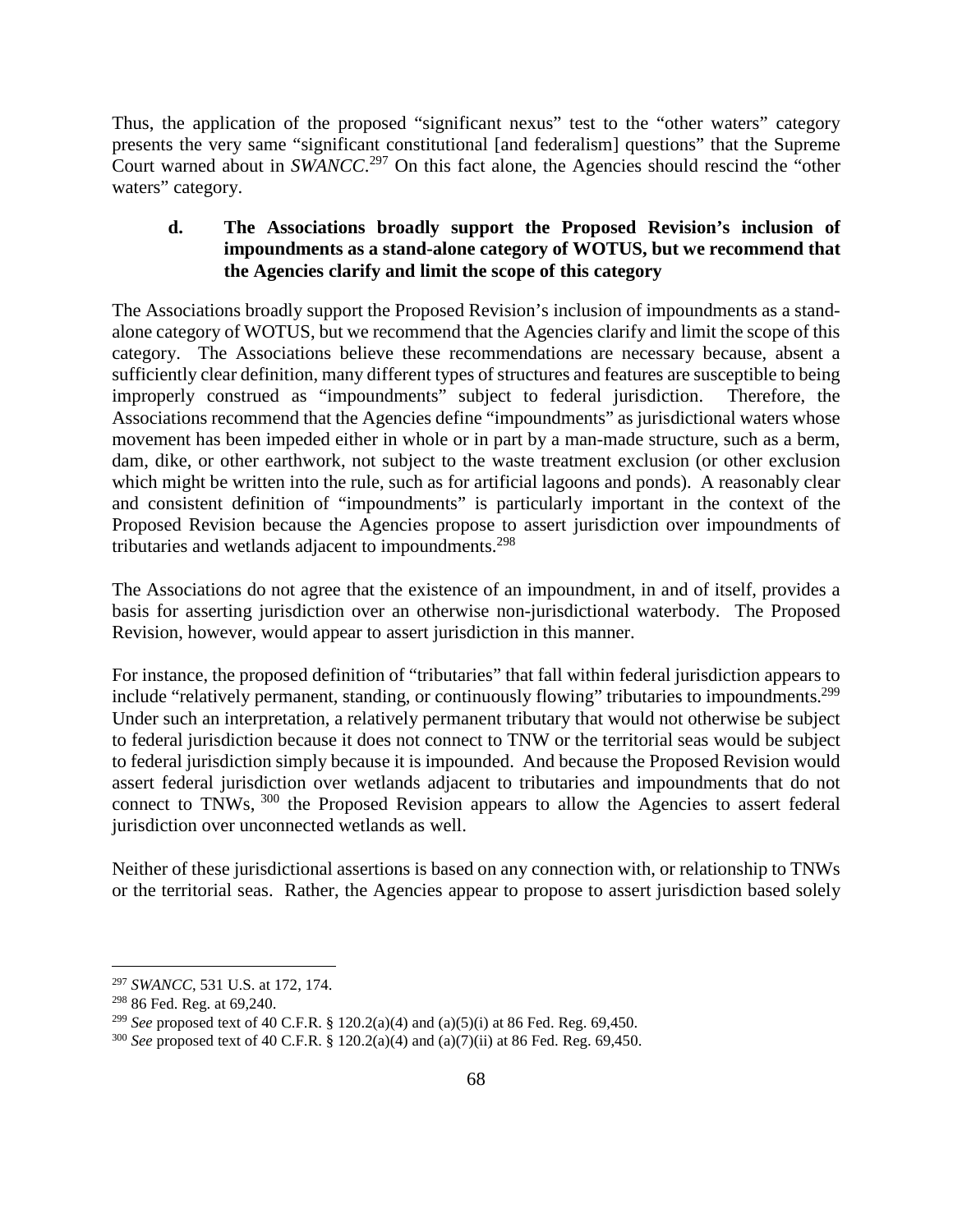on the presence of a relatively permanent impoundment. No credible reading of the CWA or the applicable case law supports the Agencies' assertion of jurisdiction in this context.

While the various Supreme Court justices have rarely articulated the same threshold for determining when to extend federal jurisdiction to non-navigable water, every justice who has rendered an opinion in one of the WOTUS cases has understood that the extension of federal jurisdiction from navigable waters to non-navigable waters is based on the potential for movement of water (and pollution) from the non-navigable water to the navigable water. No justice has suggested that non-navigable waters can be brought under federal jurisdiction because nonnavigable waters may be polluted by WOTUS.

Moreover, in addition to being generally inconsistent with the CWA and the entire body of Supreme Court jurisprudence on WOTUS, this interpretation is specifically and expressly controverted by the plurality opinion in *Rapanos*, which supplies the "relatively permanent standard" the Agencies purport to reference in these provisions. The *Rapanos* plurality did not suggest that the CWA provided the federal government jurisdiction over all "relatively permanent, standing, or continuously flowing" waters. Rather, the *Rapanos* plurality stated that an otherwise non-jurisdictional water could become jurisdictional only if its connection to a TNW was "relatively permanent, standing, or continuously flowing."<sup>301</sup> Indeed, "an intermittent, physically remote hydrologic connection" to TNWs is not even sufficient under either *Riverside Bayview* or *SWANCC*. 302

The Agencies seemingly recognized the essentiality of asserting jurisdiction based on some connection to TNWs, as least with respect to "other waters," which they exclude from the categories of waters that are subject to federal jurisdiction when impounded.<sup>303</sup> The same reasoning applies to the tributaries and wetlands described above. Absent a sufficient connection to TNWs or the territorial seas; tributaries, adjacent wetlands, and "other waters" are not subject to federal jurisdiction and do not become so when impounded.

Therefore, while the Associations generally support including impoundments as a category of WOTUS (if clearly defined), that category cannot include waters lacking a sufficient connection to TNWs or the territorial seas. That is an impermissible construction of the CWA and applicable Supreme Court jurisprudence. We therefore strongly urge the Agencies to rescind the proposed "impoundments" category or significantly revise its scope.

<sup>301</sup> *Rapanos,* 547 U.S. at 742.

<sup>302</sup> *Rapanos,* 547 U.S. at 742.

<sup>303</sup> 86 Fed. Reg. at 69,420.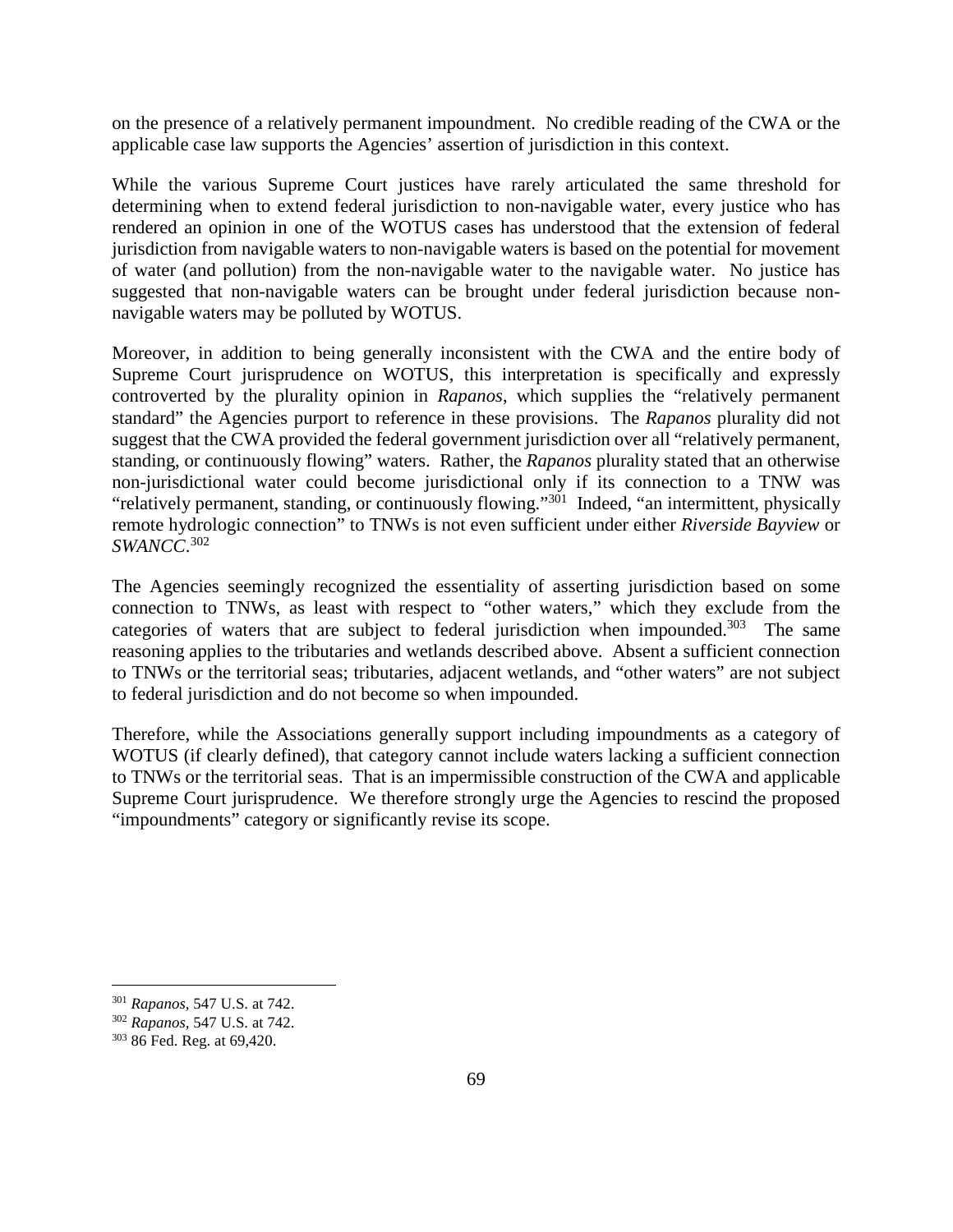**e. The Associations find that the proposed "either/or" approach for determining a tributary is flawed and the proposed analysis of tributaries' "reach" is inconsistent, unworkable, and impermissibly expansive; and we recommend the Agencies reconsider its current proposed approach with a definition of a tributary in keeping with Supreme Court guideposts** 

As with other categories of waters identified in the Proposed Revision, the Agencies propose to establish jurisdiction over tributaries of traditional navigable waters, impoundments, and territorial seas under the "either/or" approach that allows the Agencies to assert jurisdiction under the Agencies' versions of either the "relatively permanent" standard or the significant nexus standard. The Associations' concerns with the proposed "either/or" approach and the Agencies' conception of both of the standards used in that approach are discussed in Section IV, and need not be repeated here.

Instead, the Associations herein explain why the Agencies cannot reasonably assert jurisdiction over tributaries that they seem incapable of defining. We also discuss our concerns with the inconsistent and expansive way the Proposed Revision analyzes tributaries' "reach" for purposes of asserting jurisdiction.

# 1. The Agencies must define "tributaries"

Given the expansive scope of federal jurisdiction the Agencies propose to assert over tributaries themselves, as well as wetlands, impoundments, and "other waters" based on their relation to tributaries, it is inexplicable that "the agencies are not proposing a definition in this rule."<sup>304</sup> More so, given the Agencies' explanation that a regulatory definition of "tributaries" is not necessary because "the agencies have decades of experience implementing the 1986 regulations,"<sup>305</sup> which also contain no definition of "tributaries."

One would presume that the Agencies' decades of experience asserting jurisdiction over, and regulating, tributaries would allow them to readily draft a regulatory definition that could be used in a rulemaking as important as this one. The Agencies' decision to refrain from providing a regulatory definition for a waterbody they claim "decades of experience" defining therefore implies that the Agencies' already have a conception of the term "tributary" that they are simply withholding from this rulemaking.

Rather than belabor the important practical and legal consequences of notice-and-comment rulemaking under the APA, we simply note the undeniable impermissibility of shielding key regulatory definitions from a rulemaking such as this. If the Agencies have a definition of "tributaries" that they intend to utilize to assert jurisdiction pursuant to this Proposed Revision, they are compelled to provide it. And if the Agencies have no single fixed definition of the

<sup>304</sup> 86 Fed. Reg. at 69,422.

<sup>305</sup> 86 Fed. Reg. at 69,422.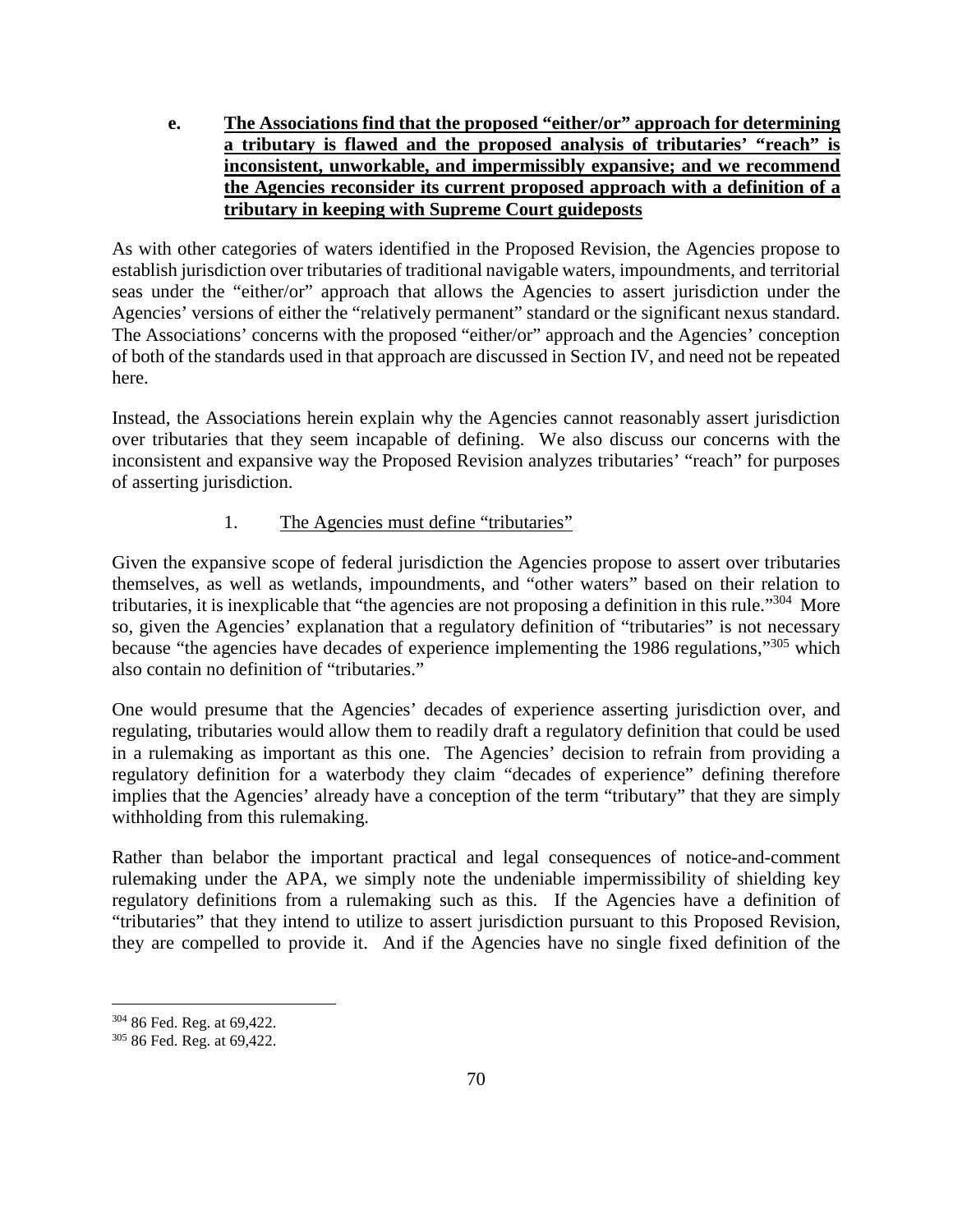tributaries over which they intend to assert jurisdiction through this Proposed Revision, they are obligated to say so.

The Associations recognize that the Agencies' previous attempts to provide a regulatory definition for "tributaries" have drawn significant challenges in regulatory and legal proceedings, but the prospect of critiques or divergent opinions remains a poor justification for refraining from defining a term that is central to this rulemaking, each prior effort to define WOTUS, and multiple Supreme Court decisions examining WOTUS.

The present absence of a definition of "tributary" from the Agencies proposal to assert federal jurisdiction over and regulate tributaries is precisely the type of claim of standardless discretion that offends the void-for-vagueness doctrine. Moreover, providing a definition of "tributary" is all the more urgent given the Agencies' proposed assertion of jurisdiction over ephemeral waters. Delineation between a land feature and a tributary therefore becomes essential to determining jurisdiction. At a minimum, a tributary should be defined, as it was in previous rules, by its bed, banks, and ordinary high water mark.

To be sure, the Associations and many others opposed the definition of "tributaries" that the Agencies promulgated in the 2015 WOTUS Rule because we viewed it as unworkable and impermissibly vague. But allowing tributaries to remain undefined in the Proposed Revision will only serve to make the Agencies' jurisdictional determinations over tributaries more vague and impermissible. Leaving "tributaries" undefined is certainly not a tactic in service to a durable definition of WOTUS.

### 2. The proposed analysis of tributaries' "reach" is inconsistent, unworkable, and impermissibly expansive

Under the Proposed Revision, an as-yet undefined tributary includes "the entire reach of the stream that is of the same order (*i.e.,* from the point of confluence, where two lower order streams meet to form the tributary, downstream to the point such tributary enters a higher order stream)."<sup>306</sup> The Agencies propose to apply this approach to tributaries in both the "relatively permanent" standard and "significant nexus" standard.

Under the proposed "significant nexus" standard, Agencies could extend federal jurisdiction far upstream in a tributary or series of interconnected tributaries simply because those upstream portions are part of the same overall waterway or stream network, the downstream reach of which formed a confluence that the Agencies determined to have a "significant nexus" to a traditionally navigable water, interstate water, or territorial sea.<sup>307</sup> As such, the Agencies propose to assert jurisdiction of these uppermost reaches of potentially distinct waterbodies in a stream network irrespective of whether they are independently assessed to have the necessary nexus to navigable waters. Instead, the Agencies propose to improperly presume jurisdiction over the uppermost

<sup>306</sup> 86 Fed. Reg. at 69,435 (relatively permanent); 86 Fed. Reg. at 69,437 (significant nexus).

<sup>307</sup> 86 Fed. Reg. at 69,437.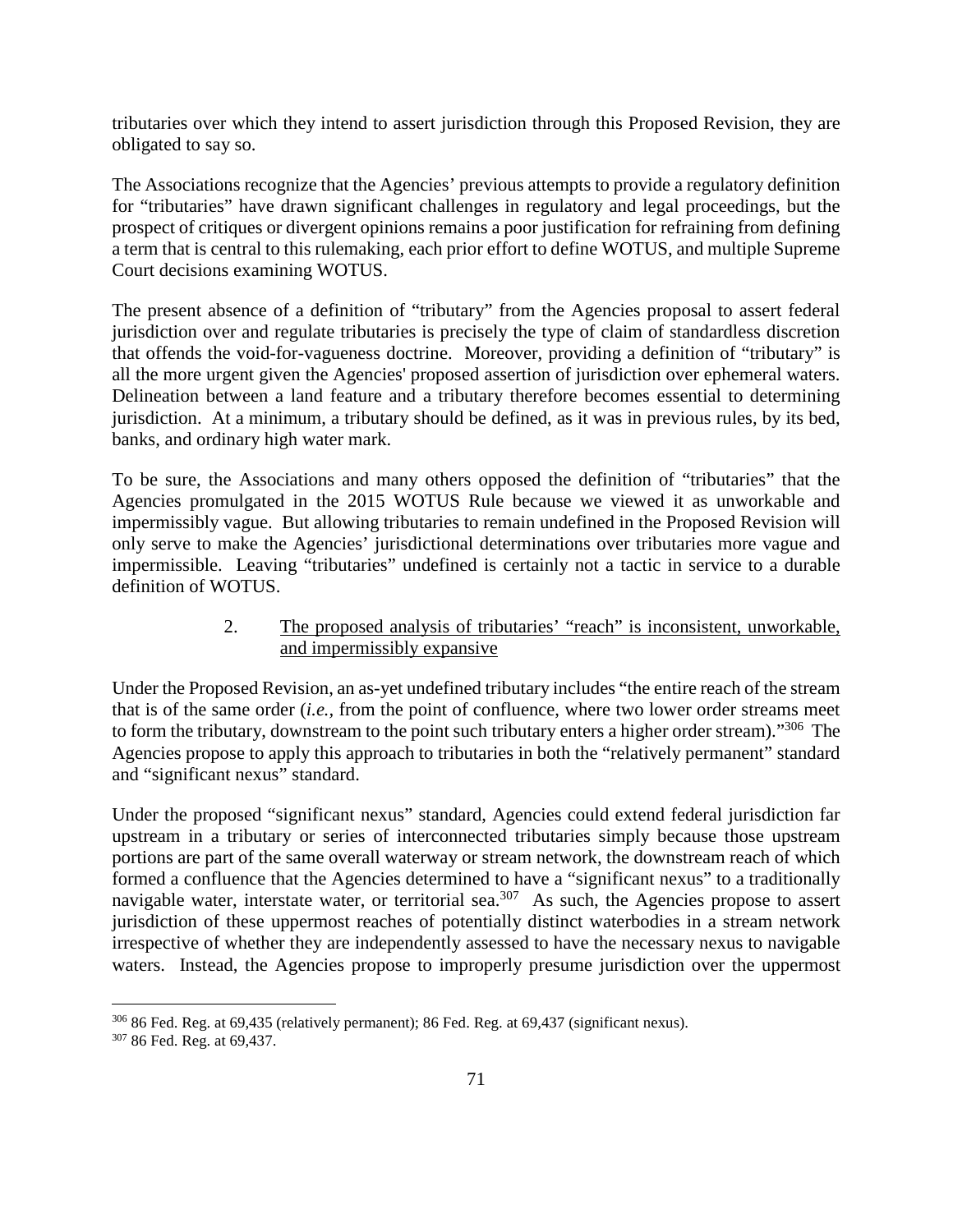reaches of a tributary's entire stream network based solely of a significant nexus determination focused on the maximum flow associated with the lowermost reach of a single tributary. Presuming federal jurisdiction extends well into the vanishingly small headwaters of every water system without any consideration of the "significant nexus" between those uppermost reaches and TNWs is inconsistent with Justice Kennedy's concurrence, directly controverted by the *Rapanos*  plurality, and at odds with the text and structure of the Act.

Application of the Agencies' proposed reach analysis to the "relatively permanent standard" is similarly problematic. In the context of the "relatively permanent" standard, if the downstream point of confluence is determined to be unrepresentative of the entire reach of the tributary, the "flow regime that best characterizes the entire tributary [will be] used."<sup>308</sup> Other than identifying the relative lengths of segments with differing flow regimes as "[a] primary factor" in characterizing the flow of an entire tributary, the Proposed Revision offers no guidance on how this assessment would be accomplished.<sup>309</sup> Thus, here again, the Proposed Revision's lack of any objective, measurable criteria provides landowners no reasonable basis for discerning which waters are subject to federal jurisdiction and regulation.

This proposed "reach" analysis finds no purchase under either the *Rapanos* plurality opinion or Justice Kennedy's concurrence because the Agencies propose to assert jurisdiction over these uppermost reaches of an unlimited daisy chain of waters in a stream system irrespective of whether those different segments or streams share a relatively permanent surface connection to navigable waters and without ever examining whether those reaches share a significant nexus with navigable waters. Justice Kennedy categorically rejected the idea that "drains, ditches, and streams remote from any navigable-in-fact water and carrying only minor water volumes toward it" would satisfy his conception of a significant nexus.<sup>310</sup> Indeed, the "intermittent, physically remote connection" to navigable waters allowed for under this proposed "reach" analysis would not be sufficient even under either *Riverside Bayview* or *SWANCC*. 311

Moreover, the proposed "reach" approach is as unworkable as it is unlawful. Consider, for instance, how a project proponent would attempt to conduct a reach analysis to determine whether a tributary is subject to federal regulation. In many cases, the reach-wide analysis will extend well beyond the limits of a project area, but because the Agencies' proposed "reach" analysis does not make any distinction between lands that a project proponent owns or has access to, conducting the analysis will require a proponent to obtain and document detailed information about the entire reach of an attenuated stream network that may stretch for many miles downstream and upstream from the project, as well as all adjacent wetlands—which may not be owned by or accessible to the proponent.

<sup>308</sup> 86 Fed. Reg. at 69,435.

<sup>309</sup> 86 Fed. Reg. at 69,435.

<sup>310</sup> *Rapanos,* 547 U.S. at 781.

<sup>311</sup> *Rapanos,* 547 U.S. at 742.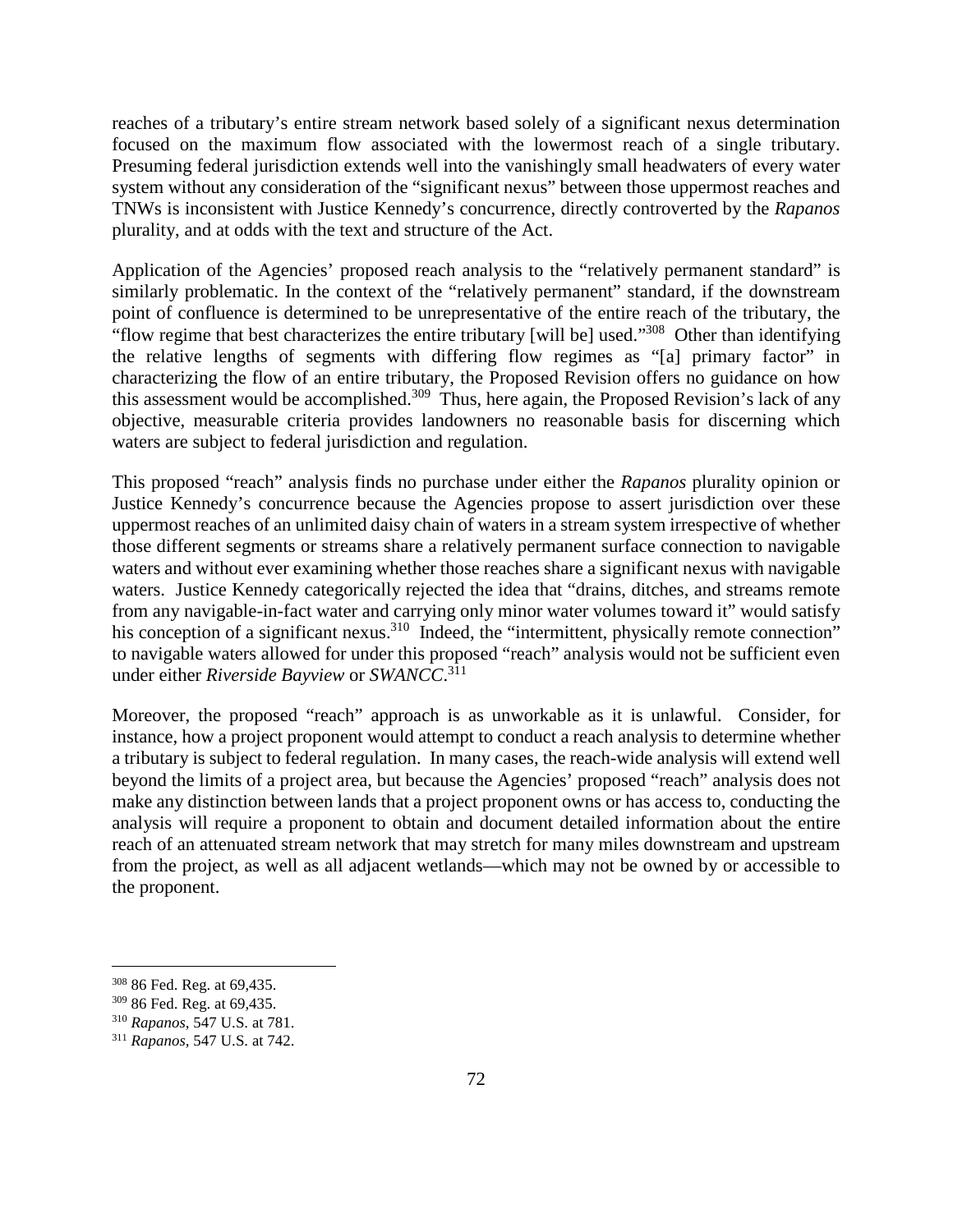Requiring an analysis of this scale and complexity for the entire reach of the stream networks for as many as 1,000 different waters is plainly unreasonable, particularly because the reach analysis is not intended to identify those portions of a tributary that share a jurisdictionally sufficient connection to navigable waters. The intent of this proposed "reach" analysis is to evaluate how far the Agencies can extend federal jurisdiction irrespective of whether the furthest reaches share the requisite connection to navigable waters. The Associations therefore urge the Agencies to rescind this proposed "reach" analysis.

### 3. The Agencies' request for comment on interpreting "relatively permanent" consistent with the NWPR's approach

While the Associations have already extensively discussed the "relatively permanent" standard, we herein add one brief additional response to the Agencies' request for comment whether they should interpret "relatively permanent" to include *all* perennial and intermittent tributaries, and use the NWPR's approach to the terms "perennial" and "intermittent" or modified definitions of those terms.<sup>312</sup> We do not agree with this alternative approach.

The Associations supported the NWPR's overall approach to defining and asserting federal jurisdiction over tributaries with perennial or intermittent surface flows to navigable waters. We did so, however, not because we viewed the approach as the most direct application of the *Rapanos* plurality opinion, but because we believed it reasonably balanced the plurality's views with important elements of Justice Kennedy's concurrence.

More specifically, the Associations found that the NWPR approach to tributaries maintained consistency with the plurality position and Justice Kennedy's concurrence by adopting the commonalities in the Justices' positions and focusing on substantial flows of waters that create non-speculative connections to waters under federal jurisdiction. From the guideposts furnished by the *Rapanos* plurality, the rule adopted a requirement that tributaries must have relatively permanent surface connections to WOTUS in order for the tributaries themselves to be defined as WOTUS. At the same time, it reflected cognizance of Justice Kennedy's concern that under the plurality's view, "[t]he merest trickle, if continuous, would count as a "water" subject to federal regulation, while torrents thundering at irregular intervals through otherwise dry channels would not."<sup>313</sup>

In recognizing the commonalities found in the *Rapanos* plurality and concurrence opinions, the NWPR did not require that tributaries' connections to WOTUS be constant or continuous. Rather, under the NWPR, federal jurisdiction would extend to a tributary if its surface connection to WOTUS is at least perennial or intermittent.

<sup>312</sup> 86 Fed. Reg. at 69,436.

<sup>313</sup> *Rapanos,* 547 U.S. at 769.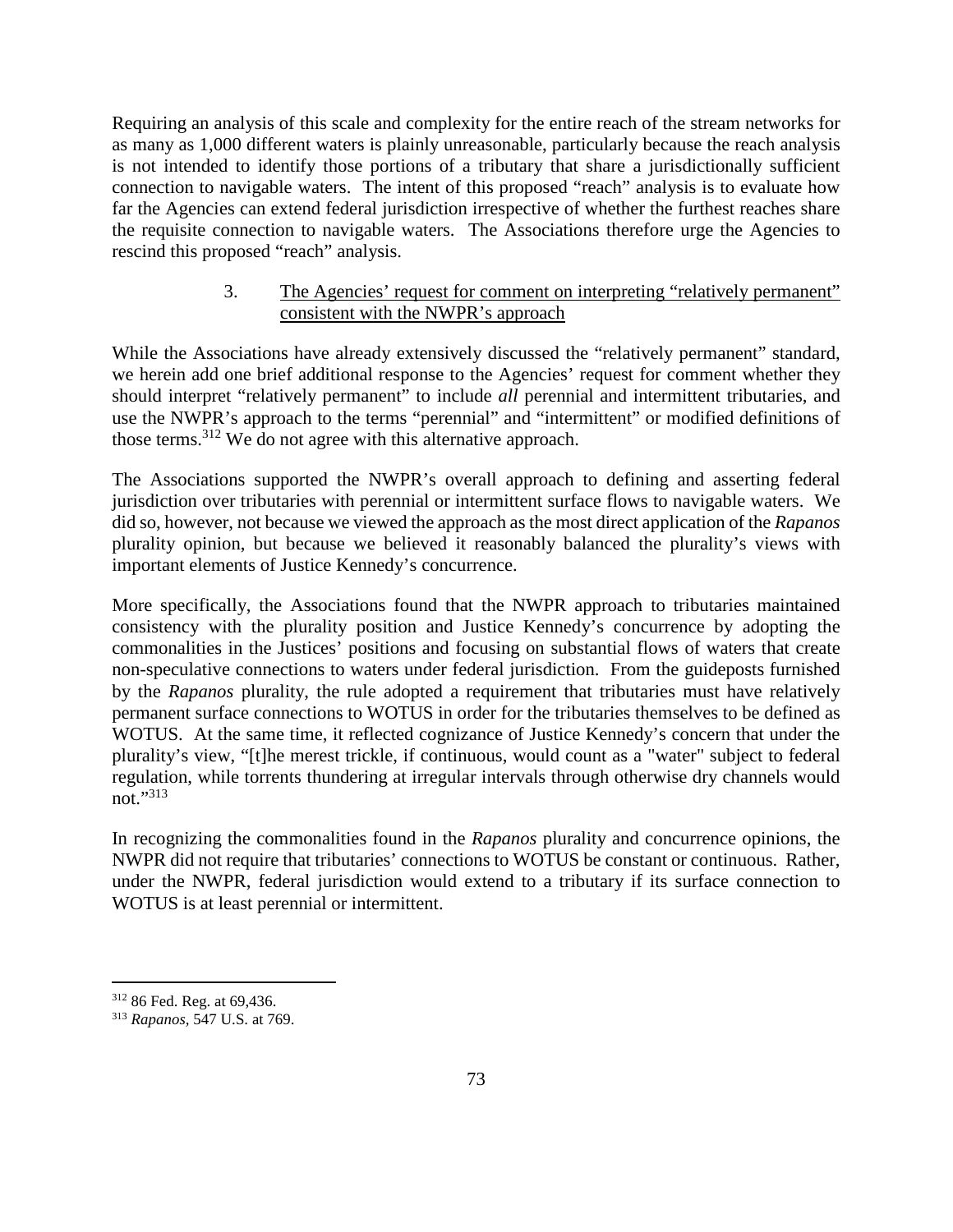In our view, the NWPR properly excluded ephemeral flows from the definition of tributaries, and by doing so, reflected the *Rapanos* plurality's decision not to define as "tributaries" those "ordinarily dry channels through which water occasionally or intermittently flows."<sup>314</sup> Because the NWPR attempted to maintain a level of consistency with Justice Kennedy's views, however, it did not go as far as the *Rapanos* plurality in limiting the definition of tributaries to "continuously present, fixed bodies of water."<sup>315</sup> As such, some of the "typically dry" features discussed by the *Rapanos* plurality may be deemed WOTUS under the NWPR.<sup>316</sup>

The NWPR also departed from Justice Kennedy's concurrence to some degree in that it limits federal jurisdiction to only those tributaries with at least seasonal surface flow to WOTUS. Yet, both the NWPR and Justice Kennedy's concurrence shared the key principle that federal jurisdiction can extend to non-navigable waters only when those waters share substantial and nonspeculative connections to WOTUS. Indeed, while they differ in their means, the NWPR and Justice Kennedy's concurrence serve to distinguish those connections that are remote, speculative, or insubstantial<sup>317</sup> from those connections that create a "significant nexus"<sup>318</sup> with WOTUS.

Importantly, the Associations still support the NWPR's approach to tributaries, but not in the context suggested by the Agencies in the Proposed Revision. The Agencies suggest the NWPR's approach to tributaries could inform its "relatively permanent" standard, which it proposes to use alongside the "significant nexus" standard under the Agencies' proposed "either/or" approach to asserting jurisdiction.<sup>319</sup> But, as explained above, the NWPR's approach to tributaries already incorporates key aspects of both the *Rapanos* plurality and Justice Kennedy's concurrence.

Thus, the NWPR addressed tributaries through a singular approach based on both the "relatively permanent" and "significant nexus" standards. It is therefore not an appropriate replacement of just one of the standards in the Proposed Revision's impermissible "either/or" approach.

**f. The Associations recommend that, in order to categorically assert federal jurisdiction over wetlands adjacent to navigable waters, the Agencies must interpret "adjacent" to mean adjoining or abutting. The Associations recommend discarding the "either/or" approach to asserting jurisdiction over wetlands adjacent to impoundments and tributaries, as the approach is impermissibly expansive and substantively unworkable** 

The Proposed Revision would maintain "adjacent wetlands" as a discrete category within the Agencies' proposed definition of WOTUS,<sup>320</sup> but the manner through which the Agencies would

<sup>314</sup> *Rapanos,* 547 U.S. at 733.

<sup>315</sup> *Rapanos*, 547 U.S. at 733.

<sup>316</sup> *Rapanos*, 547 U.S.at 727.

<sup>317</sup> *Rapanos*, 547 U.S. at 780-81.

<sup>318</sup> *Rapanos*, 547 U.S. at 759.

<sup>319</sup> 86 Fed. Reg. at 69,436.

 $320$  40 C.F.R. § 120.2(a)(7)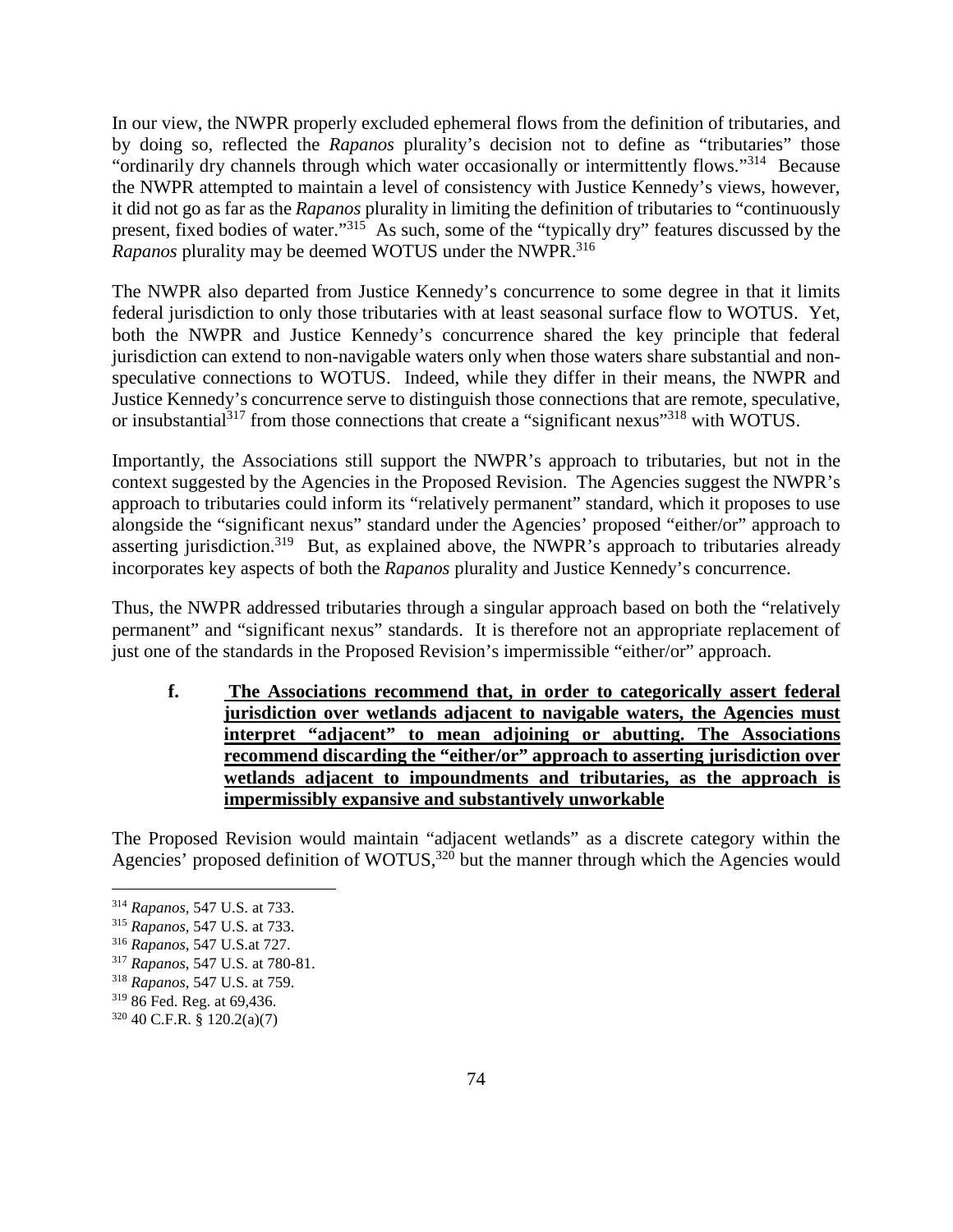assert federal jurisdiction over adjacent wetlands is new, legally suspect, and far too nebulous to reasonably ascertain the jurisdictional status of many wetlands.<sup>321</sup> In particular, the Proposed Revision would assert jurisdiction over wetlands "adjacent" to: (i) traditional navigable waters, interstate waters, or territorial seas; (ii) relatively permanent, standing, or continuously flowing impoundments or tributaries with a continuous surface connection to such waters; or (iii) impoundments or tributaries if the wetlands either alone or in combination with similarly situated waters in the region, significantly affect the chemical, physical, or biological integrity of so-called "foundational waters," *i.e.*, traditional navigable waters, interstate waters (which includes interstate wetlands), or the territorial seas. $322$ 

Thus, the Agencies propose to extend federal jurisdiction to wetlands based on their adjacency to each of the categories of waterbodies identified in the Proposed Revision except the "other waters" category.<sup>323</sup> Under the Proposal, wetlands adjacent to "other waters" would need to be assessed under the "other waters" category to determine if they meet the Agencies' proposed versions of the "relatively permanent" or "significant nexus" standards, instead of as adjacent wetlands under proposed 40 C.F.R. § 120.2(a)(7).

## 1. Wetlands adjacent to traditional navigable waters, interstate waters, or territorial seas

The Agencies propose to assert jurisdiction over wetlands adjacent to traditional navigable waters, interstate waters, and territorial seas without need for further assessment.<sup>324</sup> The Associations agree that wetlands directly abutting traditional navigable waters and the territorial seas are plainly within federal jurisdiction. Congress specifically identified "wetlands adjacent thereto" as navigable waters within federal jurisdiction under section 404(g)(1) of the Act, and in *Riverside Bayview*, a unanimous Supreme Court agreed that the Agencies were entitled to interpret WOTUS to include adjacent wetlands. Because the CWA's definition of "navigable waters" includes territorial seas,  $325$  wetlands abutting territorial seas are within federal jurisdiction as well.  $326$ 

While Supreme Court case law permits the Agencies to assert jurisdiction over wetlands "adjacent" to navigable waters, that jurisdictional reach is based on the ordinary meaning of "adjacent" that

<sup>323</sup> 40 C.F.R. § 120.2(a)(3)

<sup>321</sup> 86 Fed. Reg. at 69,422.

<sup>322</sup> 86 Fed. Reg. at 69,450.

<sup>324</sup> 86 Fed. Reg. at 69,422.

<sup>325</sup> 33 U.S.C. § 1362(7).

 $326$  The Associations do not agree, however, that wetlands adjacent to interstate waters automatically fall under federal jurisdiction. As explained in Section V.b. above, interstate waters (or interstate wetlands) are not per se subject to federal jurisdiction simply because they are present in more than one state. Federal jurisdiction under the CWA springs from Congress' authority to regulate the channels of interstate and foreign commerce, and isolated waters and wetlands that bridge state borders are not channels of commerce. As such, federal jurisdiction over interstate waters, wetlands adjacent to interstate waters, and interstate wetlands can only be established by assessing the sufficiency of their navigability or connection to navigable waters.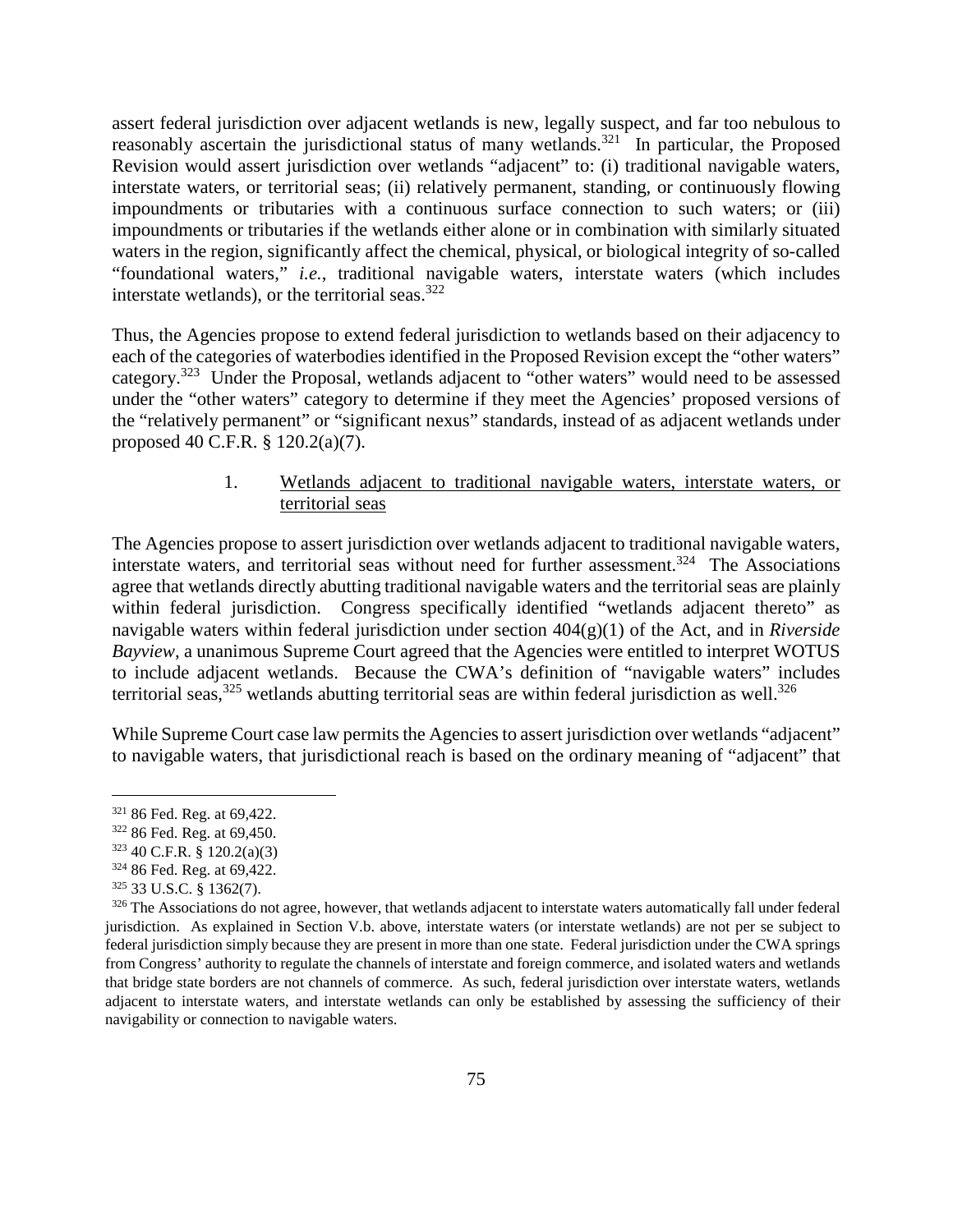the Court used in *Riverside Bayview*, *SWANCC*, and *Rapanos*. The Court in *Riverside Bayview,* for example, described "wetlands adjacent to [jurisdictional] bodies of water" as wetlands "adjoining" and "actually abut[ting] on" a traditional "navigable waterway."<sup>327</sup> Jurisdictional adjacent wetlands thus are those "inseparably bound up with the 'waters' of the United States" and not meaningfully distinguishable from them.<sup>328</sup>

For the same reason, the Court in *SWANCC* rejected the Agencies' assertion of jurisdiction over isolated non-navigable waters "that [we]re not adjacent to open water" and thus not "inseparably bound up" with "navigable waters."<sup>329</sup> *Rapanos* continued this plain-language approach to adjacency. As the Sixth Circuit explained, *Rapanos* stands for the proposition that, regardless whether the word adjacent may be "ambiguous . . . in the abstract," it clearly includes "'physically abutting" and not "merely 'near-by."<sup>330</sup>

Notwithstanding the Supreme Court's consistent view that adjacent wetlands are categorically within federal jurisdiction when they actually abut a navigable water, the Agencies propose to delete the NWPR's requirement that "adjacent wetlands" actually abut navigable waters.<sup>331</sup> In place of this the NWPR's commonly understood definition of adjacency, the Agencies propose to reinstate the 1986 regulations' definition of "adjacent," which reads:

The term adjacent means bordering, contiguous, or neighboring. Wetlands separated from other waters of the United States by man-made dikes or barriers, natural river berms, beach dunes and the like are adjacent wetlands.<sup>332</sup>

As applied to navigable waters, this definition of "adjacent" represents a significant departure from the Supreme Court's view that wetlands are "inseparably bound up" with "navigable waters,"<sup>333</sup> and therefore categorically within federal jurisdiction, only when the wetlands actually adjoin the navigable waters. Wetlands that are merely neighboring, or proximate to, navigable waters do not implicate the same problematic question of where open water ends and dry land begins that the Court contended with in *Riverside Bayview*. <sup>334</sup> These line-drawing concerns are also not implicated when wetlands are physically separated from navigable waters.

Thus, in order to categorically assert federal jurisdiction over wetlands adjacent to navigable waters, the Agencies must interpret "adjacent," to mean adjoining or abutting. If the Agencies persist in interpreting "adjacent wetland" to include neighboring or physically separated wetlands,

<sup>327</sup> *Riverside Bayview,* 474 U.S. at 135 & n.9.

<sup>328</sup> *Riverside Bayview,* 474 U.S at 134-35 & n.9.

<sup>329</sup> *SWANCC*, 531 U.S. at 167-68, 171.

<sup>330</sup> *Summit Petroleum Corp. v. EPA*, 690 F.3d 733, 744 (6th Cir. 2012) (*quoting Rapanos*, 547 U.S. at 748 (plurality)).

<sup>331</sup> 86 Fed. Reg. at 69,423.

<sup>332</sup> 86 Fed. Reg. at 69,450.

<sup>333</sup> *SWANCC*, 531 U.S. at 167-68, 171.

<sup>334</sup> *Riverside Bayview*, 474 U.S at 134-35 & n.9.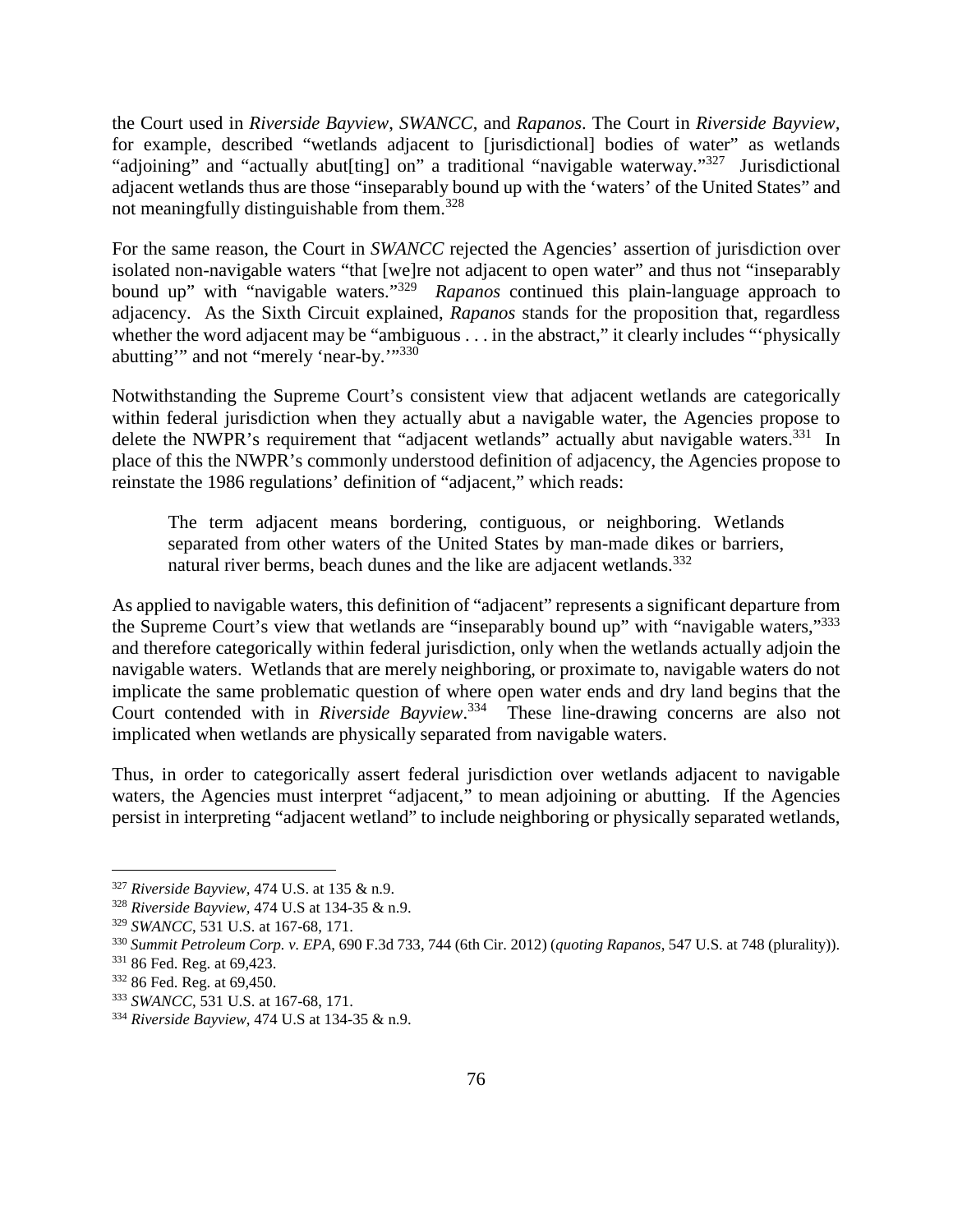then federal jurisdiction will not extend to those wetlands unless the Agencies assess and establish a sufficient connection between those wetlands and navigable waters.<sup>335</sup>

### 2. Wetlands adjacent to impoundments and tributaries

While the Proposed Revision's definition of "adjacent" for purposes of establishing jurisdiction over wetlands to navigable waters is problematic, the means by which the Agencies propose to assert jurisdiction over wetlands adjacent to impoundments and tributaries is plainly impermissible and substantively unworkable. Unlike the definition of "adjacent" that the Agencies proposed to use to establish jurisdiction over wetlands adjacent to navigable waters, the Agencies propose to determine whether wetlands are adjacent to impoundments and tributaries by assessing the wetlands' connections to those waterbodies using either the "relatively permanent" standard and the "significant nexus" standard.<sup>336</sup>

Using the "relatively permanent" approach, the Agencies propose to establish that wetlands are "adjacent" if one of three criteria is satisfied: (i) there is an unbroken surface or shallow subsurface connection to jurisdictional waters and at least an intermittent hydrologic connection; (ii) wetlands are physically separated only by man-made dikes or barriers or natural breaks; or (iii) proximity to a WOTUS is reasonably close, supporting the science-based inference that such wetlands have an ecological interconnection with jurisdictional waters.<sup>337</sup>

To establish whether a wetland is "adjacent" to an impoundment or tributary under the significant nexus approach, the Agencies will consider the flow and functions of the impoundment or tributary<sup>338</sup> "together with the functions performed by *all the wetlands* adjacent"<sup>339</sup> to any part of the full reach of the stream network in evaluating whether a significant nexus is present.

In the subsections below, the Associations explain our specific concerns with the Agencies' proposed "relatively permanent" and "significant nexus" approaches to determining whether

<sup>&</sup>lt;sup>335</sup> The Agencies' overbroad conception of "adjacent" is particularly problematic as applied to wetlands adjacent to "other waters." The Proposed Revision suggests that wetlands adjacent to "other waters" should be considered under the proposed "other waters" category. 86 Fed. Reg. at 69,423. Such an application greatly compounds the Agencies' already specious proposed basis for asserting federal jurisdiction. The Agencies already propose to assert jurisdiction over an indeterminate number of "other waters" without adequate consideration of the substantiality of their connection to TNWs. Applying the Agencies' overbroad definition of "adjacent," to wetlands adjacent to "other waters," the Agencies could then assert federal jurisdiction over wetlands that may only be roughly proximate to these otherwise isolated and insufficiently connected "other waters." Thus, in addition to changing their interpretation of "adjacent," to mean adjoining or abutting, the Agencies should also reconsider whether wetlands adjacent to "other waters" should assessed under the proposed "other waters" category.

<sup>336</sup> 86 Fed. Reg. at 69,423.

<sup>337</sup> 86 Fed. Reg. at 69,435.

<sup>&</sup>lt;sup>338</sup> At least for tributaries, the Agencies must first establish the relevant reach of the tributary. 86 Fed. Reg. at 69,437. *See* discussion of tributaries in Section V.e.

 $339$  86 Fed. Reg. at 69,423 (emphasis added).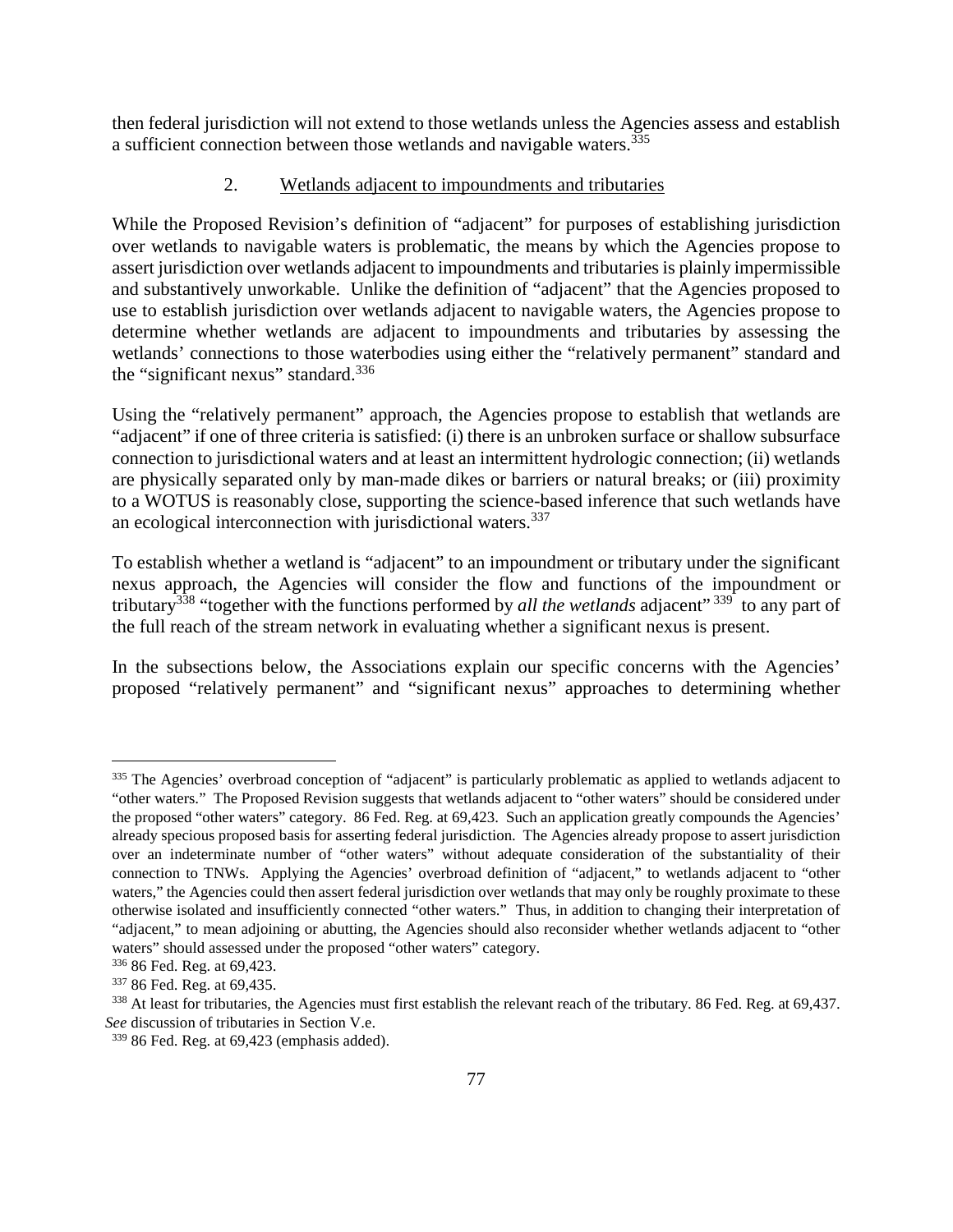wetlands are "adjacent" to impoundments and tributaries. Importantly, these concerns are in addition to our previously stated concerns with related aspects of the Proposed Revision.

For one, the "either/or" application of the "relatively permanent" and "significant nexus" standards is an improper application of the *Rapanos* decision. For another, neither the *Rapanos* plurality nor Justice Kennedy would apply their asserted standards to establish whether a wetland is jurisdictional based on its adjacency to a tributary or impoundment alone. As such, both of the approaches below impermissibly depart from the ordinary notion of "adjacency" that the Supreme Court requires. Moreover, even if a wetland could become jurisdictional by establishing its connections to jurisdictional waters under the approaches below, the profound flaws in the Proposed Revision's manner of establishing jurisdiction over tributaries and impoundments calls into question whether these waterbodies are, in fact, jurisdictional.

Finally, while the metrics and factors that the Agencies propose to apply when assessing their jurisdictional reach are profoundly unclear and wholly insufficient, the Associations are concerned that none of these key factors are defined or explained in the proposed regulatory text itself. As such, even if these factors were sufficiently described and explained, they are of limited utility unless they are codified within the regulatory text. Preamble language can be helpful to understand the meaning of an uncertain regulatory term or provision, but it is not a substitute for regulatory text, and should not be relied upon in lieu of codification. The clarity and consistency, and therefore the legality and durability of jurisdictional determinations requires the Agencies to clearly spell out in regulatory text all the elements needed to assess federal jurisdiction under the CWA.

### *i. Determining adjacency under the "relatively permanent" standard*

As previously explained, the "relatively permanent" standard described by the Agencies profoundly misreads the plurality opinion in *Rapanos* and is thus misapplied wherever it appears in the Proposed Revision. Its misapplication to determining the jurisdictional status of adjacent wetlands is no different.

Because the Agencies have essentially ignored the "continuous surface connection" requirement for adjacent wetlands, the Proposed Revision asserts CWA jurisdiction over far more lands and waters than the plurality opinion would have countenanced. For the plurality, a "continuous surface connection" is one where it is "difficult to determine where the 'waters' ends and the 'wetland' begins."<sup>340</sup> The plurality contrasted this description of a jurisdictional wetland with those having "only an intermittent, physically remote hydrologic connection to 'waters of the United States,'" and "lack the necessary connection to covered waters that we described as a 'significant nexus' in *SWANCC*."<sup>341</sup>

<sup>340</sup> *Rapanos*, 547 U.S. at 742 (plurality opinion).

<sup>341</sup> *Rapanos*, 547 U.S. at 742 (plurality opinion).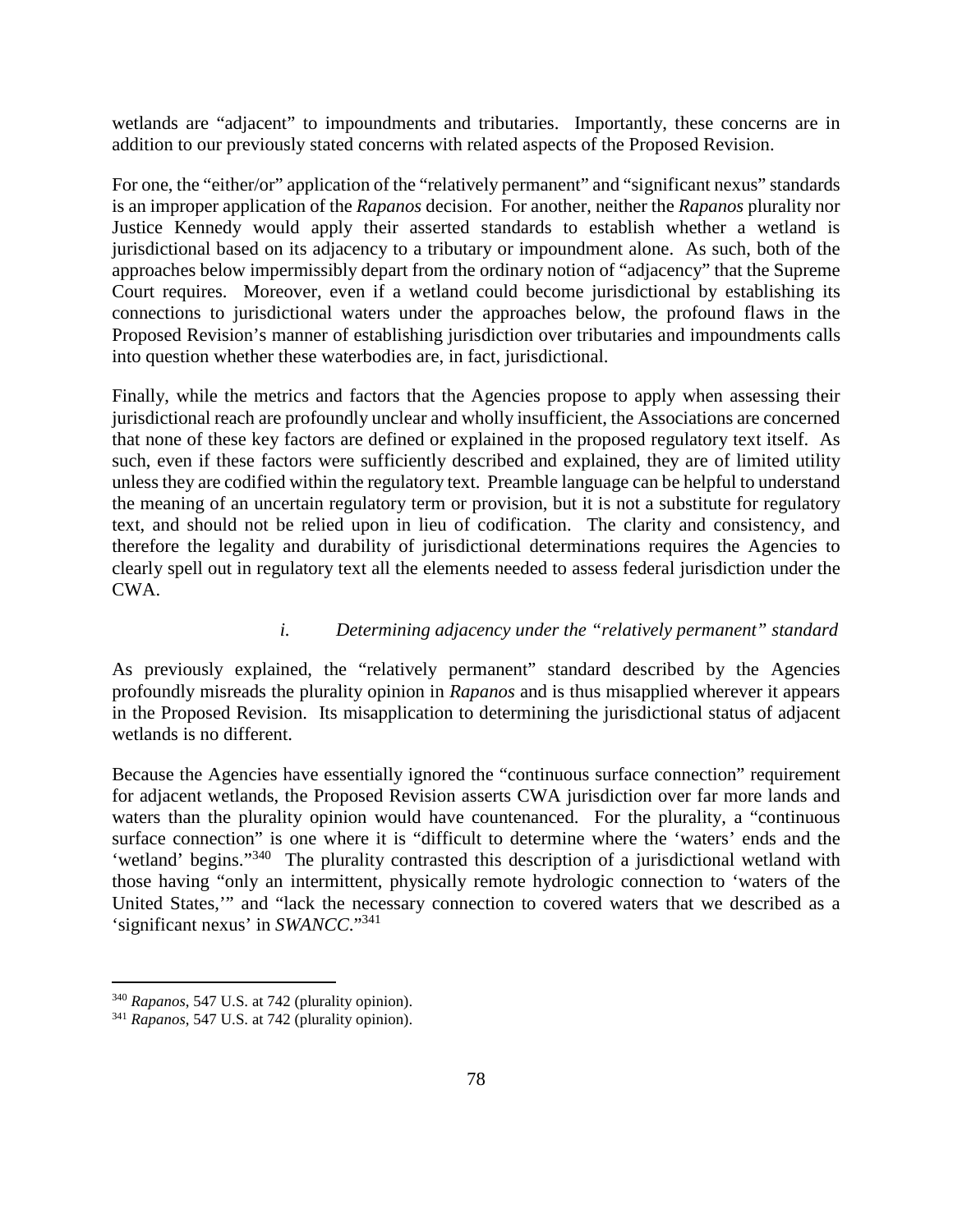Yet, in direct contradiction to the plurality's language, the Agencies now propose to assert jurisdiction over wetlands with only *intermittent* shallow subsurface connections to waterbodies other than TNWs.<sup>342</sup> The Agencies also would assert jurisdiction over wetlands that, because of their "reasonably close" proximity to a jurisdictional water, "support[] the science-based inference that such wetlands have an ecological connection with jurisdictional waters."<sup>343</sup> That the word "continuous" is conspicuously absent from this discussion demonstrates that these criteria and new tests for "adjacency" are not rooted in *Rapanos*.

The Proposed Revision also suffers from vagueness issues that may create significant implementation challenges. How will the Agencies implement these criteria in practice, especially when they do not define key phrases and concepts, like "unbroken . . . shallow subsurface connection"? The Agencies also do not provide criteria or guidelines for distinguishing such connections from groundwater<sup>344</sup>. Given the ubiquitous presence and complex nature of subsurface hydrological connections, and their importance in the Proposed Revision's regulatory framework, the Agencies should define, or at least provide a detailed clarification of, what it means by "subsurface hydrological connections" and "ecological interconnection." The terms in these criteria lack clarity and thus it is likely individual regulators will identify adjacent wetlands inconsistently.

As it is presently constructed, however, the Proposed Revision's assertion of jurisdiction over adjacent wetlands with only "maybe intermittent" hydrological connections comes perilously close to the "any hydrological test" that the plurality and Justice Kennedy rejected in *Rapanos*. The Associations therefore urge the Agencies to reconsider the use of these vague and undefined terms and propose new guidance that is true to the plurality's "relatively permanent" standard.

### *ii. Determining adjacency under the "significant nexus" standard*

The Associations have already explained in great detail that the Proposed Revision's construal of the "significant nexus" standard profoundly misapplies the test Justice Kennedy described. The variant of the "significant test" that the Agencies espouse in the Proposed Revision is indefensibly atextual, wholly unmoored from the context in which it was first used, implausibly overreaching, and unconstitutionally vague.

Moreover, as particularly relevant here, by asserting jurisdiction based on adjacency not only to traditional navigable waters, but to any traditional navigable water or interstate feature, the Proposed Revision directly contravenes Justice Kennedy's *Rapanos* concurrence. Justice Kennedy rejected the idea that a wetland's mere adjacency to a tributary could be "the determinative measure" of whether it was "likely to play an important role in the integrity of an

<sup>342</sup> *See* 86 Fed. Reg. at 69,435.

<sup>343</sup> *See* 86 Fed. Reg. at 69,435.

<sup>&</sup>lt;sup>344</sup> Nor have the Agencies expressly excluded groundwater from federal jurisdiction, even though groundwater regulation is plainly within the sole purview of states and tribes.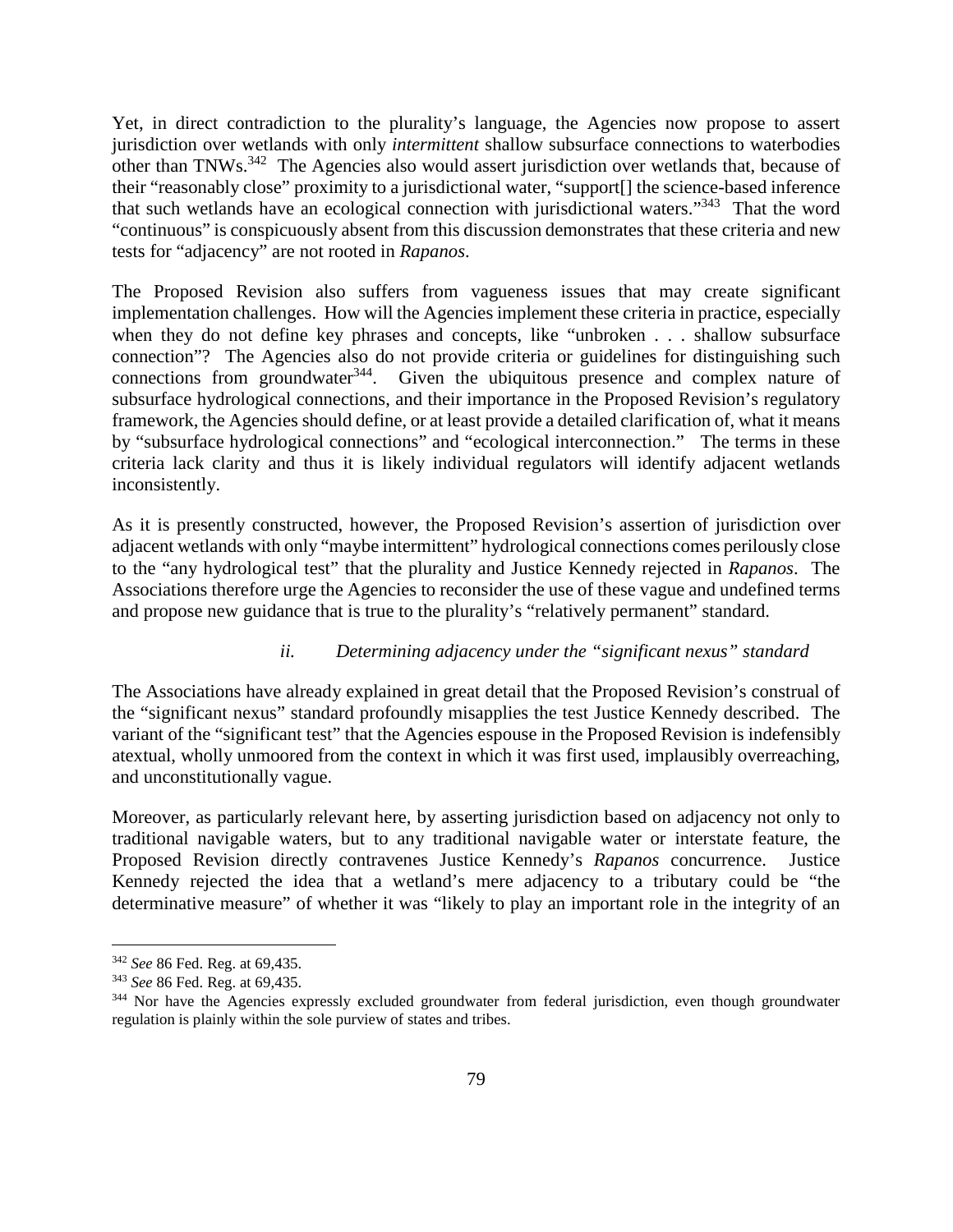aquatic system comprising navigable waters as traditionally understood."<sup>345</sup> "[W]etlands adjacent to [such] tributaries," Justice Kennedy explained, "might appear little more related to navigablein-fact waters than were the isolated ponds [*in SWANCC*]."<sup>346</sup> On that understanding, Justice Kennedy voted to vacate the Agencies' assertion of jurisdiction over wetlands supposedly "adjacent" to a ditch that indirectly fed into a navigable lake.<sup>347</sup>

In Justice Kennedy's view, "mere adjacency to a tributary of this sort is insufficient."<sup>348</sup> Similarly, Justice Kennedy disagreed with the assertion of jurisdiction over wetlands based on a mere surface water connection to a non-navigable tributary; some greater "measure of the significance of the connection for downstream water quality" was required.<sup>349</sup>

Yet the Agencies propose to adopt precisely this disfavored approach. Indeed, they propose to take it further. Rather than establishing jurisdiction based on the significance of the connection between the jurisdictional water and the wetland under review, the Agencies propose to establish jurisdiction over individual wetlands using the aggregate significance of all wetlands and other waterbodies within some broad but indeterminate area.<sup>350</sup>

As previously noted, the Agencies have not bounded or limited this proposed aggregation. There is no outer limit of distance, number of waters, or scattered distribution of waters beyond which a water could reasonably be excluded from this aggregated analysis. Such vaguely described standards and malleable standards are the hallmark of arbitrary and capricious rulemaking. Setting aside the obvious unworkability of this opaque and unbounded approach, however, it also bears noting that the Agencies' proposed "significant nexus" test is not even remotely similar to Justice Kennedy's "significant nexus" test.

Justice Kennedy's concurrence neither aggregated the wetlands at issue, nor did he instruct lower courts to determine jurisdiction over the wetlands at issue though analysis of the cumulative significance of all wetlands at issue. Rather, Justice Kennedy counseled for consideration of the distance, quantity, and regularity of flow for *each wetland.<sup>351</sup>* Indeed, the individualized approach to assessing the significance of each wetland's nexus to navigable water pervades the entirety of Justice Kennedy's concurrence.<sup>352</sup>

<sup>345</sup> *Rapanos*, 547 U.S. at 781.

<sup>346</sup> *Rapanos*, 547 U.S. at 781-82.

<sup>347</sup> *Rapanos*, 547 U.S. at 764; *accord Rapanos*, 547 U.S. at 730 (plurality).

<sup>348</sup> *Rapanos*, 547 U.S. at 786.

<sup>349</sup> *Rapanos*, 547 U.S. at 784-85.

<sup>350</sup> *See* 86 Fed. Reg. at 69,437 ("functions performed by all the wetlands adjacent to the tributary;"); *See also* 86 Fed. Reg. at 69,439-69,440 (omnibus consideration of all similarly situated wetlands across entire watersheds, ecoregions, hydrological landscape regions, or physiographic regions).

<sup>351</sup> *Rapanos*, 547 U.S. at 784-87.

<sup>352</sup> "[T]he Corps' jurisdiction over wetlands depends upon the existence of a significant nexus *between the wetlands in question* and navigable waters in the traditional sense." *Rapanos*, 126 S. Ct. at 2248 (emphasis added); *See also id.*  at 2249 ("the Corps must establish a significant nexus on a case-by-case basis when it seeks to regulate wetlands").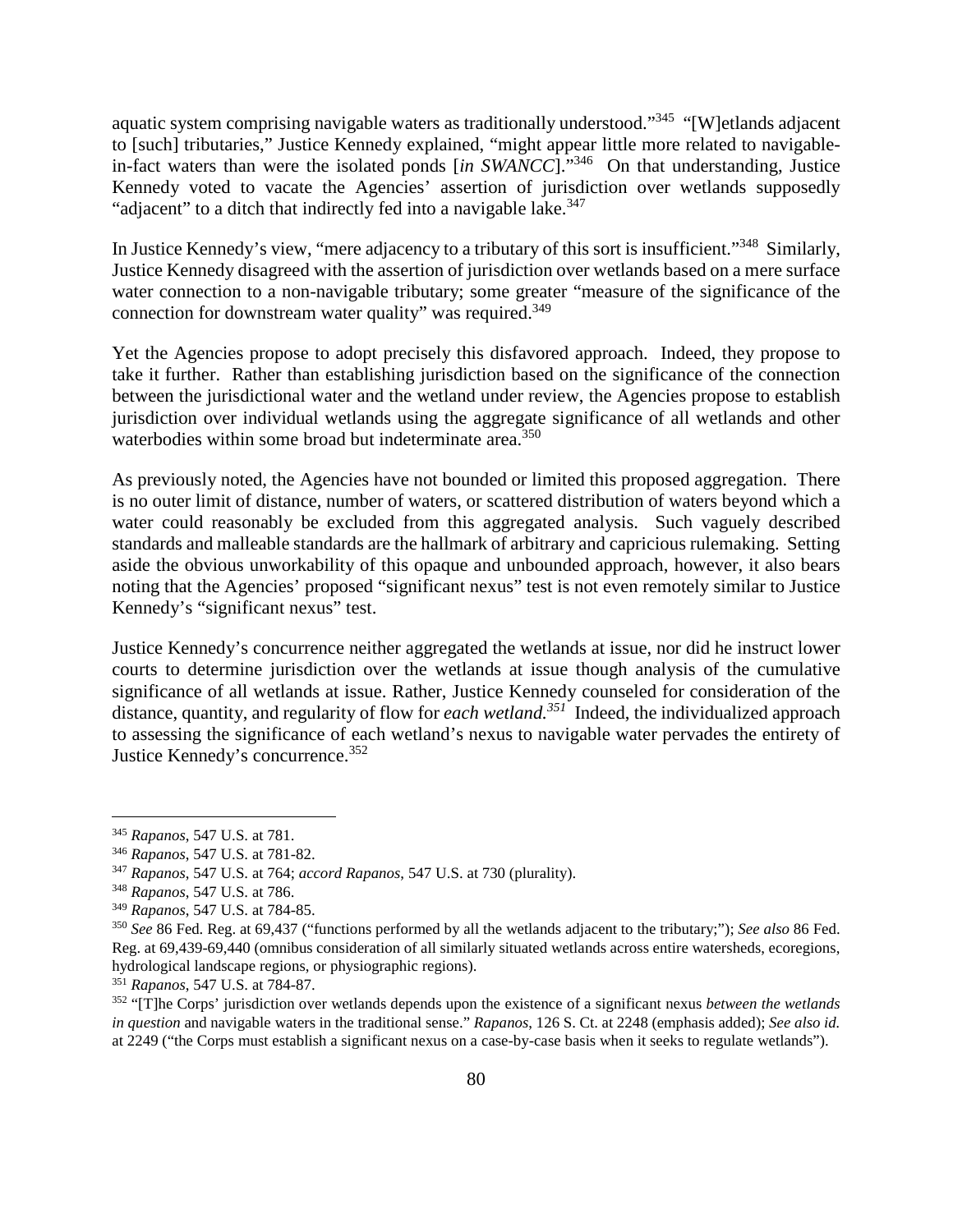The "significant nexus" standard that the Agencies propose be used to assert jurisdiction over wetlands "adjacent" to impoundments and tributaries bears little resemblance to the assessment Justice Kennedy described or the context in which he urged its use. Indeed, if utilized by the Agencies in the manner described in the Proposed Revision, the resulting jurisdictional determinations would be precisely the type that Justice Kennedy rejected in his concurrence, and four other justices rejected for entirely different reasons.

The Agencies' proposed application of the "significant nexus" standard in this context and all others asserted in the Proposed Revision is plainly impermissible. Reliance on this standard will not make the Agencies' definition of WOTUS more durable. Instead, it will call into question the legality of the Proposed Revision, and it may ultimately lead to its invalidation.

## **VI. EXCLUSIONS**

The Associations appreciate the Agencies' request for comment on their approach to codifying and implementing exclusions. We also welcome the Agencies' position that they "**would expect to implement the Proposed Revision consistent with longstanding practice, pursuant to**  which they have generally not asserted jurisdiction over certain other features."<sup>353</sup> We believe that the Agencies' inclusion of exclusions as a corollary to the categories of jurisdictional waters, will continue to ensure CWA protections to downstream waters as well as improve clarity and certainty, decrease the likelihood of misinterpretation, and overall, facilitate a more administrable and legally defensible rule that is less likely to be subject to litigation.

To that end, we strongly encourage the Agencies to retain the two proposed exclusions as well as to consider codifying certain other exclusions that as a matter of longstanding practice and by their own admission, the Agencies have not asserted jurisdiction over and nor would they do so under the Proposed Revision.

The Associations provide for your consideration the following carefully curated list of exclusions which are also consistent with CWA and informed by relevant Supreme Court decisions. The recommended exclusions are also familiar and relied upon by the regulated community and Agencies to provide regulatory certainty to key CWA programs that are central to protecting the foundational downstream waters.

 $353$  86 Fed. Reg. at 69,424 (emphasis added).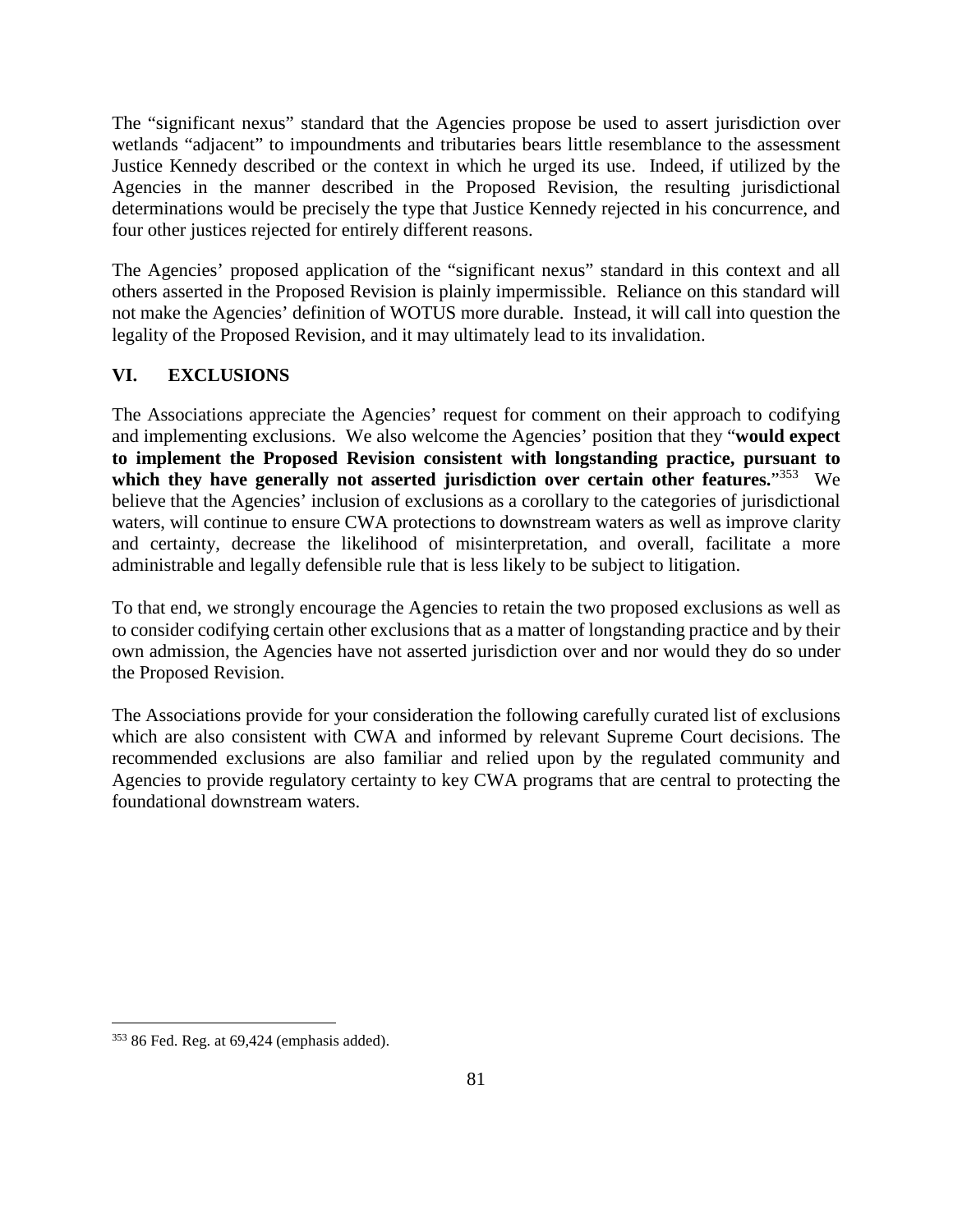Our specific comments are as follows:

# **a. The Associations appreciate the continued inclusion of the longstanding waste treatment systems and prior converted cropland exclusions and we request these two exclusions to be retained for the important clarity and regulatory certainty they provide.**

The waste treatment systems exclusion as reflected in the 1986 preamble and the prior converted cropland exclusion as added in 1993 are proposed to be retained.<sup>354</sup> We agree with the Agencies that "these longstanding exclusions from the definition provide important clarity."<sup>355</sup>

- 1. The Associations agree that the waste treatment system exclusion should be retained as a codified rule consistent with the 1986 regulations with some clarifications.
	- *i. The Associations support the "ministerial change" to delete the outdated cross-reference to a definition of 'cooling ponds' that no longer exists.<sup>356</sup>*

This ministerial change was also proposed in the 2015 WOTUS Rule and the NWPR and we support this change. We agree with the Agencies' longstanding approach to excluding waste treatment systems as including those that are not manmade bodies of water. Indeed, there are many waste treatment systems that are not of manmade origin, and yet are designed to meet the requirements of the CWA. We appreciate that the Agencies conclude that these should be excluded. We agree that that it is a reasonable and lawful exercise of the Agencies' authorities on determining the scope of jurisdiction.<sup>357</sup>

> *ii. The Associations agree with the Agencies' proposal to delete a sentence in EPA's NPDES regulations that was suspended by the EPA regarding limitations of the exclusion to certain manmade bodies of waters.*

As the Agencies state, "both Agencies have not limited application of the waste treatment system exclusion to manmade bodies of water" and that this Proposed Revision maintains the deletion from the NWPR as well as is "consistent with other versions of the exclusion" and "EPA's decades-long practice implementing the exclusion under the 1986 regulations."<sup>358</sup>

<sup>354</sup> 51 Fed. Reg. 41,216–17 (Nov. 13, 1986), 58 Fed. Reg*.* 45,008, 45,031 (Aug. 25, 1993).

<sup>355</sup> 86 Fed. Reg. at 69,424.

<sup>356</sup> 86 Fed. Reg. at 69,426.

<sup>357</sup>86 Fed. Reg. at 69.427.

<sup>358</sup> 86 Fed. Reg. at 69.427.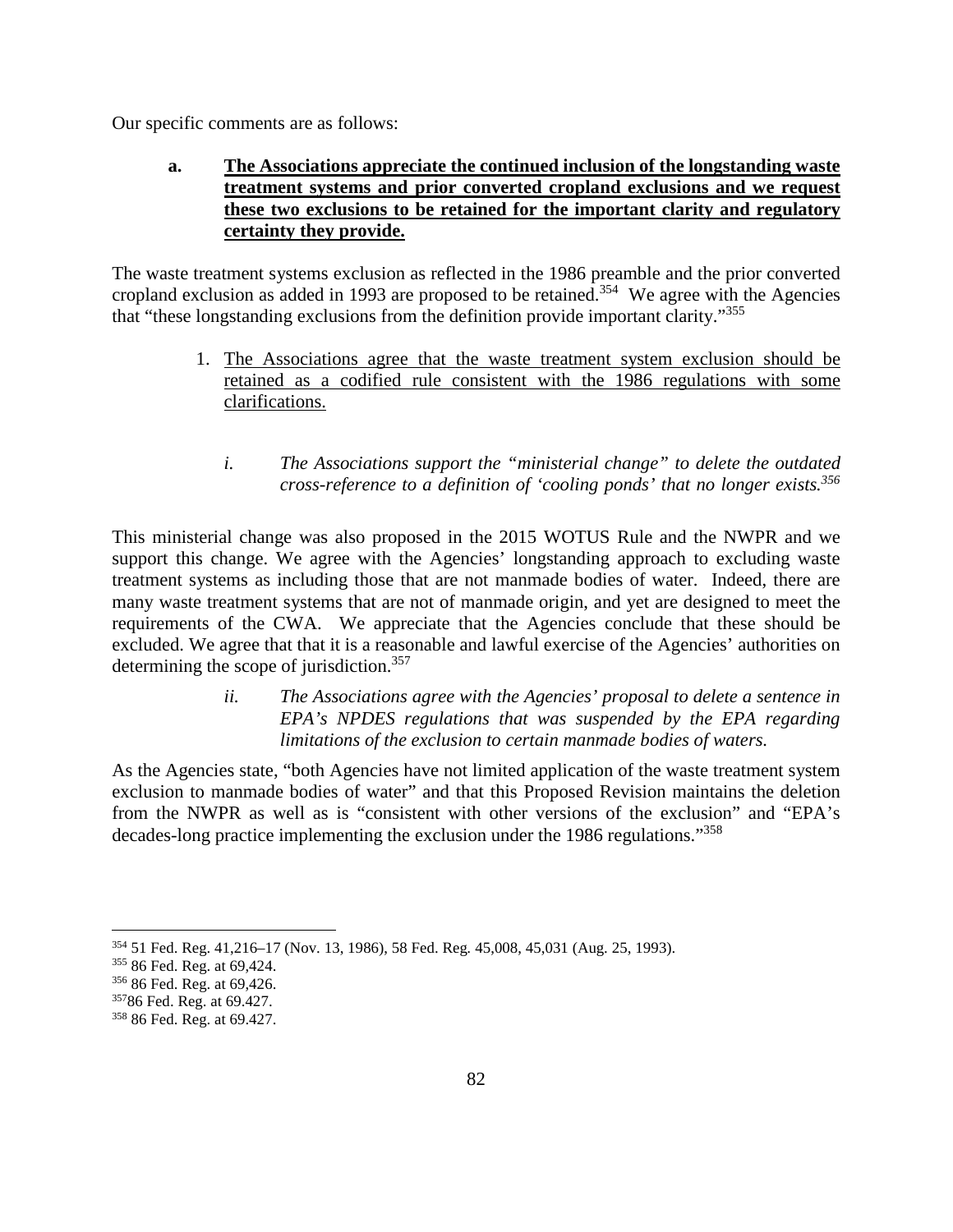*iii. The Associations request that the additional proposed comma after "or lagoons" be removed to avoid any unintended consequences of what is represented as a non-substantive change.* 

The Agencies propose to add a comma that per the preamble clarifies the Agencies' longstanding implementation of the exclusion as applying only to systems that are designed to meet the requirements of the Act.<sup>359</sup> The 2015 WOTUS Rule, in response to comments, removed the comma as proposed initially. It noted that:

Many commenters expressed concern about whether the agencies' insertion of a comma following this ministerial change unintentionally narrowed the exclusion such that all excluded waste treatment systems must be designed to meet the requirements of the Clean Water Act. The commenters indicated concerns that waste treatment systems built before the Clean Water Act or primarily for purposes of other environmental laws could not be exempt. **The agencies do not intend to change how the waste treatment exclusion is implemented and have deleted this proposed comma.**<sup>360</sup>

We share similar concerns about systems constructed prior to 1972 no longer qualifying for this exclusion and that this introduction of the comma may be construed as reducing the scope of the exclusion per the longstanding policy.

As in 2015, the Agencies also have explained here that they do not intend to change how this exclusion is implemented per longstanding policy, and thus adding the comma is unnecessary and provides no additional clarifying benefits.

> *iv. The Associations appreciate footnote 49 in the preamble referencing the definition of a waste treatment system which is helpful in providing clarification on the applicability and limits of the exclusion.<sup>361</sup>*

Without any objections, the Agencies note the definition from the NWPR as a reference point for the scope of a waste treatment system. We appreciate the clarification that is provided by the inclusion of the definition in the preamble's footnote 49.

> *v. The Associations would ask that the Agencies refrain from adding any additional limiting language to the regulatory text based on unsupported comments.*

The Agencies include a comment that they "are aware of concerns raised by some stakeholders that features subject to the waste treatment system exclusion could be used by any party to dispose waste or discharge pollutants with abandon."<sup>362</sup> This exclusion is a longstanding practice that the Agencies have been implementing successfully in compliance with the CWA, and aside from

<sup>359</sup> 86 Fed. Reg. at 69,426.

<sup>360</sup> 80 Fed. Reg. at 37,097 (emphasis added).

<sup>361</sup> 86 Fed. Reg. at 69,428*.*

<sup>362</sup> 86 Fed. Reg. at 69,428*.*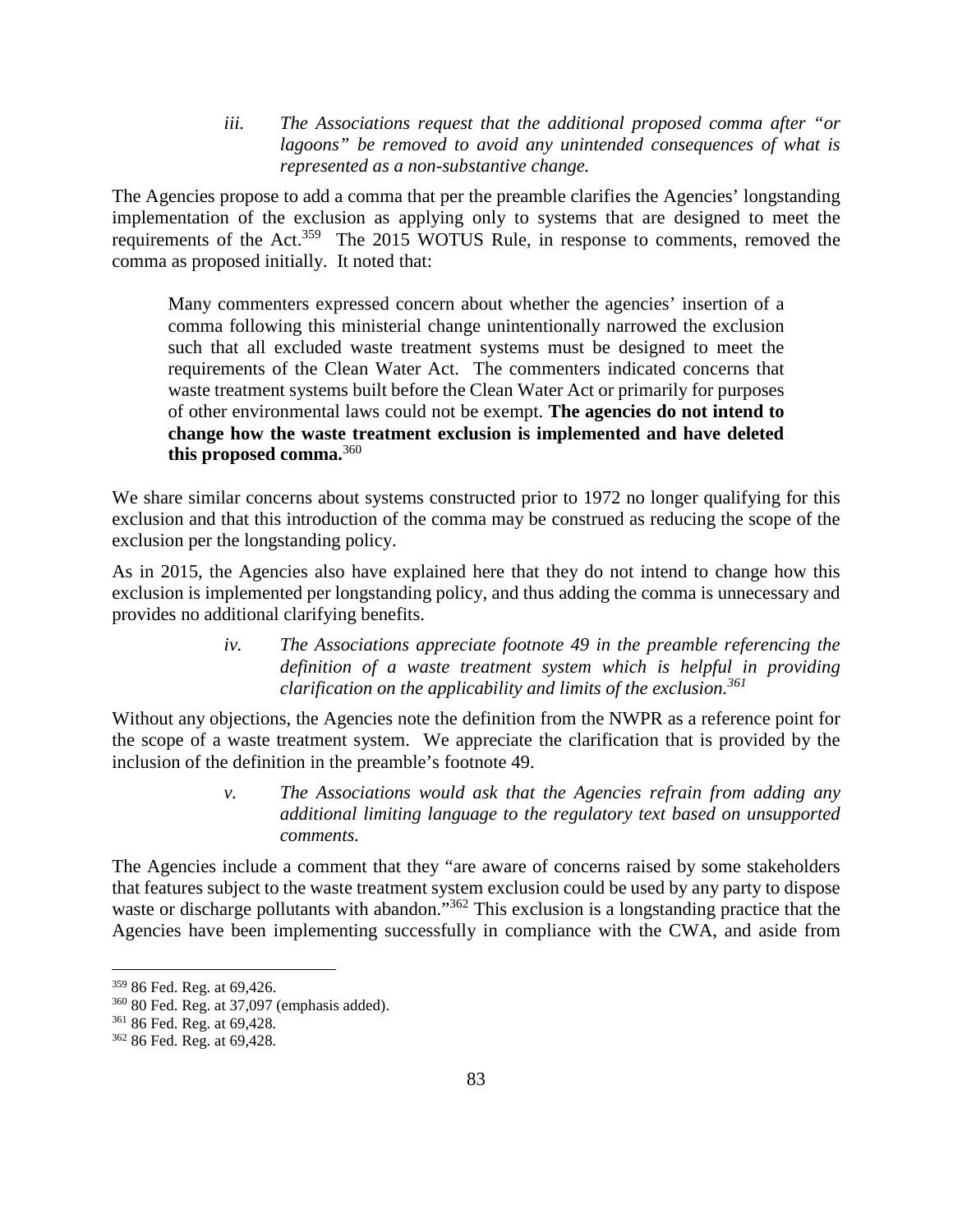stating that the Agencies are aware of concerns, no actual evidence is provided to counter these unfounded claims. If any clarification is required, we request codifying the clear definition of waste treatment system as provided in footnote 49. This definition at a minimum provides the necessary regulatory certainty to the regulated industry as well as provides clarification of coverage to the Agencies for compliance purposes.

> *vi. The Agencies' assertion in the preamble "that the waste treatment system exclusion is generally available only to the permittee using the system for the treatment function for which such system was designed" introduces ambiguity, and will invite inconsistent and unduly narrow application of this exclusion amongst Agencies' staff unless corrected and clarified with contextual examples.<sup>363</sup>*

Language such as this inappropriately narrows the exclusion based on the Agencies' presumptions about the complex multi-layered functions of particular features. For instance, our members have experience with agency staff inconsistently applying this exclusion based on differing views of whether storage constitutes active or passive treatment. In fact, this distinction between active and passive treatment is irrelevant to the question of whether the waste treatment system was designed to meet the requirements of the CWA. In one case, agency staff did not recognize the critical components of settlement, flow regulation, and off-specification impoundment for additional treatment as necessary active treatment. Providing illustrative examples as guidance would avoid inconsistent application over systems in which stormwater is comingled with wastewater, as well as situations where operators use a feature, *e.g.*, for wastewater storage/treatment during normal operating conditions, but also rely on that feature's capacity during heavy precipitation events.

> *vii. The Associations ask that the final rule preamble provide an illustrative list of types of systems that would be covered under this exclusion.*

We understand that certain exclusions can be site-specific or activity-based and thus would not warrant inclusion in nationally-applicable definitions, however, any illustrative examples for discussion purposes would be valuable for the regulated community in providing additional clarity.

This request is not unlike the Agencies' inclusions of illustrative examples in the Proposed Revision's preamble as related to waters that would likely not be jurisdictional under the "significant nexus" standard.<sup>364</sup>

Our illustrative list of covered features that we provide for your consideration include:

Structures and features encompassed by this exclusion include but are not limited to: (1) temporary and/or permanent/secondary basins/ponds and conveyance systems for discharges associated with stormwater; (2) biological treatment lagoons with source water from lagoon; (3) cooling water ponds; (4) treatment systems including but not limited to treatment ponds, equalization ponds, storage ponds or

<sup>363</sup> 86 Fed. Reg. at 69,428*.* (emphasis added).

<sup>364</sup> *See* 86 Fed. Reg. at 69,432.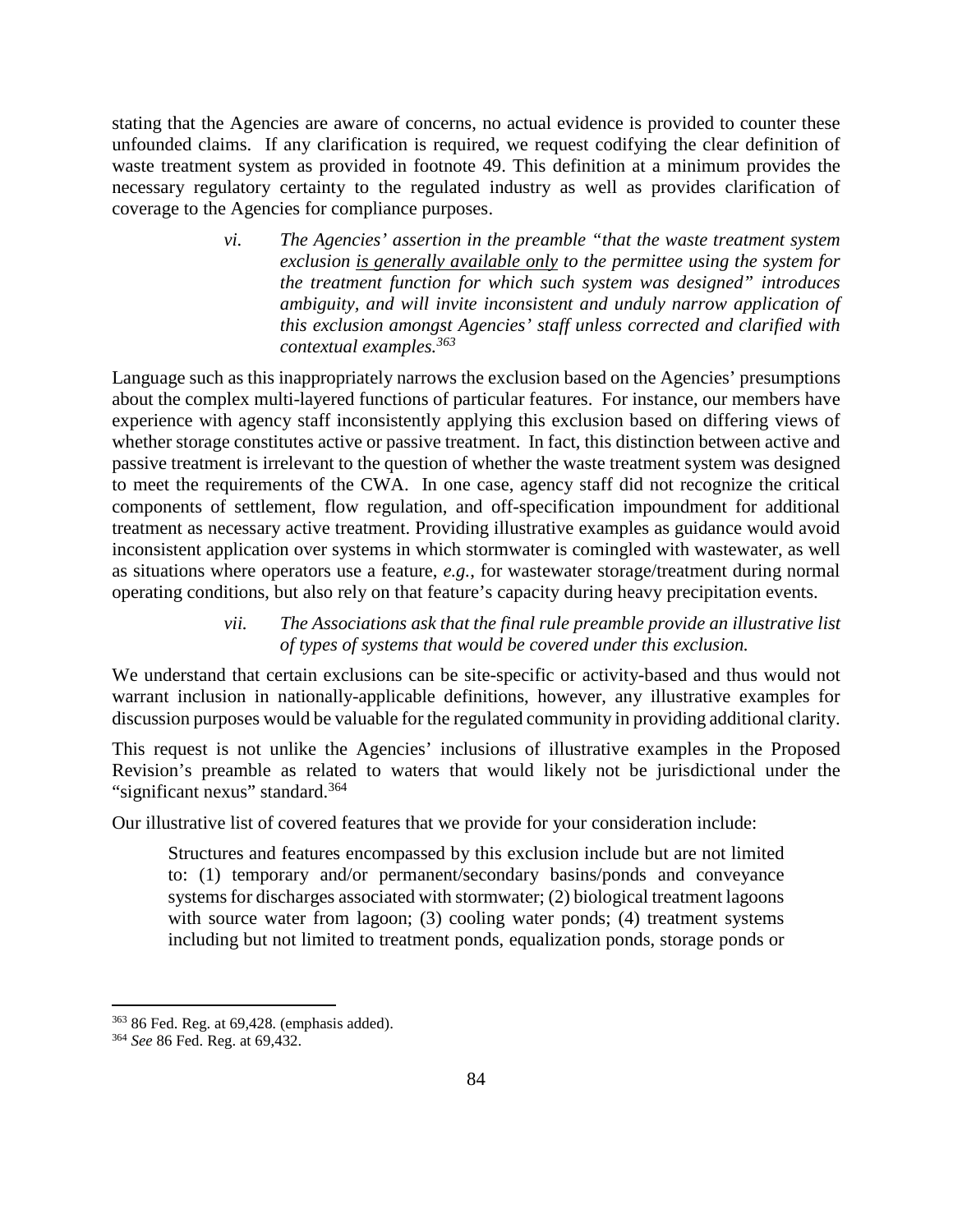lagoons as related to CWA-regulated waters; (5) secondary containment systems; and (6) CWA-regulated MS4 and component conveyances within such systems.

- 2. The Associations support the Proposed Revision's continued exclusion of prior converted croplands from jurisdictional waters, and we ask that its longstanding implementation consistent with its interpretation in the 1993 preamble based on the abandonment principle be retained.
	- *i. Any change in interpretation as suggested by the Proposed Revision is outside the overall scope of this Proposed Revision and should not be considered.*

This is in keeping with the Agencies' stated position to propose a rule in line with the pre-2015 framework and longstanding policies.

> *ii. If any changes were to be made, we would ask for the Agencies to retain the NWPR definition of prior converted cropland.*

In addition, further clarification on the definition of abandonment as occurring when prior converted cropland is not used for, or in support of, agricultural purposes at least once in the immediately preceding five years, would be helpful.

> *iii. We also note that, while this exclusion seemingly applies only to agricultural land, many industrial and commercial facilities have[SRP1] within their boundaries former wetlands that were lawfully filled and converted to upland.*

There is no ecological or hydrological rationale for treating wetlands converted to cropland different than wetlands converted to serve industrial purposes. As such, as the Agencies progress to the second phase of the rulemaking, the Agencies should at least consider and explain their basis for limiting the availability of this exclusion to croplands.

- **b. The Associations support the specific 1986 preamble exclusions that the Proposed Revision discusses, and we request that per the "return to the familiar and longstanding regulations," these listed exclusions in the preamble be explicitly codified in the final rule.** 
	- 1. Codifying the exclusions as listed in the 1986 preamble is important to provide regulatory certainty.

These exclusions are also codified in the prior two rulemakings, reflect long-standing agency practices, are beneficial to the regulated industry, and are easy to understand and implementable.

> *i. We support the Agencies' overall intentions regarding the 1986 exclusions.*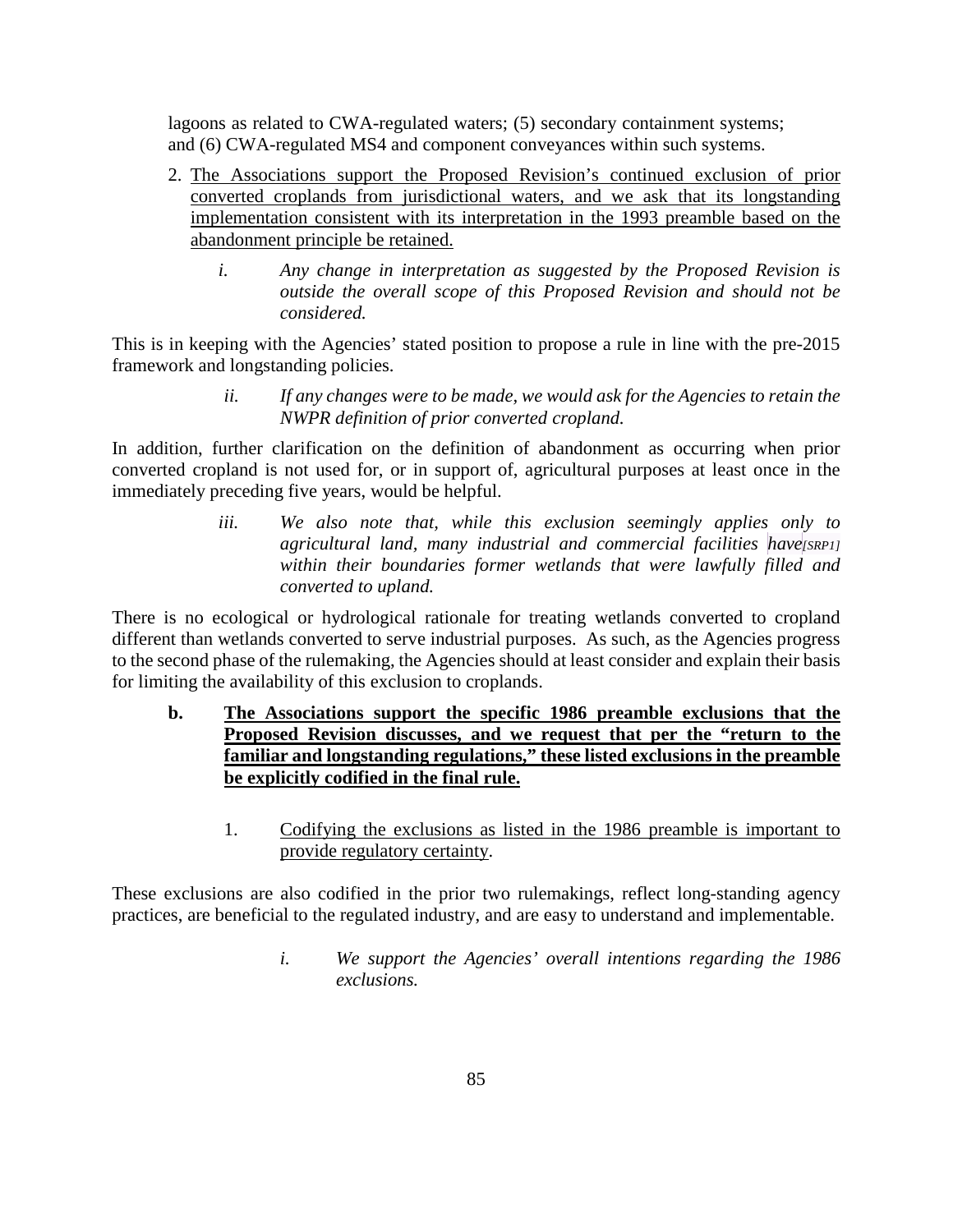Specifically, in the Proposed Revision, the Agencies note their plan to continue the practice of "generally not assert[ing] jurisdiction over certain other features under the pre-2015 regulatory regime and the Agencies intend to continue the practice for these features."<sup>365</sup> These other features include certain ditches as well as:

Artificially irrigated areas which would revert to upland if the irrigation ceased; artificial lakes or ponds created by excavating and/or diking dry land to collect and retain water and which are used exclusively for such purposes as stock watering, irrigation, settling basins, or rice growing; artificial reflecting or swimming pools or other small ornamental bodies of water created by excavating and/or diking dry land to retain water for primarily aesthetic reasons; and waterfilled depressions created in dry land incidental to construction activity and pits excavated in dry land for the purpose of obtaining fill, sand, or gravel unless and until the construction or excavation operation is abandoned and the resulting body of water meets the definition of ''waters of the United States."<sup>366</sup>

> *ii. The Agencies' use of language "generally not assert[ing] jurisdiction" appears to suggest possible consideration to ad hoc exceptions to these longstanding set of exclusions.*

To avoid this confusion and to clarify that the Agencies do not intend to limit the scope of this exclusion, we ask that in keeping "with the goal of this Proposed Revision to return to the familiar and longstanding framework," the Agencies codify the exclusions as explicitly noted in the 1986 regulations and as implemented by the Agencies since that time in the 2015 WOTUS Rule and the NWPR.

> 2. Specifically, in reference to the artificial lakes and ponds constructed in the uplands exclusion, the Associations ask that this exclusion be codified, and for the Agencies to include an illustrative list of covered features as guidance.

For decades, the exclusion has included examples such as settling basins and rice growing ponds which has helped provide certainty and clarity.

> *i. The Associations request that the illustrative list of covered features as found in the 1986 language also include "cooling ponds" in keeping with longstanding practice.*

<sup>365</sup> 86 Fed. Reg. at 69,434.

<sup>366</sup> 86 Fed. Reg. at 69,434 (citing 1986 regulations).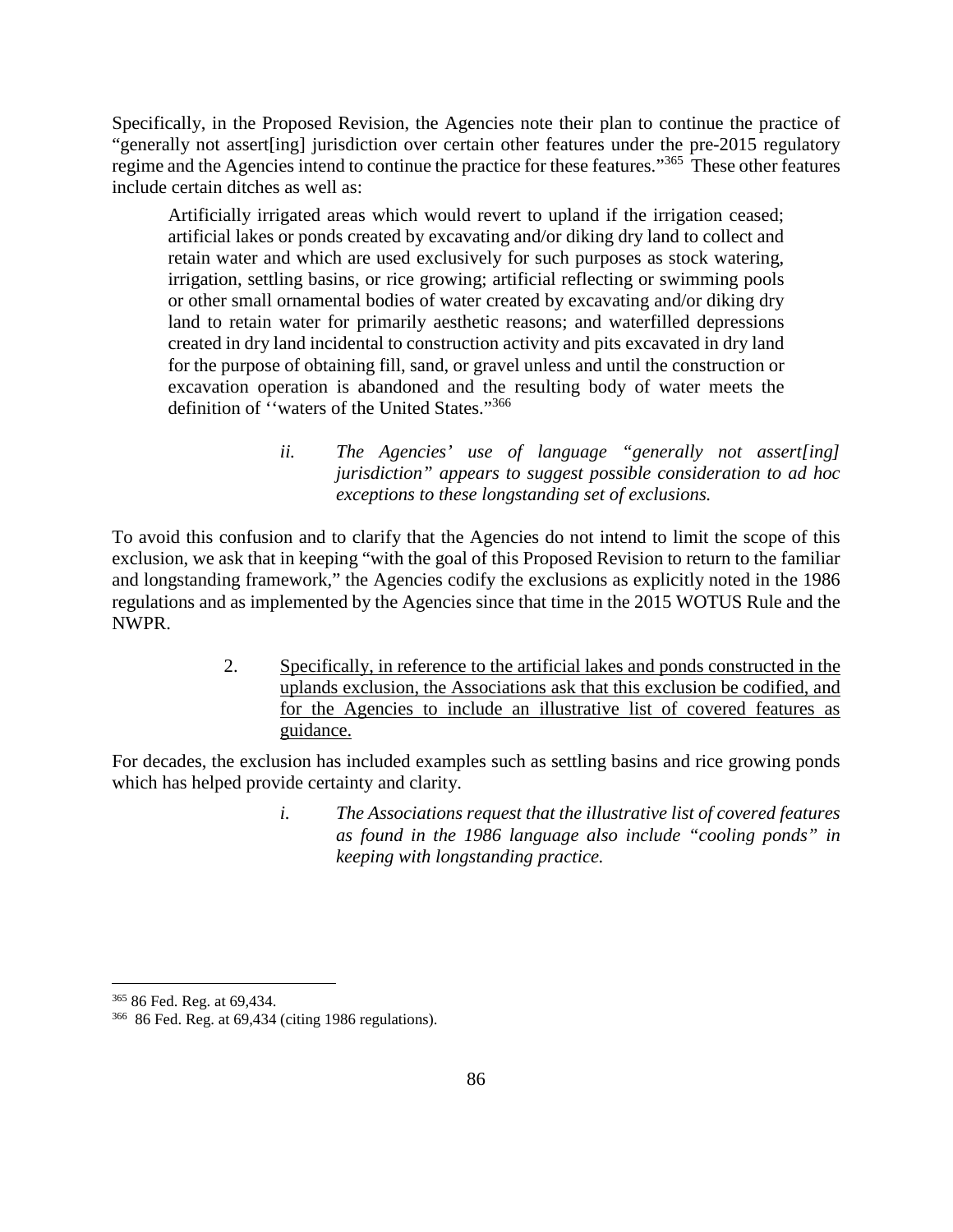The term "cooling ponds" was explicitly added in the 2015 WOTUS Rule as part of the artificial lakes and ponds exclusion. Cooling ponds have also long been referenced as part of features not included as jurisdictional waters. $367$ 

> *ii. To avoid confusion and any unjustifiably restrictive interpretation of this exclusion, the Associations also recommend including in the rule, by way of example, a non-exhaustive list of features that fall within the exemption.*

We believe that listing these additional features within the rule will help avoid future misinterpretations, especially as relating to longstanding covered industrial features.

These features should encompass, but not be limited to, industrial features necessary for the safe and efficient operation of a facility, such as water storage ponds, impoundments, conveyances and other structures used for fire water, utility water, cooling water, process water, and raw water.

> 3. At a minimum, certain ditches found to be not jurisdictional in the 1986 preamble and noted as such in the Proposed Revision, should be codified as an exclusion.

The preamble to the Proposed Revision explicitly states:

**Under the agencies' longstanding approach to determining which waters are 'waters of the United States,' certain ditches are generally not considered ''waters of the United States.''** The preamble to the 1986 regulations explains that **''[n]on-tidal drainage and irrigation ditches excavated on dry land'' are generally not considered ''waters of the United States.'**' 51 FR 41217. The agencies shifted this approach slightly in the *Rapanos* Guidance and explained that **''ditches (including roadside ditches) excavated wholly in and draining only uplands and that do not carry a relatively permanent flow of water are generally not waters of the United States.''** *Rapanos* Guidance at 11–12. The agencies explained that these features are generally not considered ''waters of the United States'' ''because they are not tributaries or they do not have a significant nexus to downstream traditional navigable waters." *Id.* The agencies intend to continue implementing the approach to ditches described in the *Rapanos*  Guidance.<sup>368</sup>

> *i. Notwithstanding our legal positions regarding ditches as discussed above, a baseline exclusion should be included that codifies the Agencies' longstanding approach consistent with the CWA and as informed by the Supreme Court cases.*

<sup>367</sup> Note the definition of "lake" in 1986 regulations also excluded "artificial lakes and ponds created by excavating .

<sup>. .</sup> for such purposes as stock watering, irrigation, settling basins, cooling, or rice growing." 51 Fed. Reg*.* 41,206, 41,232 (Nov. 13, 1986).

<sup>368</sup> 86 Fed. Reg. at 69,433 (emphasis added).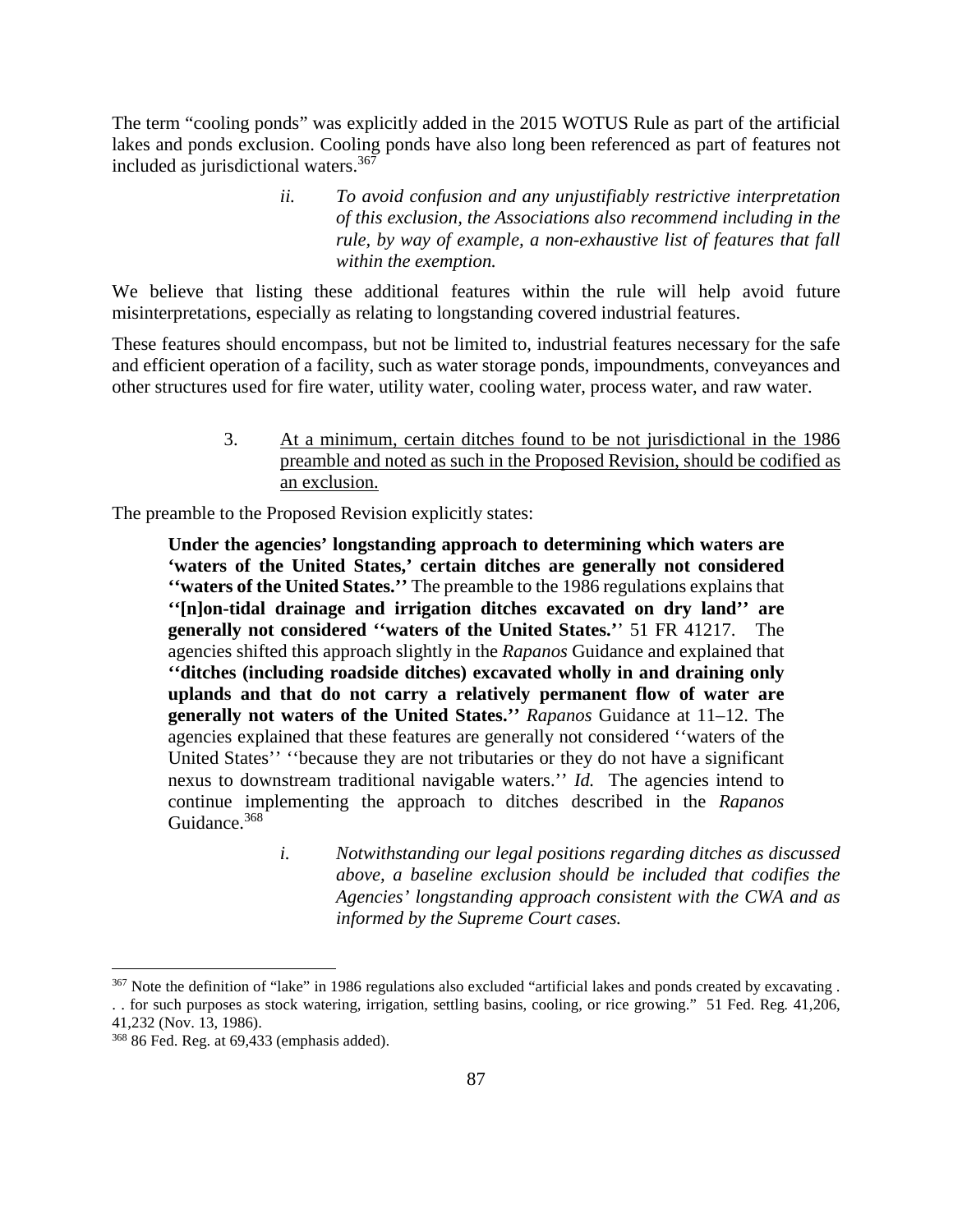We recommend and support codified rule language that excludes ditches excavated wholly in and draining only uplands and that do not carry relatively permanent flow of water per *Rapanos'*  plurality opinion and the quoted language above. For these ditches that are clearly excluded as jurisdictional waters, requiring individual jurisdictional determinations based on the relatively permanent standard or significant nexus standard would be an overreach and an unnecessary burden on agency resources.

> *ii. Beyond the above language, the Associations disagree with any additional limiting interpretations that are not informed by relevant Supreme Court cases.*

The Agencies state that they intend to continue implementing the approach to ditches describing the *Rapanos Guidance* but the Agencies then provide additional confusing language that "ditches constructed wholly in uplands and draining only uplands with ephemeral flow would generally not be considered 'waters of the United States.'"<sup>369</sup> This interpretation could be read to apply the ditches exclusion *only* to those upland ditches with ephemeral flow, which would significantly narrow the exclusion. That would over-extend the *Rapanos* plurality opinion and is contrary to the Agencies' longstanding position to exclude upland ditches that do not carry a relatively permanent flow of water.

> *iii. The Associations also support the Agencies' position that "consistent with previous practice, wetlands that develop entirely within the confines of a ditch that was excavated in and wholly draining only uplands that does not carry a relatively permanent flow would be considered part of that ditch and generally would not be considered 'waters of the United States.''<sup>370</sup>*

This is an important distinction and should also be codified as a rule exclusion to provide regulatory certainty.

- **c. Where referenced in the preamble or rule language, the Associations also recommend replacing the term "dry land" with the consistent term "upland" followed by a clear definition of "upland" as codified in the rule.**
	- 1. The term "dry land" is used in the 1986 preamble and is important for determining applicability for exclusions as well as for determining the boundaries of where federal waters begin and end.

Yet, the term "dry land" is not defined and is inconsistently implemented by Agencies' staff. It is also used interchangeably with the term "upland." The Agencies, for example, rely on the concept

<sup>369</sup> 86 Fed. Reg. at 69,433.

<sup>370</sup> 86 Fed. Reg. at 69,433.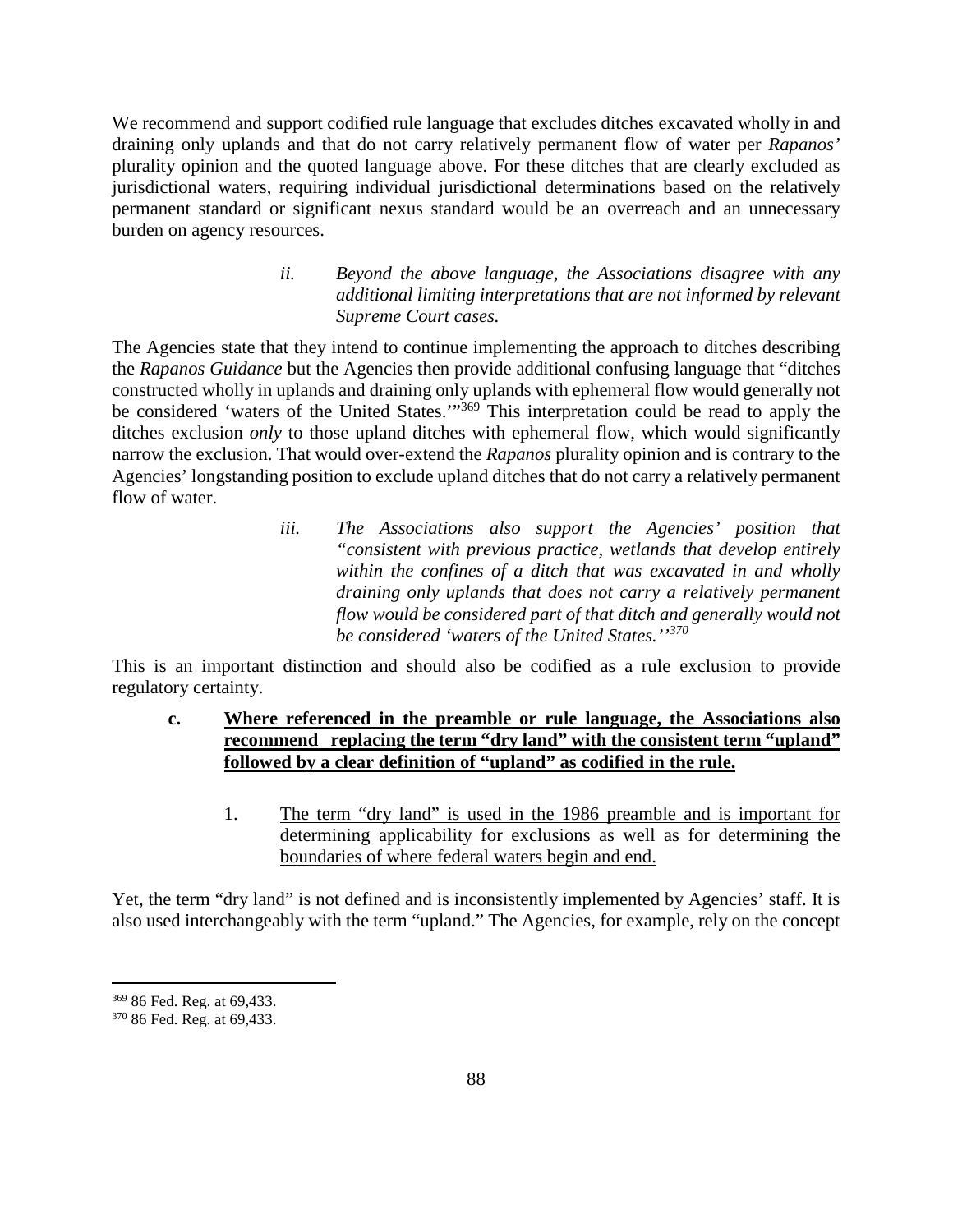of upland in areas outside of exclusions, including its illustrative list of waters that would not be considered jurisdictional in the context of not meeting the significant nexus standard.<sup>371</sup>

> 2. As a simple fix, we recommend a definition of "upland" where the concept of dry land or upland is required.

And instead of reinventing the wheel, we ask the Agencies to add the following clear definition of "upland" from 2020 NWPR with updated reference to the proposed unrevised wetland definition:

The term *upland* means any land area that under normal circumstances does not satisfy all three wetland factors (*i.e.,* hydrology, hydrophytic vegetation, hydric soils) identified in [paragraph (b) of this section]*,* and does not lie below the ordinary high water mark or the high tide line of a jurisdictional water

# **d. The Associations recommend codifying the exclusions for groundwater and swales/erosional features as discussed in the preamble to the Proposed Revision as examples of nonjurisdictional waters.**

With these two exclusions, the agencies note areas where they have not exercised federal jurisdiction and where they would not expand with the Proposed Revision. As such, for regulatory certainty, we request that these two exclusions be codified as rule. Clearly, if such straightforward clarity can be provided in the preamble to the Proposed Revision, the same should be codified in a rule.

> 1. The Agencies' footnote 47 clearly states that Agencies "have never interpreted groundwater to be a 'water of the United States'" and that "the proposed rule makes no change to that longstanding interpretation.<sup>372</sup>

Such an important exclusion cannot be demoted to a footnote.

*ii. The Associations request that the previously codified language in two prior rules be added back in to transparently and unambiguously affirm the Agencies' established policy.* 

The language as codified in the 2015 WOTUS Rule and NWPR that we propose to be codified here is as follows:

Groundwater, including groundwater drained through subsurface drainage systems.

Further, notwithstanding our overall position regarding the flawed "significant nexus standard," we request the Agencies to remove "shallow subsurface flow" as an example of "Hydrologic Factors" under the definition of "significantly affect." In the alternative, we ask the Agencies to

<sup>371</sup> 86 Fed. Reg. at 69,432-69,433.

<sup>372</sup> 86 Fed. Reg. at 69,424.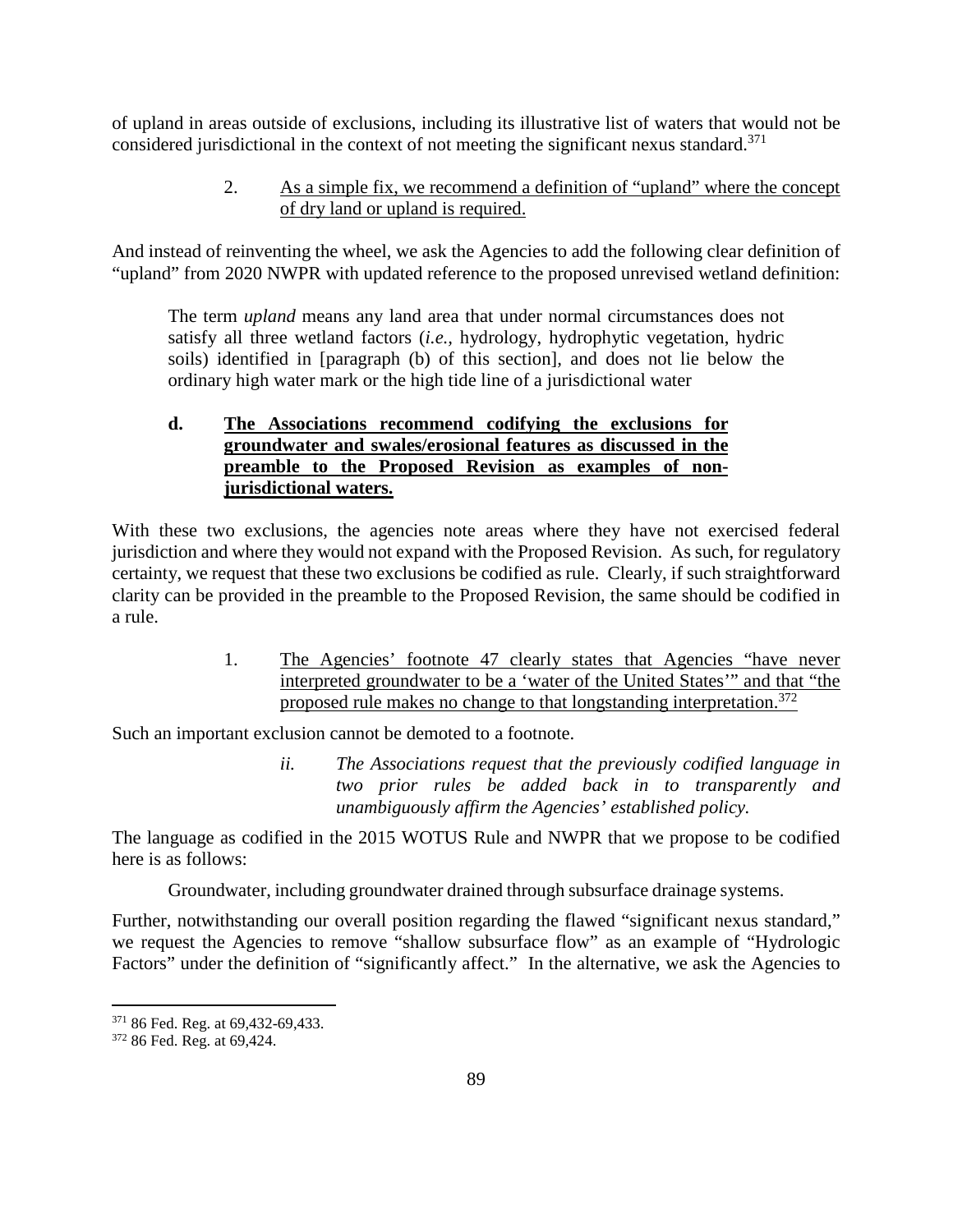clarify that the determination of significant nexus does not render the shallow subsurface flow itself a jurisdictional water, but rather only constitutes a conduit for the purpose of establishing jurisdiction of the connected waters in limited circumstances. Adjacency cannot simply be based on a subsurface hydrologic connection to jurisdictional waters but also must be tied to legal thresholds of "adjacency" per Supreme Court rulings.

- 2. The Agencies note in the preamble to the Proposed Revision that "[s]wales and gullies are generally not jurisdictional<sup> $373$ </sup> and the Associations ask that this longstanding regulatory framework should be clarified and codified into the rule.
	- *i. Based on the Rapanos Guidance, which has been implemented since 2008 (and codified with varying language in the 2015 and 2020 rules), the Agencies did not generally assert jurisdiction over nonwetland swales or erosional features including gullies and small washes as characterized by low flow, infrequent, or short duration flow.<sup>374</sup>*

Given that it is the Agencies' position to resurrect the pre-2015 framework, asserting jurisdiction over these swales and erosional features by subjecting them to a significant nexus assessment would be a major change in the agencies' longstanding implementation approach. These features should be categorically excluded and not be subject to a case-by-case significant nexus analysis.

> *ii. The Agencies should provide an illustrative list of swales and erosional features which are clearly not jurisdictional and would not require any additional jurisdictional analysis.*

The few examples of waters that are provided in the Proposed Revision as not having a significant nexus to downstream waters and not found to be jurisdictional under the pre-2015 regime are not sufficient in providing clarity and only creates further confusion.<sup>375</sup>

We recommend clarifications that no additional ordinary high water mark (OHWM) analysis is required for these excluded features because as the Agencies state, these types of features are different from ephemeral streams and lack indicators of an OHWM.<sup>376</sup> As the Proposed Revision also notes, "the *Rapanos Guidance* states certain ephemeral waters in the arid West are distinguishable from the geographic features like non-jurisdictional swales and erosional features ... "377 At the very least, given the Agencies' self-declared experience implementing the pre-2015 regulatory regime, these distinguishable features should be easy to identify (even taking into account colloquial terminology which we agree with the Agencies that it can differ), and excluded as non-jurisdictional in a codified rule.

<sup>373</sup> 86 Fed. Reg. at 69,434.

<sup>374</sup> *Rapanos Guidance*. *See* 86 Fed. Reg. at 69,380.

<sup>375</sup> 86 Fed. Reg. at 69,432.

<sup>376</sup> 86 Fed. Reg. at 69,434.

<sup>377</sup> 86 Fed. Reg. at 69,437.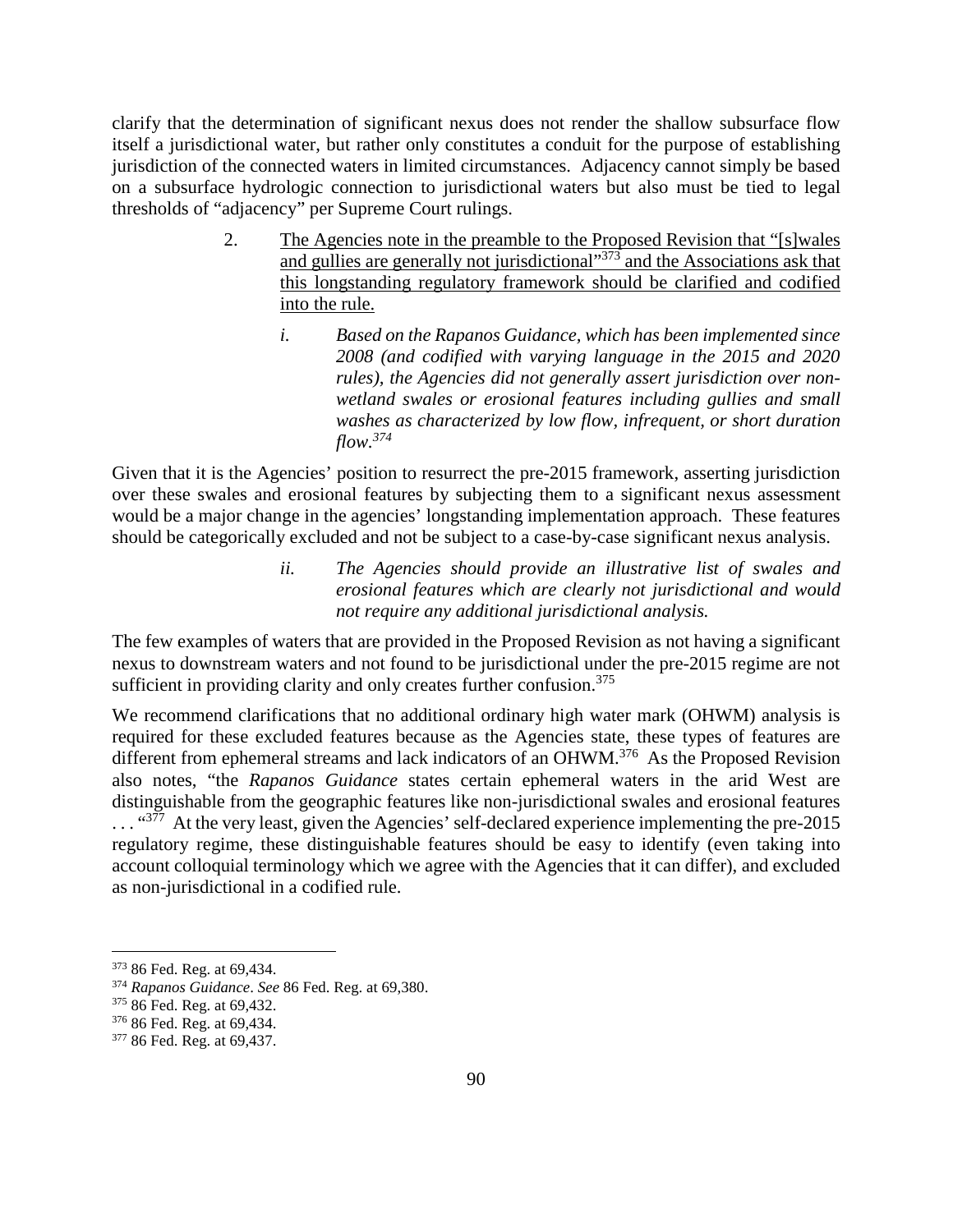We further request the Agencies conduct an assessment of ephemeral features beyond those mentioned above, to determine if there are additional categories which warrant explicit exclusion from jurisdiction. Doing so will reduce the case-by-case jurisdictional determination burden, and will result in a more durable rule less likely to be subjected to legal challenges.

- **e. The Associations recommend codifying the longstanding exclusions related to storm water control features and wastewater recycling features.**
	- 1. These two categories of features related to storm water control and wastewater recycling features are included for Agencies' consideration because they follow the same rationale and provide the same CWA and legal protections as other exclusions discussed above.

In sum, these two exclusions are consistent with the Agencies' stated parameters for what should, and should not, constitute a water of the United States.

> *i. Both of these exclusions were included in two previous sets of rules, based on similar concepts, and follow the same key principles of excluding upland, non-jurisdictional water features related to storm water control and wastewater recycling.*

Language is as follows (Italicized language includes NWPR revisions):

Stormwater control features *constructed or excavated* in upland *or in nonjurisdictional waters* to convey, treat, infiltrate, or store stormwater run-off.

*Groundwater recharge, water reuse, and* wastewater recycling structures, *including* detention, retention, and infiltration basins and ponds*, constructed, or excavated in upland or in non-jurisdictional waters***.** 

> *ii. Overall, incorporating such language would add regulatory certainty, reflect longstanding practice, and would be supportive of EPA's goals to develop advanced water reuse and wastewater recycling facilities.*

The prior rulemaking notes that these two features were not explicitly discussed in the 1986 and 1988 preamble language; however, these exclusions clarify the Agencies' longstanding practice is to view stormwater control features that are not constructed within WOTUS as non-jurisdictional; and water reuse and recycling features as not jurisdictional when constructed in uplands or within non-jurisdictional waters.<sup>378</sup>

<sup>378</sup> 85 Fed. Reg. at 22,323-22,324.